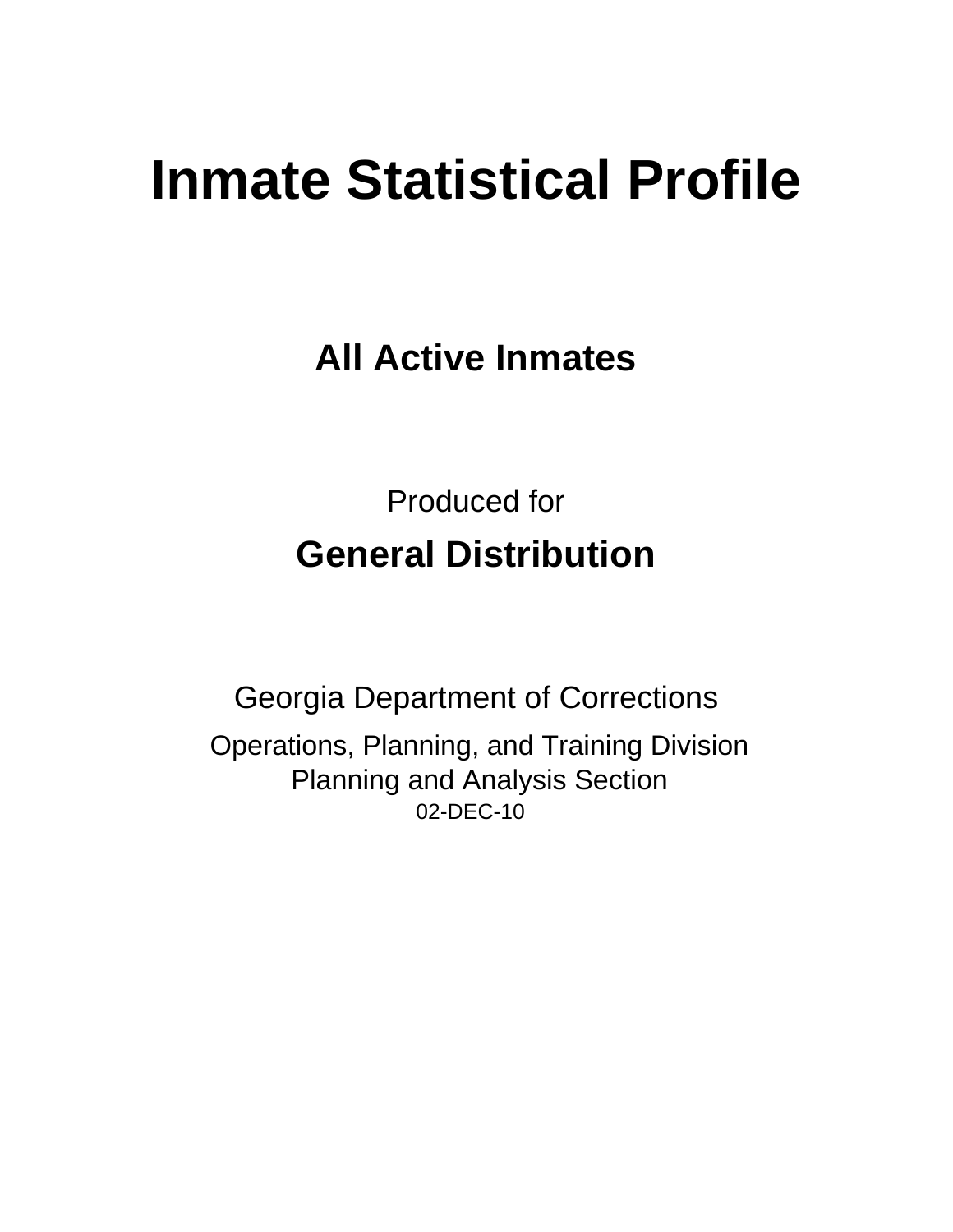**Inmate Statistical Profile 02-DEC-10** Contents

**All Active Inmates** 

Produced for General Distribution

# **Table of Contents**

| <b>Demographic information</b>                                       |
|----------------------------------------------------------------------|
| 5 Current age, broken out in ten year age groups                     |
| 6 Race group                                                         |
| 7 Hispanic Origin                                                    |
| 8 Marital status, self-reported at entry to prison                   |
| 9 Number of children, self-reported at entry to prison               |
| 10 Religious affiliation, self-reported at entry to prison           |
| 11 Home county - self-reported at entry to prison                    |
| 16 Socioeconomic class, self-reported at entry to prison             |
| 17 Environment to age 16, self-reported at entry to prison           |
| 18 Guardian status to age 16, self-reported at entry to prison       |
| 19 Employment status before prison, self-reported at entry to prison |
| 20 Age at admission                                                  |
| 22 Height, measured at entry to prison                               |
| 23 Weight, measured at entry to prison                               |
| 25 Military service                                                  |
| <b>Correctional information</b>                                      |
| 26 Type of admission to prison                                       |
| 27 Current / last security status                                    |
| 28 Current / last institution type                                   |
| 29 Institution type - transitional centers                           |
| 30 Institution type - mental hospitals                               |
| 31 Institution type - county prisons                                 |
| 32 Institution type - state prisons                                  |
| 33 Institution type - private prisons                                |
| 34 Institution type - prison annexes                                 |
| 35 Institution type - pre-release centers                            |
| 36 Institution type - inmate boot camp                               |
| 37 Number of disciplinary reports                                    |
| 38 Number of transfers                                               |
| 39 Number of escapes                                                 |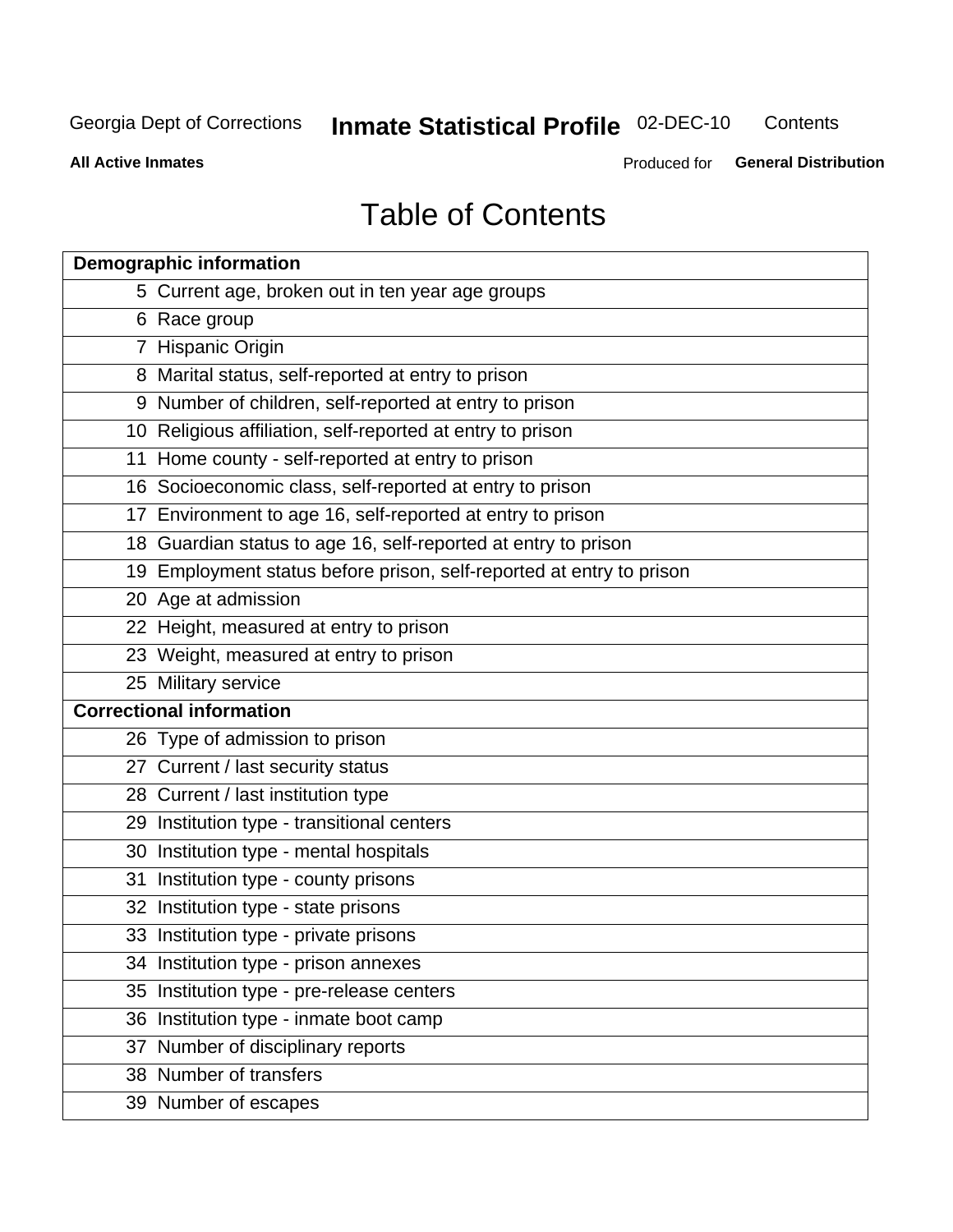# **Inmate Statistical Profile 02-DEC-10**

Contents

**All Active Inmates** 

Produced for General Distribution

# **Table of Contents**

| <b>Correctional information</b>                                  |
|------------------------------------------------------------------|
| 41 Probable future release type of still active inmates          |
| 42 Time served in current (or last) institution                  |
| Educational, psychological and physical information              |
| 40 Culture fair IQ scores                                        |
| 43 Highest grade level attained                                  |
| 44 Culture fair IQ scores                                        |
| 45 Wide Range Achievement Test (WRAT) reading score              |
| 46 Wide Range Achievement Test (WRAT) math score                 |
| 47 Wide Range Achievement Test (WRAT) spelling score             |
| 48 Scope of substance abuse - summary                            |
| 49 Scope of substance abuse - detail                             |
| 50 Current / last mental health treatment level                  |
| 51 PULHESDWIT medical scale - 'P' overall condition ('P'hysical) |
| 52 PULHESDWIT medical scale - 'U' upper body                     |
| 53 PULHESDWIT medical scale - 'L' lower body                     |
| 54 PULHESDWIT medical scale - 'H' hearing                        |
| 55 PULHESDWIT medical scale - 'E' vision                         |
| 56 PULHESDWIT medical scale -'S' psychiatric                     |
| 57 PULHESDWIT medical scale - 'D' dental                         |
| 58 PULHESDWIT medical scale - 'W' work ability                   |
| 59 PULHESDWIT medical scale - 'I' impairment                     |
| 60 PULHESDWIT medical scale - 'T' transportability               |
| 61 Criminality in family, self-reported                          |
| 62 Alcoholism in family, self-reported                           |
| 63 Drug abuse in family, self-reported                           |
| 64 Subjected to frequent beatings, self-reported                 |
| 65 Father absent during inmate's childhood                       |
| 66 Mother absent during inmate's childhood                       |
| 67 Inmate diagnosed as manipulative                              |
| 68 Inmate diagnosed as assaultive                                |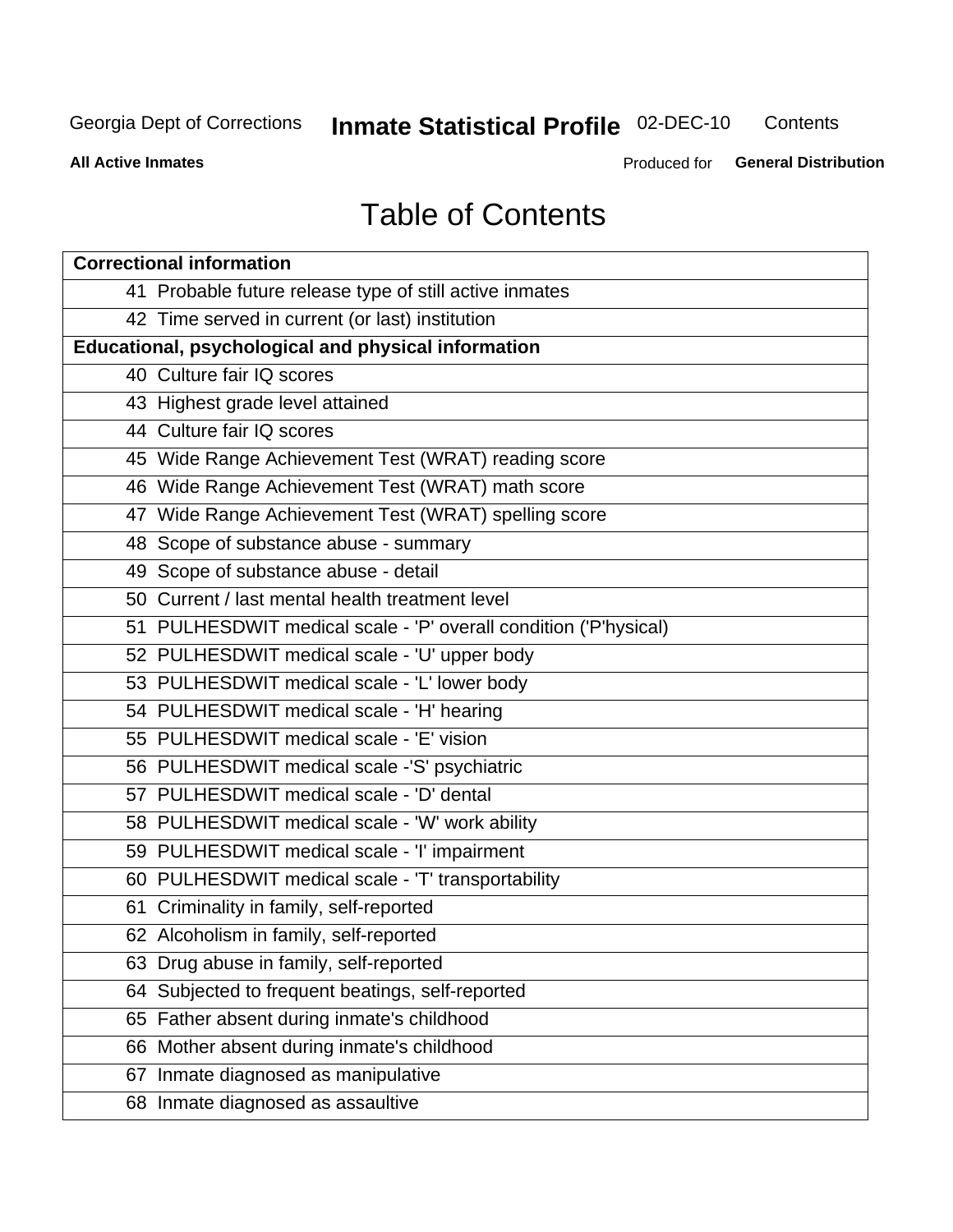# **Inmate Statistical Profile 02-DEC-10**

Contents

**All Active Inmates** 

Produced for General Distribution

# **Table of Contents**

| <b>Crimes and criminal history information</b>                 |
|----------------------------------------------------------------|
| 69 Number of prior Georgia incarcerations                      |
| 70 Prison sentence in years                                    |
| 71 Primary offense, broken out into felonies vs misdemeanors   |
| 72 Primary offense, broken out into six broad crime categories |
| 73 Primary offense, detailed offense code                      |
| 81 County of conviction of primary offense                     |
| 86 Circuit of conviction of primary offense                    |
| 87 Years served (jail + prison) in this incarceration          |
| <b>Medical information</b>                                     |
| 88 Results of most recent HIV test                             |
| 89 Results of most recent tuberculosis test                    |
| 90 Results of most recent syphilis test                        |
| 91 Results of most recent Hepatitis-C test                     |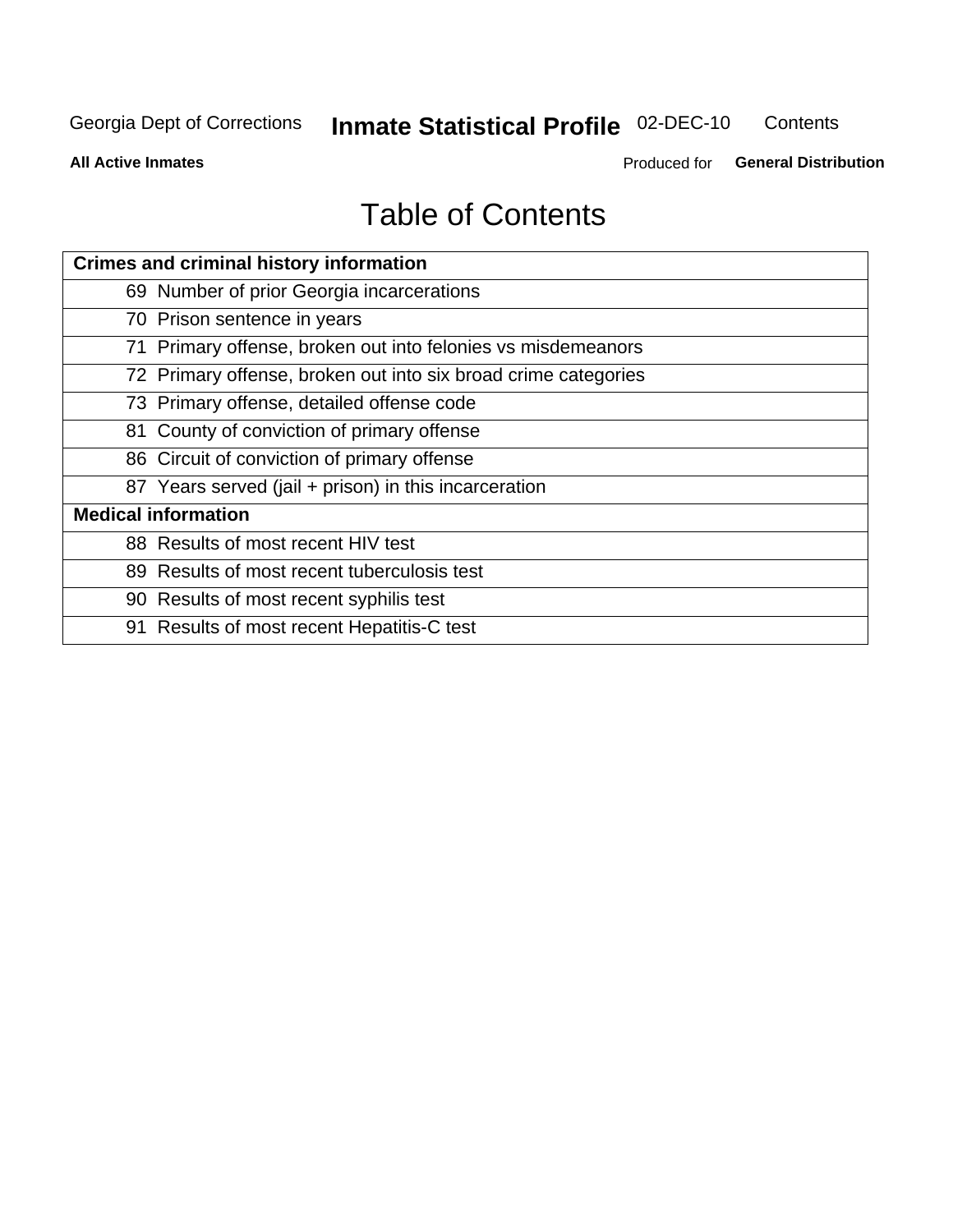### **All Active Inmates**

### Produced for General Distribution

### Current age, broken out in ten-year age groups

COL % - percent each COUNT is of its particular column

|                          |              | <b>Male</b> |        |                 | <b>Female</b> |          | <b>Total</b> |               |
|--------------------------|--------------|-------------|--------|-----------------|---------------|----------|--------------|---------------|
| <b>Current Age</b>       | <b>Count</b> | Col %       | Row %  | <b>Count</b>    | Col %         | Row %    | <b>Total</b> | Col %         |
| <b>Teens (1-19)</b>      | 985          | 2.01%       | 96.95% | 31              | 0.83%         | 3.05%    | 1,016        | 1.93%         |
| <b>Twenties (20-29)</b>  | 15,244       | 31.14%      | 93.58% | 1,046           | 28.08%        | 6.42%    | 16,290       | 30.93%        |
| <b>Thirties (30-39)</b>  | 14,388       | 29.39%      | 92.16% | 1,224           | 32.86%        | $7.84\%$ |              | 15,612 29.64% |
| <b>Forties (40-49)</b>   | 10,995       | 22.46%      | 91.73% | 991             | 26.60%        | 8.27%    |              | 11,986 22.76% |
| <b>Fifties (50-59)</b>   | 5,716        | 11.68%      | 94.08% | 360             | $9.66\%$      | 5.92%    | 6.076        | 11.54%        |
| <b>Sixties (60-69)</b>   | 1,388        | $2.84\%$    | 95.86% | 60              | 1.61%         | 4.14%    | 1,448        | 2.75%         |
| Seventy + (70 and above) | 233          | 0.48%       | 94.72% | 13 <sub>1</sub> | 0.35%         | 5.28%    | 246          | 0.47%         |
| <b>Total Reported</b>    | 48,949       | 100%        | 92.93% | 3,725           | 100%          | 7.07%    | 52,674       | 100.0%        |

| <b>Not Reported</b> |        |               |       |
|---------------------|--------|---------------|-------|
| Total<br>Cro        | 48,949 | つ フクロ<br>. 2J | .,674 |

| <b>Mean</b><br>(average) | 36.49    | 36.66 | 36.50 |
|--------------------------|----------|-------|-------|
| Median (middle)          | つん<br>vu | 36    | 35    |
| Mode<br>(most frequent)  | 30       | ◡▵    | 30    |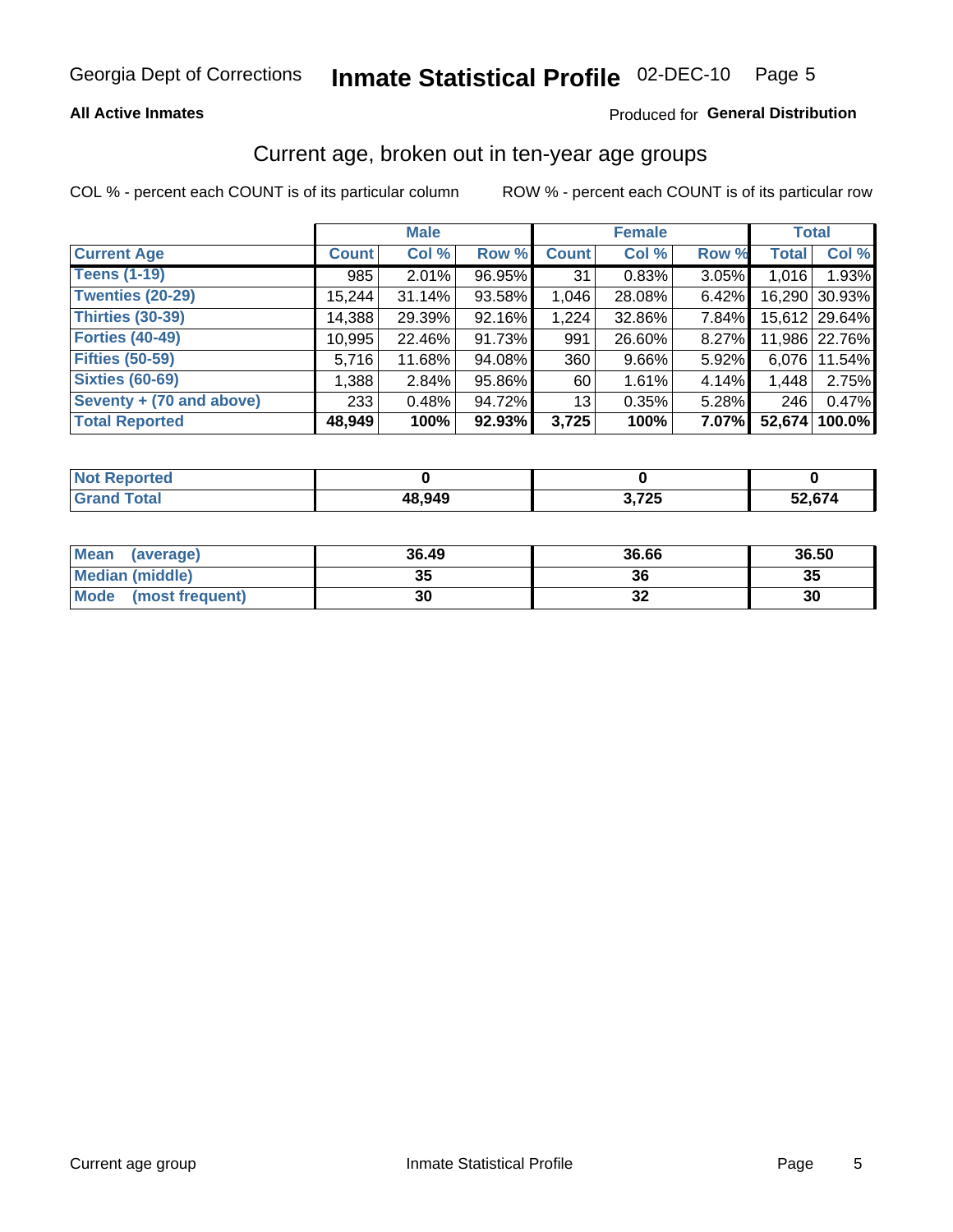#### Inmate Statistical Profile 02-DEC-10 Page 6

#### **All Active Inmates**

### **Produced for General Distribution**

### Race group

COL % - percent each COUNT is of its particular column

|         |                        | <b>Male</b>  |         |             |       | <b>Female</b> |         |              | <b>Total</b> |  |
|---------|------------------------|--------------|---------|-------------|-------|---------------|---------|--------------|--------------|--|
|         | <b>Race Group</b>      | <b>Count</b> | Col %   | Row % Count |       | Col %         | Row %   | <b>Total</b> | Col %        |  |
|         | <b>White</b>           | 15,450       | 31.56%  | 88.68%      | 1,973 | 52.97%        | 11.32%  | 17,423       | 33.08%       |  |
| 2       | <b>Black</b>           | 31,197       | 63.73%  | 94.88%      | 1,683 | 45.18%        | 5.12%   | 32,880       | 62.42%       |  |
| 5       | <b>Other</b>           | 54           | .11%    | 94.74%      | 3     | $.08\%$       | 5.26%   | 57           | .11%         |  |
| 6       | <b>Asian</b>           | 110          | .22%    | 96.49%      | 4     | .11%          | 3.51%   | 114          | .22%         |  |
| 9       | <b>Unknown</b>         |              | $.01\%$ | 100.00%     |       |               |         |              | .01%         |  |
| 10      | <b>Hispanic</b>        | 2,109        | 4.31%   | 97.37%      | 57    | 1.53%         | 2.63%   | 2,166        | 4.11%        |  |
| $12 \,$ | <b>Native American</b> | 28           | $.06\%$ | 87.50%      | 4     | .11%          | 12.50%  | 32           | .06%         |  |
| 13      | <b>Native Hawaiian</b> |              |         |             |       | .03%          | 100.00% |              | .01%         |  |
|         | <b>Total Reported</b>  | 48,949       | 100%    | 92.93%      | 3,725 | 100%          | 7.07%   | 52,674       | 100%         |  |

| enorted<br>NO. |        |                  |        |
|----------------|--------|------------------|--------|
| <b>cotal</b>   | 48,949 | つ フクロ<br>J, I ZJ | 52,674 |

| Mode (<br>tenti<br>most tren | こうへん | White<br>$\sim$ $\sim$ $\sim$ | <b>Black</b> |
|------------------------------|------|-------------------------------|--------------|
|                              |      |                               |              |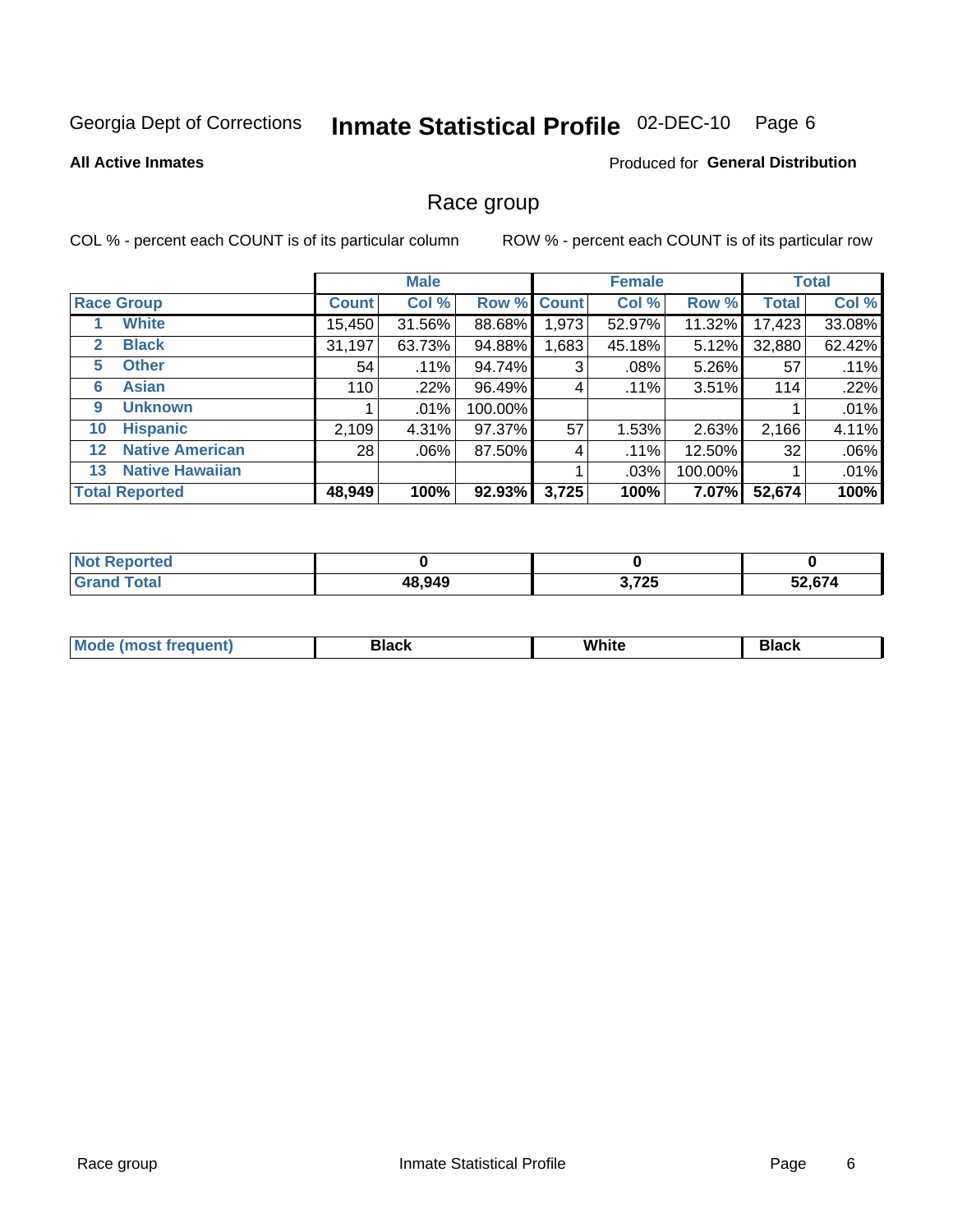#### Inmate Statistical Profile 02-DEC-10 Page 7

**All Active Inmates** 

Produced for General Distribution

### **Hispanic Origin**

COL % - percent each COUNT is of its particular column

ROW % - percent each COUNT is of its particular row

|                        |              | <b>Male</b> |                    |    | <b>Female</b> |          |              | <b>Total</b> |
|------------------------|--------------|-------------|--------------------|----|---------------|----------|--------------|--------------|
| <b>Hispanic Origin</b> | <b>Count</b> | Col %       | <b>Row % Count</b> |    | Col %         | Row %    | Total        | Col %        |
| <b>Non Hispanic</b>    | 46.840       | $95.69\%$   | 92.74% 3.668       |    | 98.47%        | $7.26\%$ | 50,508       | 95.89%       |
| <b>Hispanic</b>        | 2.109        | $4.31\%$    | 97.37%             | 57 | 1.53%         | $2.63\%$ | 2.166        | $4.11\%$     |
| <b>Total Reported</b>  | 48,949       | 100%        | $92.93\%$ 3,725    |    | 100%          |          | 7.07% 52,674 | 100%         |

An inmate is counted as Hispanic if

(a) he self-reported as Hispanic during the diagnostic process, or

(b) his primary language is Spanish, or

(c) he claimed birth or citizenship in Spain or a Latin American country, or

(d) he had a common Spanish surname such as Lopez or Garcia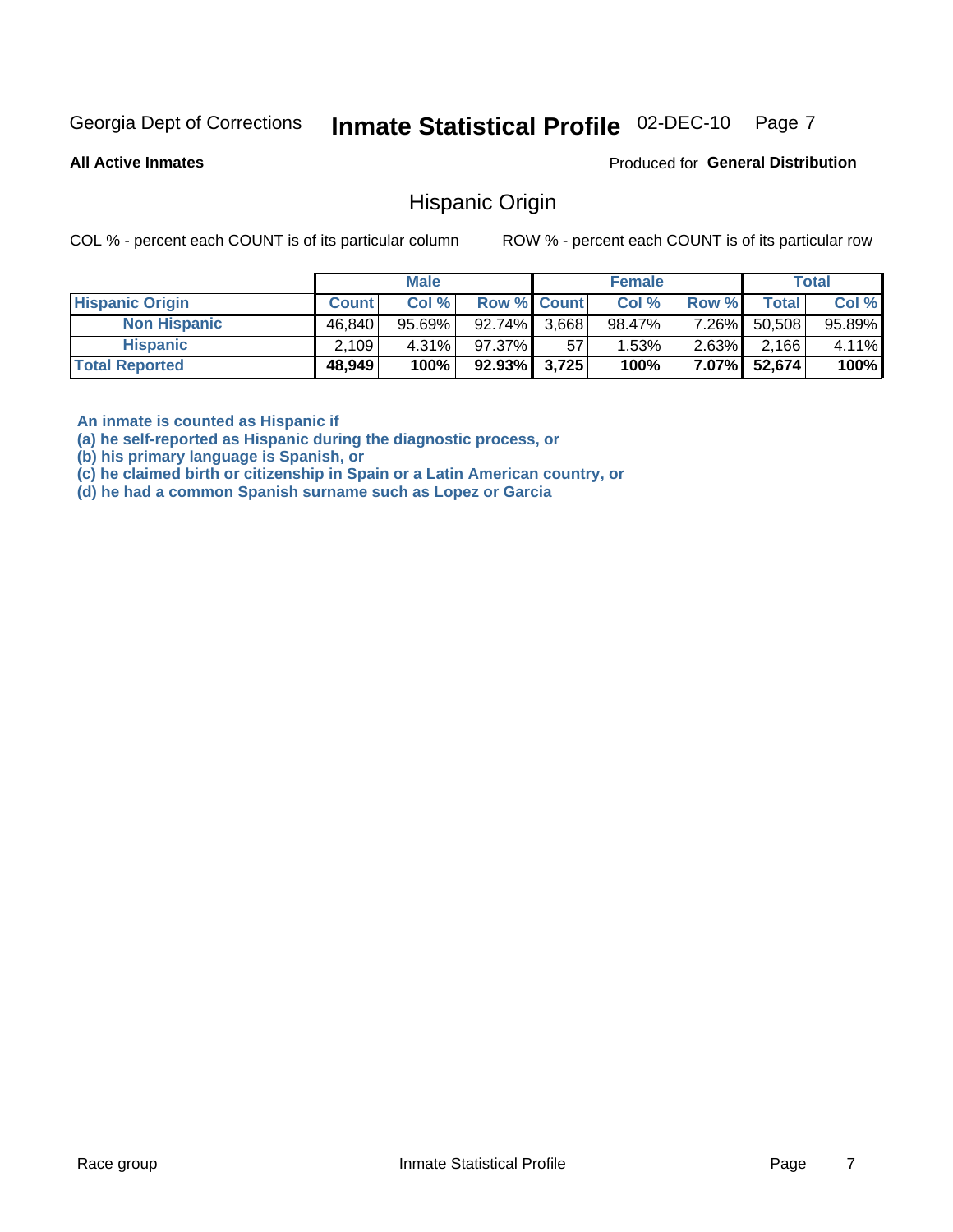# Inmate Statistical Profile 02-DEC-10 Page 8

**All Active Inmates** 

### Produced for General Distribution

### Marital status, self-reported at entry to prison

COL % - percent each COUNT is of its particular column

|                            | <b>Male</b>  |        |        | <b>Female</b> |        |          | <b>Total</b> |        |
|----------------------------|--------------|--------|--------|---------------|--------|----------|--------------|--------|
| <b>Marital Status</b>      | <b>Count</b> | Col %  | Row %  | <b>Count</b>  | Col %  | Row %    | <b>Total</b> | Col %  |
| <b>Unknown</b><br>$\bf{0}$ | 265          | .54%   | 89.53% | 31            | .83%   | 10.47%   | 296          | .56%   |
| <b>Divorced</b><br>D       | 4,764        | 9.73%  | 88.39% | 626           | 16.81% | 11.61%   | 5,390        | 10.23% |
| <b>Married</b><br>М        | 6,455        | 13.19% | 91.16% | 626           | 16.81% | $8.84\%$ | 7,081        | 13.44% |
| <b>Separated</b><br>S.     | 1,749        | 3.57%  | 84.57% | 319           | 8.56%  | 15.43%   | 2,068        | 3.93%  |
| <b>Unmarried</b><br>U      | 35,290       | 72.10% | 94.67% | 1,988         | 53.37% | 5.33%    | 37,278       | 70.77% |
| <b>Widow</b><br>W          | 426          | .87%   | 75.94% | 135           | 3.62%  | 24.06%   | 561          | 1.07%  |
| <b>Total Reported</b>      | 48,949       | 100%   | 92.93% | 3,725         | 100%   | 7.07%    | 52,674       | 100%   |

| orted<br>. NOT  |        |               |        |
|-----------------|--------|---------------|--------|
| $\sim$<br>. Grs | 18,949 | חמד ה<br>りょとり | 52 674 |

|--|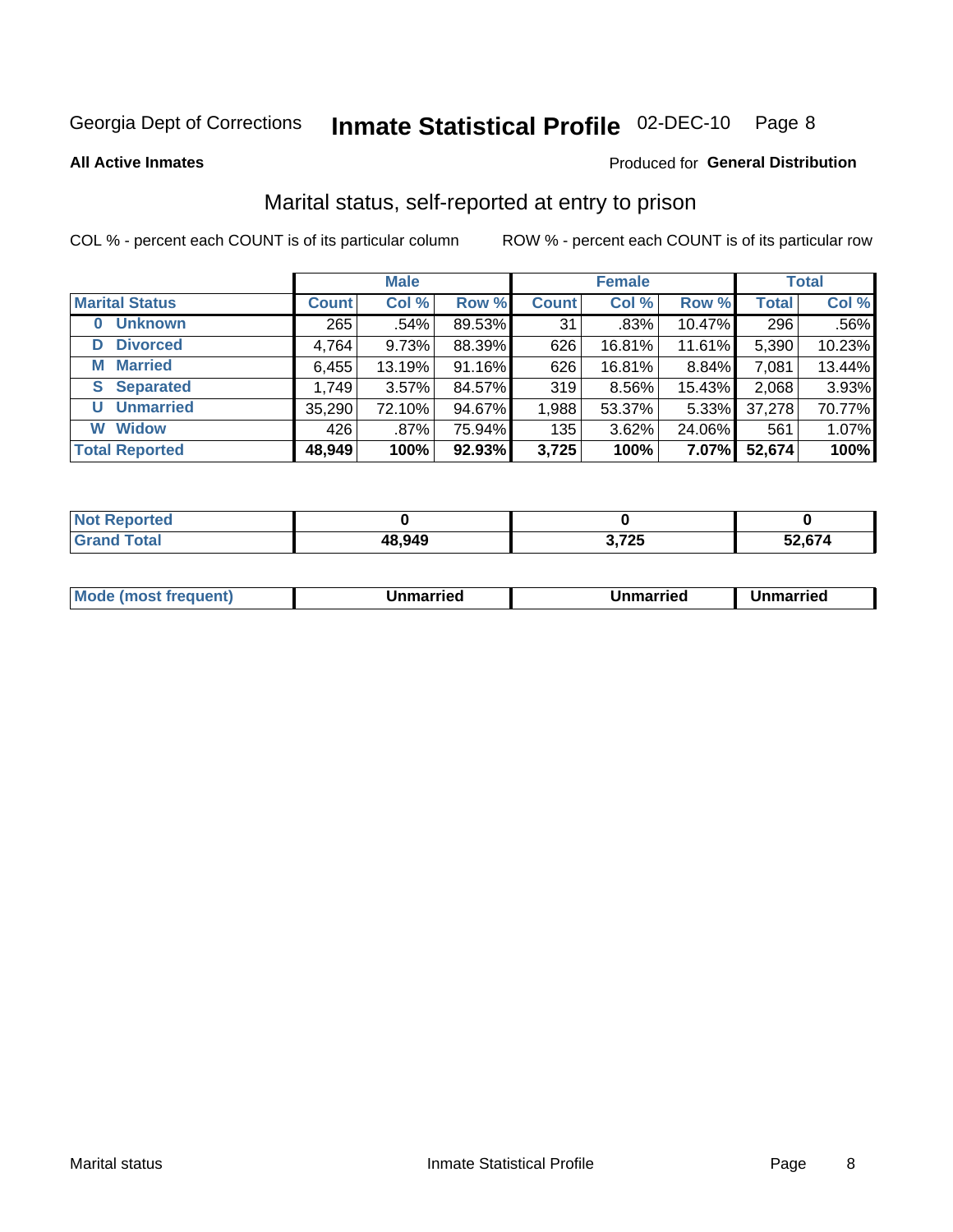# Inmate Statistical Profile 02-DEC-10 Page 9

**All Active Inmates** 

#### Produced for General Distribution

# Number of children, self reported at entry to prison

COL % - percent each COUNT is of its particular column

|                           |              | <b>Male</b> |        |              | <b>Female</b> |        | <b>Total</b> |        |
|---------------------------|--------------|-------------|--------|--------------|---------------|--------|--------------|--------|
| <b>Number of Children</b> | <b>Count</b> | Col %       | Row %  | <b>Count</b> | Col %         | Row %  | <b>Total</b> | Col %  |
| $\bf{0}$                  | 20,358       | 41.84%      | 94.58% | 1,166        | 31.34%        | 5.42%  | 21,524       | 41.09% |
|                           | 11,003       | 22.61%      | 93.87% | 718          | 19.30%        | 6.13%  | 11,721       | 22.38% |
| $\overline{2}$            | 7,936        | 16.31%      | 90.54% | 829          | 22.28%        | 9.46%  | 8,765        | 16.73% |
| 3                         | 4,689        | 9.64%       | 89.57% | 546          | 14.67%        | 10.43% | 5,235        | 9.99%  |
| 4                         | 2,381        | 4.89%       | 90.05% | 263          | 7.07%         | 9.95%  | 2,644        | 5.05%  |
| 5                         | 1,117        | 2.30%       | 91.56% | 103          | 2.77%         | 8.44%  | 1,220        | 2.33%  |
| 6                         | 578          | 1.19%       | 92.19% | 49           | 1.32%         | 7.81%  | 627          | 1.20%  |
|                           | 257          | 0.53%       | 91.13% | 25           | 0.67%         | 8.87%  | 282          | 0.54%  |
| 8                         | 133          | 0.27%       | 94.33% | 8            | 0.21%         | 5.67%  | 141          | 0.27%  |
| $\boldsymbol{9}$          | 84           | 0.17%       | 93.33% | 6            | 0.16%         | 6.67%  | 90           | 0.17%  |
| 10                        | 50           | 0.10%       | 90.91% | 5            | 0.13%         | 9.09%  | 55           | 0.11%  |
| Over 10                   | 70           | 0.14%       | 95.89% | 3            | 0.08%         | 4.11%  | 73           | 0.14%  |
| <b>Total Reported</b>     | 48,656       | 100%        | 92.90% | 3,721        | 100%          | 7.10%  | 52,377       | 100%   |

| Nt | 292    |                | ገበድ<br>290 |
|----|--------|----------------|------------|
|    | 48.948 | ? フクド<br>J.ILJ | 52,673     |

| <b>Mean</b><br>(average) | 1.33 | 1.68 | 1.35 |
|--------------------------|------|------|------|
| <b>Median (middle)</b>   |      |      |      |
| Mode<br>(most frequent)  |      |      |      |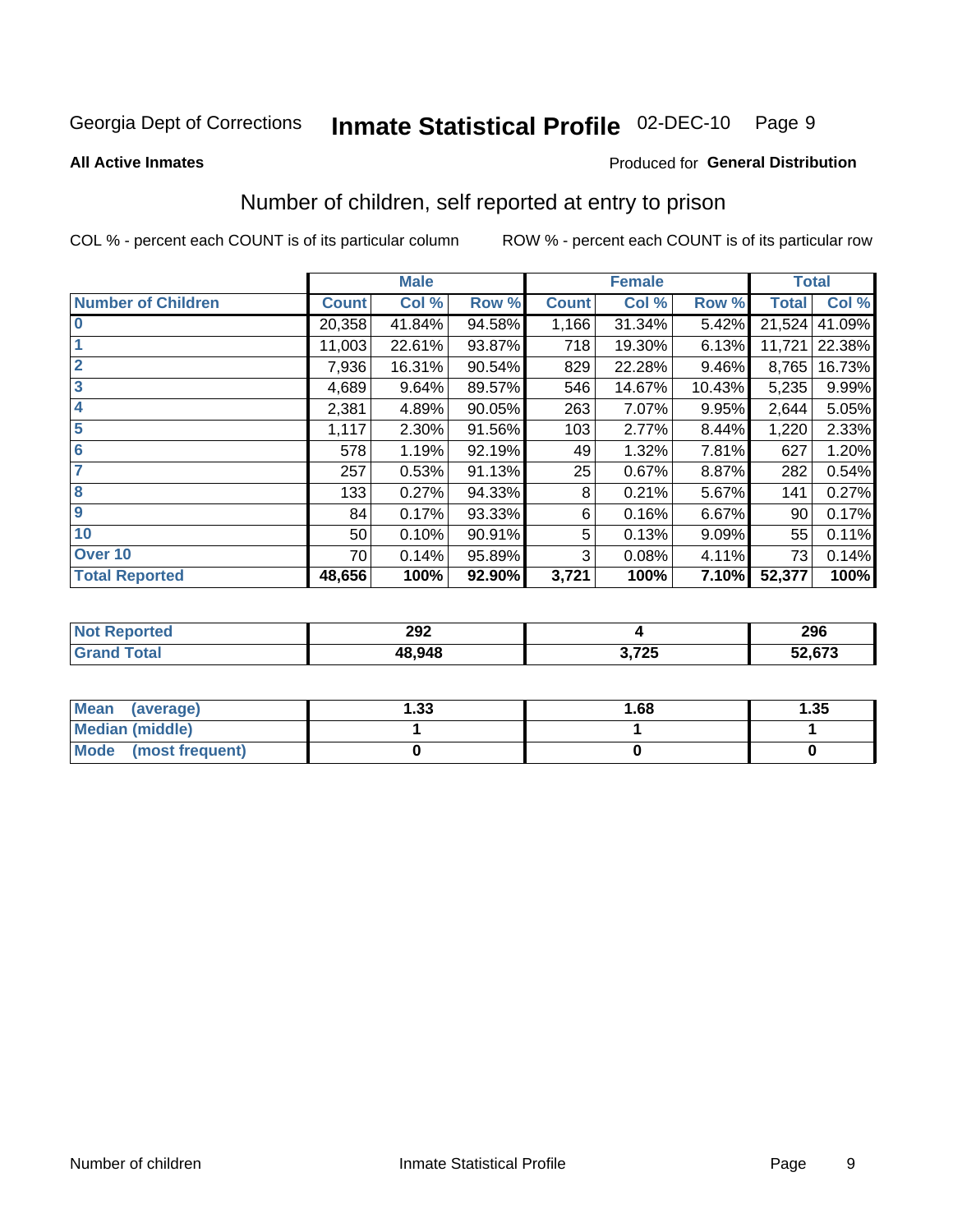# Inmate Statistical Profile 02-DEC-10 Page 10

#### **All Active Inmates**

### Produced for General Distribution

### Religious affiliation, self-reported at entry to prison

COL % - percent each COUNT is of its particular column

|                |                              |              | <b>Male</b> |         |                | <b>Female</b> |        |              | <b>Total</b> |
|----------------|------------------------------|--------------|-------------|---------|----------------|---------------|--------|--------------|--------------|
|                | <b>Religious Affiliation</b> | <b>Count</b> | Col %       | Row %   | <b>Count</b>   | Col %         | Row %  | <b>Total</b> | Col %        |
| 1              | <b>Islam</b>                 | 1,402        | 3.74%       | 98.18%  | 26             | .88%          | 1.82%  | 1,428        | 3.53%        |
| $\overline{2}$ | <b>Catholic</b>              | 1,967        | 5.25%       | 92.65%  | 156            | 5.28%         | 7.35%  | 2,123        | 5.25%        |
| 3              | <b>Baptist</b>               | 17,677       | 47.14%      | 90.74%  | 1,805          | 61.12%        | 9.26%  | 19,482       | 48.17%       |
| 4              | <b>Methodist</b>             | 709          | 1.89%       | 87.10%  | 105            | 3.56%         | 12.90% | 814          | 2.01%        |
| 5              | <b>EpiscopIn</b>             | 54           | .14%        | 90.00%  | 6              | .20%          | 10.00% | 60           | .15%         |
| $6\phantom{a}$ | <b>Presbytrn</b>             | 104          | .28%        | 92.86%  | 8              | .27%          | 7.14%  | 112          | .28%         |
| 7              | <b>Chc Of God</b>            | 495          | 1.32%       | 84.91%  | 88             | 2.98%         | 15.09% | 583          | 1.44%        |
| 8              | <b>Holiness</b>              | 1,226        | 3.27%       | 80.08%  | 305            | 10.33%        | 19.92% | 1,531        | 3.79%        |
| 9              | <b>Jewish</b>                | 48           | .13%        | 96.00%  | $\overline{2}$ | .07%          | 4.00%  | 50           | .12%         |
| 10             | <b>Anglican</b>              | 9            | .02%        | 90.00%  | 1              | .03%          | 10.00% | 10           | .02%         |
| 11             | <b>Grk Orthdx</b>            | 5            | .01%        | 83.33%  | 1              | .03%          | 16.67% | 6            | .01%         |
| 12             | <b>Hindu</b>                 | 10           | .03%        | 100.00% |                |               |        | 10           | .02%         |
| 13             | <b>Buddhist</b>              | 44           | .12%        | 89.80%  | 5              | .17%          | 10.20% | 49           | .12%         |
| 14             | <b>Taoist</b>                | 3            | .01%        | 100.00% |                |               |        | 3            | .01%         |
| 15             | <b>Shintoist</b>             | 3            | .01%        | 100.00% |                |               |        | 3            | .01%         |
| 16             | <b>Seven D Ad</b>            | 115          | .31%        | 89.84%  | 13             | .44%          | 10.16% | 128          | .32%         |
| 17             | <b>Jehovah Wt</b>            | 440          | 1.17%       | 94.02%  | 28             | .95%          | 5.98%  | 468          | 1.16%        |
| 18             | <b>Latr Day S</b>            | 54           | .14%        | 93.10%  | 4              | .14%          | 6.90%  | 58           | .14%         |
| 19             | Quaker                       | 3            | .01%        | 100.00% |                |               |        | 3            | .01%         |
| 20             | <b>Other Prot</b>            | 6,772        | 18.06%      | 95.74%  | 301            | 10.19%        | 4.26%  | 7,073        | 17.49%       |
| 96             | <b>None</b>                  | 6,355        | 16.95%      | 98.47%  | 99             | 3.35%         | 1.53%  | 6,454        | 15.96%       |
|                | <b>Total Reported</b>        | 37,495       | 100%        | 92.7%   | 2,953          | 100%          | 7.3%   | 40,448       | 100%         |

| Reported<br>NO | 1,454<br>44 | ---                      | 12,226 |
|----------------|-------------|--------------------------|--------|
| `otal          | 48,949      | ? フクト<br>J. <i>I L</i> J | 52,674 |

| <b>Mode (most frequent)</b><br>Baptist<br>Baptist<br>Baptist |
|--------------------------------------------------------------|
|--------------------------------------------------------------|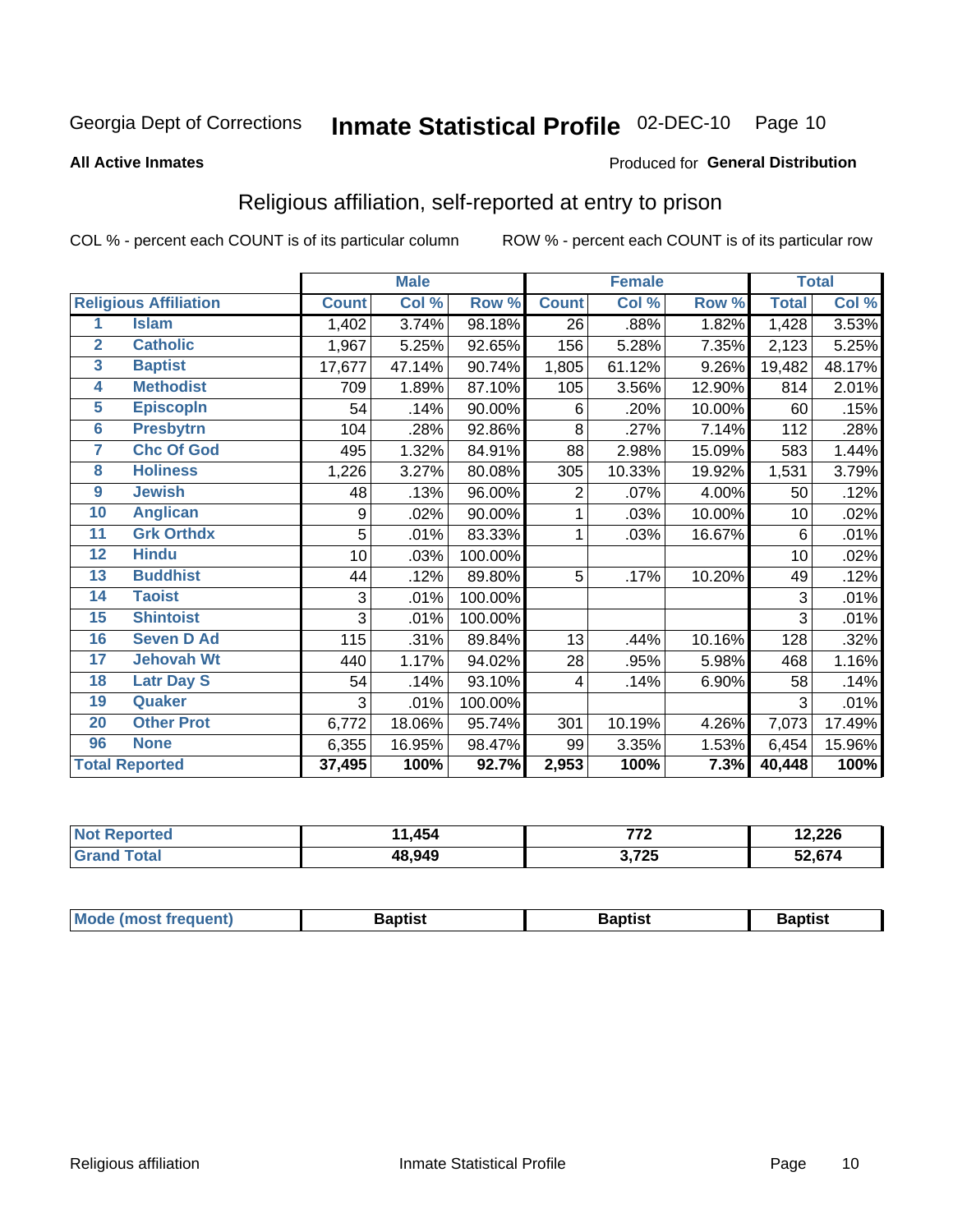#### Inmate Statistical Profile 02-DEC-10 Page 11

**All Active Inmates** 

### Produced for General Distribution

### Home county, self-reported at entry to prison

COL % - percent each COUNT is of its particular column

|                 |                      |                  | <b>Male</b> |                  | <b>Female</b>           |       | <b>Total</b> |              |       |
|-----------------|----------------------|------------------|-------------|------------------|-------------------------|-------|--------------|--------------|-------|
|                 | <b>Home County</b>   | <b>Count</b>     | Col %       | Row <sup>%</sup> | <b>Count</b>            | Col % | Row %        | <b>Total</b> | Col % |
| 1               | <b>Appling</b>       | $\overline{118}$ | .26%        | 92.19%           | 10                      | .28%  | 7.81%        | 128          | .26%  |
| $\overline{2}$  | <b>Atkinson</b>      | 41               | .09%        | 95.35%           | $\overline{c}$          | .06%  | 4.65%        | 43           | .09%  |
| 3               | <b>Bacon</b>         | 49               | .11%        | 94.23%           | $\overline{3}$          | .08%  | 5.77%        | 52           | .11%  |
| 4               | <b>Baker</b>         | 18               | .04%        | 90.00%           | $\overline{2}$          | .06%  | 10.00%       | 20           | .04%  |
| 5               | <b>Baldwin</b>       | 241              | .53%        | 92.69%           | 19                      | .53%  | 7.31%        | 260          | .53%  |
| $6\phantom{a}$  | <b>Banks</b>         | 52               | .11%        | 88.14%           | $\overline{7}$          | .20%  | 11.86%       | 59           | .12%  |
| 7               | <b>Barrow</b>        | 272              | .60%        | 92.83%           | 21                      | .59%  | 7.17%        | 293          | .60%  |
| 8               | <b>Bartow</b>        | 500              | 1.10%       | 88.18%           | 67                      | 1.88% | 11.82%       | 567          | 1.16% |
| $\overline{9}$  | <b>Ben Hill</b>      | 214              | .47%        | 93.04%           | 16                      | .45%  | 6.96%        | 230          | .47%  |
| 10              | <b>Berrien</b>       | 75               | .17%        | 92.59%           | 6                       | .17%  | 7.41%        | 81           | .17%  |
| $\overline{11}$ | <b>Bibb</b>          | 1,089            | 2.40%       | 94.04%           | 69                      | 1.93% | 5.96%        | 1,158        | 2.37% |
| $\overline{12}$ | <b>Bleckley</b>      | 73               | .16%        | 94.81%           | $\overline{\mathbf{4}}$ | .11%  | 5.19%        | 77           | .16%  |
| 13              | <b>Brantley</b>      | 44               | .10%        | 89.80%           | $\overline{5}$          | .14%  | 10.20%       | 49           | .10%  |
| 14              | <b>Brooks</b>        | 91               | .20%        | 95.79%           | $\overline{\mathbf{4}}$ | .11%  | 4.21%        | 95           | .19%  |
| 15              | <b>Bryan</b>         | 97               | .21%        | 94.17%           | $\,6$                   | .17%  | 5.83%        | 103          | .21%  |
| 16              | <b>Bulloch</b>       | 337              | .74%        | 91.08%           | 33                      | .92%  | 8.92%        | 370          | .76%  |
| 17              | <b>Burke</b>         | 193              | .43%        | 97.47%           | 5                       | .14%  | 2.53%        | 198          | .40%  |
| 18              | <b>Butts</b>         | 125              | .28%        | 93.98%           | 8                       | .22%  | 6.02%        | 133          | .27%  |
| 19              | <b>Calhoun</b>       | 53               | .12%        | 98.15%           | $\mathbf{1}$            | .03%  | 1.85%        | 54           | .11%  |
| 20              | <b>Camden</b>        | 120              | .26%        | 91.60%           | 11                      | .31%  | 8.40%        | 131          | .27%  |
| $\overline{21}$ | <b>Candler</b>       | 94               | .21%        | 89.52%           | 11                      | .31%  | 10.48%       | 105          | .21%  |
| $\overline{22}$ | <b>Carroll</b>       | 567              | 1.25%       | 89.01%           | 70                      | 1.96% | 10.99%       | 637          | 1.30% |
| 23              | <b>Catoosa</b>       | 217              | .48%        | 88.93%           | 27                      | .76%  | 11.07%       | 244          | .50%  |
| 24              | <b>Charlton</b>      | 49               | .11%        | 92.45%           | $\overline{\mathbf{4}}$ | .11%  | 7.55%        | 53           | .11%  |
| 25              | <b>Chatham</b>       | 2,170            | 4.79%       | 96.27%           | 84                      | 2.35% | 3.73%        | 2,254        | 4.61% |
| 26              | <b>Chattahoochee</b> | 27               | .06%        | 93.10%           | $\overline{2}$          | .06%  | 6.90%        | 29           | .06%  |
| $\overline{27}$ | <b>Chattooga</b>     | 228              | .50%        | 92.68%           | 18                      | .50%  | 7.32%        | 246          | .50%  |
| 28              | <b>Cherokee</b>      | 417              | .92%        | 87.97%           | 57                      | 1.60% | 12.03%       | 474          | .97%  |
| 29              | <b>Clarke</b>        | 468              | 1.03%       | 92.49%           | 38                      | 1.06% | 7.51%        | 506          | 1.03% |
| 30              | <b>Clay</b>          | 37               | .08%        | 90.24%           | $\overline{\mathbf{4}}$ | .11%  | 9.76%        | 41           | .08%  |
| $\overline{31}$ | <b>Clayton</b>       | 1,425            | 3.14%       | 93.08%           | 106                     | 2.97% | 6.92%        | 1,531        | 3.13% |
| 32              | <b>Clinch</b>        | 63               | .14%        | 95.45%           | 3                       | .08%  | 4.55%        | 66           | .13%  |
| 33              | <b>Cobb</b>          | 2,003            | 4.42%       | 91.09%           | 196                     | 5.49% | 8.91%        | 2,199        | 4.50% |
| 34              | <b>Coffee</b>        | 237              | .52%        | 92.94%           | 18                      | .50%  | 7.06%        | 255          | .52%  |
| 35              | <b>Colquitt</b>      | 253              | .56%        | 95.11%           | 13                      | .36%  | 4.89%        | 266          | .54%  |
| 36              | <b>Columbia</b>      | 195              | .43%        | 91.55%           | 18                      | .50%  | 8.45%        | 213          | .44%  |
| 37              | <b>Cook</b>          | 132              | .29%        | 94.96%           | $\overline{7}$          | .20%  | 5.04%        | 139          | .28%  |
| 38              | <b>Coweta</b>        | 411              | .91%        | 89.35%           | 49                      | 1.37% | 10.65%       | 460          | .94%  |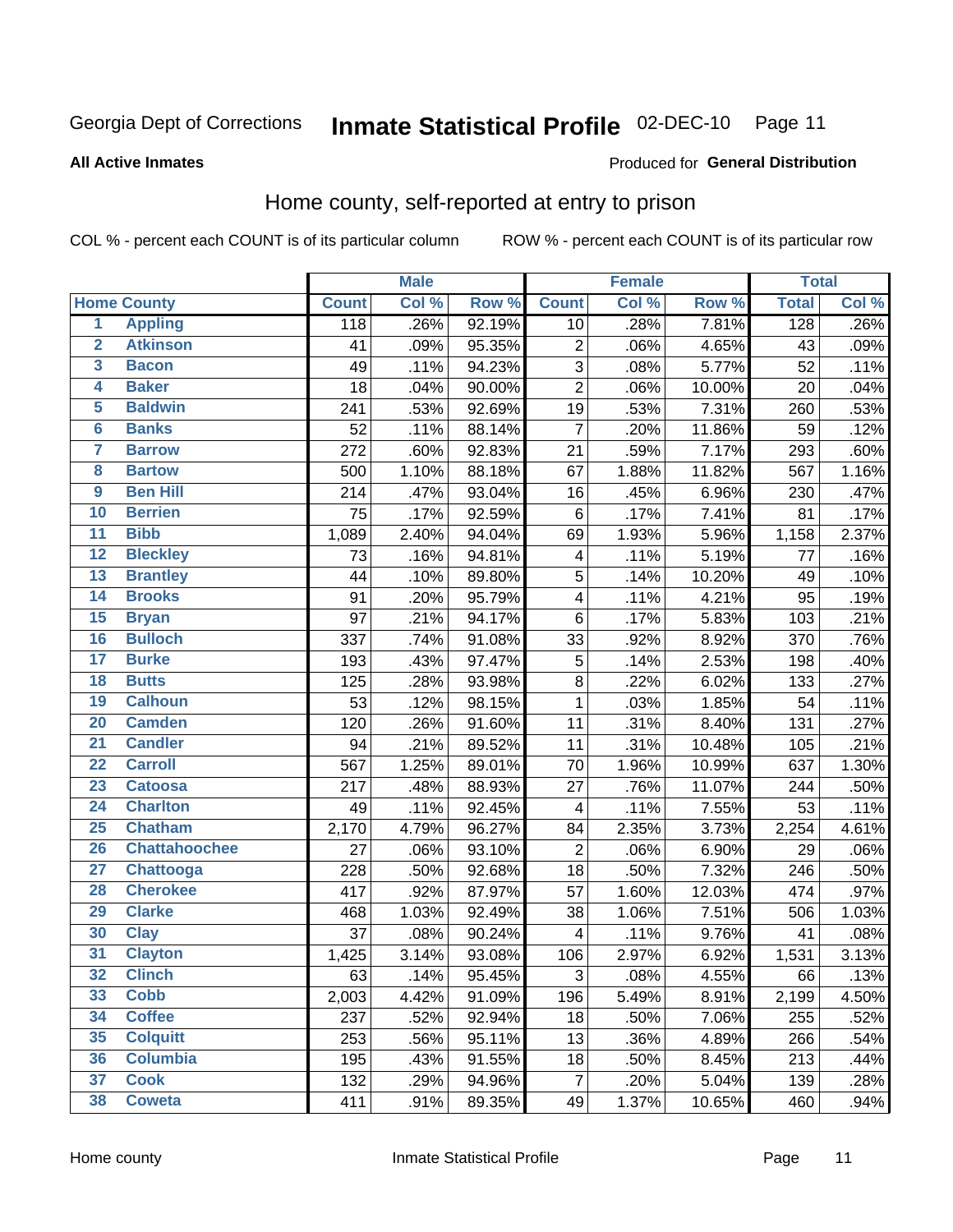#### Inmate Statistical Profile 02-DEC-10 Page 12

#### **All Active Inmates**

#### Produced for General Distribution

### Home county, self-reported at entry to prison

COL % - percent each COUNT is of its particular column

|                 |                    |                | <b>Male</b> |        |                | <b>Female</b> |                  | <b>Total</b>    |          |
|-----------------|--------------------|----------------|-------------|--------|----------------|---------------|------------------|-----------------|----------|
|                 | <b>Home County</b> | <b>Count</b>   | Col %       | Row %  | <b>Count</b>   | Col %         | Row <sup>%</sup> | <b>Total</b>    | Col%     |
| 39              | <b>Crawford</b>    | 26             | .06%        | 86.67% | $\overline{4}$ | .11%          | 13.33%           | $\overline{30}$ | $.06\%$  |
| 40              | <b>Crisp</b>       | 243            | .54%        | 91.70% | 22             | .62%          | 8.30%            | 265             | .54%     |
| 41              | <b>Dade</b>        | 71             | .16%        | 97.26% | $\sqrt{2}$     | .06%          | 2.74%            | 73              | .15%     |
| 42              | <b>Dawson</b>      | 89             | .20%        | 90.82% | 9              | .25%          | 9.18%            | 98              | .20%     |
| 43              | <b>Decatur</b>     | 289            | .64%        | 92.33% | 24             | .67%          | 7.67%            | 313             | .64%     |
| 44              | <b>Dekalb</b>      | 2,836          | 6.26%       | 93.75% | 189            | 5.30%         | 6.25%            | 3,025           | 6.19%    |
| 45              | <b>Dodge</b>       | 139            | .31%        | 90.26% | 15             | .42%          | 9.74%            | 154             | .31%     |
| 46              | <b>Dooly</b>       | 74             | .16%        | 91.36% | $\overline{7}$ | .20%          | 8.64%            | 81              | .17%     |
| 47              | <b>Dougherty</b>   | 903            | 1.99%       | 94.16% | 56             | 1.57%         | 5.84%            | 959             | 1.96%    |
| 48              | <b>Douglas</b>     | 602            | 1.33%       | 90.12% | 66             | 1.85%         | 9.88%            | 668             | 1.37%    |
| 49              | <b>Early</b>       | 80             | .18%        | 94.12% | $\mathbf 5$    | .14%          | 5.88%            | 85              | .17%     |
| 50              | <b>Echols</b>      | 10             | .02%        | 83.33% | $\overline{2}$ | .06%          | 16.67%           | 12              | .02%     |
| $\overline{51}$ | <b>Effingham</b>   | 155            | .34%        | 90.12% | 17             | .48%          | 9.88%            | 172             | .35%     |
| 52              | <b>Elbert</b>      | 130            | .29%        | 92.20% | 11             | .31%          | 7.80%            | 141             | .29%     |
| 53              | <b>Emanuel</b>     | 156            | .34%        | 92.86% | 12             | .34%          | 7.14%            | 168             | .34%     |
| 54              | <b>Evans</b>       | 81             | .18%        | 94.19% | $\sqrt{5}$     | .14%          | 5.81%            | 86              | .18%     |
| 55              | <b>Fannin</b>      | 99             | .22%        | 93.40% | $\overline{7}$ | .20%          | 6.60%            | 106             | .22%     |
| 56              | <b>Fayette</b>     | 158            | .35%        | 91.33% | 15             | .42%          | 8.67%            | 173             | .35%     |
| 57              | <b>Floyd</b>       | 676            | 1.49%       | 90.01% | 75             | 2.10%         | 9.99%            | 751             | 1.54%    |
| 58              | <b>Forsyth</b>     | 197            | .43%        | 88.74% | 25             | .70%          | 11.26%           | 222             | .45%     |
| 59              | <b>Franklin</b>    | 115            | .25%        | 93.50% | $\bf 8$        | .22%          | 6.50%            | 123             | .25%     |
| 60              | <b>Fulton</b>      | 5,344          | 11.79%      | 94.94% | 285            | 7.99%         | 5.06%            | 5,629           | 11.51%   |
| 61              | <b>Gilmer</b>      | 122            | .27%        | 91.73% | 11             | .31%          | 8.27%            | 133             | .27%     |
| 62              | <b>Glascock</b>    | $\overline{7}$ | .02%        | 87.50% | $\mathbf{1}$   | .03%          | 12.50%           | 8               | .02%     |
| 63              | <b>Glynn</b>       | 371            | .82%        | 95.13% | 19             | .53%          | 4.87%            | 390             | .80%     |
| 64              | <b>Gordon</b>      | 272            | .60%        | 88.60% | 35             | .98%          | 11.40%           | 307             | .63%     |
| 65              | <b>Grady</b>       | 164            | .36%        | 97.04% | $\mathbf 5$    | .14%          | 2.96%            | 169             | .35%     |
| 66              | <b>Greene</b>      | 104            | .23%        | 93.69% | $\overline{7}$ | .20%          | 6.31%            | 111             | .23%     |
| 67              | <b>Gwinnett</b>    | 1,617          | 3.57%       | 91.72% | 146            | 4.09%         | 8.28%            | 1,763           | $3.61\%$ |
| 68              | <b>Habersham</b>   | 114            | .25%        | 94.21% | $\overline{7}$ | .20%          | 5.79%            | 121             | .25%     |
| 69              | <b>Hall</b>        | 615            | 1.36%       | 90.44% | 65             | 1.82%         | 9.56%            | 680             | 1.39%    |
| 70              | <b>Hancock</b>     | 58             | .13%        | 98.31% | $\mathbf{1}$   | .03%          | 1.69%            | 59              | .12%     |
| $\overline{71}$ | <b>Haralson</b>    | 111            | .24%        | 93.28% | $\bf 8$        | .22%          | 6.72%            | 119             | .24%     |
| 72              | <b>Harris</b>      | 93             | .21%        | 93.00% | $\overline{7}$ | .20%          | 7.00%            | 100             | .20%     |
| 73              | <b>Hart</b>        | 81             | .18%        | 93.10% | 6              | .17%          | 6.90%            | 87              | .18%     |
| 74              | <b>Heard</b>       | 67             | .15%        | 91.78% | 6              | .17%          | 8.22%            | 73              | .15%     |
| 75              | <b>Henry</b>       | 463            | 1.02%       | 90.43% | 49             | 1.37%         | 9.57%            | 512             | 1.05%    |
| 76              | <b>Houston</b>     | 512            | 1.13%       | 92.92% | 39             | 1.09%         | 7.08%            | 551             | 1.13%    |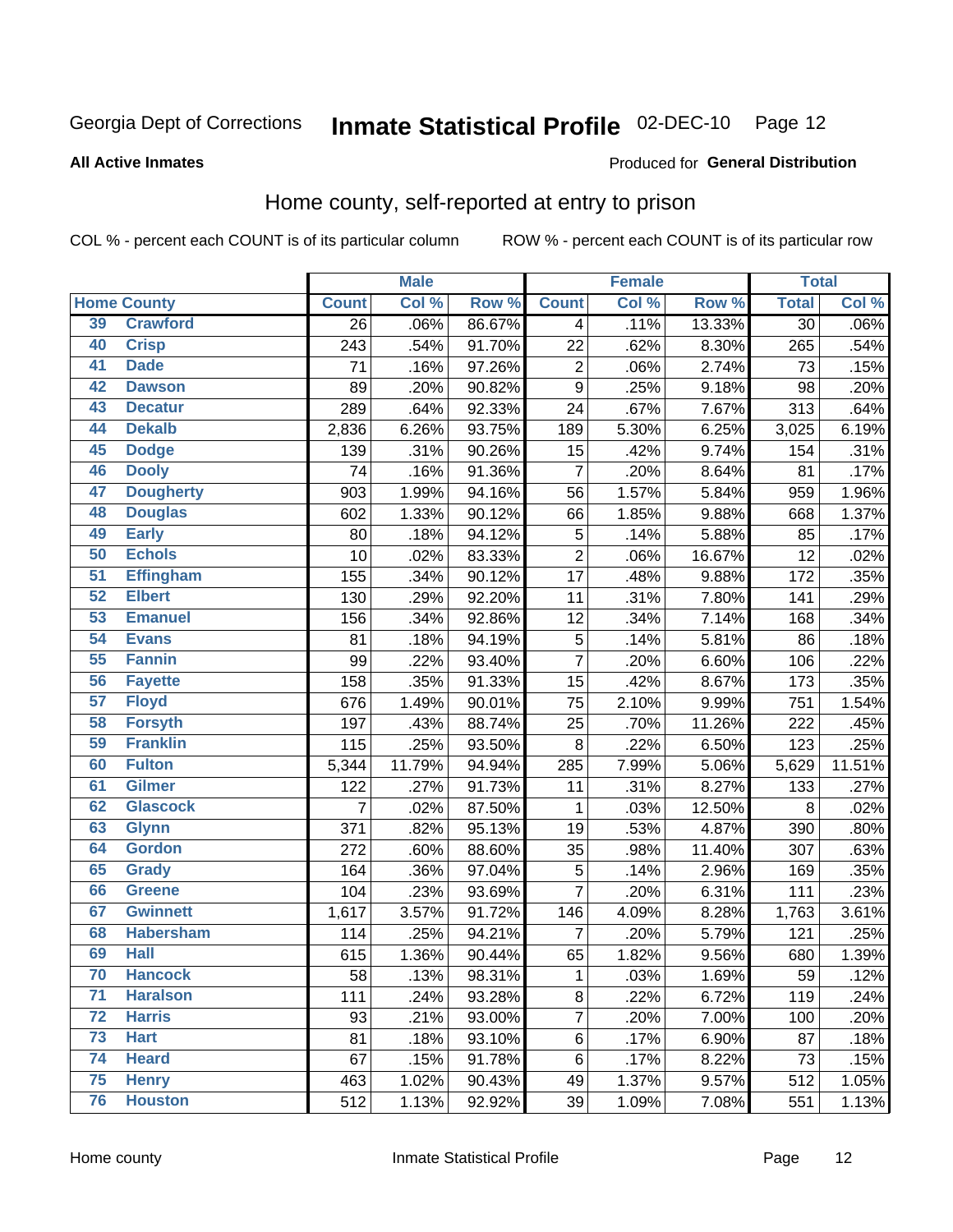# Inmate Statistical Profile 02-DEC-10 Page 13

### **All Active Inmates**

### Produced for General Distribution

### Home county, self-reported at entry to prison

COL % - percent each COUNT is of its particular column

|     |                    |              | <b>Male</b> |        |                  | <b>Female</b> |        | <b>Total</b> |       |
|-----|--------------------|--------------|-------------|--------|------------------|---------------|--------|--------------|-------|
|     | <b>Home County</b> | <b>Count</b> | Col %       | Row %  | <b>Count</b>     | Col %         | Row %  | <b>Total</b> | Col % |
| 77  | <b>Irwin</b>       | 76           | .17%        | 96.20% | $\overline{3}$   | .08%          | 3.80%  | 79           | .16%  |
| 78  | <b>Jackson</b>     | 186          | .41%        | 93.47% | 13               | .36%          | 6.53%  | 199          | .41%  |
| 79  | <b>Jasper</b>      | 76           | .17%        | 96.20% | $\mathbf{3}$     | .08%          | 3.80%  | 79           | .16%  |
| 80  | <b>Jeff Davis</b>  | 73           | .16%        | 86.90% | 11               | .31%          | 13.10% | 84           | .17%  |
| 81  | <b>Jefferson</b>   | 135          | .30%        | 95.07% | $\overline{7}$   | .20%          | 4.93%  | 142          | .29%  |
| 82  | <b>Jenkins</b>     | 64           | .14%        | 94.12% | 4                | .11%          | 5.88%  | 68           | .14%  |
| 83  | <b>Johnson</b>     | 45           | .10%        | 84.91% | $\bf 8$          | .22%          | 15.09% | 53           | .11%  |
| 84  | <b>Jones</b>       | 99           | .22%        | 92.52% | $\bf 8$          | .22%          | 7.48%  | 107          | .22%  |
| 85  | <b>Lamar</b>       | 66           | .15%        | 89.19% | $\bf 8$          | .22%          | 10.81% | 74           | .15%  |
| 86  | Lanier             | 40           | .09%        | 95.24% | $\overline{2}$   | .06%          | 4.76%  | 42           | .09%  |
| 87  | <b>Laurens</b>     | 291          | .64%        | 92.97% | 22               | .62%          | 7.03%  | 313          | .64%  |
| 88  | <b>Lee</b>         | 76           | .17%        | 97.44% | $\overline{2}$   | .06%          | 2.56%  | 78           | .16%  |
| 89  | <b>Liberty</b>     | 246          | .54%        | 93.18% | 18               | .50%          | 6.82%  | 264          | .54%  |
| 90  | <b>Lincoln</b>     | 32           | .07%        | 91.43% | $\mathbf{3}$     | .08%          | 8.57%  | 35           | .07%  |
| 91  | Long               | 43           | .09%        | 84.31% | $\bf 8$          | .22%          | 15.69% | 51           | .10%  |
| 92  | <b>Lowndes</b>     | 460          | 1.01%       | 93.69% | 31               | .87%          | 6.31%  | 491          | 1.00% |
| 93  | <b>Lumpkin</b>     | 84           | .19%        | 88.42% | 11               | .31%          | 11.58% | 95           | .19%  |
| 94  | <b>Macon</b>       | 83           | .18%        | 95.40% | 4                | .11%          | 4.60%  | 87           | .18%  |
| 95  | <b>Madison</b>     | 103          | .23%        | 88.03% | 14               | .39%          | 11.97% | 117          | .24%  |
| 96  | <b>Marion</b>      | 42           | .09%        | 91.30% | 4                | .11%          | 8.70%  | 46           | .09%  |
| 97  | <b>Mcduffie</b>    | 166          | .37%        | 94.86% | $\boldsymbol{9}$ | .25%          | 5.14%  | 175          | .36%  |
| 98  | <b>Mcintosh</b>    | 63           | .14%        | 95.45% | $\overline{3}$   | .08%          | 4.55%  | 66           | .13%  |
| 99  | <b>Meriwether</b>  | 195          | .43%        | 91.98% | 17               | .48%          | 8.02%  | 212          | .43%  |
| 100 | <b>Miller</b>      | 30           | .07%        | 90.91% | $\overline{3}$   | .08%          | 9.09%  | 33           | .07%  |
| 101 | <b>Mitchell</b>    | 202          | .45%        | 93.52% | 14               | .39%          | 6.48%  | 216          | .44%  |
| 102 | <b>Monroe</b>      | 137          | .30%        | 93.84% | $\boldsymbol{9}$ | .25%          | 6.16%  | 146          | .30%  |
| 103 | <b>Montgomery</b>  | 54           | .12%        | 91.53% | $\overline{5}$   | .14%          | 8.47%  | 59           | .12%  |
| 104 | <b>Morgan</b>      | 96           | .21%        | 94.12% | $\,6$            | .17%          | 5.88%  | 102          | .21%  |
| 105 | <b>Murray</b>      | 161          | .36%        | 88.95% | 20               | .56%          | 11.05% | 181          | .37%  |
| 106 | <b>Muscogee</b>    | 1,430        | 3.15%       | 94.76% | 79               | 2.21%         | 5.24%  | 1,509        | 3.09% |
| 107 | <b>Newton</b>      | 537          | 1.18%       | 91.79% | 48               | 1.34%         | 8.21%  | 585          | 1.20% |
| 108 | <b>Oconee</b>      | 39           | .09%        | 92.86% | 3                | .08%          | 7.14%  | 42           | .09%  |
| 109 | <b>Oglethorpe</b>  | 51           | .11%        | 91.07% | 5                | .14%          | 8.93%  | 56           | .11%  |
| 110 | <b>Paulding</b>    | 268          | .59%        | 86.73% | 41               | 1.15%         | 13.27% | 309          | .63%  |
| 111 | <b>Peach</b>       | 98           | .22%        | 95.15% | 5                | .14%          | 4.85%  | 103          | .21%  |
| 112 | <b>Pickens</b>     | 112          | .25%        | 86.82% | 17               | .48%          | 13.18% | 129          | .26%  |
| 113 | <b>Pierce</b>      | 68           | .15%        | 90.67% | 7                | .20%          | 9.33%  | 75           | .15%  |
| 114 | <b>Pike</b>        | 56           | .12%        | 91.80% | 5                | .14%          | 8.20%  | 61           | .12%  |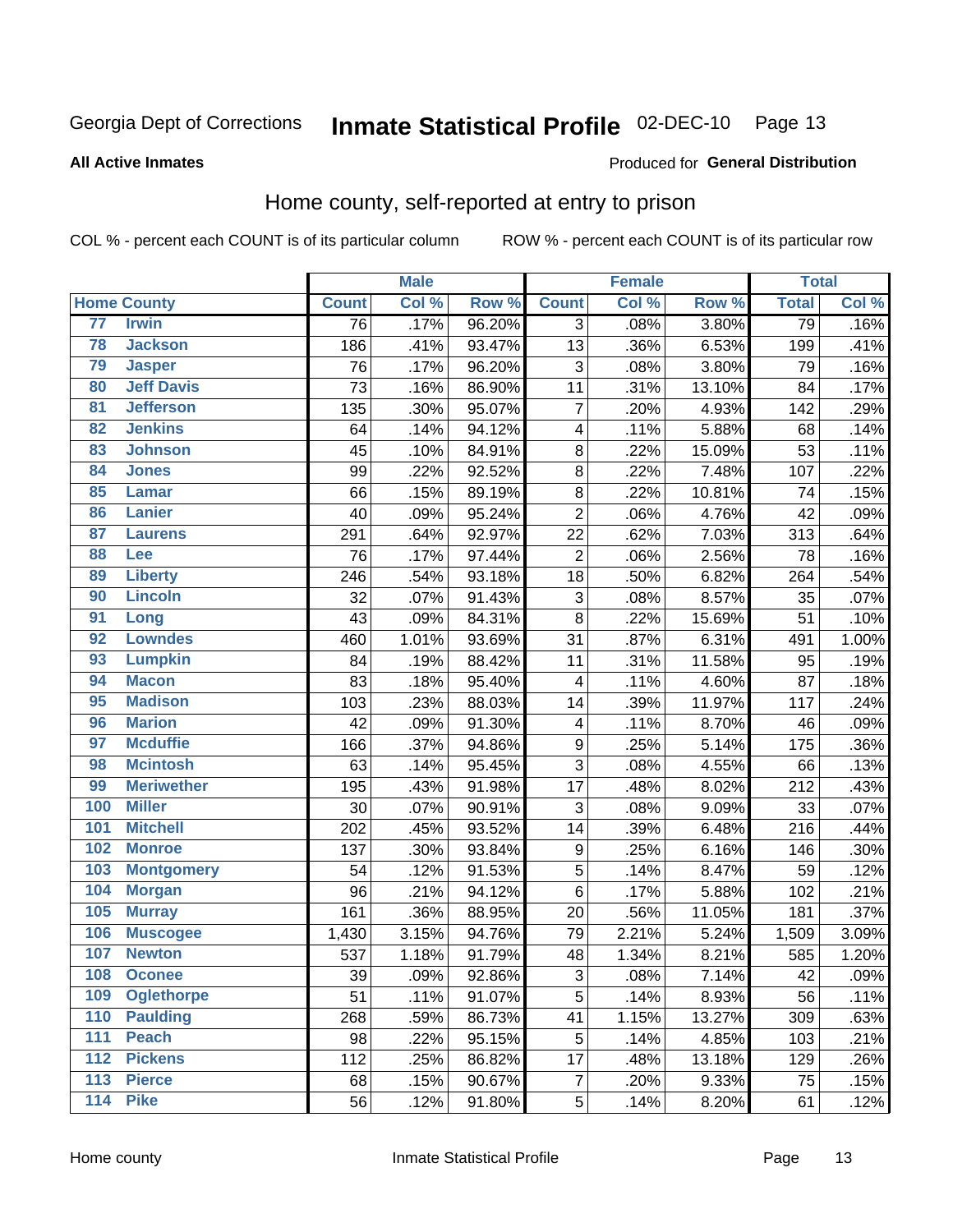#### Inmate Statistical Profile 02-DEC-10 Page 14

#### **All Active Inmates**

#### Produced for General Distribution

### Home county, self-reported at entry to prison

COL % - percent each COUNT is of its particular column

|                  |                    |              | <b>Male</b> |         |                | <b>Female</b> |        | <b>Total</b>     |       |
|------------------|--------------------|--------------|-------------|---------|----------------|---------------|--------|------------------|-------|
|                  | <b>Home County</b> | <b>Count</b> | Col %       | Row %   | <b>Count</b>   | Col %         | Row %  | <b>Total</b>     | Col % |
|                  | 115 Polk           | 207          | .46%        | 87.71%  | 29             | .81%          | 12.29% | 236              | .48%  |
| $\overline{116}$ | <b>Pulaski</b>     | 78           | .17%        | 95.12%  | 4              | .11%          | 4.88%  | 82               | .17%  |
| 117              | <b>Putnam</b>      | 128          | .28%        | 94.12%  | $\bf8$         | .22%          | 5.88%  | 136              | .28%  |
| 118              | Quitman            | 14           | .03%        | 87.50%  | $\overline{2}$ | .06%          | 12.50% | 16               | .03%  |
| 119              | <b>Rabun</b>       | 44           | .10%        | 81.48%  | 10             | .28%          | 18.52% | 54               | .11%  |
| 120              | <b>Randolph</b>    | 65           | .14%        | 95.59%  | $\mathbf{3}$   | .08%          | 4.41%  | 68               | .14%  |
| 121              | <b>Richmond</b>    | 1,595        | 3.52%       | 94.32%  | 96             | 2.69%         | 5.68%  | 1,691            | 3.46% |
| 122              | <b>Rockdale</b>    | 351          | .77%        | 89.54%  | 41             | 1.15%         | 10.46% | 392              | .80%  |
| 123              | <b>Schley</b>      | 24           | .05%        | 96.00%  | 1              | .03%          | 4.00%  | 25               | .05%  |
| 124              | <b>Screven</b>     | 119          | .26%        | 92.25%  | 10             | .28%          | 7.75%  | 129              | .26%  |
| 125              | <b>Seminole</b>    | 56           | .12%        | 82.35%  | 12             | .34%          | 17.65% | 68               | .14%  |
| 126              | <b>Spalding</b>    | 549          | 1.21%       | 91.96%  | 48             | 1.34%         | 8.04%  | 597              | 1.22% |
| 127              | <b>Stephens</b>    | 161          | .36%        | 90.96%  | 16             | .45%          | 9.04%  | 177              | .36%  |
| 128              | <b>Stewart</b>     | 34           | .07%        | 94.44%  | $\overline{2}$ | .06%          | 5.56%  | 36               | .07%  |
| 129              | <b>Sumter</b>      | 207          | .46%        | 94.52%  | 12             | .34%          | 5.48%  | 219              | .45%  |
| 130              | <b>Talbot</b>      | 72           | .16%        | 96.00%  | 3              | .08%          | 4.00%  | 75               | .15%  |
| 131              | <b>Taliaferro</b>  | 11           | .02%        | 100.00% |                |               |        | 11               | .02%  |
| 132              | <b>Tattnall</b>    | 155          | .34%        | 90.12%  | 17             | .48%          | 9.88%  | 172              | .35%  |
| 133              | <b>Taylor</b>      | 79           | .17%        | 95.18%  | 4              | .11%          | 4.82%  | 83               | .17%  |
| 134              | <b>Telfair</b>     | 109          | .24%        | 90.83%  | 11             | .31%          | 9.17%  | 120              | .25%  |
| $\overline{135}$ | <b>Terrell</b>     | 65           | .14%        | 94.20%  | 4              | .11%          | 5.80%  | 69               | .14%  |
| 136              | <b>Thomas</b>      | 246          | .54%        | 93.89%  | 16             | .45%          | 6.11%  | 262              | .54%  |
| 137              | <b>Tift</b>        | 266          | .59%        | 96.38%  | 10             | .28%          | 3.62%  | 276              | .56%  |
| 138              | <b>Toombs</b>      | 284          | .63%        | 94.35%  | 17             | .48%          | 5.65%  | 301              | .62%  |
| 139              | <b>Towns</b>       | 36           | .08%        | 90.00%  | 4              | .11%          | 10.00% | 40               | .08%  |
| 140              | <b>Treutlen</b>    | 58           | .13%        | 92.06%  | 5              | .14%          | 7.94%  | 63               | .13%  |
| 141              | <b>Troup</b>       | 510          | 1.12%       | 90.59%  | 53             | 1.49%         | 9.41%  | 563              | 1.15% |
| 142              | <b>Turner</b>      | 67           | .15%        | 94.37%  | 4              | .11%          | 5.63%  | 71               | .15%  |
| $\overline{143}$ | <b>Twiggs</b>      | 59           | .13%        | 93.65%  | 4              | .11%          | 6.35%  | 63               | .13%  |
| 144              | <b>Union</b>       | 66           | .15%        | 85.71%  | 11             | .31%          | 14.29% | 77               | .16%  |
| 145              | <b>Upson</b>       | 161          | .36%        | 90.96%  | 16             | .45%          | 9.04%  | 177              | .36%  |
| 146              | <b>Walker</b>      | 354          | .78%        | 91.24%  | 34             | .95%          | 8.76%  | 388              | .79%  |
| 147              | <b>Walton</b>      | 349          | .77%        | 91.12%  | 34             | .95%          | 8.88%  | 383              | .78%  |
| 148              | <b>Ware</b>        | 260          | .57%        | 94.89%  | 14             | .39%          | 5.11%  | 274              | .56%  |
| 149              | <b>Warren</b>      | 32           | .07%        | 94.12%  | $\mathbf 2$    | .06%          | 5.88%  | 34               | .07%  |
| 150              | <b>Washington</b>  | 150          | .33%        | 90.36%  | 16             | .45%          | 9.64%  | 166              | .34%  |
| 151              | <b>Wayne</b>       | 169          | .37%        | 91.35%  | 16             | .45%          | 8.65%  | 185              | .38%  |
| 152              | <b>Webster</b>     | 8            | .02%        | 88.89%  | 1              | .03%          | 11.11% | $\boldsymbol{9}$ | .02%  |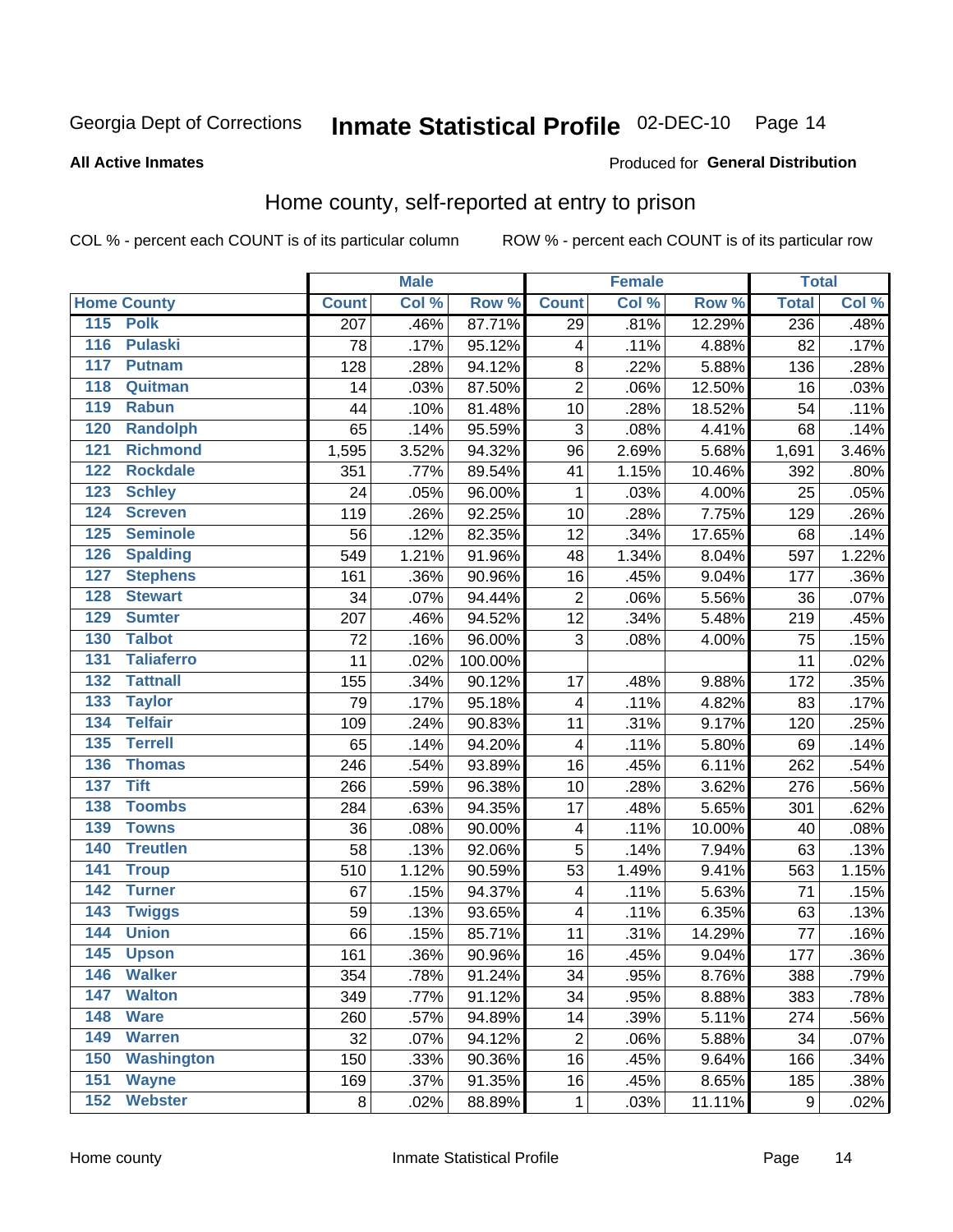# Inmate Statistical Profile 02-DEC-10 Page 15

**All Active Inmates** 

### Produced for General Distribution

### Home county, self-reported at entry to prison

COL % - percent each COUNT is of its particular column

|                         |                 | <b>Male</b> |        |              | <b>Female</b> |        | <b>Total</b> |         |
|-------------------------|-----------------|-------------|--------|--------------|---------------|--------|--------------|---------|
| <b>Home County</b>      | <b>Count</b>    | Col %       | Row %  | <b>Count</b> | Col %         | Row %  | <b>Total</b> | Col %   |
| <b>Wheeler</b><br>153   | 30 <sup>2</sup> | .07%        | 83.33% | 6            | .17%          | 16.67% | 36           | $.07\%$ |
| <b>White</b><br>154     | 83              | .18%        | 88.30% | 11           | .31%          | 11.70% | 94           | .19%    |
| <b>Whitfield</b><br>155 | 469             | 1.03%       | 87.83% | 65           | 1.82%         | 12.17% | 534          | 1.09%   |
| <b>Wilcox</b><br>156    | 59              | .13%        | 88.06% | 8            | .22%          | 11.94% | 67           | .14%    |
| <b>Wilkes</b><br>157    | 58              | .13%        | 93.55% | 4            | .11%          | 6.45%  | 62           | .13%    |
| <b>Wilkinson</b><br>158 | 51              | $.11\%$     | 89.47% | 6            | .17%          | 10.53% | 57           | .12%    |
| 159<br><b>Worth</b>     | 108             | .24%        | 93.91% | 7            | .20%          | 6.09%  | 115          | .24%    |
| <b>Unknown</b><br>160   | 1,157           | 2.55%       | 92.41% | 95           | 2.66%         | 7.59%  | 1,252        | 2.56%   |
| <b>Total Rported</b>    | 45,335          | 100%        | 92.7%  | 3,569        | 100%          | 7.3%   | 48,904       | 100%    |

| ported<br>NO. | .614   | 156              | 8,770  |
|---------------|--------|------------------|--------|
| <b>otal</b>   | 48,949 | 2.725<br>J. I LJ | 52.674 |

|  | Mode | ™ulton | ∶ulton | ™ulton |
|--|------|--------|--------|--------|
|--|------|--------|--------|--------|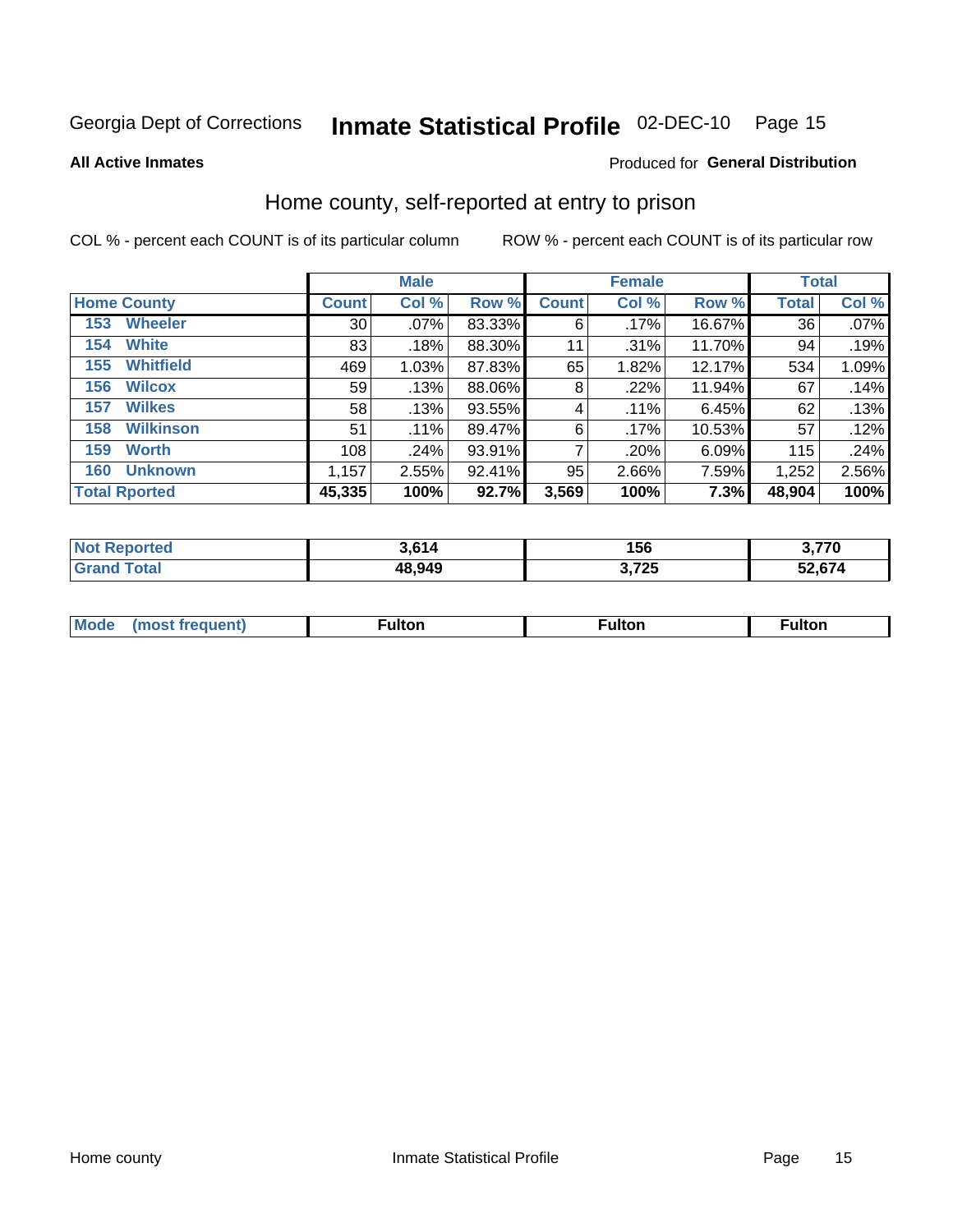# Inmate Statistical Profile 02-DEC-10 Page 16

#### **All Active Inmates**

#### Produced for General Distribution

### Socioeconomic class, self-reported at entry to prison

COL % - percent each COUNT is of its particular column

|                       |        | <b>Male</b> |        |              | <b>Female</b> |          |        | <b>Total</b> |
|-----------------------|--------|-------------|--------|--------------|---------------|----------|--------|--------------|
| Socioeconomic Class   | Count  | Col %       | Row %  | <b>Count</b> | Col %         | Row %    | Total  | Col %        |
| <b>Welfare</b>        | 3,278  | 9.87%       | 94.77% | 181          | 9.90%         | $5.23\%$ | 3.459  | $9.87\%$     |
| <b>Occ Employ</b>     | .206   | 3.63%       | 98.45% | 19           | 1.04%         | $1.55\%$ | 1,225  | 3.50%        |
| <b>Minimum Std</b>    | 13,342 | 40.18%      | 95.86% | 576          | 31.51%        | 4.14%    | 13,918 | 39.73%       |
| <b>Middle</b><br>4    | 15,377 | 46.31%      | 93.60% | 1,052        | 57.55%        | $6.40\%$ | 16,429 | 46.90%       |
| <b>Total Reported</b> | 33,203 | 100%        | 94.78% | 1,828        | 100%          | 5.22%    | 35,031 | 100%         |

| <b>Not Reported</b>   | 15,741 | .897  | 17,638 |
|-----------------------|--------|-------|--------|
| <b>Total</b><br>Grand | 48,944 | 3,725 | 52,669 |

| ____<br>____ |
|--------------|
|--------------|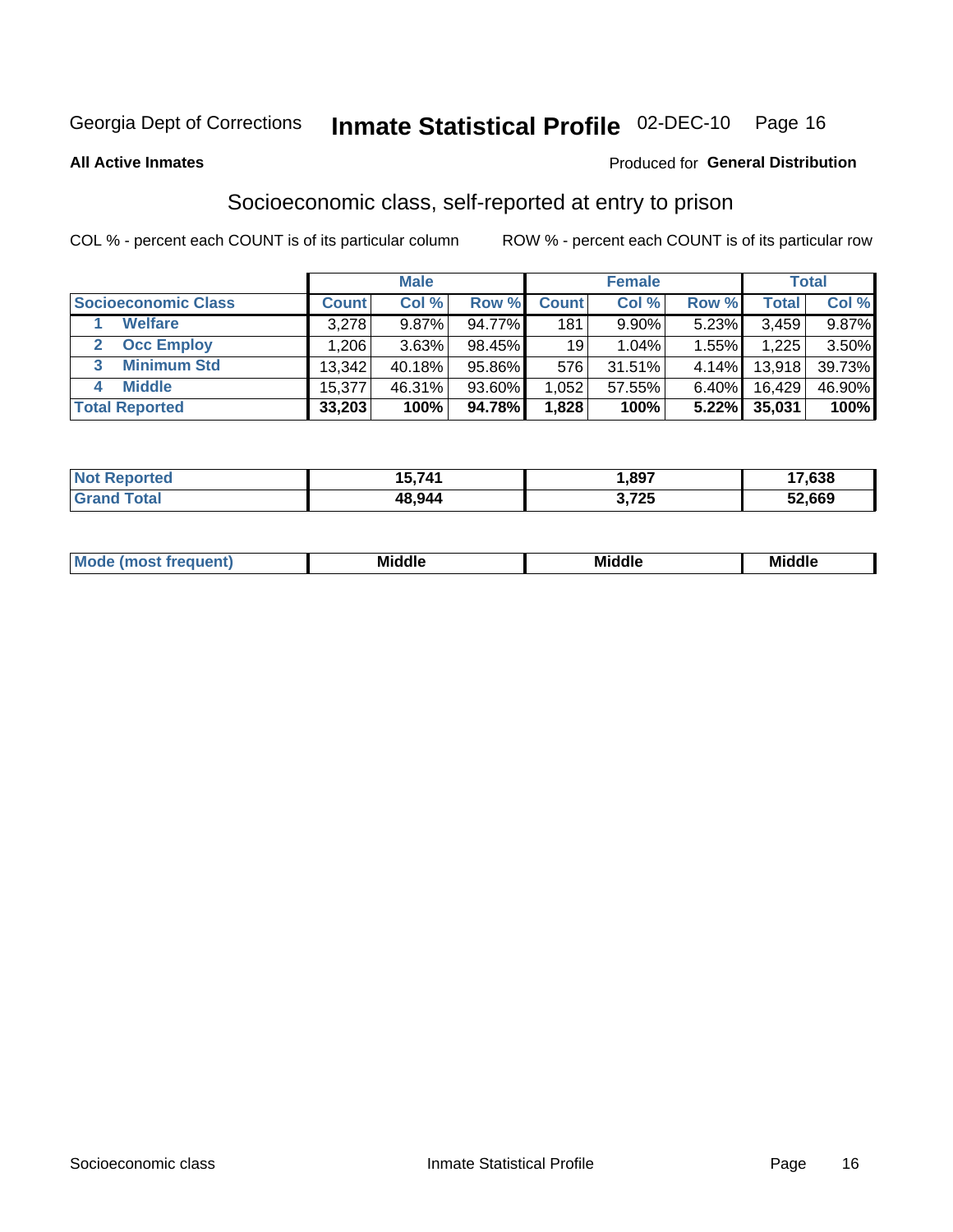# Inmate Statistical Profile 02-DEC-10 Page 17

**All Active Inmates** 

### **Produced for General Distribution**

### Environment to age 16, self-reported at entry to prison

COL % - percent each COUNT is of its particular column

|                                   | <b>Male</b>  |        | <b>Female</b> |              |        | <b>Total</b> |              |        |
|-----------------------------------|--------------|--------|---------------|--------------|--------|--------------|--------------|--------|
| <b>Environment to age 16</b>      | <b>Count</b> | Col %  | Row %         | <b>Count</b> | Col %  | Row %        | <b>Total</b> | Col %  |
| <b>Rural/Farm</b>                 | 1,285        | 3.85%  | 95.61%        | 59           | 3.24%  | 4.39%        | 1,344        | 3.82%  |
| <b>Rural/Nfarm</b><br>$2^{\circ}$ | 1,850        | 5.54%  | 90.46%        | 195          | 10.72% | 9.54%        | 2,045        | 5.81%  |
| <b>S.M.S.A</b><br>3               | 11,438       | 34.24% | 97.12%        | 339          | 18.64% | $2.88\%$     | 11,777       | 33.44% |
| <b>Urban</b><br>4                 | 7,350        | 22.00% | 92.17%        | 624          | 34.30% | 7.83%        | 7,974        | 22.64% |
| <b>Small Town</b><br>5.           | 11,481       | 34.37% | 95.02%        | 602          | 33.10% | 4.98%        | 12,083       | 34.30% |
| <b>Total Reported</b>             | 33,404       | 100%   | 94.84%        | 1,819        | 100%   | 5.16%        | 35,223       | 100%   |

| <b>Not Reported</b> | 15,545 | 906, ا | 17,451 |
|---------------------|--------|--------|--------|
| <b>Grand Total</b>  | 48,949 | 3,725  | 52,674 |

| Mode<br>auent)<br>. | own<br>. ma | <b>Irhan</b><br>. par<br>_____ | `owr<br>_____ |
|---------------------|-------------|--------------------------------|---------------|
|                     |             |                                |               |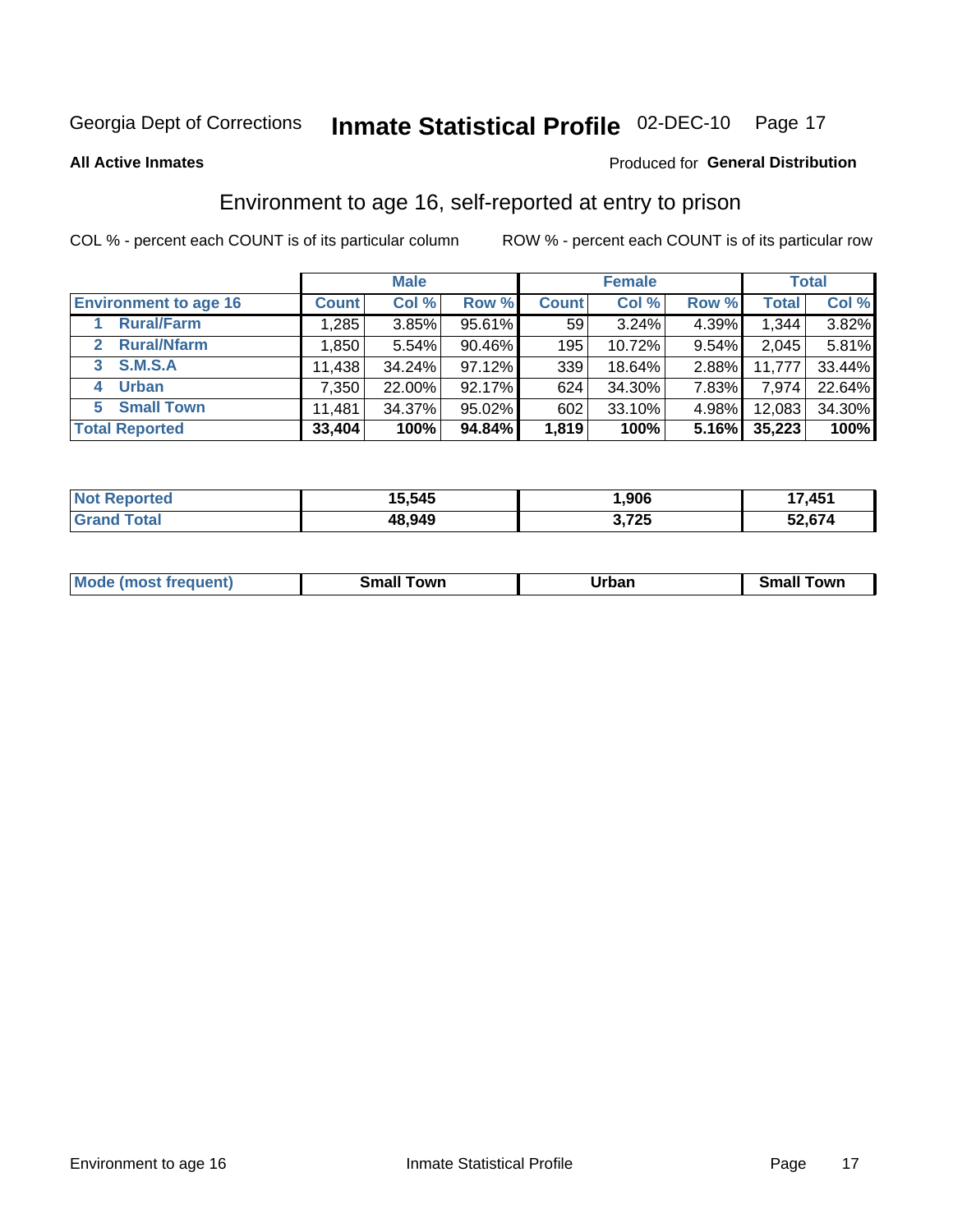# Inmate Statistical Profile 02-DEC-10 Page 18

#### **All Active Inmates**

### Produced for General Distribution

### Guardian status to age 16, self-reported at entry to prison

COL % - percent each COUNT is of its particular column

|                                  |               | <b>Male</b> |           |              | <b>Female</b> |       |        | <b>Total</b> |
|----------------------------------|---------------|-------------|-----------|--------------|---------------|-------|--------|--------------|
| <b>Guardian Status To Age 16</b> | <b>Count!</b> | Col %       | Row %     | <b>Count</b> | Col %         | Row % | Total  | Col %        |
| 1 Orphanage                      | 24            | .11%        | $96.00\%$ |              | .18%          | 4.00% | 25     | .11%         |
| 2 Father Only                    | 634           | 2.98%       | 97.84%    | 14           | 2.50%         | 2.16% | 648    | 2.97%        |
| <b>3 Both Parents</b>            | 8,291         | 38.98%      | 97.14%    | 244          | 43.57%        | 2.86% | 8,535  | 39.10%       |
| <b>4 Mother Only</b>             | 9,319         | 43.82%      | 98.07%    | 183          | 32.68%        | 1.93% | 9,502  | 43.53%       |
| <b>6 Oth Female</b>              | 552           | 2.60%       | 96.84%    | 18           | 3.21%         | 3.16% | 570    | 2.61%        |
| <b>7 Oth Male</b>                | 89            | .42%        | 98.89%    |              | .18%          | 1.11% | 90     | .41%         |
| 8 Step-Parents                   | 198           | .93%        | 100.00%   |              |               |       | 198    | $.91\%$      |
| 9 Foster Home                    | 362           | 1.70%       | 96.79%    | 12           | 2.14%         | 3.21% | 374    | 1.71%        |
| <b>10 Grand Parents</b>          | 1,799         | 8.46%       | 95.39%    | 87           | 15.54%        | 4.61% | 1,886  | 8.64%        |
| <b>Total Reported</b>            | 21,268        | 100%        | 97.43%    | 560          | 100%          | 2.57% | 21,828 | 100%         |

| <b>Not</b><br><b>Reported</b> | 27,679 | 3,165 | 30,844 |
|-------------------------------|--------|-------|--------|
| ™ota⊧                         | 48,947 | 3,725 | 52,672 |

| Mode | วทIv<br>Mot | <b>Both Parents</b><br>Parents | lM.<br>Only<br>. |
|------|-------------|--------------------------------|------------------|
|      |             |                                |                  |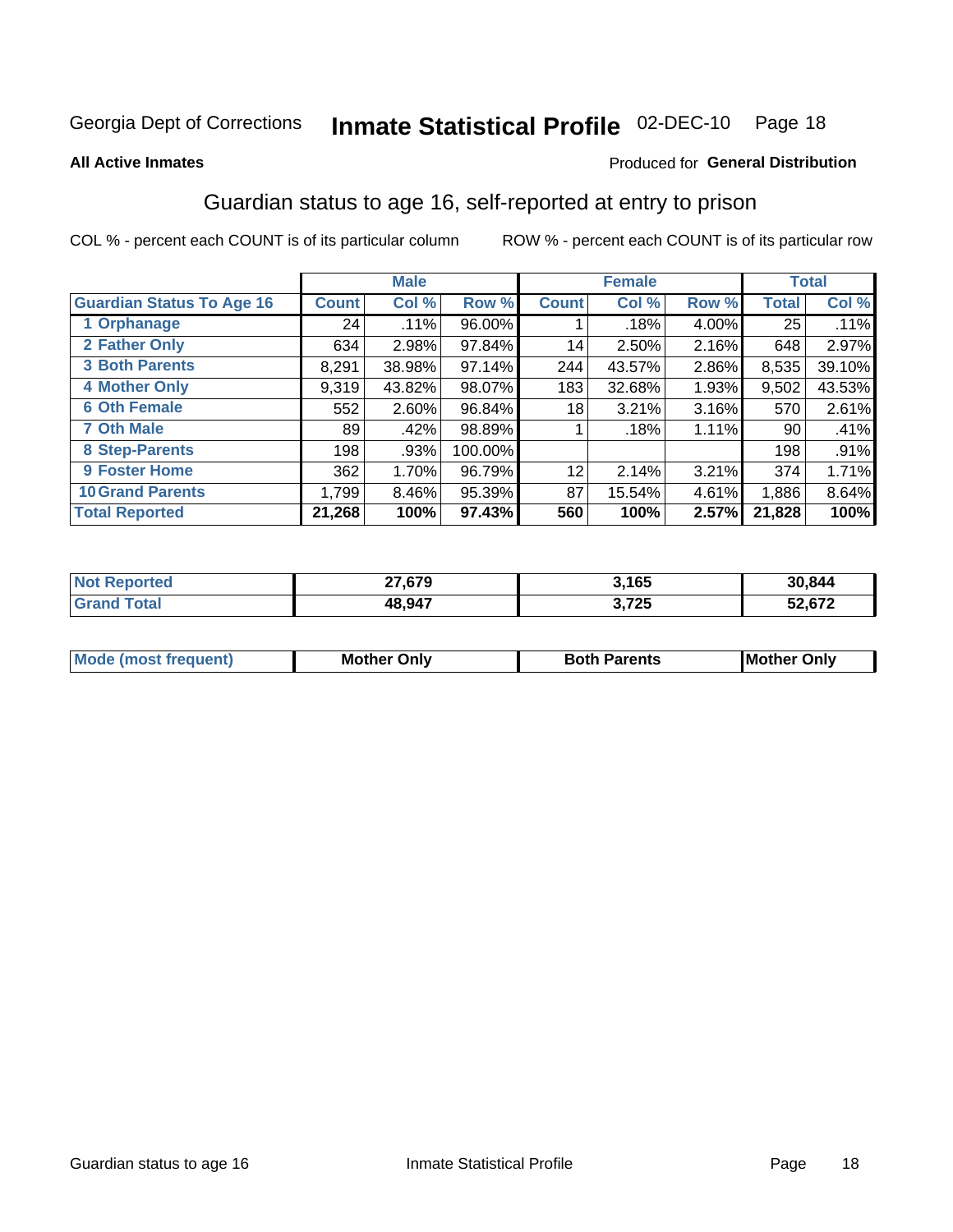#### Inmate Statistical Profile 02-DEC-10 Page 19

### **All Active Inmates**

### Produced for General Distribution

### Employment status before prison, self-reported at entry to prison

COL % - percent each COUNT is of its particular column

|                                  |              | <b>Male</b> |        |                 | <b>Female</b> |        |              | <b>Total</b> |
|----------------------------------|--------------|-------------|--------|-----------------|---------------|--------|--------------|--------------|
| <b>Employment Status</b>         | <b>Count</b> | Col %       | Row %  | <b>Count</b>    | Col %         | Row %  | <b>Total</b> | Col %        |
| <b>Full Time</b>                 | 20,760       | 49.43%      | 95.78% | 915             | 39.99%        | 4.22%  | 21,675       | 48.94%       |
| <b>Part Time</b><br>$\mathbf{2}$ | 3,517        | 8.37%       | 96.04% | 145             | 6.34%         | 3.96%  | 3,662        | 8.27%        |
| Unempl $<$ 6m<br>3               | 4,163        | 9.91%       | 96.77% | 139             | 6.08%         | 3.23%  | 4,302        | 9.71%        |
| Unempl > 6m<br>4                 | 7,720        | 18.38%      | 92.69% | 609             | 26.62%        | 7.31%  | 8,329        | 18.81%       |
| <b>Never Workd</b><br>5          | 3,716        | 8.85%       | 96.14% | 149             | 6.51%         | 3.86%  | 3,865        | 8.73%        |
| <b>Student</b><br>6              | 554          | 1.32%       | 87.38% | 80 <sup>1</sup> | 3.50%         | 12.62% | 634          | 1.43%        |
| <b>Incapable</b>                 | 1,572        | 3.74%       | 86.23% | 251             | 10.97%        | 13.77% | 1,823        | 4.12%        |
| <b>Total Reported</b>            | 42,002       | 100%        | 94.83% | 2,288           | 100%          | 5.17%  | 44,290       | 100%         |

| <b>norteo</b><br>NO | 6,943  | 107<br>701    | 8,380  |
|---------------------|--------|---------------|--------|
| $\sim$ 10<br>Gran   | 48,945 | ? フクド<br>. ZJ | 52.67C |

| Mc | ∙u∥<br>----<br>ıme | ίuΙ<br>Πmε |
|----|--------------------|------------|
|    |                    |            |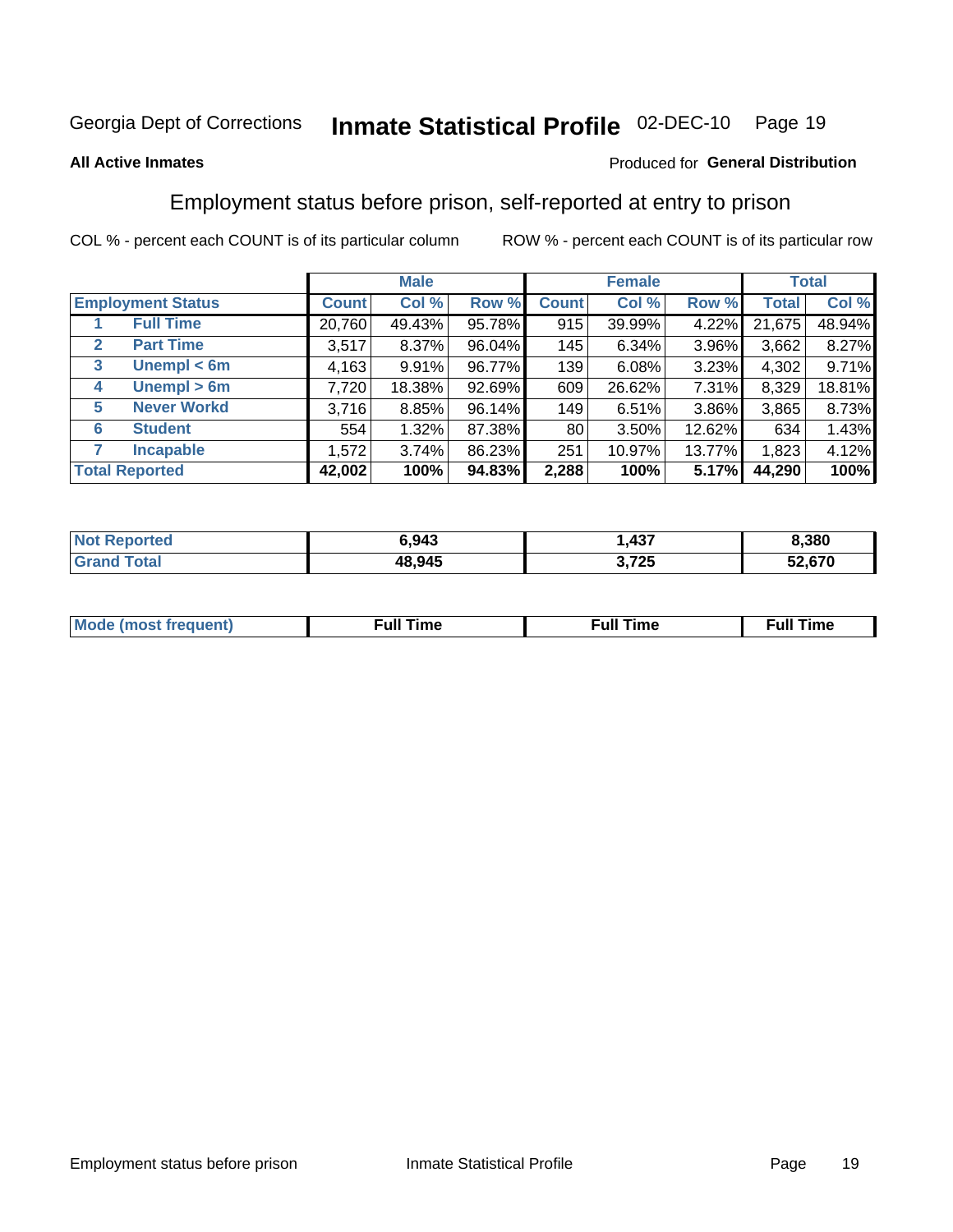### **All Active Inmates**

Produced for General Distribution

### Age at admission

COL % - percent each COUNT is of its particular column

|                         |              | <b>Male</b> |         |              | <b>Female</b> |        |              | <b>Total</b> |
|-------------------------|--------------|-------------|---------|--------------|---------------|--------|--------------|--------------|
| <b>Age At Admission</b> | <b>Count</b> | Col %       | Row %   | <b>Count</b> | Col %         | Row %  | <b>Total</b> | Col %        |
| 13                      | 1            | 0.01%       | 100.00% |              |               |        | 1            | 0.01%        |
| 14                      | 13           | 0.03%       | 92.86%  | 1            | 0.03%         | 7.14%  | 14           | 0.03%        |
| 15                      | 63           | 0.13%       | 98.44%  | 1            | 0.03%         | 1.56%  | 64           | 0.12%        |
| 16                      | 183          | 0.37%       | 95.31%  | 9            | 0.24%         | 4.69%  | 192          | 0.36%        |
| $\overline{17}$         | 754          | 1.54%       | 97.04%  | 23           | 0.62%         | 2.96%  | 777          | 1.48%        |
| 18                      | 1,588        | 3.24%       | 97.54%  | 40           | 1.07%         | 2.46%  | 1,628        | 3.09%        |
| 19                      | 2,188        | 4.47%       | 96.60%  | 77           | 2.07%         | 3.40%  | 2,265        | 4.30%        |
| 20                      | 2,172        | 4.44%       | 94.76%  | 120          | 3.22%         | 5.24%  | 2,292        | 4.35%        |
| $\overline{21}$         | 2,210        | 4.51%       | 94.97%  | 117          | 3.14%         | 5.03%  | 2,327        | 4.42%        |
| $\overline{22}$         | 2,158        | 4.41%       | 94.82%  | 118          | 3.17%         | 5.18%  | 2,276        | 4.32%        |
| 23                      | 2,015        | 4.12%       | 94.16%  | 125          | 3.36%         | 5.84%  | 2,140        | 4.06%        |
| $\overline{24}$         | 1,997        | 4.08%       | 93.41%  | 141          | 3.79%         | 6.59%  | 2,138        | 4.06%        |
| 25                      | 1,883        | 3.85%       | 92.94%  | 143          | 3.84%         | 7.06%  | 2,026        | 3.85%        |
| $\overline{26}$         | 1,792        | 3.66%       | 93.72%  | 120          | 3.22%         | 6.28%  | 1,912        | 3.63%        |
| $\overline{27}$         | 1,766        | 3.61%       | 93.14%  | 130          | 3.49%         | 6.86%  | 1,896        | 3.60%        |
| 28                      | 1,748        | 3.57%       | 93.28%  | 126          | 3.38%         | 6.72%  | 1,874        | 3.56%        |
| 29                      | 1,685        | 3.44%       | 92.99%  | 127          | 3.41%         | 7.01%  | 1,812        | 3.44%        |
| 30                      | 1,631        | 3.33%       | 92.83%  | 126          | 3.38%         | 7.17%  | 1,757        | 3.34%        |
| 31                      | 1,484        | 3.03%       | 91.49%  | 138          | 3.70%         | 8.51%  | 1,622        | 3.08%        |
| $\overline{32}$         | 1,378        | 2.82%       | 93.05%  | 103          | 2.77%         | 6.95%  | 1,481        | 2.81%        |
| 33                      | 1,301        | 2.66%       | 92.07%  | 112          | 3.01%         | 7.93%  | 1,413        | 2.68%        |
| 34                      | 1,236        | 2.53%       | 90.48%  | 130          | 3.49%         | 9.52%  | 1,366        | 2.59%        |
| 35                      | 1,217        | 2.49%       | 92.27%  | 102          | 2.74%         | 7.73%  | 1,319        | 2.50%        |
| 36                      | 1,205        | 2.46%       | 91.70%  | 109          | 2.93%         | 8.30%  | 1,314        | 2.49%        |
| $\overline{37}$         | 1,188        | 2.43%       | 92.16%  | 101          | 2.71%         | 7.84%  | 1,289        | 2.45%        |
| 38                      | 1,106        | 2.26%       | 91.48%  | 103          | 2.77%         | 8.52%  | 1,209        | 2.30%        |
| 39                      | 1,075        | 2.20%       | 89.43%  | 127          | 3.41%         | 10.57% | 1,202        | 2.28%        |
| 40                      | 1,063        | 2.17%       | 91.17%  | 103          | 2.77%         | 8.83%  | 1,166        | 2.21%        |
| 41                      | 967          | 1.98%       | 90.21%  | 105          | 2.82%         | 9.79%  | 1,072        | 2.04%        |
| 42                      | 989          | 2.02%       | 89.99%  | 110          | 2.95%         | 10.01% | 1,099        | 2.09%        |
| 43                      | 915          | 1.87%       | 90.33%  | 98           | 2.63%         | 9.67%  | 1,013        | 1.92%        |
| 44                      | 888          | 1.81%       | 90.43%  | 94           | 2.52%         | 9.57%  | 982          | 1.86%        |
| 45                      | 833          | 1.70%       | 90.45%  | 88           | 2.36%         | 9.55%  | 921          | 1.75%        |
| 46                      | 775          | 1.58%       | 89.08%  | 95           | 2.55%         | 10.92% | 870          | 1.65%        |
| 47                      | 709          | 1.45%       | 90.55%  | 74           | 1.99%         | 9.45%  | 783          | 1.49%        |
| 48                      | 659          | 1.35%       | 90.90%  | 66           | 1.77%         | 9.10%  | 725          | 1.38%        |
| 49                      | 607          | 1.24%       | 92.25%  | 51           | 1.37%         | 7.75%  | 658          | 1.25%        |
| 50                      | 509          | 1.04%       | 91.71%  | 46           | 1.23%         | 8.29%  | 555          | 1.05%        |
| 51                      | 444          | 0.91%       | 92.12%  | 38           | 1.02%         | 7.88%  | 482          | 0.92%        |
| 52                      | 417          | 0.85%       | 93.08%  | 31           | 0.83%         | 6.92%  | 448          | 0.85%        |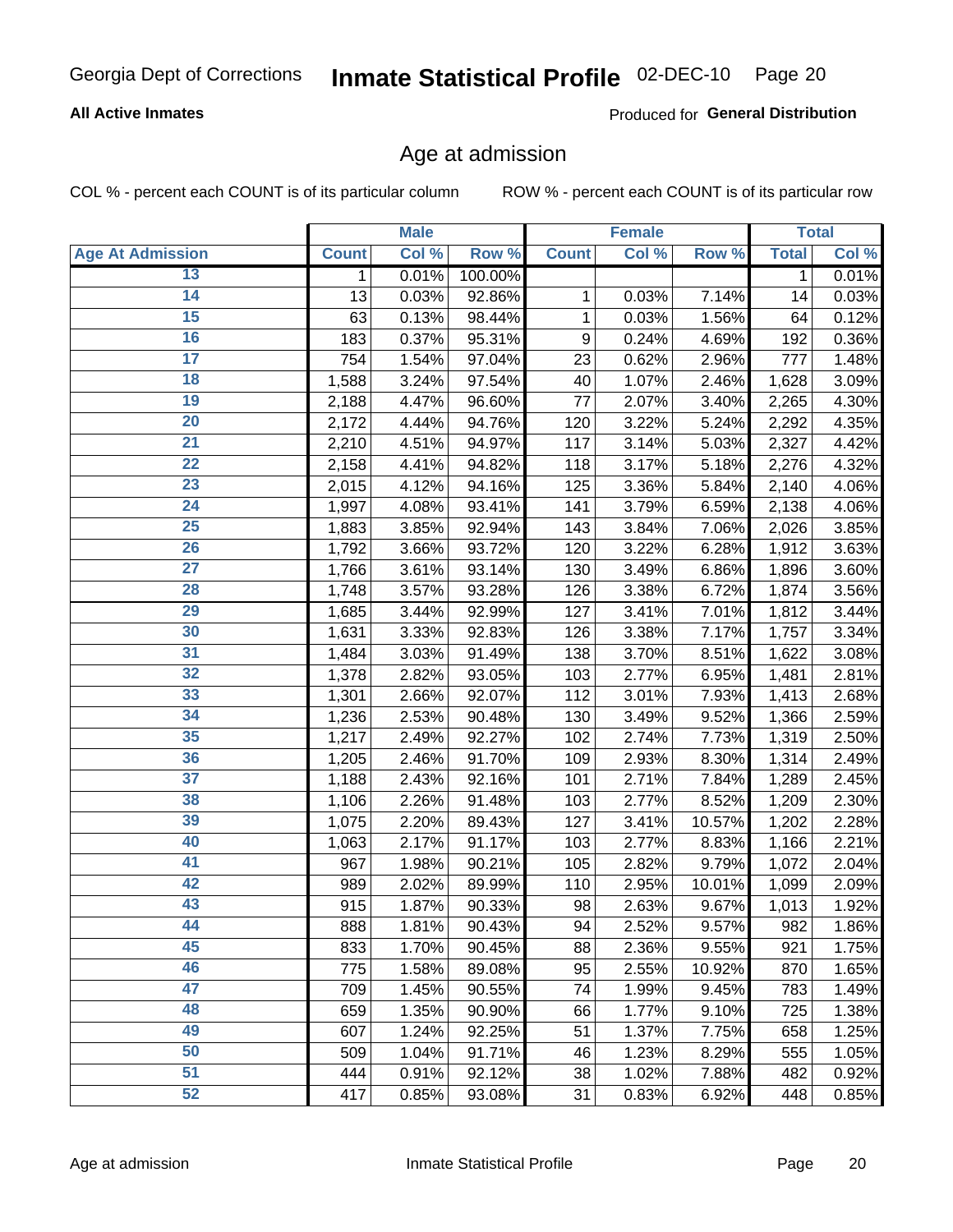### **All Active Inmates**

Produced for General Distribution

# Age at admission

COL % - percent each COUNT is of its particular column

|                         |                | <b>Male</b> |         |                | <b>Female</b> |        |                | <b>Total</b> |
|-------------------------|----------------|-------------|---------|----------------|---------------|--------|----------------|--------------|
| <b>Age At Admission</b> | <b>Count</b>   | Col %       | Row %   | <b>Count</b>   | Col %         | Row %  | <b>Total</b>   | Col %        |
| 53                      | 357            | 0.73%       | 90.15%  | 39             | 1.05%         | 9.85%  | 396            | 0.75%        |
| 54                      | 257            | 0.53%       | 92.78%  | 20             | 0.54%         | 7.22%  | 277            | 0.53%        |
| 55                      | 264            | 0.54%       | 91.03%  | 26             | 0.70%         | 8.97%  | 290            | 0.55%        |
| 56                      | 230            | 0.47%       | 95.04%  | 12             | 0.32%         | 4.96%  | 242            | 0.46%        |
| 57                      | 181            | 0.37%       | 95.26%  | 9              | 0.24%         | 4.74%  | 190            | 0.36%        |
| 58                      | 134            | 0.27%       | 92.41%  | 11             | 0.30%         | 7.59%  | 145            | 0.28%        |
| 59                      | 150            | 0.31%       | 93.75%  | 10             | 0.27%         | 6.25%  | 160            | 0.30%        |
| 60                      | 104            | 0.21%       | 93.69%  | $\overline{7}$ | 0.19%         | 6.31%  | 111            | 0.21%        |
| 61                      | 83             | 0.17%       | 95.40%  | 4              | 0.11%         | 4.60%  | 87             | 0.17%        |
| 62                      | 69             | 0.14%       | 97.18%  | $\overline{2}$ | 0.05%         | 2.82%  | 71             | 0.13%        |
| 63                      | 53             | 0.11%       | 94.64%  | $\overline{3}$ | 0.08%         | 5.36%  | 56             | 0.11%        |
| 64                      | 50             | 0.10%       | 98.04%  | $\mathbf{1}$   | 0.03%         | 1.96%  | 51             | 0.10%        |
| 65                      | 38             | 0.08%       | 100.00% |                |               |        | 38             | 0.07%        |
| 66                      | 26             | 0.05%       | 96.30%  | $\mathbf{1}$   | 0.03%         | 3.70%  | 27             | 0.05%        |
| 67                      | 21             | 0.04%       | 87.50%  | 3              | 0.08%         | 12.50% | 24             | 0.05%        |
| 68                      | 22             | 0.04%       | 91.67%  | $\overline{2}$ | 0.05%         | 8.33%  | 24             | 0.05%        |
| 69                      | 28             | 0.06%       | 100.00% |                |               |        | 28             | 0.05%        |
| 70                      | 15             | 0.03%       | 88.24%  | $\overline{2}$ | 0.05%         | 11.76% | 17             | 0.03%        |
| 71                      | 6              | 0.01%       | 100.00% |                |               |        | 6              | 0.01%        |
| $\overline{72}$         | 10             | 0.02%       | 76.92%  | 3              | 0.08%         | 23.08% | 13             | 0.02%        |
| $\overline{73}$         | 8              | 0.02%       | 100.00% |                |               |        | 8              | 0.02%        |
| 74                      | 4              | 0.01%       | 100.00% |                |               |        | 4              | 0.01%        |
| 75                      | 9              | 0.02%       | 100.00% |                |               |        | 9              | 0.02%        |
| 76                      | 8              | 0.02%       | 100.00% |                |               |        | 8              | 0.02%        |
| $\overline{77}$         | $\overline{c}$ | 0.01%       | 66.67%  | $\mathbf{1}$   | 0.03%         | 33.33% | $\overline{3}$ | 0.01%        |
| 78                      | $\overline{2}$ | 0.01%       | 100.00% |                |               |        | $\overline{2}$ | 0.01%        |
| 79                      | $\overline{c}$ | 0.01%       | 66.67%  | $\mathbf{1}$   | 0.03%         | 33.33% | 3              | 0.01%        |
| 80                      | $\overline{2}$ | 0.01%       | 100.00% |                |               |        | $\overline{2}$ | 0.01%        |
| 81                      | $\mathbf{1}$   | 0.01%       | 100.00% |                |               |        | 1              | 0.01%        |
| 82                      | 1              | 0.01%       | 100.00% |                |               |        | 1              | 0.01%        |
| <b>Total Reported</b>   | 48,949         | 100%        | 92.93%  | 3,725          | 100%          |        | 7.07% 52,674   | 100%         |

| <b>Not Reported</b>     |        |                 |        |
|-------------------------|--------|-----------------|--------|
| <b>Total</b><br>' Grand | 48,949 | ク フクロ<br>J.I LJ | 52,674 |

| Mean<br>(average)       | 31.85 | 34.12 | 32.01 |
|-------------------------|-------|-------|-------|
| <b>Median (middle)</b>  | 30    | აა    | 30    |
| Mode<br>(most frequent) |       | 25    | n,    |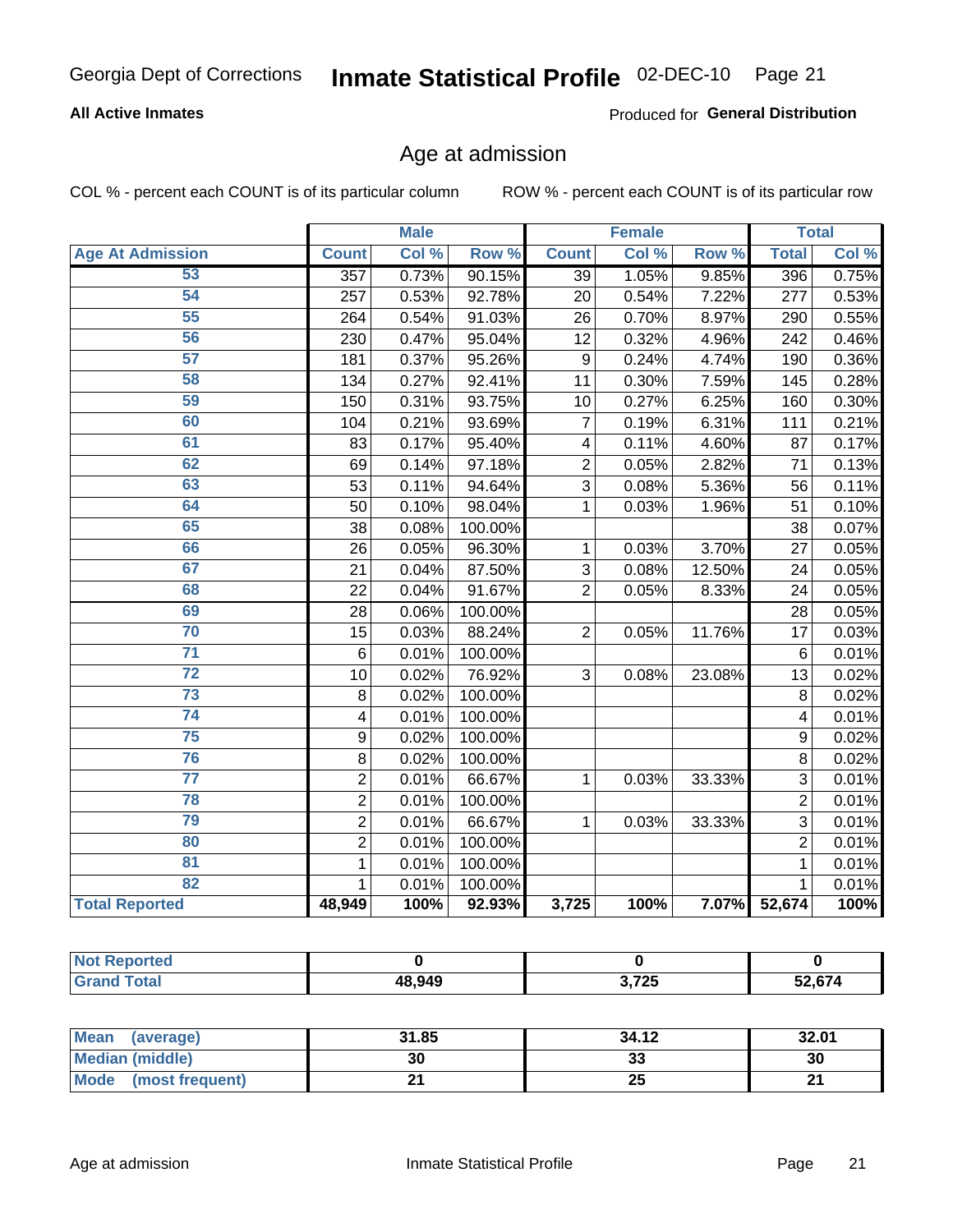### **All Active Inmates**

### Produced for General Distribution

### Height, measured at entry to prison

COL % - percent each COUNT is of its particular column

|                       |                         | <b>Male</b> |         |                  | <b>Female</b> |        | <b>Total</b>    |        |
|-----------------------|-------------------------|-------------|---------|------------------|---------------|--------|-----------------|--------|
| <b>Height</b>         | <b>Count</b>            | Col %       | Row %   | <b>Count</b>     | Col %         | Row %  | <b>Total</b>    | Col %  |
| 4'10"                 | 5                       | 0.04%       | 41.67%  | 7                | 3.24%         | 58.33% | $\overline{12}$ | 0.10%  |
| 4'11''                | 13                      | 0.11%       | 15.29%  | 72               | 33.33%        | 84.71% | 85              | 0.70%  |
| 5'02''                | $\overline{c}$          | 0.02%       | 66.67%  | 1                | 0.46%         | 33.33% | 3               | 0.02%  |
| 5'03''                | $\overline{c}$          | 0.02%       | 100.00% |                  |               |        | $\overline{2}$  | 0.02%  |
| 5'05''                | 13                      | 0.11%       | 100.00% |                  |               |        | 13              | 0.11%  |
| 5'06''                | 12                      | 0.10%       | 100.00% |                  |               |        | 12              | 0.10%  |
| 5'07''                | 22                      | 0.19%       | 100.00% |                  |               |        | 22              | 0.18%  |
| 5'08''                | 21                      | 0.18%       | 100.00% |                  |               |        | 21              | 0.17%  |
| 5'09''                | 26                      | 0.22%       | 100.00% |                  |               |        | 26              | 0.22%  |
| 5'10''                | 5,745                   | 48.38%      | 98.64%  | 79               | 36.57%        | 1.36%  | 5,824           | 48.17% |
| 5'11''                | 5,931                   | 49.95%      | 99.05%  | 57               | 26.39%        | 0.95%  | 5,988           | 49.53% |
| 6'00''                | 21                      | 0.18%       | 100.00% |                  |               |        | 21              | 0.17%  |
| 6'01''                | 14                      | 0.12%       | 100.00% |                  |               |        | 14              | 0.12%  |
| 6'02''                | 16                      | 0.13%       | 100.00% |                  |               |        | 16              | 0.13%  |
| 6'03''                | $\overline{\mathbf{4}}$ | 0.03%       | 100.00% |                  |               |        | 4               | 0.03%  |
| 6'04''                | $\mathbf{3}$            | 0.03%       | 100.00% |                  |               |        | 3               | 0.02%  |
| 6'05''                | 3                       | 0.03%       | 100.00% |                  |               |        | 3               | 0.02%  |
| 6'06''                | 1                       | 0.01%       | 100.00% |                  |               |        | 1               | 0.01%  |
| 6'10''                | 6                       | 0.05%       | 100.00% |                  |               |        | 6               | 0.05%  |
| 6'11''                | 13                      | 0.11%       | 100.00% |                  |               |        | 13              | 0.11%  |
| Seven feet +          | 1                       | 0.01%       | 100.00% |                  |               |        | 1               | 0.01%  |
| <b>Total Reported</b> | 11,874                  | 100%        | 98.21%  | $\overline{216}$ | 100%          | 1.79%  | 12,090          | 100%   |

| <b>Not</b><br><b>Reported</b> | 7.075<br>^7 | 3,509          | 40,584 |
|-------------------------------|-------------|----------------|--------|
| ⊺ota.                         | 48,949      | ク フクエ<br>J.ILJ | 52,674 |

| <b>Mean</b><br>(average)       | 5'10" | 5'06" | 5'10" |
|--------------------------------|-------|-------|-------|
| <b>Median (middle)</b>         | 544"  | 5'10" | 5'11" |
| <b>Mode</b><br>(most frequent) | 5'11" | 5'10" | 5'11" |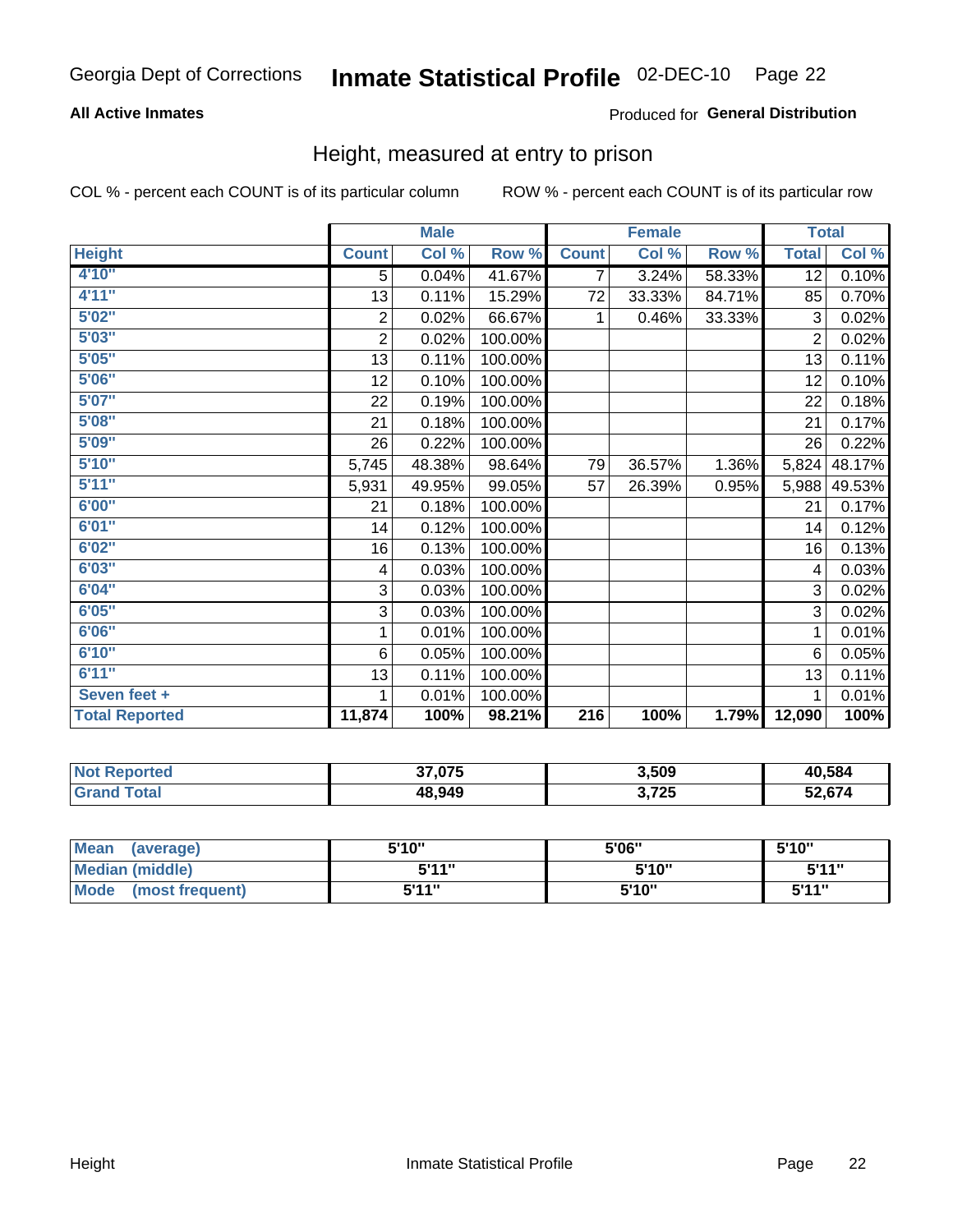### **All Active Inmates**

### Produced for General Distribution

# Weight, measured at entry to prison

COL % - percent each COUNT is of its particular column

|                        |                 | <b>Male</b> |         |                         | <b>Female</b> |        | <b>Total</b>    |        |
|------------------------|-----------------|-------------|---------|-------------------------|---------------|--------|-----------------|--------|
| <b>Weight</b>          | <b>Count</b>    | Col %       | Row %   | <b>Count</b>            | Col %         | Row %  | <b>Total</b>    | Col %  |
| <b>Under 80 pounds</b> | $\overline{33}$ | 0.07%       | 94.29%  | $\overline{2}$          | 0.05%         | 5.71%  | $\overline{35}$ | 0.07%  |
| 80 - 89 pounds         | 13              | 0.03%       | 81.25%  | 3                       | 0.08%         | 18.75% | 16              | 0.03%  |
| 90 - 99 pounds         | 6               | 0.01%       | 28.57%  | 15                      | 0.40%         | 71.43% | 21              | 0.04%  |
| 100 - 109 pounds       | 12              | 0.02%       | 17.91%  | 55                      | 1.48%         | 82.09% | 67              | 0.13%  |
| 110 - 119 pounds       | 75              | 0.15%       | 29.64%  | 178                     | 4.78%         | 70.36% | 253             | 0.48%  |
| 120 - 129 pounds       | 425             | 0.87%       | 57.90%  | 309                     | 8.30%         | 42.10% | 734             | 1.40%  |
| 130 - 139 pounds       | 1,307           | 2.69%       | 75.55%  | 423                     | 11.36%        | 24.45% | 1,730           | 3.30%  |
| 140 - 149 pounds       | 3,312           | 6.81%       | 87.57%  | 470                     | 12.62%        | 12.43% | 3,782           | 7.22%  |
| 150 - 159 pounds       | 4,575           | 9.40%       | 92.13%  | 391                     | 10.50%        | 7.87%  | 4,966           | 9.48%  |
| 160 - 169 pounds       | 7,010           | 14.41%      | 94.44%  | 413                     | 11.09%        | 5.56%  | 7,423           | 14.17% |
| 170 - 179 pounds       | 6,071           | 12.48%      | 95.14%  | 310                     | 8.33%         | 4.86%  | 6,381           | 12.18% |
| 180 - 189 pounds       | 6,942           | 14.27%      | 95.67%  | 314                     | 8.43%         | 4.33%  | 7,256           | 13.85% |
| 190 - 199 pounds       | 4,386           | 9.01%       | 95.74%  | 195                     | 5.24%         | 4.26%  | 4,581           | 8.75%  |
| 200 - 209 pounds       | 4,036           | 8.29%       | 96.23%  | 158                     | 4.24%         | 3.77%  | 4,194           | 8.01%  |
| 210 - 219 pounds       | 2,843           | 5.84%       | 96.47%  | 104                     | 2.79%         | 3.53%  | 2,947           | 5.63%  |
| 220 - 229 pounds       | 2,482           | 5.10%       | 96.09%  | 101                     | 2.71%         | 3.91%  | 2,583           | 4.93%  |
| 230 - 239 pounds       | 1,509           | 3.10%       | 95.27%  | 75                      | 2.01%         | 4.73%  | 1,584           | 3.02%  |
| 240 - 249 pounds       | 1,213           | 2.49%       | 95.06%  | 63                      | 1.69%         | 4.94%  | 1,276           | 2.44%  |
| 250 - 259 pounds       | 727             | 1.49%       | 95.41%  | 35                      | 0.94%         | 4.59%  | 762             | 1.45%  |
| 260 - 269 pounds       | 581             | 1.19%       | 94.32%  | 35                      | 0.94%         | 5.68%  | 616             | 1.18%  |
| 270 - 279 pounds       | 318             | 0.65%       | 94.08%  | 20                      | 0.54%         | 5.92%  | 338             | 0.65%  |
| 280 - 289 pounds       | 280             | 0.58%       | 93.65%  | 19                      | 0.51%         | 6.35%  | 299             | 0.57%  |
| 290 - 299 pounds       | 118             | 0.24%       | 96.72%  | 4                       | 0.11%         | 3.28%  | 122             | 0.23%  |
| 300 - 309 pounds       | 116             | 0.24%       | 89.92%  | 13                      | 0.35%         | 10.08% | 129             | 0.25%  |
| 310 - 319 pounds       | 69              | 0.14%       | 95.83%  | 3                       | 0.08%         | 4.17%  | 72              | 0.14%  |
| 320 - 329 pounds       | 77              | 0.16%       | 95.06%  | $\overline{\mathbf{4}}$ | 0.11%         | 4.94%  | 81              | 0.15%  |
| 330 - 339 pounds       | 24              | 0.05%       | 96.00%  | $\mathbf{1}$            | 0.03%         | 4.00%  | 25              | 0.05%  |
| 340 - 349 pounds       | 15              | 0.03%       | 78.95%  | $\overline{\mathbf{4}}$ | 0.11%         | 21.05% | 19              | 0.04%  |
| 350 - 359 pounds       | 32              | 0.07%       | 91.43%  | 3                       | 0.08%         | 8.57%  | 35              | 0.07%  |
| 360 - 369 pounds       | 13              | 0.03%       | 92.86%  | $\mathbf{1}$            | 0.03%         | 7.14%  | 14              | 0.03%  |
| 370 - 379 pounds       | 10              | 0.02%       | 100.00% |                         |               |        | 10              | 0.02%  |
| 380 - 389 pounds       | 6               | 0.01%       | 100.00% |                         |               |        | 6               | 0.01%  |
| 390 - 399 pounds       | 4               | 0.01%       | 100.00% |                         |               |        | $\overline{4}$  | 0.01%  |
| 400 pounds and over    | 18              | 0.04%       | 90.00%  | $\overline{2}$          | 0.05%         | 10.00% | 20              | 0.04%  |
| <b>Total Reported</b>  | 48,658          | 100%        | 92.89%  | 3,723                   | 100%          | 7.11%  | 52,381          | 100.0% |

| Reported<br><b>NOT</b> | 291    |                 | 293    |
|------------------------|--------|-----------------|--------|
| <b>Total</b><br>"Gra.  | 48,949 | ) フクに<br>נים וי | 52,674 |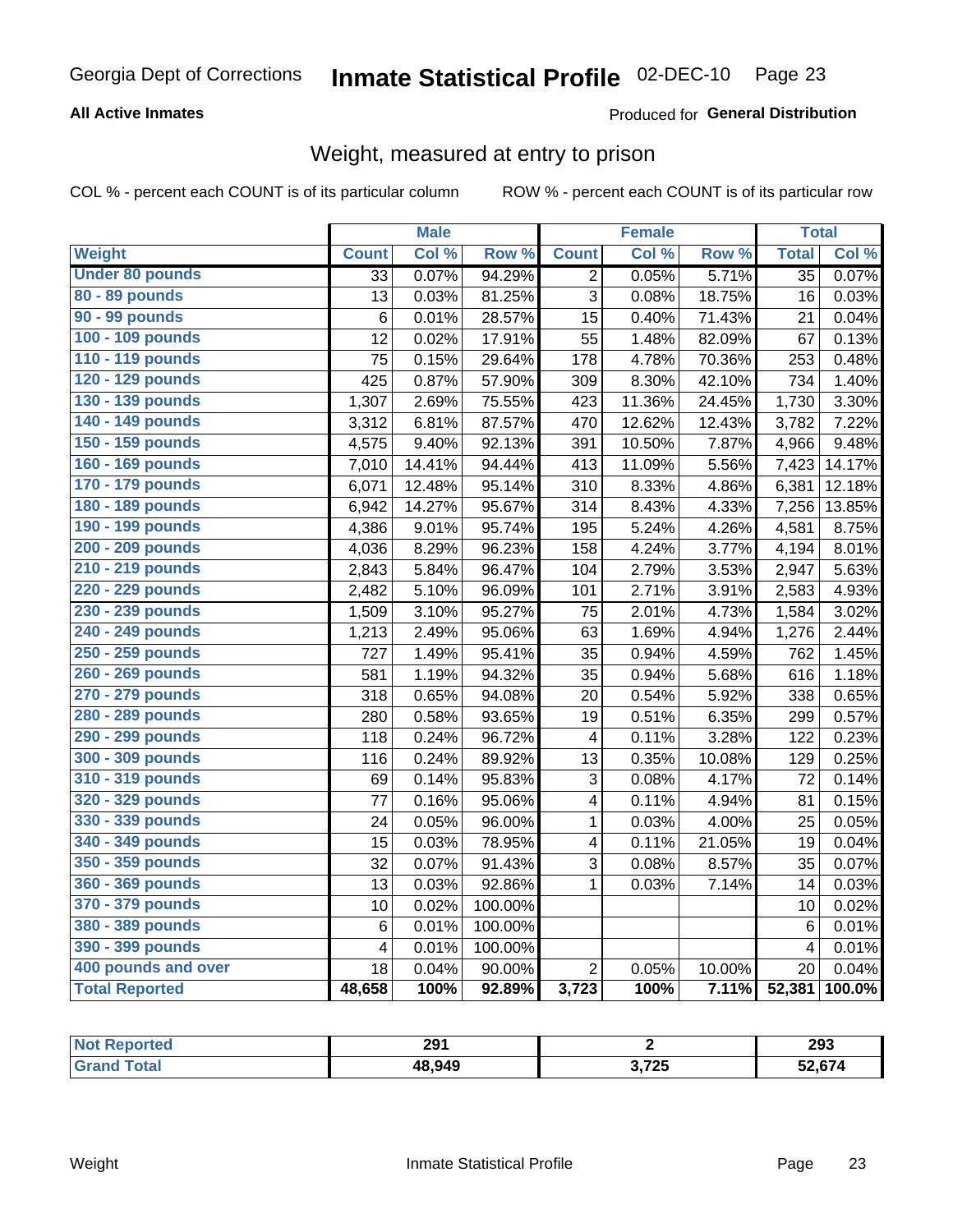### **All Active Inmates**

### Produced for General Distribution

# Weight, measured at entry to prison

COL % - percent each COUNT is of its particular column

|                          | <b>Male</b> | <b>Female</b> | Total |
|--------------------------|-------------|---------------|-------|
| <b>Mean</b><br>(average) | 185         | 165           | 183   |
| <b>Median (middle)</b>   | 180         | 160           | 180   |
| Mode<br>(most frequent)  | 180         | 140           | 180   |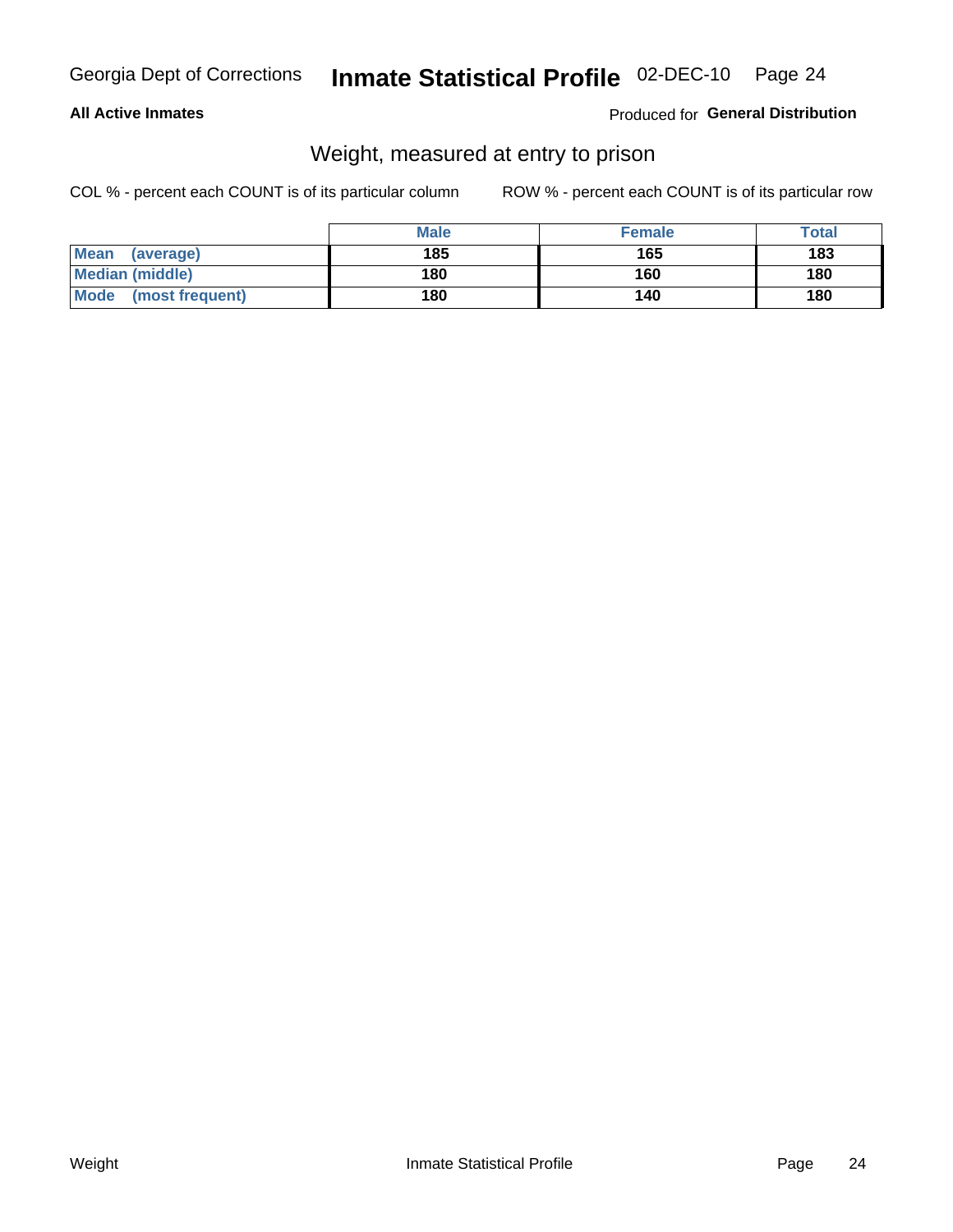# Inmate Statistical Profile 02-DEC-10 Page 25

### **All Active Inmates**

Produced for General Distribution

### Military service

COL % - percent each COUNT is of its particular column

|                          |              | <b>Male</b> |                    |       | <b>Female</b> |          |              | <b>Total</b> |
|--------------------------|--------------|-------------|--------------------|-------|---------------|----------|--------------|--------------|
| <b>Military service</b>  | <b>Count</b> | Col %       | <b>Row % Count</b> |       | Col %         | Row %    | <b>Total</b> | Col %        |
| <b>Air Force</b>         | 1,814        | 4.84%       | 98.32%             | 31    | 1.01%         | 1.68%    | 1,845        | 4.55%        |
| 2<br>Army                | 333          | $.89\%$     | 97.37%             | 9     | .29%          | 2.63%    | 342          | .84%         |
| <b>Navy</b><br>3         | 594          | $1.58\%$    | 98.34%             | 10    | .33%          | 1.66%    | 604          | 1.49%        |
| <b>Marines</b><br>4      | 38           | $.10\%$     | 100.00%            |       |               |          | 38           | .09%         |
| <b>Coast Guard</b><br>5. | 420          | 1.12%       | 99.76%             |       | .03%          | .24%     | 421          | 1.04%        |
| <b>None</b><br>96        | 34,289       | 91.47%      | 91.93%             | 3,012 | 98.33%        | 8.07%    | 37,301       | 91.99%       |
| <b>Total Reported</b>    | 37,488       | 100%        | 92.45%             | 3,063 | 100%          | $7.55\%$ | 40,551       | 100%         |

| <b>Not</b>             | ,461   | 662             | פר גר  |
|------------------------|--------|-----------------|--------|
| <b>ported:</b>         | 44     |                 | 143    |
| <b>otal</b><br>' Grano | 48,949 | ? フクベ<br>J.I ZJ | 52,674 |

| <b>Mode (most frequent)</b><br><b>Force</b><br><b>Force</b><br>orce<br>Aır |
|----------------------------------------------------------------------------|
|----------------------------------------------------------------------------|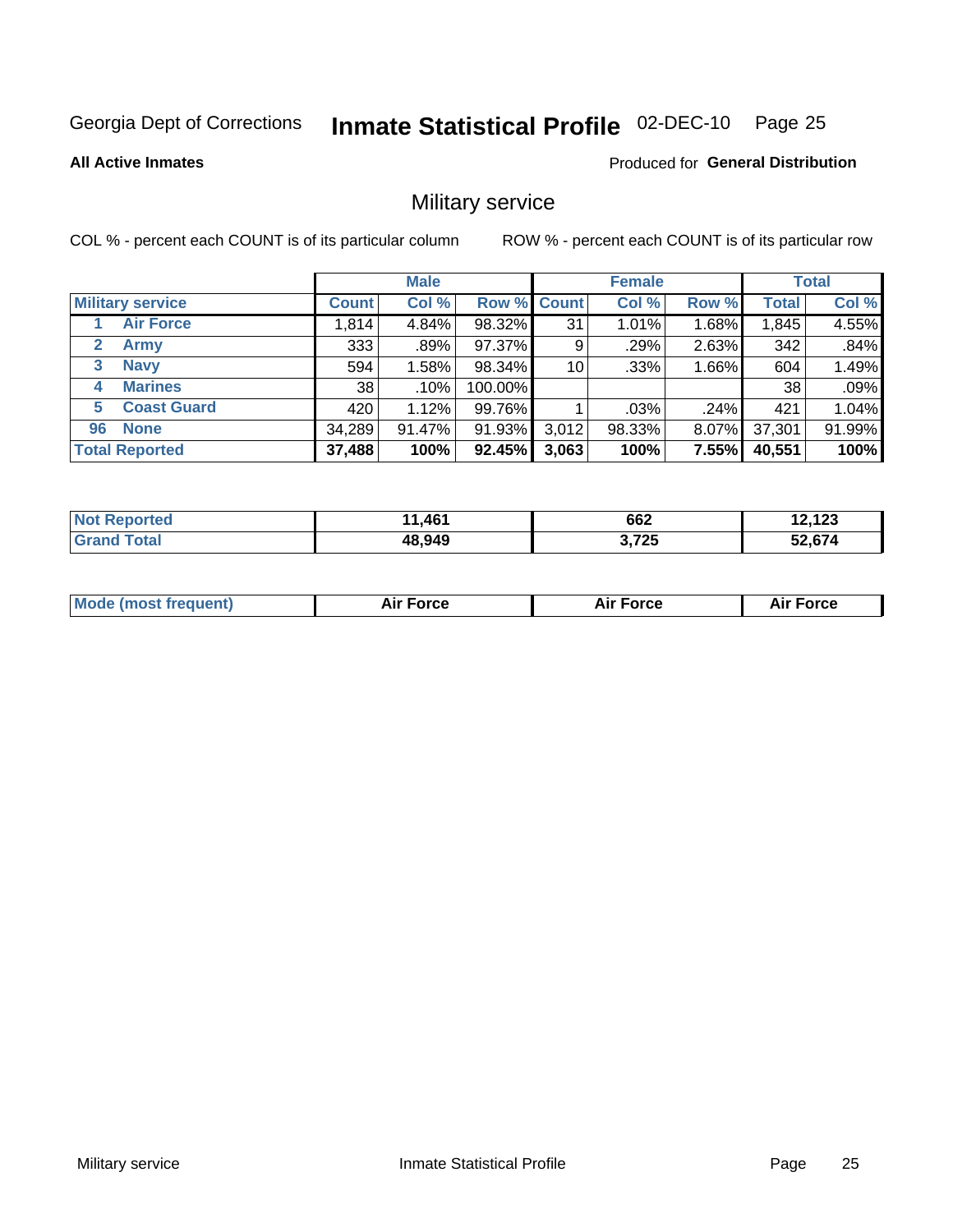#### Inmate Statistical Profile 02-DEC-10 Page 26

#### **All Active Inmates**

### **Produced for General Distribution**

### Type of admission to prison

COL % - percent each COUNT is of its particular column

|                |                             |                 | <b>Male</b> |                    |     | <b>Female</b> |        |              | <b>Total</b> |
|----------------|-----------------------------|-----------------|-------------|--------------------|-----|---------------|--------|--------------|--------------|
|                | <b>Type of Admission</b>    | <b>Count</b>    | Col %       | <b>Row % Count</b> |     | Col %         | Row %  | <b>Total</b> | Col %        |
|                | <b>Committed From Court</b> | 42,730          | 87.46%      | 93.04% 3,195       |     | 85.84%        | 6.96%  | 45,925       | 87.35%       |
| $\overline{2}$ | <b>Return Appeal/Bond</b>   | 4               | .01%        | 100.00%            |     |               |        | 4            | .01%         |
| 3              | <b>Parole Rev/New Sent</b>  | 2,427           | 4.97%       | 95.10%             | 125 | 3.36%         | 4.90%  | 2,552        | 4.85%        |
| 4              | <b>Par Rev/No New Sent</b>  | 993             | 2.03%       | 92.72%             | 78  | 2.10%         | 7.28%  | 1,071        | 2.04%        |
| 5              | <b>Prob Viol/Total Rev</b>  |                 | .01%        | 100.00%            |     |               |        |              | .01%         |
| 6              | <b>Prob Viol/Partial</b>    | 1,036           | 2.12%       | 87.13%             | 153 | 4.11%         | 12.87% | 1,189        | 2.26%        |
| 7              | <b>Admit Fm Other Cust</b>  | 8               | .02%        | 100.00%            |     |               |        | 8            | .02%         |
| 9              | <b>Prob Rev/Remainder</b>   | 1,566           | 3.21%       | 90.16%             | 171 | 4.59%         | 9.84%  | 1,737        | 3.30%        |
| 10             | <b>New Sent/Par Rev Pnd</b> | 13              | .03%        | 100.00%            |     |               |        | 13           | .02%         |
| 11             | <b>Life W/O Parole</b>      | 15              | .03%        | 100.00%            |     |               |        | 15           | .03%         |
| 30             | <b>Par Rev/Rsn Unknown</b>  | 27              | .06%        | 100.00%            |     |               |        | 27           | .05%         |
| 32             | <b>Pb Parole Rescinded</b>  | $\overline{c}$  | .01%        | 100.00%            |     |               |        | 2            | .01%         |
| 33             | <b>Prob Revoc/Spec Cond</b> | 9               | $.02\%$     | 100.00%            |     |               |        | 9            | .02%         |
| 40             | <b>Par Rev/Revoc Center</b> | 12 <sub>2</sub> | .02%        | 100.00%            |     |               |        | 12           | .02%         |
| 44             | <b>Whitworth Detention</b>  | $\overline{2}$  | .01%        | 100.00%            |     |               |        | 2            | .01%         |
| 50             | <b>Dcys At Risk</b>         | 1               | .01%        | 100.00%            |     |               |        |              | .01%         |
| 97             | <b>Other</b>                | 10              | .02%        | 100.00%            |     |               |        | 10           | .02%         |
|                | <b>Total Reported</b>       | 48,856          | 100%        | 92.92% 3,722       |     | 100%          | 7.08%  | 52,578       | 100%         |

| <b>Not</b><br><b>Reported</b> | ດາ<br>JJ |       | 96     |
|-------------------------------|----------|-------|--------|
| Total<br>. Gran               | 48,949   | 3,725 | 52.674 |

| <b>Mode (most frequent)</b> | Court Cmmt | <b>Court Cmmt</b> | Court Cmmt |
|-----------------------------|------------|-------------------|------------|
|                             |            |                   |            |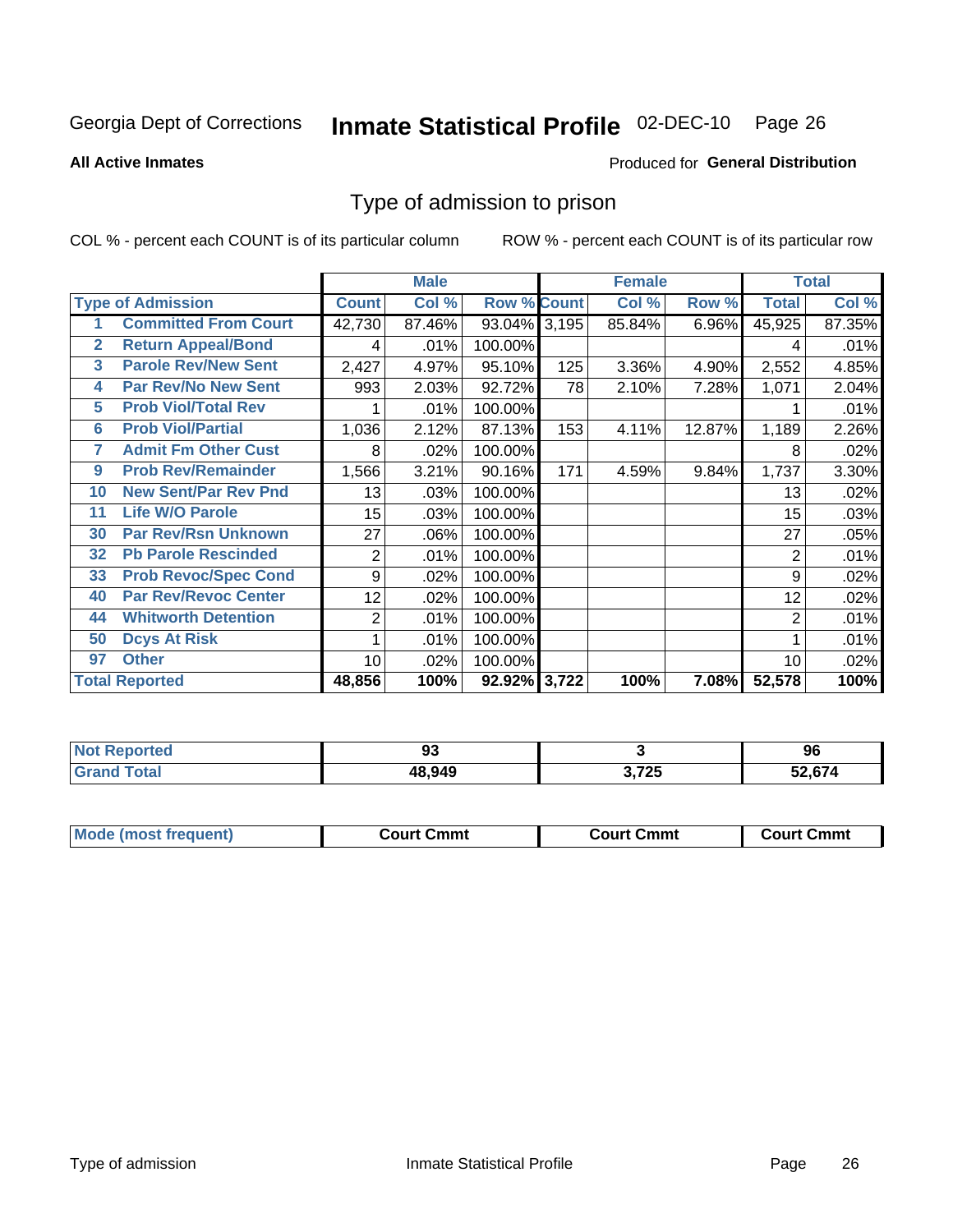# Inmate Statistical Profile 02-DEC-10 Page 27

**Produced for General Distribution** 

#### **All Active Inmates**

### Current / last security status

COL % - percent each COUNT is of its particular column

|                        |              | <b>Male</b> |                    |       | <b>Female</b> |          |                 | <b>Total</b> |
|------------------------|--------------|-------------|--------------------|-------|---------------|----------|-----------------|--------------|
| <b>Security Status</b> | <b>Count</b> | Col %       | <b>Row % Count</b> |       | Col %         | Row %    | Total           | Col %        |
| 0 Diag Incom           | 381          | .81%        | 96.21%             | 15    | .43%          | 3.79%    | 396             | .78%         |
| 1 Wrk Releas           | 8            | .02%        | 88.89%             |       | .03%          | 11.11%   | 9               | .02%         |
| 2 Trusty               | 23           | $.05\%$     | 95.83%             |       | $.03\%$       | 4.17%    | 24              | .05%         |
| 3 Minimum              | 11,593       | 24.64%      | 85.17%             | 2,018 | 57.86%        | 14.83%   | 13,611          | 26.93%       |
| 4 Medium               | 27,220       | 57.84%      | 95.64%             | 1,241 | 35.58%        | 4.36%    | 28,461          | 56.31%       |
| 5 Close                | 7,739        | 16.45%      | 97.35%             | 211   | 6.05%         | 2.65%    | 7,950           | 15.73%       |
| <b>Maximum</b><br>6.   | 94           | .20%        | 98.95%             |       | .03%          | $1.05\%$ | 95 <sub>1</sub> | .19%         |
| <b>Total Reported</b>  | 47,058       | 100%        | 93.1%              | 3,488 | 100%          | 6.9%     | 50,546          | 100%         |

| <b>Still being diagnosed</b> | .832   | 226   | 2,058  |
|------------------------------|--------|-------|--------|
| <b>Not Reported</b>          | 59     |       | 70     |
| <b>Grand Total</b>           | 48,949 | 3,725 | 52.674 |

| <b>Mode</b><br>`reauent) | <b>Medium</b> | <b>BRID</b><br>num | Mer<br>dium |
|--------------------------|---------------|--------------------|-------------|
|                          |               |                    |             |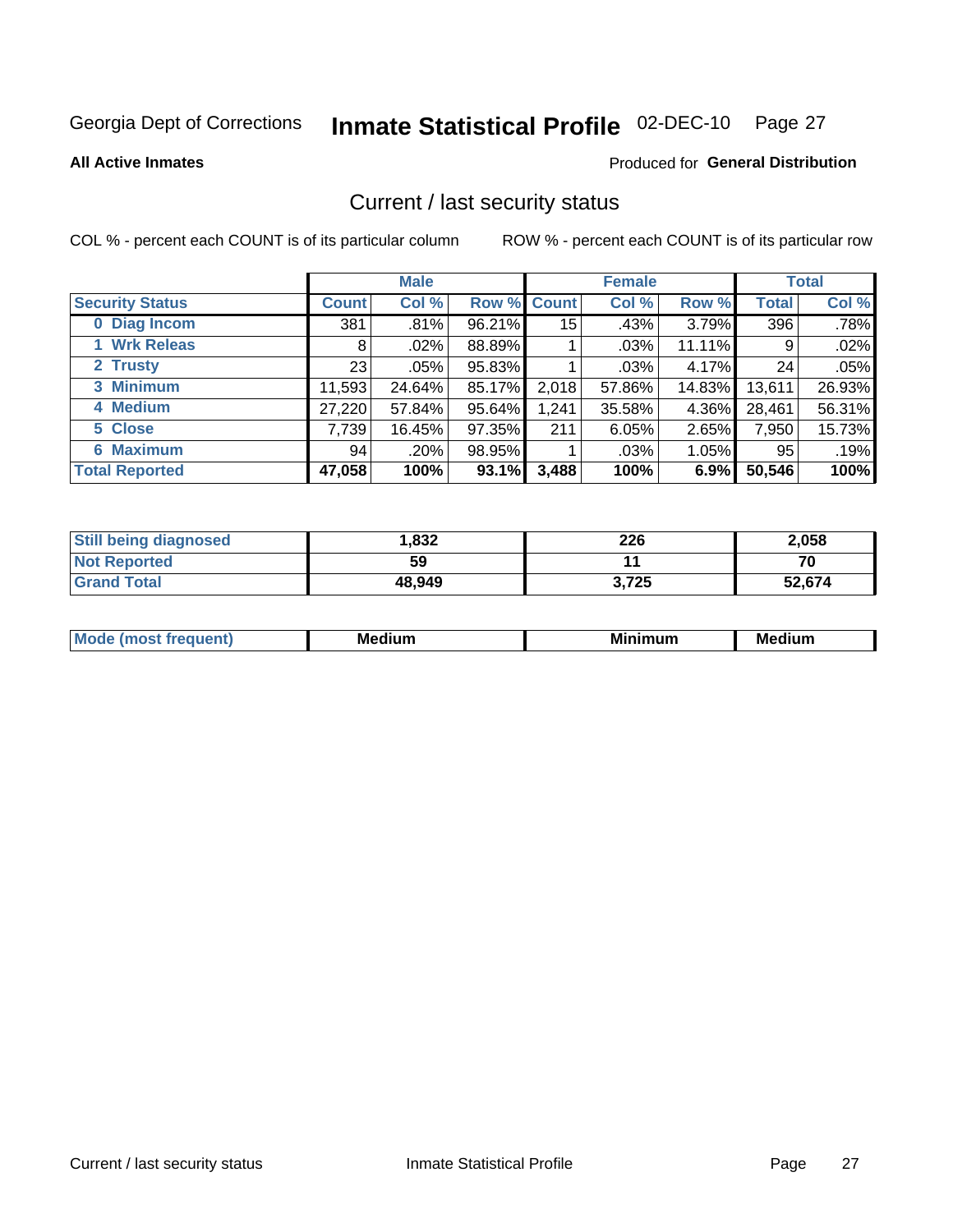# Inmate Statistical Profile 02-DEC-10 Page 28

**All Active Inmates** 

### Produced for General Distribution

# Current / last type of institution

COL % - percent each COUNT is of its particular column

|                            |              | <b>Male</b> |             |                  | <b>Female</b> |        |              | <b>Total</b> |
|----------------------------|--------------|-------------|-------------|------------------|---------------|--------|--------------|--------------|
| <b>Type of Institution</b> | <b>Count</b> | Col %       | Row % Count |                  | Col %         | Row %  | <b>Total</b> | Col %        |
| <b>Transitional Center</b> | 2,212        | 4.57%       | 91.22%      | 213              | 5.75%         | 8.78%  | 2,425        | 4.66%        |
| <b>County Camp</b>         | 4,717        | 9.75%       | 100.00%     |                  |               |        | 4,717        | 9.06%        |
| <b>State Prison</b>        | 35,165       | 72.68%      | 91.41%      | 3,306            | 89.30%        | 8.59%  | 38,471       | 73.86%       |
| <b>Private Prison</b>      | 5,197        | 10.74%      | 100.00%     |                  |               |        | 5,197        | 9.98%        |
| <b>Pre Release Center</b>  | 1,088        | 2.25%       | 85.60%      | 183 <sub>1</sub> | 4.94%         | 14.40% | 1,271        | 2.44%        |
| <b>Parole Revoc Center</b> | 4            | $.01\%$     | 100.00%     |                  |               |        | 4            | .01%         |
| <b>Total Reported</b>      | 48,383       | 100%        | 92.89%      | 3,702            | 100%          | 7.11%  | 52,085       | 100%         |

| w<br>е | 566           | n.<br>20               | 589  |
|--------|---------------|------------------------|------|
|        | <b>48 Q40</b> | <b>2.725</b><br>J,I LJ | . מי |

|  |  | <b>Mode (most frequent)</b> | <b>State Prison</b> | <b>State Prison</b> | <b>State Prison</b> |
|--|--|-----------------------------|---------------------|---------------------|---------------------|
|--|--|-----------------------------|---------------------|---------------------|---------------------|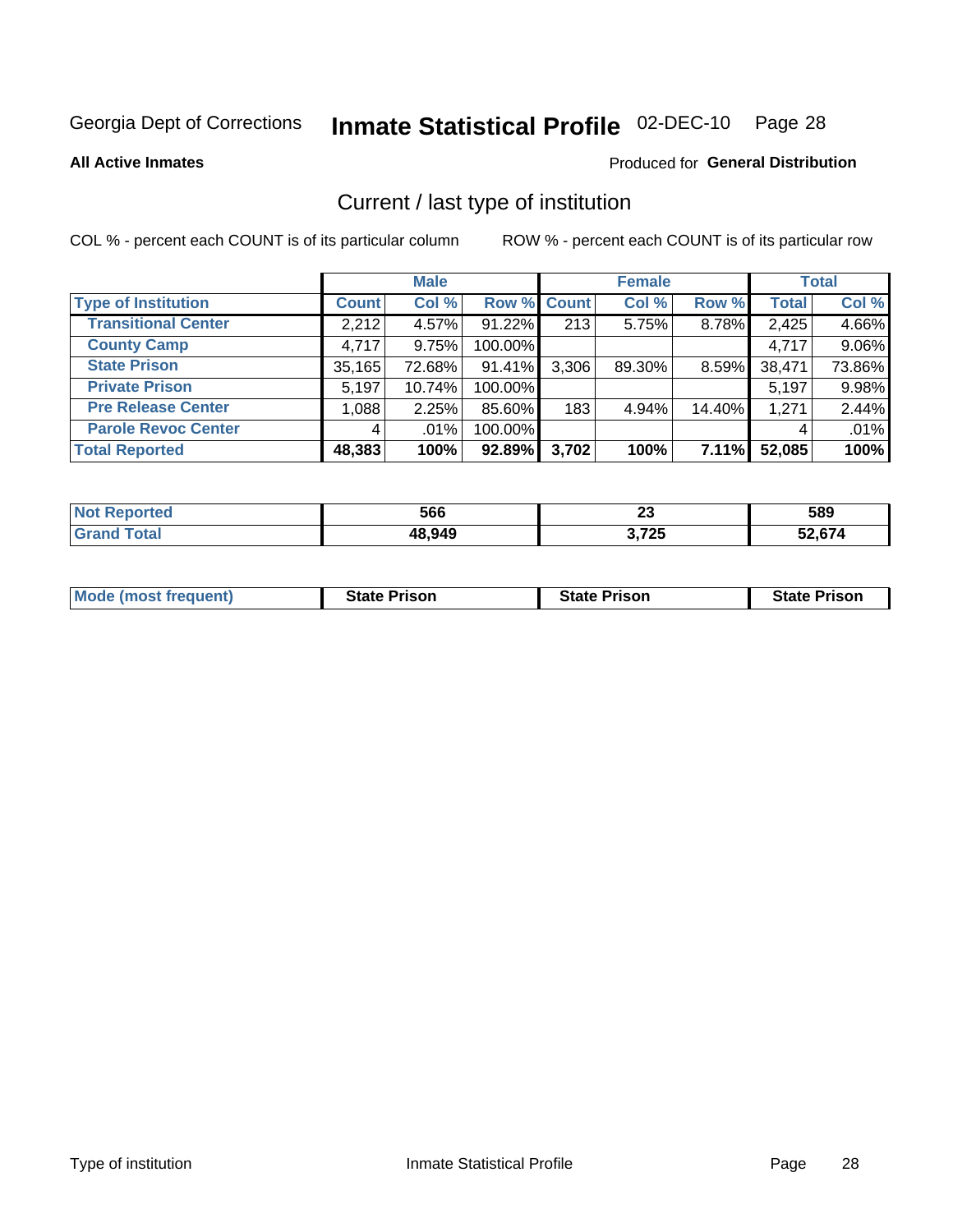#### Inmate Statistical Profile 02-DEC-10 Page 29

**All Active Inmates** 

### Produced for General Distribution

### Institution type - transitional centers

COL % - percent each COUNT is of its particular column

|                                          |                                 |              | <b>Male</b> |         |              | <b>Female</b> |         |              | <b>Total</b> |
|------------------------------------------|---------------------------------|--------------|-------------|---------|--------------|---------------|---------|--------------|--------------|
| <b>Institution Type - Trans. Centers</b> |                                 | <b>Count</b> | Col %       | Row %   | <b>Count</b> | Col %         | Row %   | <b>Total</b> | Col %        |
| 220                                      | <b>Albany Trans-Ctr</b>         | 145          | 6.56%       | 100.00% |              |               |         | 145          | 5.98%        |
| 223                                      | <b>Atlanta Male Trans-Ctr</b>   | 249          | 11.26%      | 100.00% |              |               |         | 249          | 10.27%       |
| 246                                      | <b>Augusta Trans-Ctr</b>        | 194          | 8.77%       | 100.00% |              |               |         | 194          | $8.00\%$     |
| 249                                      | <b>Clayton Transitional Ctr</b> | 327          | 14.78%      | 100.00% |              |               |         | 327          | 13.48%       |
| 247                                      | <b>Coastal Transitional Ctr</b> | 240          | 10.85%      | 100.00% |              |               |         | 240          | 9.90%        |
| 225                                      | <b>Columbus Trans-Ctr</b>       | 176          | 7.96%       | 100.00% |              |               |         | 176          | 7.26%        |
| 252                                      | <b>Emanuel-Swainsboro Tc</b>    | 202          | 9.13%       | 100.00% |              |               |         | 202          | 8.33%        |
| 250                                      | <b>Helms Trans-Ctr</b>          | 102          | 4.61%       | 100.00% |              |               |         | 102          | 4.21%        |
| 248                                      | <b>Lagrange Trans Ctr</b>       | 148          | 6.69%       | 100.00% |              |               |         | 148          | 6.10%        |
| 231                                      | <b>Macon Male Trans-Ctr</b>     | 143          | 6.46%       | 100.00% |              |               |         | 143          | 5.90%        |
| 235                                      | <b>Metro Womens Trans-Ctr</b>   |              |             |         | 213          | 100.00%       | 100.00% | 213          | 8.78%        |
| 253                                      | <b>Smith Trans-Ctr</b>          | 191          | 8.63%       | 100.00% |              |               |         | 191          | 7.88%        |
| 230                                      | <b>Valdosta Trans-Ctr</b>       | 95           | 4.29%       | 100.00% |              |               |         | 95           | 3.92%        |
|                                          | <b>Total Reported</b>           | 2,212        | 100%        | 91.22%  | 213          | 100%          | 8.78%   | 2,425        | 100%         |

| <b>rteo</b><br>N |                         |                       |       |
|------------------|-------------------------|-----------------------|-------|
|                  | <b>2.212</b><br>L, L, L | $\mathbf{a}$<br>2 I J | 2,425 |

| <b>Mode (most frequent)</b> | 249 Clayton Transitional Ctr 235 Metro Womens Trans- | 249 Clayton<br>Transitional Ctr |
|-----------------------------|------------------------------------------------------|---------------------------------|
|                             |                                                      |                                 |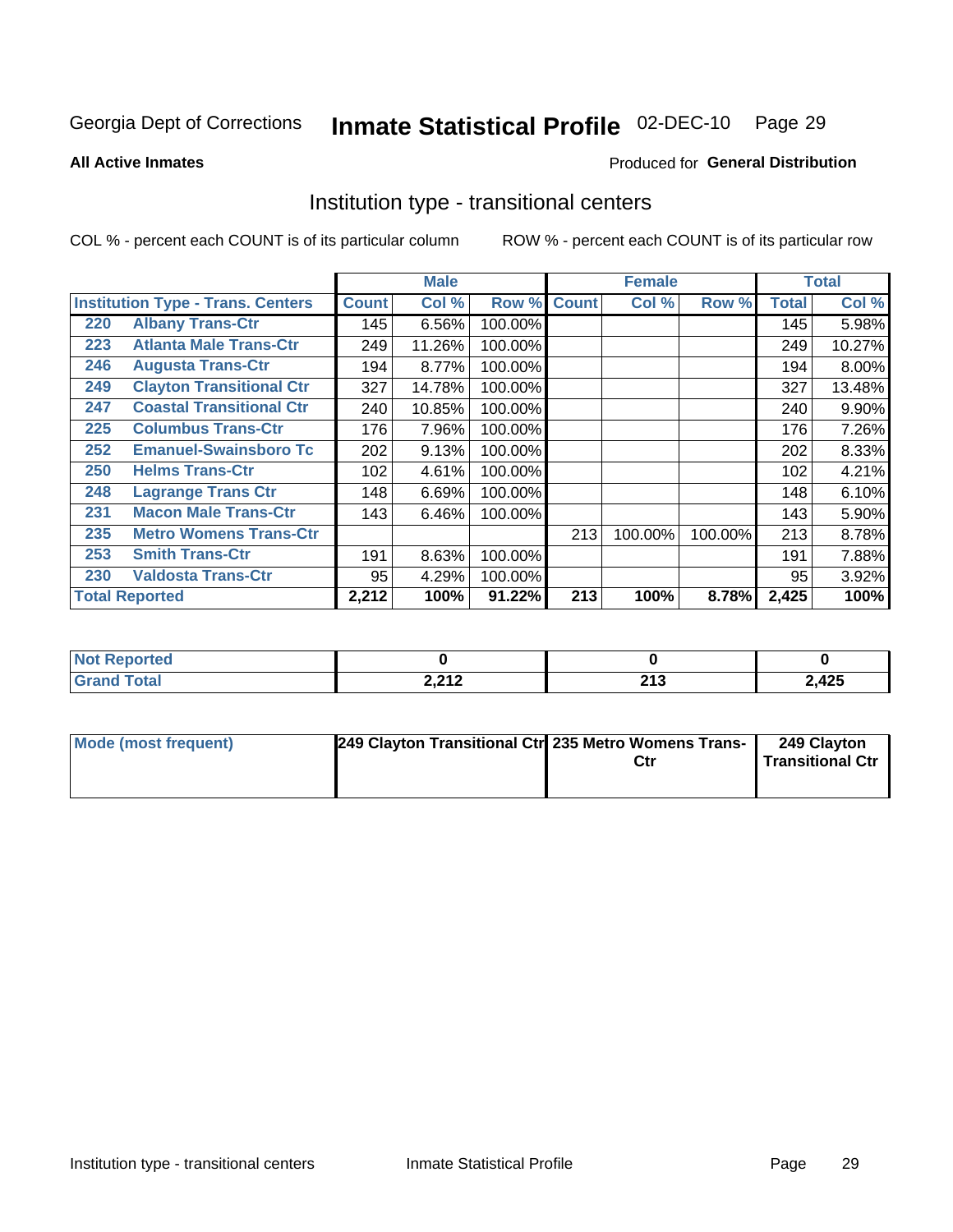#### Inmate Statistical Profile 02-DEC-10 Page 30

#### **All Active Inmates**

### Produced for General Distribution

### Institution type - mental hospitals

COL % - percent each COUNT is of its particular column

|                                                  | Male |                    | <b>Female</b> |                   | <b>Total</b> |
|--------------------------------------------------|------|--------------------|---------------|-------------------|--------------|
| <b>Institution Type - Mental Hospitals Count</b> | Col% | <b>Row % Count</b> |               | Col % Row % Total | Col %        |
| <b>Total Reported</b>                            |      |                    |               |                   |              |

| <b>Not Reported</b>                     |  |  |
|-----------------------------------------|--|--|
| <b>otal</b><br>C <sub>r</sub><br>______ |  |  |

| Mode.<br>frequent) | <b>Nul</b><br>_____ | <b>Null</b> | <b>Null</b> |
|--------------------|---------------------|-------------|-------------|
|                    |                     |             |             |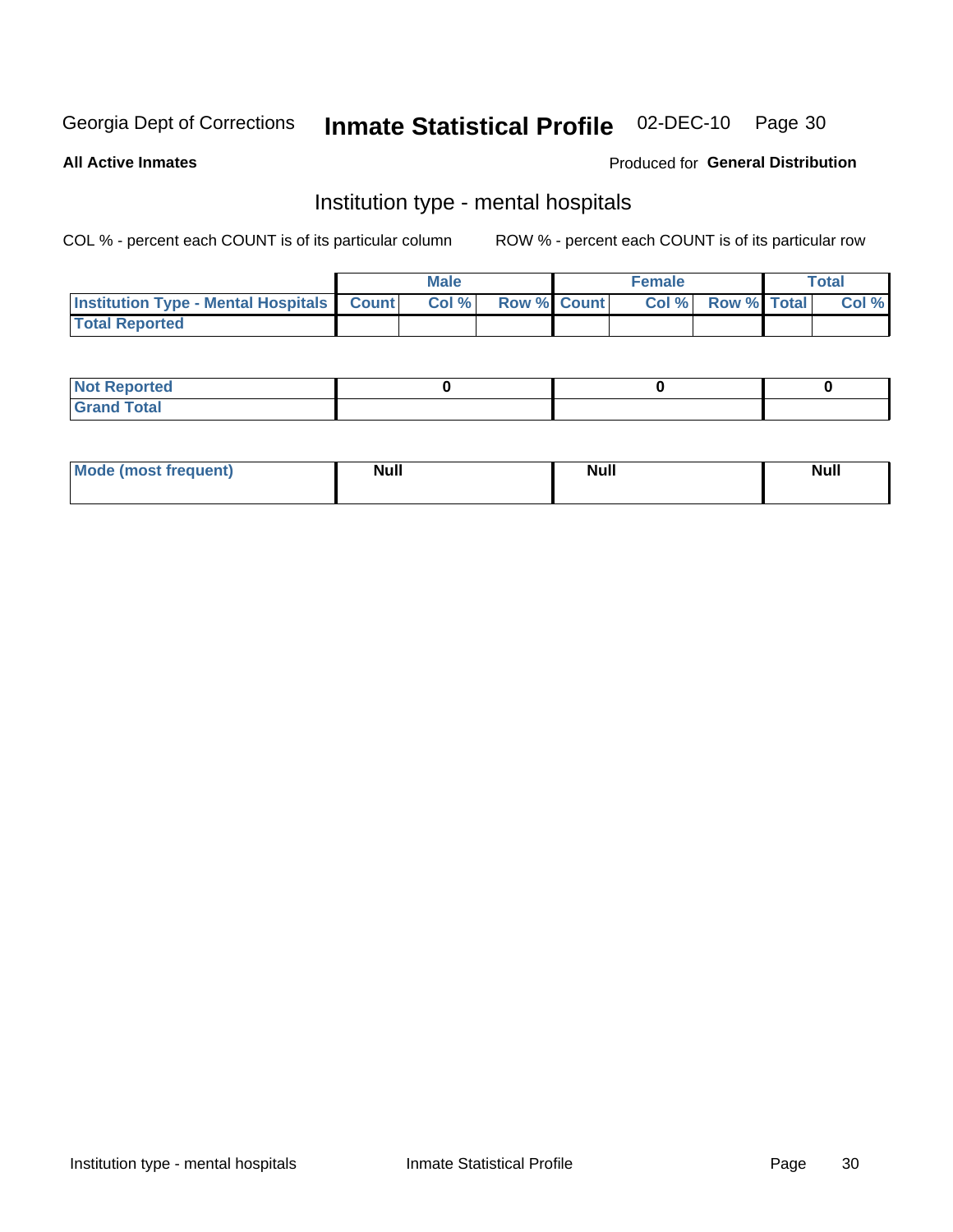# Inmate Statistical Profile 02-DEC-10 Page 31

#### **All Active Inmates**

### **Produced for General Distribution**

### Institution type - county prisons

COL % - percent each COUNT is of its particular column

|                                          |              | <b>Male</b> |         |              | <b>Female</b> |               |              | <b>Total</b> |
|------------------------------------------|--------------|-------------|---------|--------------|---------------|---------------|--------------|--------------|
| <b>Institution Type - County Prisons</b> | <b>Count</b> | Col %       | Row %   | <b>Count</b> | Col %         | Row %         | <b>Total</b> | Col %        |
| <b>Bulloch County Ci</b><br>402          | 139          | 2.95%       | 100.00% |              |               |               | 139          | 2.95%        |
| <b>Carroll County Ci</b><br>404          | 203          | 4.30%       | 100.00% |              |               |               | 203          | 4.30%        |
| <b>Clarke County Ci</b><br>406           | 100          | 2.12%       | 100.00% |              |               |               | 100          | 2.12%        |
| <b>Clayton County Ci</b><br>456          | 227          | 4.81%       | 100.00% |              |               |               | 227          | 4.81%        |
| <b>Colquitt County Ci</b><br>407         | 173          | 3.67%       | 100.00% |              |               |               | 173          | 3.67%        |
| <b>Coweta County Ci</b><br>409           | 196          | 4.16%       | 100.00% |              |               |               | 196          | 4.16%        |
| <b>Decatur County Ci</b><br>411          | 207          | 4.39%       | 100.00% |              |               |               | 207          | 4.39%        |
| <b>Effingham County Ci</b><br>413        | 232          | 4.92%       | 100.00% |              |               |               | 232          | 4.92%        |
| <b>Floyd County Ci</b><br>415            | 331          | 7.02%       | 100.00% |              |               |               | 331          | 7.02%        |
| <b>Gwinnett County Ci</b><br>419         | 113          | 2.40%       | 100.00% |              |               |               | 113          | 2.40%        |
| <b>Hall County Ci</b><br>420             | 149          | 3.16%       | 100.00% |              |               |               | 149          | 3.16%        |
| <b>Harris County Ci</b><br>422           | 95           | 2.01%       | 100.00% |              |               |               | 95           | 2.01%        |
| <b>Jackson County Ci</b><br>426          | 163          | 3.46%       | 100.00% |              |               |               | 163          | 3.46%        |
| <b>Jefferson County Ci</b><br>428        | 174          | 3.69%       | 100.00% |              |               |               | 174          | 3.69%        |
| <b>Mitchell County Ci</b><br>433         | 116          | 2.46%       | 100.00% |              |               |               | 116          | 2.46%        |
| <b>Muscogee County Ci</b><br>435         | 513          | 10.88%      | 100.00% |              |               |               | 513          | 10.88%       |
| <b>Richmond County Ci</b><br>439         | 204          | 4.32%       | 100.00% |              |               |               | 204          | 4.32%        |
| <b>Screven County Prison</b><br>440      | 136          | 2.88%       | 100.00% |              |               |               | 136          | 2.88%        |
| <b>Spalding County Ci</b><br>441         | 370          | 7.84%       | 100.00% |              |               |               | 370          | 7.84%        |
| <b>Sumter County Ci</b><br>443           | 333          | 7.06%       | 100.00% |              |               |               | 333          | 7.06%        |
| <b>Terrell County Ci</b><br>444          | 127          | 2.69%       | 100.00% |              |               |               | 127          | 2.69%        |
| <b>Thomas County Ci</b><br>445           | 153          | 3.24%       | 100.00% |              |               |               | 153          | 3.24%        |
| <b>Troup County Ci</b><br>447            | 263          | 5.58%       | 100.00% |              |               |               | 263          | 5.58%        |
| <b>Total Reported</b>                    | 4,717        | 100%        | 100%    |              |               | $\frac{9}{6}$ | 4,717        | 100%         |

| <b>Not</b><br>Reported       |        |                 |
|------------------------------|--------|-----------------|
| <b>Total</b><br><b>Grand</b> | $474-$ | 747<br>T.I<br>. |

| <b>Mode (most frequent)</b> | 435 Muscogee County Ci | <b>Null</b> | 435 Muscogee<br><b>County Ci</b> |
|-----------------------------|------------------------|-------------|----------------------------------|
|                             |                        |             |                                  |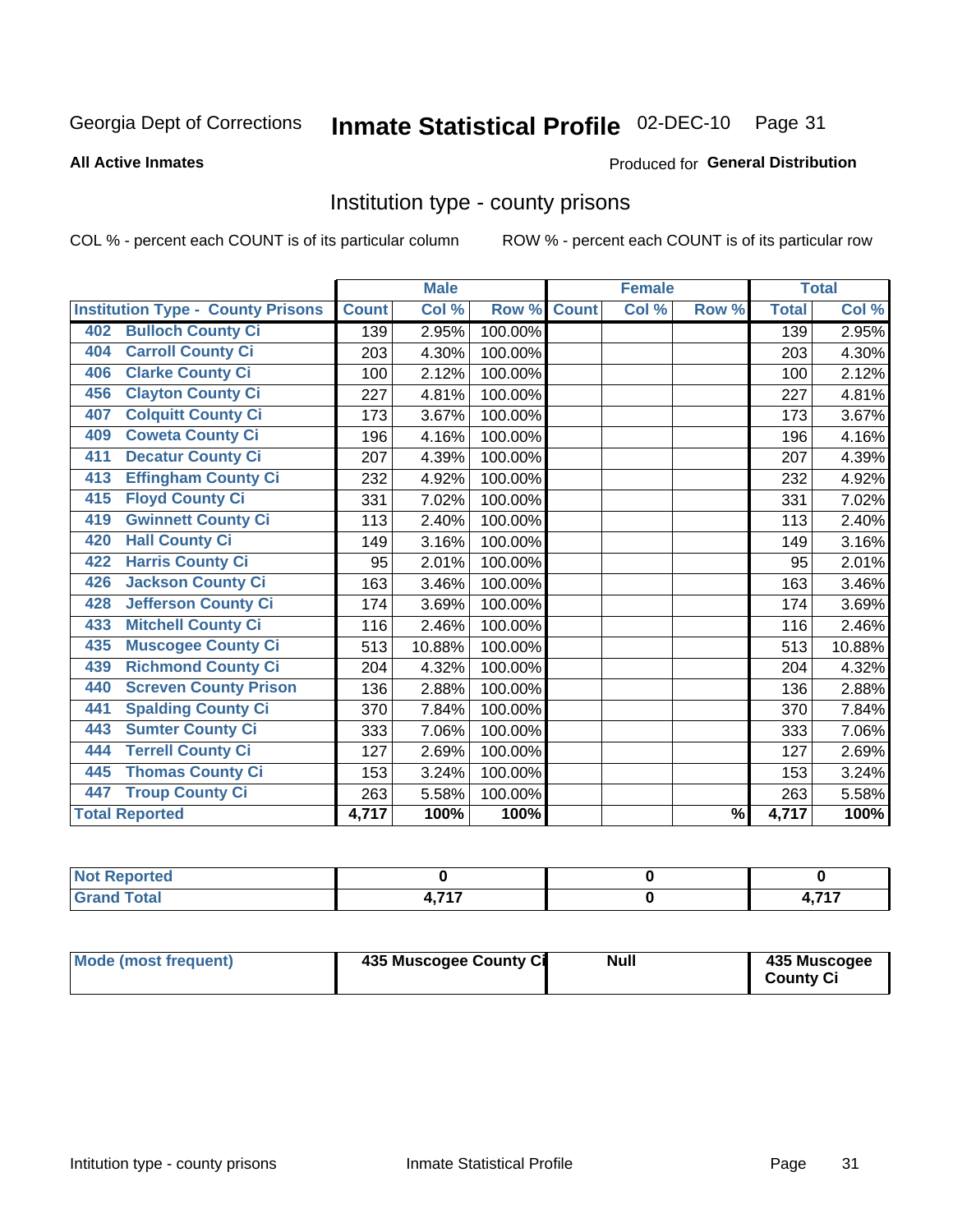# Inmate Statistical Profile 02-DEC-10 Page 32

**All Active Inmates** 

### Produced for General Distribution

### Institution type - state prisons

COL % - percent each COUNT is of its particular column

|                                         |              | <b>Male</b> |         |              | <b>Female</b> |         | <b>Total</b> |       |
|-----------------------------------------|--------------|-------------|---------|--------------|---------------|---------|--------------|-------|
| <b>Institution Type - State Prisons</b> | <b>Count</b> | Col %       | Row %   | <b>Count</b> | Col %         | Row %   | <b>Total</b> | Col % |
| <b>Arrendale State Prison</b><br>508    |              |             |         | 1,360        | 41.14%        | 100.00% | 1,360        | 3.54% |
| 532<br><b>Augusta State Med.</b>        | 1,187        | 3.38%       | 99.50%  | 6            | .18%          | .50%    | 1,193        | 3.10% |
| <b>Prison</b>                           |              |             |         |              |               |         |              |       |
| <b>Autry State Prison</b><br>543        | 1,668        | 4.74%       | 100.00% |              |               |         | 1,668        | 4.34% |
| 553<br><b>Baldwin State Prison</b>      | 899          | 2.56%       | 100.00% |              |               |         | 899          | 2.34% |
| 534<br><b>Burrus Corr Trn Cntr</b>      | 678          | 1.93%       | 100.00% |              |               |         | 678          | 1.76% |
| <b>Calhoun State Prison</b><br>547      | 1,615        | 4.59%       | 100.00% |              |               |         | 1,615        | 4.20% |
| 531<br><b>Central State Prison</b>      | 849          | 2.41%       | 100.00% |              |               |         | 849          | 2.21% |
| 523<br><b>Coastal State Prison</b>      | 1,539        | 4.38%       | 100.00% |              |               |         | 1,539        | 4.00% |
| <b>Dodge State Prison</b><br>503        | 1,217        | 3.46%       | 100.00% |              |               |         | 1,217        | 3.16% |
| 548<br><b>Dooly State Prison</b>        | 1,680        | 4.78%       | 100.00% |              |               |         | 1,680        | 4.37% |
| <b>Ga Diag &amp; Class Pris</b><br>521  | 2,067        | 5.88%       | 100.00% |              |               |         | 2,067        | 5.37% |
| <b>Ga State Prison</b><br>517           | 1,480        | 4.21%       | 100.00% |              |               |         | 1,480        | 3.85% |
| <b>Hancock State Prison</b><br>541      | 1,315        | 3.74%       | 100.00% |              |               |         | 1,315        | 3.42% |
| 540<br><b>Hays State Prison</b>         | 1,677        | 4.77%       | 100.00% |              |               |         | 1,677        | 4.36% |
| <b>Johnson State Prison</b><br>545      | 1,565        | 4.45%       | 100.00% |              |               |         | 1,565        | 4.07% |
| 510<br><b>Lee State Prison</b>          | 746          | 2.12%       | 100.00% |              |               |         | 746          | 1.94% |
| 564<br><b>Long State Prison</b>         | 220          | .63%        | 100.00% |              |               |         | 220          | .57%  |
| <b>Macon State Prison</b><br>549        | 1,757        | 5.00%       | 100.00% |              |               |         | 1,757        | 4.57% |
| 554<br><b>Metro State Prison (W)</b>    | 7            | .02%        | .91%    | 762          | 23.05%        | 99.09%  | 769          | 2.00% |
| <b>Montgomery State Prison</b><br>509   | 408          | 1.16%       | 100.00% |              |               |         | 408          | 1.06% |
| <b>Phillips State Prison</b><br>505     | 1,080        | 3.07%       | 100.00% |              |               |         | 1,080        | 2.81% |
| <b>Pulaski State Prison (W)</b><br>557  |              |             |         | 1,178        | 35.63%        | 100.00% | 1,178        | 3.06% |
| <b>Rogers State Prison</b><br>533       | 1,475        | 4.19%       | 100.00% |              |               |         | 1,475        | 3.83% |
| <b>Rutledge State Prison</b><br>530     | 579          | 1.65%       | 100.00% |              |               |         | 579          | 1.51% |
| <b>Smith State Prison</b><br>550        | 1,604        | 4.56%       | 100.00% |              |               |         | 1,604        | 4.17% |
| 542<br><b>Telfair State Prison</b>      | 1,150        | 3.27%       | 100.00% |              |               |         | 1,150        | 2.99% |
| <b>Valdosta State Prison</b><br>537     | 1,388        | 3.95%       | 100.00% |              |               |         | 1,388        | 3.61% |
| <b>Walker State Prison</b><br>506       | 427          | 1.21%       | 100.00% |              |               |         | 427          | 1.11% |
| <b>Ware State Prison</b><br>501         | 1,527        | 4.34%       | 100.00% |              |               |         | 1,527        | 3.97% |
| 552<br><b>Washington Sp</b>             | 1,520        | 4.32%       | 100.00% |              |               |         | 1,520        | 3.95% |
| 546<br><b>Wilcox State Prison</b>       | 1,841        | 5.24%       | 100.00% |              |               |         | 1,841        | 4.79% |
| <b>Total Reported</b>                   | 35,165       | 100%        | 91.41%  | 3,306        | 100%          | 8.59%   | 38,471       | 100%  |

| N <sub>of</sub><br>™rteα |        |       |              |
|--------------------------|--------|-------|--------------|
| Гоtal                    | 35,165 | 3,306 | 474<br>38 A7 |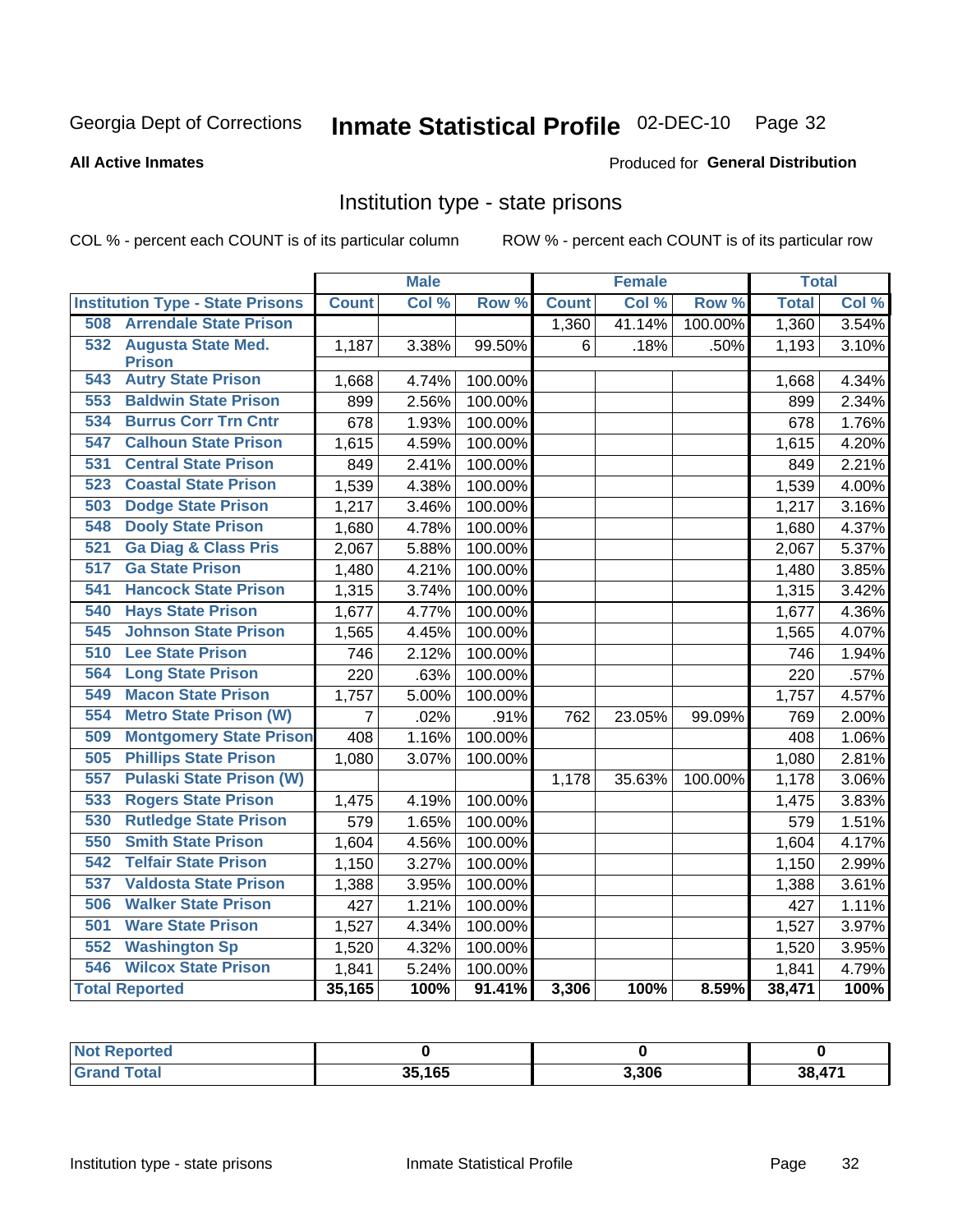# Inmate Statistical Profile 02-DEC-10 Page 33

#### **All Active Inmates**

#### Produced for General Distribution

### Institution type - state prisons

COL % - percent each COUNT is of its particular column

|                      | <b>Male</b>                         | <b>Female</b>                     | Total                              |
|----------------------|-------------------------------------|-----------------------------------|------------------------------------|
| Mode (most frequent) | <b>521 Ga Diag &amp; Class Pris</b> | <b>508 Arrendale State Prison</b> | 521 Ga Diag &<br><b>Class Pris</b> |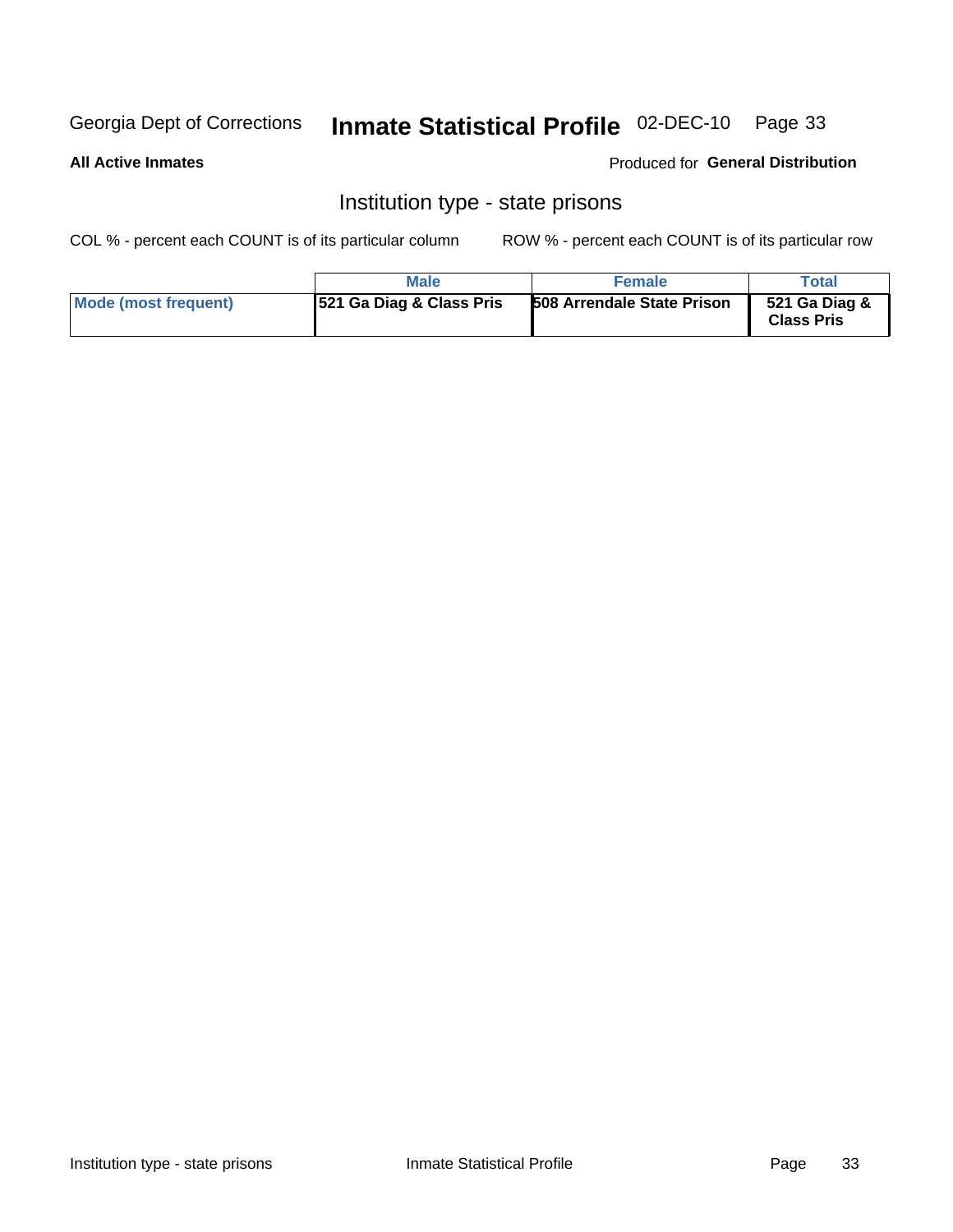# Inmate Statistical Profile 02-DEC-10 Page 33

**All Active Inmates** 

### Produced for General Distribution

### Institution type - private prisons

COL % - percent each COUNT is of its particular column

|                                           |              | <b>Male</b> |                    | <b>Female</b> |       |            | <b>Total</b> |
|-------------------------------------------|--------------|-------------|--------------------|---------------|-------|------------|--------------|
| <b>Institution Type - Private Prisons</b> | <b>Count</b> | Col%        | <b>Row % Count</b> | Col %         | Row % | Total      | Col %        |
| 569<br><b>Coffee Corr Facility</b>        | 2,595        | 49.93%      | $100.00\%$         |               |       | 2.595      | 49.93%       |
| <b>Wheeler Corr Facility</b><br>571       | 2,602        | $50.07\%$   | 100.00%            |               |       | 2.602      | 50.07%       |
| <b>Total Reported</b>                     | 5.197        | 100%        | $100\%$            |               |       | $\%$ 5,197 | 100%         |

| . Reported<br>INOT<br>$\sim$ |            |       |
|------------------------------|------------|-------|
| <b>otal</b>                  | E 107<br>. | 5,197 |

| Mode (most frequent) | 571 Wheeler Corr Facility | <b>Null</b> | <b>571 Wheeler Corrl</b><br>Facilitv |
|----------------------|---------------------------|-------------|--------------------------------------|
|----------------------|---------------------------|-------------|--------------------------------------|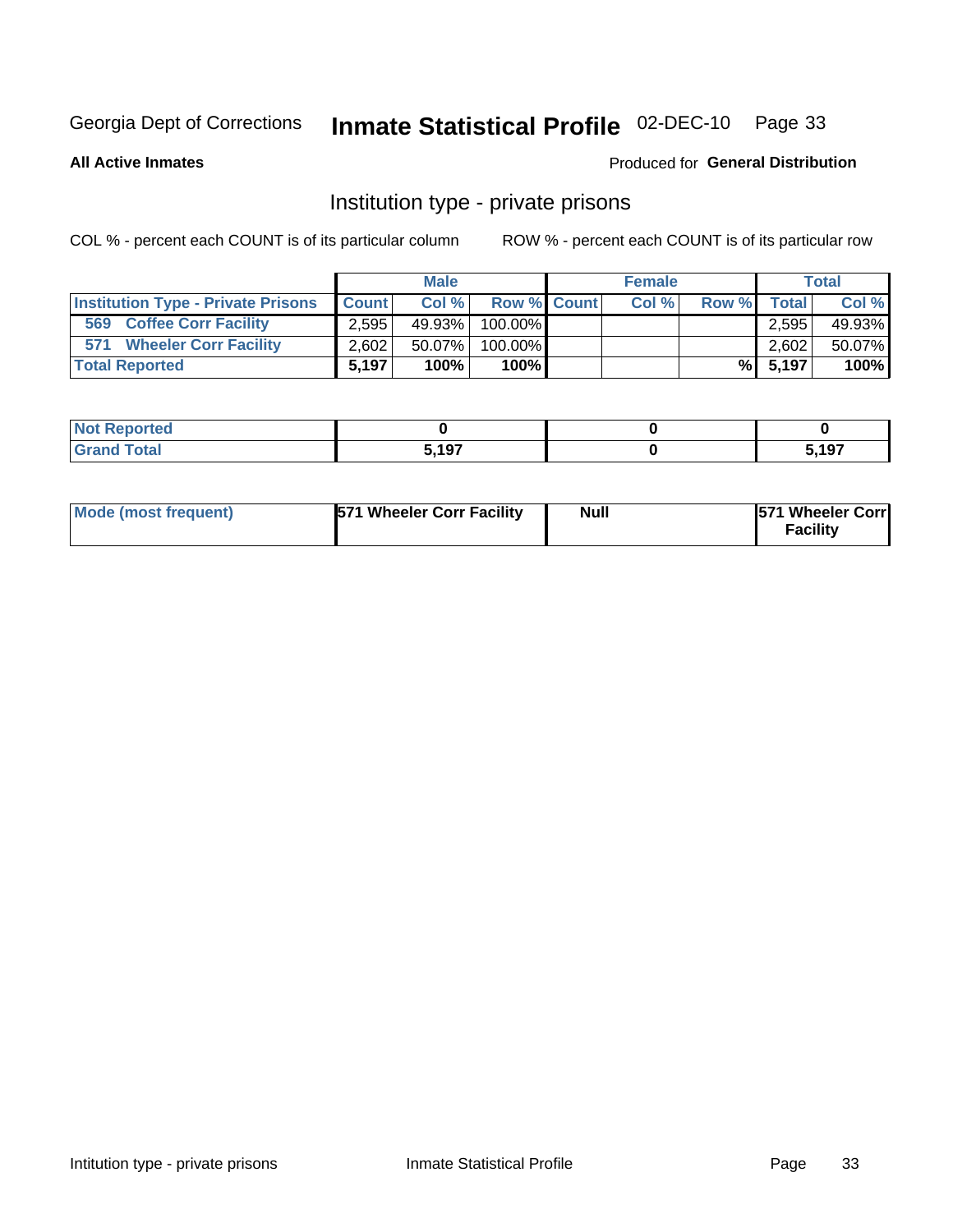# Inmate Statistical Profile 02-DEC-10 Page 34

**All Active Inmates** 

Produced for General Distribution

# Institution type - prison annexes

COL % - percent each COUNT is of its particular column

|                                                   | <b>Male</b> |       |              | <b>Female</b> |             | <b>Total</b> |
|---------------------------------------------------|-------------|-------|--------------|---------------|-------------|--------------|
| <b>Institution Type - Prison Annexe   Count  </b> | Col %       | Row % | <b>Count</b> | Col %         | Row % Total | Col %        |
| <b>Total Reported</b>                             |             |       |              |               |             |              |

| <b>Reported</b><br>I NOT                      |  |  |
|-----------------------------------------------|--|--|
| <b>Total</b><br>Carar<br>$\sim$ . When $\sim$ |  |  |

| <b>Mode</b>     | <b>Null</b> | <b>Null</b> | <b>Null</b> |
|-----------------|-------------|-------------|-------------|
| most frequent). |             |             |             |
|                 |             |             |             |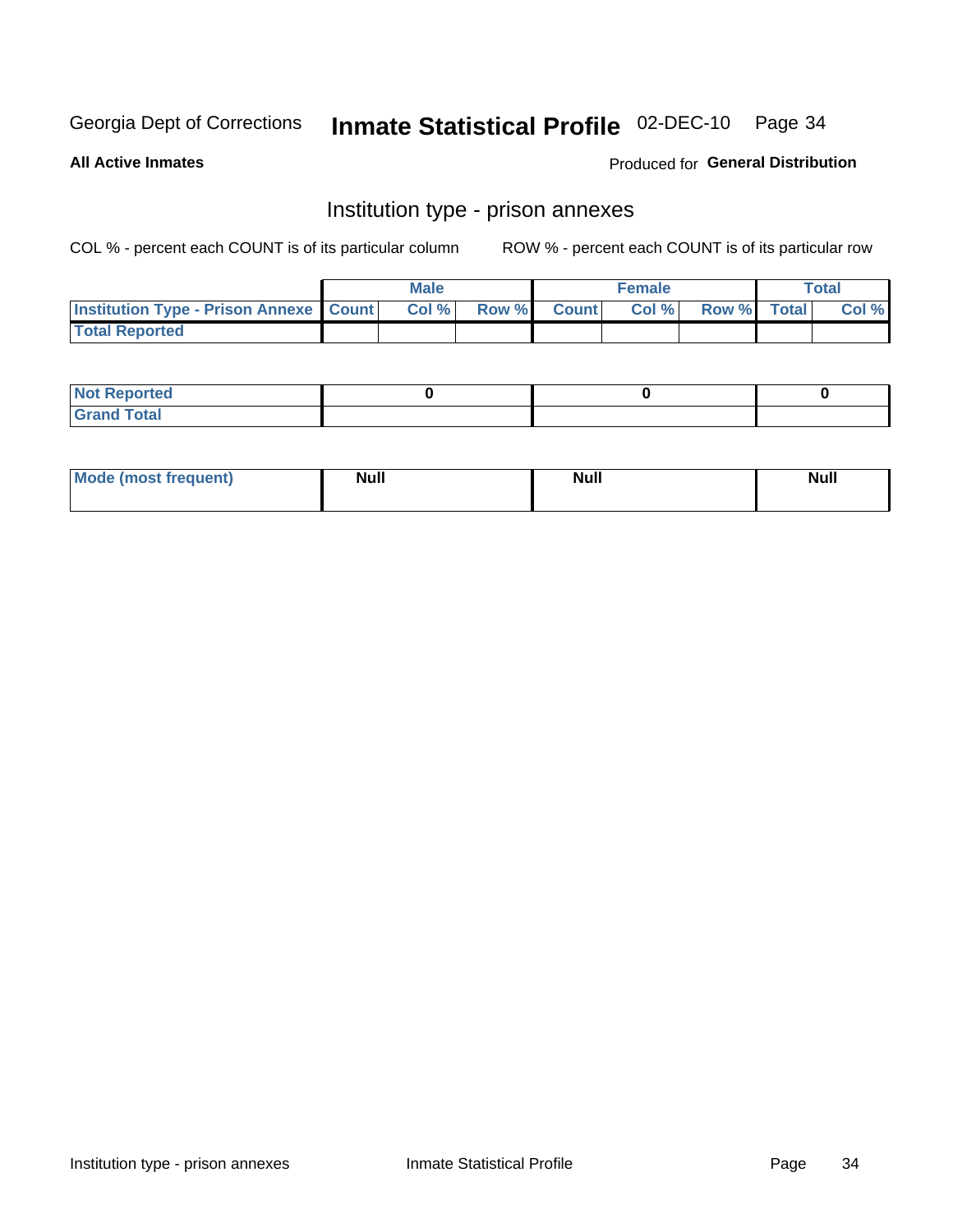# Inmate Statistical Profile 02-DEC-10 Page 35

**All Active Inmates** 

Produced for General Distribution

# Institution type - pre-release centers

COL % - percent each COUNT is of its particular column

|                                         |              | <b>Male</b> |         |              | <b>Female</b> |         |              | <b>Total</b> |
|-----------------------------------------|--------------|-------------|---------|--------------|---------------|---------|--------------|--------------|
| <b>Institution Type - Prison Annexe</b> | <b>Count</b> | Col %       | Row %   | <b>Count</b> | Col %         | Row %   | <b>Total</b> | Col %        |
| 7507 Appling Pre-Release Ctr            | 213          | 19.58%      | 100.00% |              |               |         | 213          | 16.76%       |
| 7521 Lamar Pre-Release Center           | 223          | 20.50%      | 100.00% |              |               |         | 223          | 17.55%       |
| <b>7546 Turner Pre-Release</b>          | 217          | 19.94%      | 100.00% |              |               |         | 217          | 17.07%       |
| <b>Center</b>                           |              |             |         |              |               |         |              |              |
| 7538 W Central Pre-Release Ctr          |              |             |         | 183          | 100.00%       | 100.00% | 183          | 14.40%       |
| 556 Western Pre-Release Cntr            | 219          | 20.13%      | 100.00% |              |               |         | 219          | 17.23%       |
| 7572 Wilkes Pre-Release                 | 216          | 19.85%      | 100.00% |              |               |         | 216          | 16.99%       |
| <b>Center</b>                           |              |             |         |              |               |         |              |              |
| <b>Total Reported</b>                   | 1,088        | 100%        | 85.6%   | 183          | 100%          | 14.4%   | 1,271        | 100%         |

| .eported      |      |     |                       |
|---------------|------|-----|-----------------------|
| <b>c</b> otal | ,088 | 183 | - 274<br>. <i>.</i> . |

| Mode (most frequent) | Center | 7521 Lamar Pre-Release   7538 W Central Pre-Release   7521 Lamar Pre-  <br>Ctr | Release Center |
|----------------------|--------|--------------------------------------------------------------------------------|----------------|
|                      |        |                                                                                |                |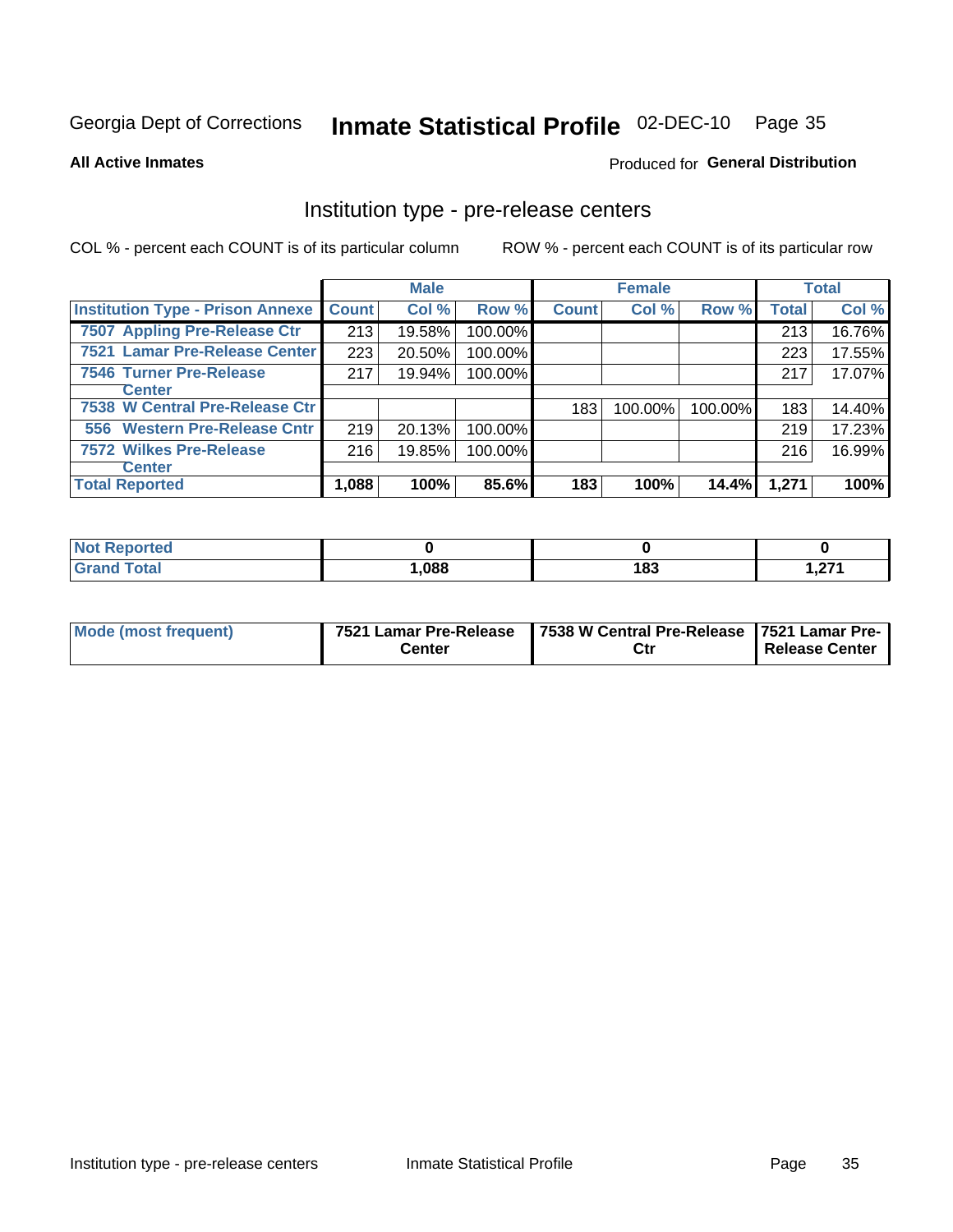# Inmate Statistical Profile 02-DEC-10 Page 36

**All Active Inmates** 

### Produced for General Distribution

## Institution type - inmate boot camp

COL % - percent each COUNT is of its particular column

|                                      |                  | <b>Male</b> |              |              | <b>Female</b> |             | <b>Total</b> |
|--------------------------------------|------------------|-------------|--------------|--------------|---------------|-------------|--------------|
| <b>Institution Type - Boot Camps</b> | <b>I</b> Count I | Col %       | <b>Row %</b> | <b>Count</b> | Col %         | Row % Total | Col %        |
| <b>Total Rported</b>                 |                  |             |              |              |               |             |              |

| <b>Not Reported</b>            |  |  |
|--------------------------------|--|--|
| <b>Total</b><br>C <sub>r</sub> |  |  |

| <b>Mode (most frequent)</b> | <b>Null</b> | <b>Null</b> | <b>Null</b> |
|-----------------------------|-------------|-------------|-------------|
|                             |             |             |             |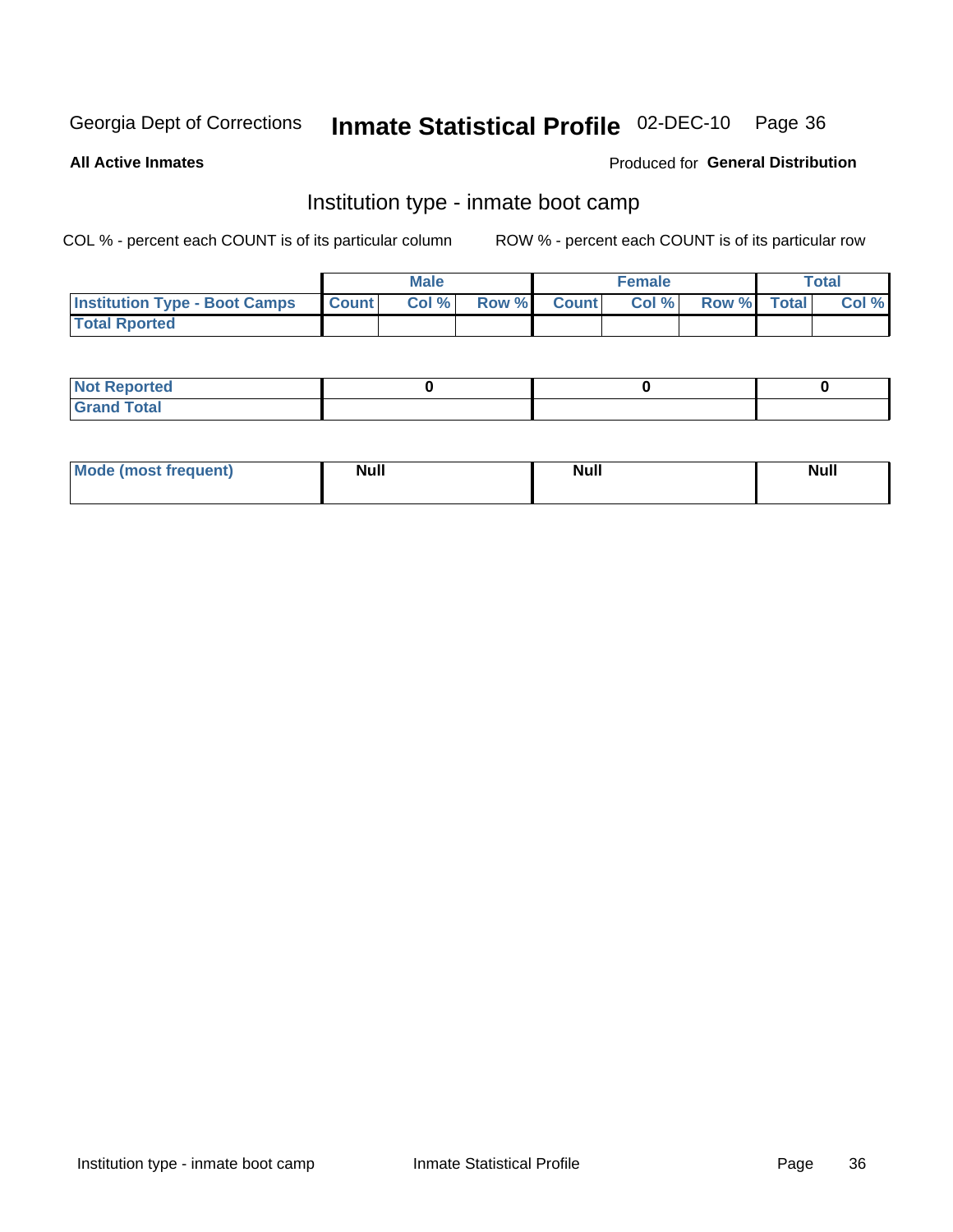# Inmate Statistical Profile 02-DEC-10 Page 37

#### **All Active Inmates**

#### Produced for General Distribution

## Number of disciplinary reports

COL % - percent each COUNT is of its particular column

|                                       |              | <b>Male</b> |        |       | <b>Female</b> |          |              | <b>Total</b> |
|---------------------------------------|--------------|-------------|--------|-------|---------------|----------|--------------|--------------|
| <b>Number of Disciplinary Reports</b> | <b>Count</b> | Col %       | Row %  | Count | Col %         | Row %    | <b>Total</b> | Col %        |
| $\bf{0}$                              | 20,733       | 42.36%      | 90.27% | 2,236 | 60.03%        | 9.73%    | 22,969       | 43.61%       |
|                                       | 2,105        | 4.30%       | 95.16% | 107   | 2.87%         | 4.84%    | 2,212        | 4.20%        |
| $\overline{2}$                        | 5,920        | 12.09%      | 92.17% | 503   | 13.50%        | 7.83%    | 6,423        | 12.19%       |
| 3                                     | 1,549        | 3.16%       | 95.26% | 77    | 2.07%         | 4.74%    | 1,626        | 3.09%        |
| 4                                     | 2,984        | 6.10%       | 93.31% | 214   | 5.74%         | 6.69%    | 3,198        | 6.07%        |
| 5                                     | 1,214        | 2.48%       | 96.66% | 42    | 1.13%         | $3.34\%$ | 1,256        | 2.38%        |
| <b>More Than 5</b>                    | 14,444       | 29.51%      | 96.36% | 546   | 14.66%        | $3.64\%$ | 14,990       | 28.46%       |
| <b>Total Reported</b>                 | 48,949       | 100%        | 92.93% | 3,725 | 100%          | 7.07%    | 52,674       | 100%         |

| Reported<br><b>NOT</b> |        |                      |        |
|------------------------|--------|----------------------|--------|
| <b>Total</b>           | 48,949 | ? フクベ<br>1 LJ<br>. ت | 52.674 |

| Mean (average)         | 6.31 | 3.04 | 6.08 |
|------------------------|------|------|------|
| <b>Median (middle)</b> |      |      |      |
| Mode (most frequent)   |      |      |      |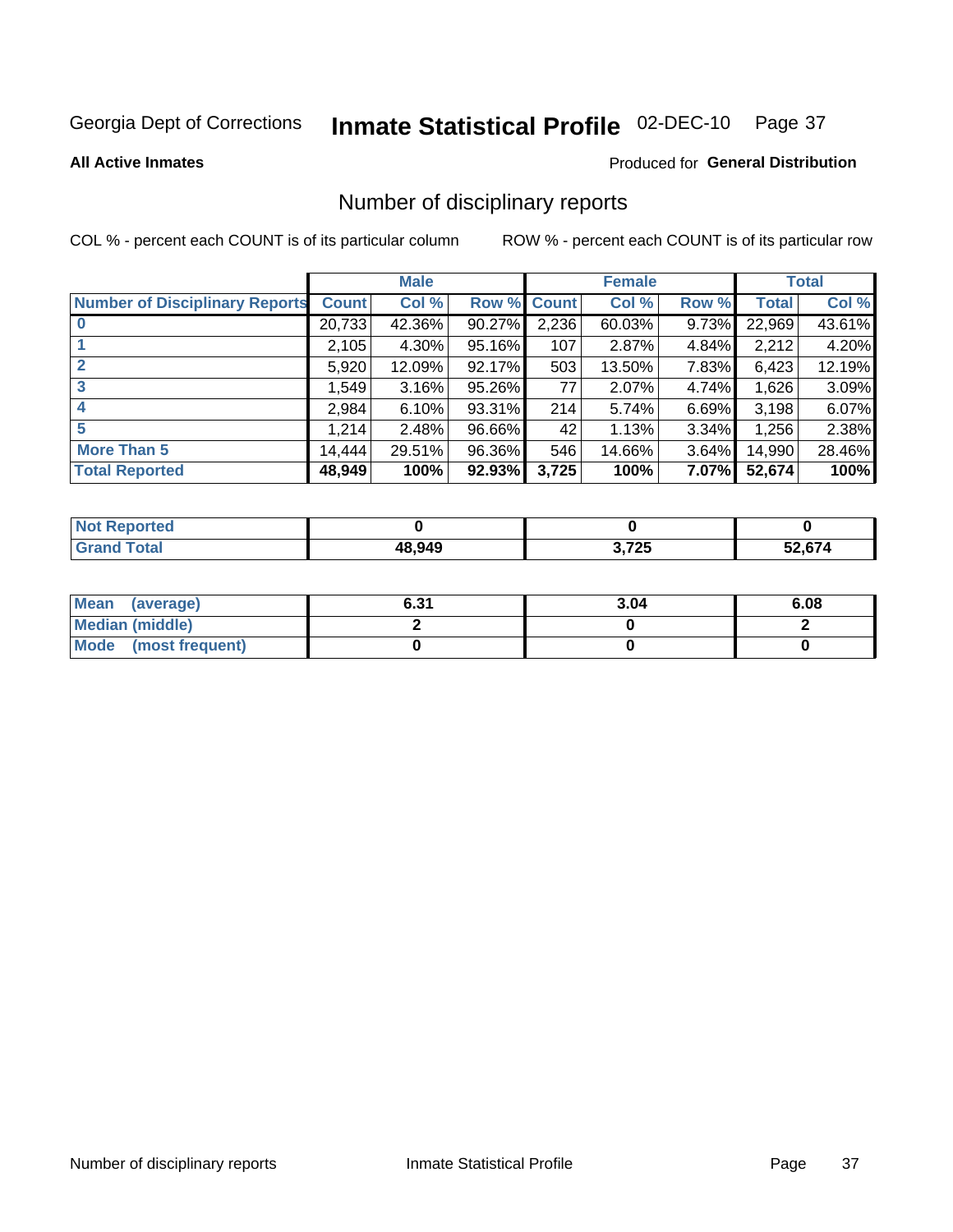# Inmate Statistical Profile 02-DEC-10 Page 38

**All Active Inmates** 

## **Produced for General Distribution**

## Number of transfers

COL % - percent each COUNT is of its particular column

|                            |              | <b>Male</b> |           |             | <b>Female</b> |        |        | <b>Total</b> |
|----------------------------|--------------|-------------|-----------|-------------|---------------|--------|--------|--------------|
| <b>Number of Transfers</b> | <b>Count</b> | Col %       |           | Row % Count | Col %         | Row %  | Total  | Col %        |
| $\bf{0}$                   | 3,304        | 6.75%       | 86.70%    | 507         | 13.61%        | 13.30% | 3,811  | 7.24%        |
|                            | 4,110        | 8.40%       | $91.80\%$ | 367         | 9.85%         | 8.20%  | 4,477  | 8.50%        |
| $\mathbf{2}$               | 13,847       | 28.29%      | 88.87%    | 1,735       | 46.58%        | 11.13% | 15,582 | 29.58%       |
| 3                          | 5,907        | 12.07%      | 93.38%    | 419         | 11.25%        | 6.62%  | 6,326  | 12.01%       |
|                            | 6,160        | 12.58%      | 94.92%    | 330         | 8.86%         | 5.08%  | 6,490  | 12.32%       |
| 5                          | 4,457        | 9.11%       | 95.97%    | 187         | 5.02%         | 4.03%  | 4,644  | 8.82%        |
| <b>More Than 5</b>         | 11,164       | 22.81%      | 98.41%    | 180         | 4.83%         | 1.59%  | 11,344 | 21.54%       |
| <b>Total Reported</b>      | 48,949       | 100%        | 92.93%    | 3,725       | 100%          | 7.07%  | 52,674 | 100.0%       |

| Reported<br><b>NOT</b> |        |                      |        |
|------------------------|--------|----------------------|--------|
| <b>Total</b>           | 48,949 | ? フクベ<br>1 LJ<br>. ت | 52.674 |

| Mean (average)       | 3.95 | 2.32 | 3.84 |
|----------------------|------|------|------|
| Median (middle)      |      |      |      |
| Mode (most frequent) |      |      |      |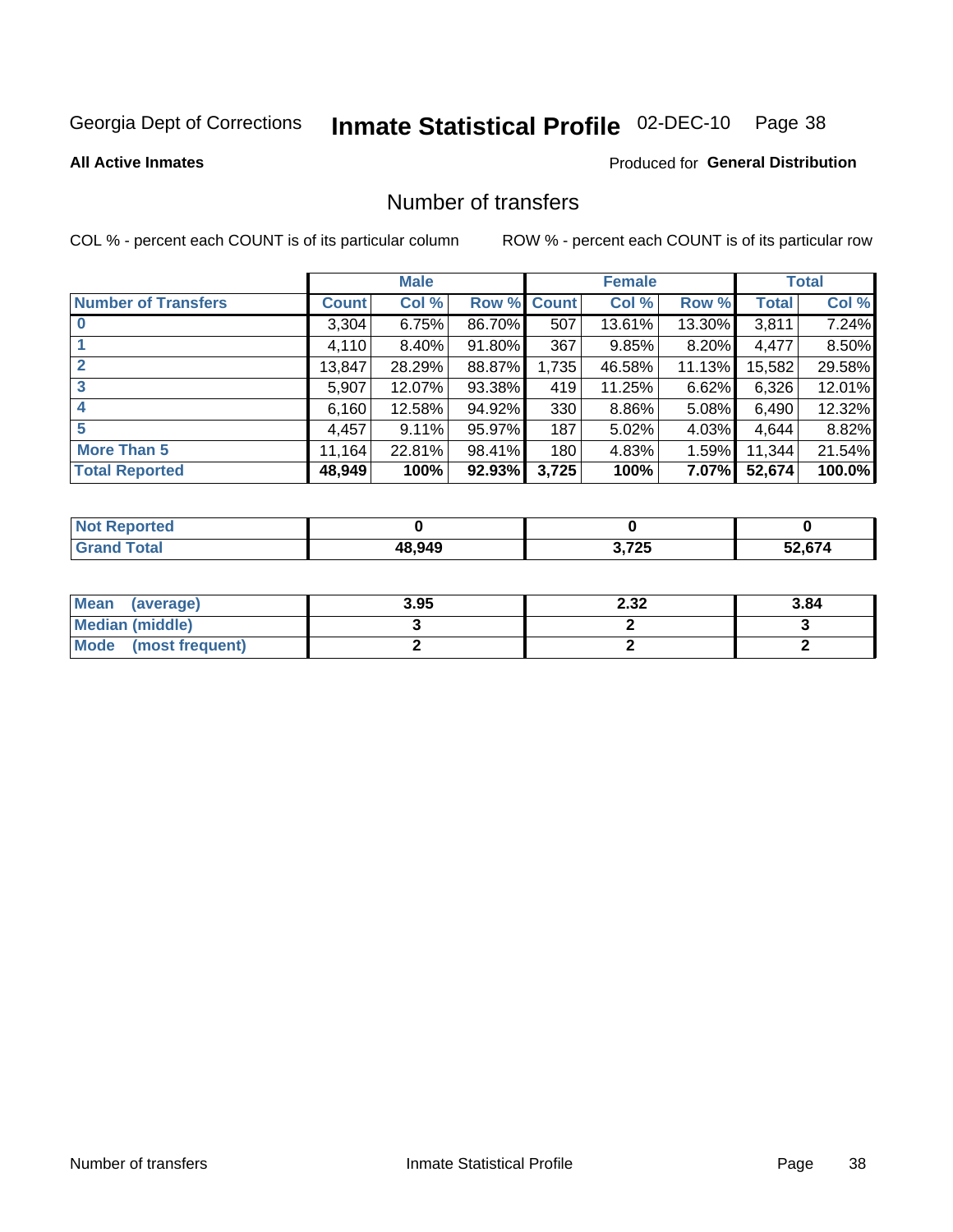# Inmate Statistical Profile 02-DEC-10 Page 39

**All Active Inmates** 

## **Produced for General Distribution**

# Number of escapes

COL % - percent each COUNT is of its particular column

|                          |                 | <b>Male</b> |             |       | <b>Female</b> |       |        | <b>Total</b> |
|--------------------------|-----------------|-------------|-------------|-------|---------------|-------|--------|--------------|
| <b>Number of Escapes</b> | <b>Count</b>    | Col %       | Row % Count |       | Col %         | Row % | Total  | Col %        |
|                          | 48,635          | 99.36%      | 92.90%      | 3,717 | 99.79%        | 7.10% | 52,352 | 99.39%       |
|                          | 132             | 0.27%       | 99.25%      |       | 0.03%         | 0.75% | 133    | 0.25%        |
|                          | 168             | 0.34%       | 96.00%      |       | 0.19%         | 4.00% | 175    | $0.33\%$     |
|                          | 10 <sup>1</sup> | 0.02%       | 100.00%     |       |               |       | 10     | 0.02%        |
|                          |                 | 0.01%       | 100.00%     |       |               |       | 4      | 0.01%        |
| <b>Total Reported</b>    | 48,949          | 100%        | $92.93\%$   | 3,725 | 100.0%        | 7.07% | 52,674 | 100%         |

| Peportea |        |                 |                                            |
|----------|--------|-----------------|--------------------------------------------|
| Total    | 48.949 | つ フクロ<br>J.I LJ | $\sim$ $\sim$ $\sim$ $\sim$ $\sim$<br>.674 |

| Mean (average)         |  | .0 |
|------------------------|--|----|
| <b>Median (middle)</b> |  |    |
| Mode (most frequent)   |  |    |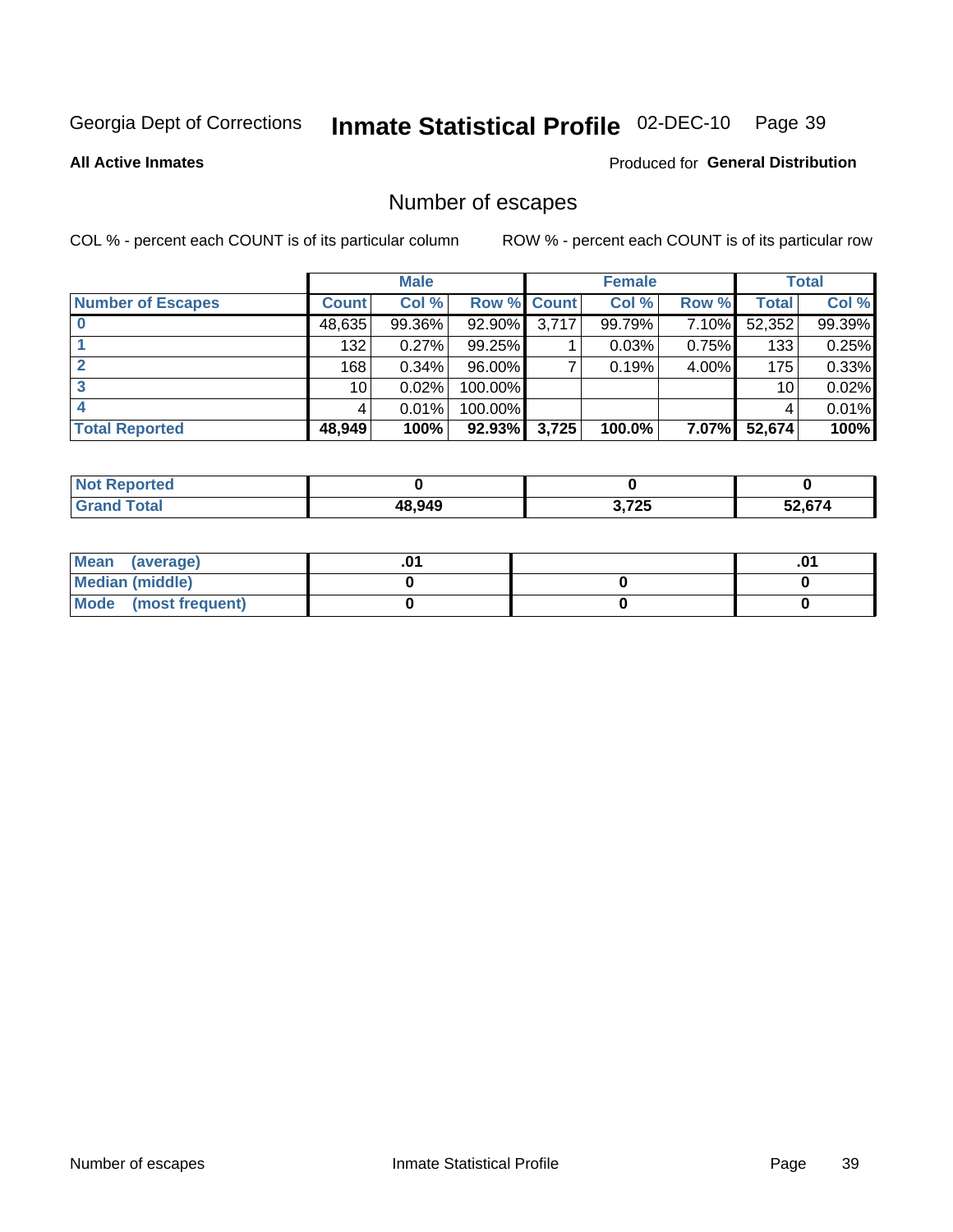#### Inmate Statistical Profile 02-DEC-10 Page 40

**All Active Inmates** 

### Produced for General Distribution

# Split sentences - Probation to follow

COL % - percent each COUNT is of its particular column

|                            |              | <b>Male</b> |                    | <b>Female</b> |       |                 | <b>Total</b> |
|----------------------------|--------------|-------------|--------------------|---------------|-------|-----------------|--------------|
| <b>Probation to follow</b> | <b>Count</b> | Col%        | <b>Row % Count</b> | Col %         | Row % | Total           | Col %        |
| <b>Yes</b>                 | 27.121       | 55.41%      | 92.19% 2.297       | $61.66\%$     |       | 7.81% 29,418    | 55.85%       |
| <b>No</b>                  | 21.828       | 44.59%      | $93.86\%$   1,428  | 38.34%        |       | $6.14\%$ 23,256 | 44.15%       |
| <b>Total Reported</b>      | 48,949       | 100%        | $92.93\%$ 3,725    | 100%          |       | 7.07% 52,674    | 100%         |

| 48.949 | המד ו<br>--<br>J.I LJ | -^ ^- ^ |
|--------|-----------------------|---------|
|        |                       |         |

| requent<br>′es<br>Yes<br><b>YAC</b><br>. |  | $Moo$ |  |  |  |
|------------------------------------------|--|-------|--|--|--|
|------------------------------------------|--|-------|--|--|--|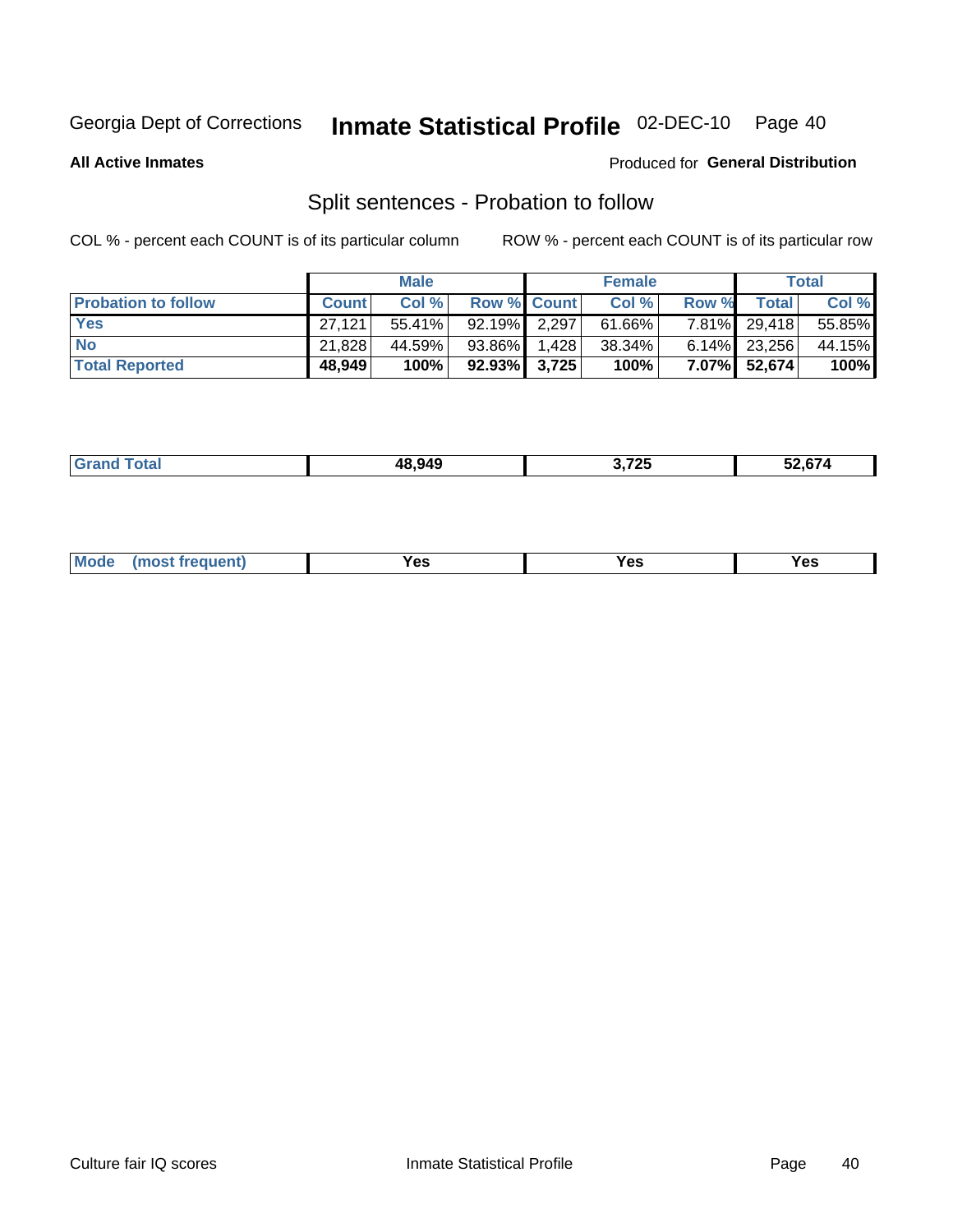# Inmate Statistical Profile 02-DEC-10 Page 41

**All Active Inmates** 

#### Produced for General Distribution

# Probable future release type of still active inmates

COL % - percent each COUNT is of its particular column

|                                         |              | <b>Male</b> |                    |       | <b>Female</b> |          | Total        |        |
|-----------------------------------------|--------------|-------------|--------------------|-------|---------------|----------|--------------|--------|
| <b>Probable Future Release Type</b>     | <b>Count</b> | Col %       | <b>Row % Count</b> |       | Col%          | Row %    | <b>Total</b> | Col %  |
| <b>Paroled with probation to follow</b> | 7,536        | 15.40%      | 92.58%             | 604   | 16.22%        | $7.42\%$ | 8,140        | 15.46% |
| Paroled w/o probation to follow         | 4,480        | 9.15%       | 94.38%             | 267   | 7.17%         | 5.62%    | 4,747        | 9.01%  |
| <b>Maxout with probation to follow</b>  | 19.101       | 39.03%      | 91.90%             | 1,683 | 45.19%        | 8.10%    | 20,784       | 39.47% |
| <b>Maxout w/o probation to follow</b>   | 10,565       | 21.59%      | $92.51\%$          | 856   | 22.99%        | 7.49%    | 11,421       | 21.69% |
| Life, LWOP or death sentence            | 7.254        | 14.82%      | 95.85%             | 314   | 8.43%         | 4.15%    | 7,568        | 14.37% |
| <b>Total Reported</b>                   | 48,936       | 100%        | 92.93% 3.724       |       | 100%          | $7.07\%$ | 52,660       | 100%   |

| eleased     |        |      |        |
|-------------|--------|------|--------|
| <b>otal</b> | 48,936 | ,724 | 52,660 |

| <b>Mode (most frequent)</b> | Maxout with PROB follow   Maxout with PROB follow   Maxout with PROB |        |
|-----------------------------|----------------------------------------------------------------------|--------|
|                             |                                                                      | follow |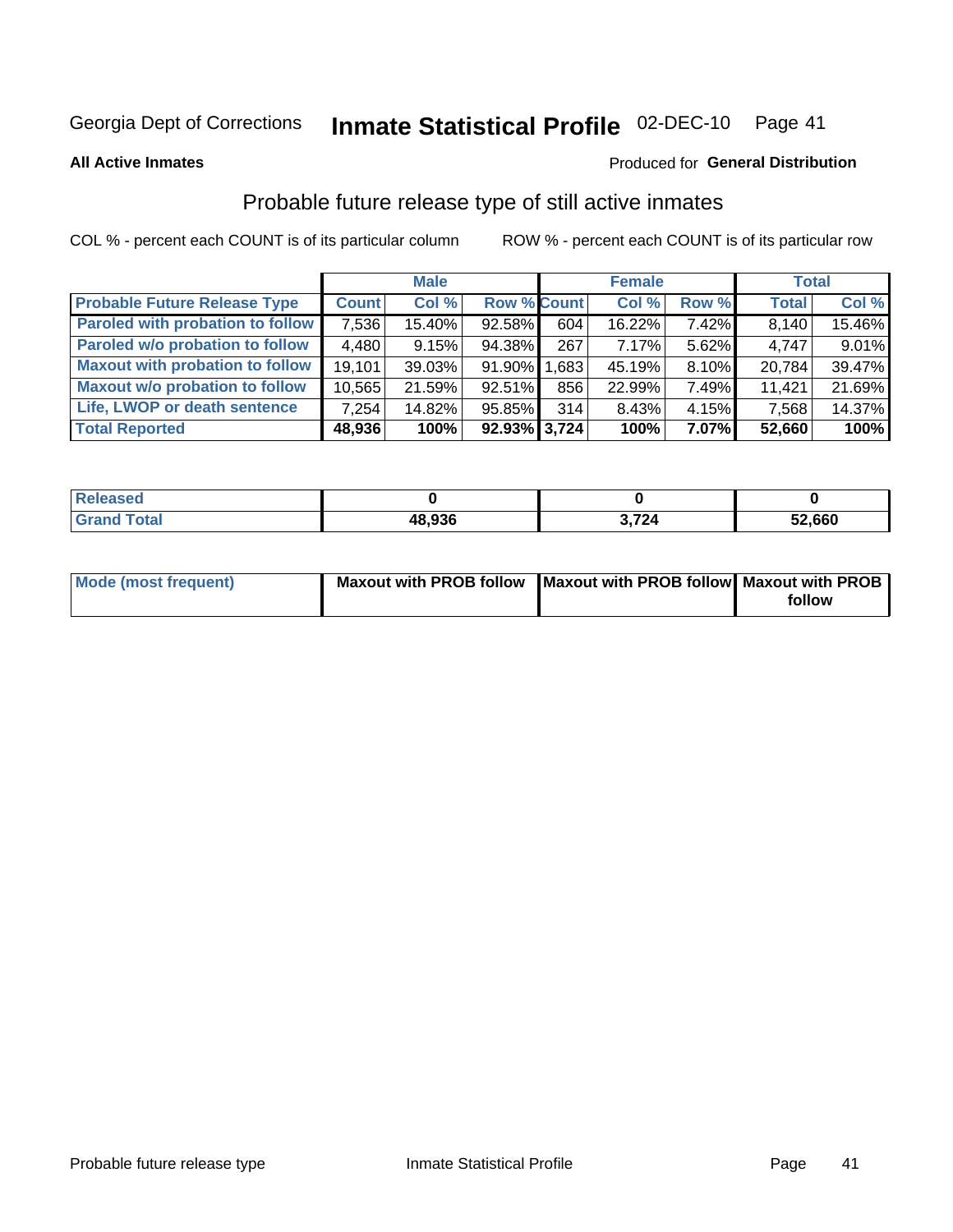## **All Active Inmates**

## **Produced for General Distribution**

# Time served in current (or last) institution

COL % - percent each COUNT is of its particular column

|                            |              | <b>Male</b> |        |              | <b>Female</b> |        |              | <b>Total</b> |
|----------------------------|--------------|-------------|--------|--------------|---------------|--------|--------------|--------------|
| <b>Time In Institution</b> | <b>Count</b> | Col %       | Row %  | <b>Count</b> | Col %         | Row %  | <b>Total</b> | Col %        |
| 0 to 3 months              | 11,465       | 23.42%      | 91.98% | 1,000        | 26.85%        | 8.02%  | 12,465       | 23.66%       |
| 3.01 to 6 months           | 9,213        | 18.82%      | 93.30% | 662          | 17.77%        | 6.70%  | 9,875        | 18.75%       |
| 6.01 to 9 months           | 5,817        | 11.88%      | 92.76% | 454          | 12.19%        | 7.24%  | 6,271        | 11.91%       |
| 9.01 to 12 months          | 3,871        | 7.91%       | 91.23% | 372          | 9.99%         | 8.77%  | 4,243        | 8.06%        |
| <b>12.01 to 18 months</b>  | 5,652        | 11.55%      | 93.65% | 383          | 10.28%        | 6.35%  | 6,035        | 11.46%       |
| 18.01 to 24 months         | 3,458        | 7.06%       | 94.46% | 203          | 5.45%         | 5.54%  | 3,661        | 6.95%        |
| $2.01$ to 3 years          | 4,226        | 8.63%       | 93.25% | 306          | 8.21%         | 6.75%  | 4,532        | 8.60%        |
| 3.01 to 4 years            | 1,623        | 3.32%       | 95.53% | 76           | 2.04%         | 4.47%  | 1,699        | 3.23%        |
| 4.01 to 5 years            | 963          | 1.97%       | 92.86% | 74           | 1.99%         | 7.14%  | 1,037        | 1.97%        |
| 5.01 to 6 years            | 686          | 1.40%       | 86.40% | 108          | 2.90%         | 13.60% | 794          | 1.51%        |
| 6.01 to 7 years            | 457          | 0.93%       | 95.41% | 22           | 0.59%         | 4.59%  | 479          | 0.91%        |
| 7.01 to 8 years            | 332          | 0.68%       | 97.08% | 10           | 0.27%         | 2.92%  | 342          | 0.65%        |
| 8.01 to 9 years            | 282          | 0.58%       | 96.58% | 10           | 0.27%         | 3.42%  | 292          | 0.55%        |
| 9.01 to 10 years           | 231          | 0.47%       | 96.25% | 9            | 0.24%         | 3.75%  | 240          | 0.46%        |
| Over 10 years              | 673          | 1.37%       | 94.92% | 36           | 0.97%         | 5.08%  | 709          | 1.35%        |
| <b>Total Reported</b>      | 48,949       | 100%        | 92.93% | 3,725        | 100%          | 7.07%  | 52,674       | 100.0%       |

| <b>Penorted</b><br><b>Not</b> |        |       |                      |
|-------------------------------|--------|-------|----------------------|
| <i>i</i> ntal                 | 48,949 | המד ה | $\sim$ $\sim$ $\sim$ |

| <b>Mean</b><br>(average) | 17 months | 15 months | 17 months |
|--------------------------|-----------|-----------|-----------|
| Median (middle)          | 8 months  | 7 months  | 8 months  |
| Mode<br>(most frequent)  | months    | months    | ∖ months  |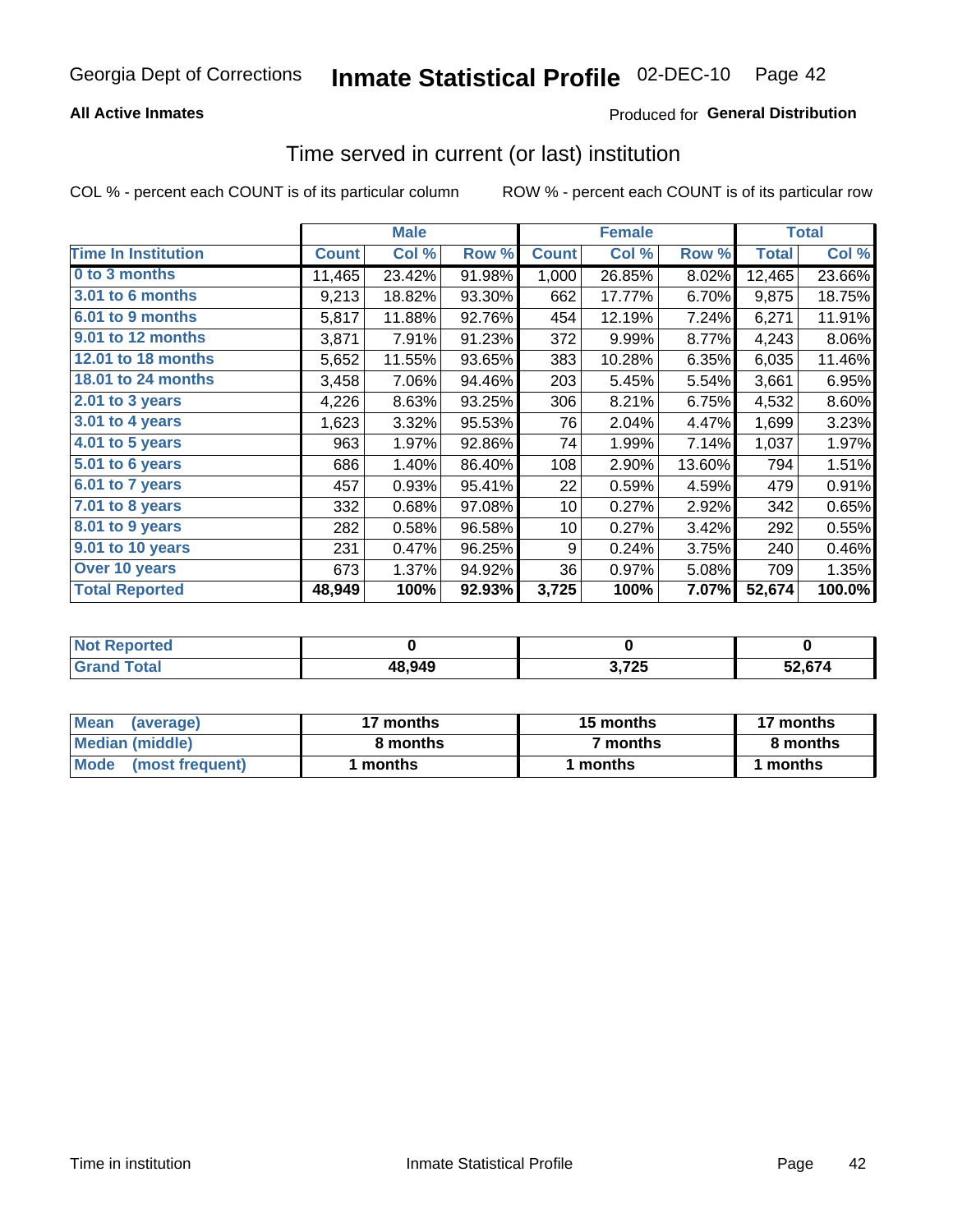# Inmate Statistical Profile 02-DEC-10 Page 43

#### **All Active Inmates**

#### Produced for General Distribution

## Highest grade level attained

COL % - percent each COUNT is of its particular column

|                              |              | <b>Male</b>                |         |                         | <b>Female</b> |         |              | <b>Total</b> |
|------------------------------|--------------|----------------------------|---------|-------------------------|---------------|---------|--------------|--------------|
| <b>Grade Level</b>           | <b>Count</b> | $\overline{\text{Col }\%}$ | Row %   | <b>Count</b>            | Col %         | Row %   | <b>Total</b> | Col %        |
| No school at all             | 32           | 0.07%                      | 100.00% |                         |               |         | 32           | 0.06%        |
| Grade 1                      | 45           | 0.09%                      | 97.83%  | 1                       | 0.03%         | 2.17%   | 46           | 0.09%        |
| <b>Grade 2</b>               | 84           | 0.18%                      | 97.67%  | $\overline{c}$          | 0.06%         | 2.33%   | 86           | 0.17%        |
| <b>Grade 3</b>               | 119          | 0.25%                      | 93.70%  | $\bf 8$                 | 0.22%         | 6.30%   | 127          | 0.25%        |
| Grade 4                      | 158          | 0.33%                      | 95.18%  | 8                       | 0.22%         | 4.82%   | 166          | 0.32%        |
| Grade 5                      | 181          | 0.38%                      | 91.41%  | 17                      | 0.47%         | 8.59%   | 198          | 0.38%        |
| Grade 6                      | 709          | 1.48%                      | 94.79%  | 39                      | 1.08%         | 5.21%   | 748          | 1.45%        |
| Grade 7                      | 1,006        | 2.10%                      | 94.46%  | 59                      | 1.63%         | 5.54%   | 1,065        | 2.06%        |
| Grade 8                      | 3,632        | 7.57%                      | 93.56%  | 250                     | 6.90%         | 6.44%   | 3,882        | 7.52%        |
| Grade 9                      | 6,336        | 13.20%                     | 94.36%  | 379                     | 10.46%        | 5.64%   | 6,715        | 13.01%       |
| Grade 10                     | 8,509        | 17.73%                     | 94.93%  | 454                     | 12.52%        | 5.07%   | 8,963        | 17.36%       |
| Grade 11                     | 8,350        | 17.40%                     | 94.83%  | 455                     | 12.55%        | 5.17%   | 8,805        | 17.06%       |
| <b>Grade 12 or GED</b>       | 13,741       | 28.63%                     | 92.21%  | 1,161                   | 32.03%        | 7.79%   | 14,902       | 28.87%       |
| Some tech school             | 359          | 0.75%                      | 87.56%  | 51                      | 1.41%         | 12.44%  | 410          | 0.79%        |
| <b>Completed tech school</b> | 405          | 0.84%                      | 85.08%  | 71                      | 1.96%         | 14.92%  | 476          | 0.92%        |
| College, 1 year              | 1,322        | 2.75%                      | 85.73%  | 220                     | 6.07%         | 14.27%  | 1,542        | 2.99%        |
| College, 2 year              | 1,762        | 3.67%                      | 86.76%  | 269                     | 7.42%         | 13.24%  | 2,031        | 3.93%        |
| College, 3 year              | 473          | 0.99%                      | 89.08%  | 58                      | 1.60%         | 10.92%  | 531          | 1.03%        |
| <b>Bachelor's degree</b>     | 622          | 1.30%                      | 86.03%  | 101                     | 2.79%         | 13.97%  | 723          | 1.40%        |
| <b>Master's degree</b>       | 114          | 0.24%                      | 87.02%  | 17                      | 0.47%         | 12.98%  | 131          | 0.25%        |
| Ph.D. degree                 | 16           | 0.03%                      | 88.89%  | $\overline{\mathbf{c}}$ | 0.06%         | 11.11%  | 18           | 0.03%        |
| Law degree                   | 14           | 0.03%                      | 87.50%  | $\overline{c}$          | 0.06%         | 12.50%  | 16           | 0.03%        |
| <b>Some medical school</b>   |              |                            |         | 1                       | 0.03%         | 100.00% | 1            | 0.01%        |
| <b>Medical degree</b>        | 8            | 0.02%                      | 100.00% |                         |               |         | 8            | 0.02%        |
| <b>Total Reported</b>        | 47,997       | 100%                       | 92.98%  | 3,625                   | 100.0%        | 7.02%   | 51,622       | 100%         |

| 952    | 100          | 1,052         |
|--------|--------------|---------------|
| 48.949 | つ フクロ<br>-47 | <b>FO 074</b> |

| <b>Mean</b><br>(average)       | 10.70           | 11.27           | 10.74           |
|--------------------------------|-----------------|-----------------|-----------------|
| Median (middle)                | Grade 11        | Grade 12 or GED | Grade 11        |
| <b>Mode</b><br>(most frequent) | Grade 12 or GED | Grade 12 or GED | Grade 12 or GED |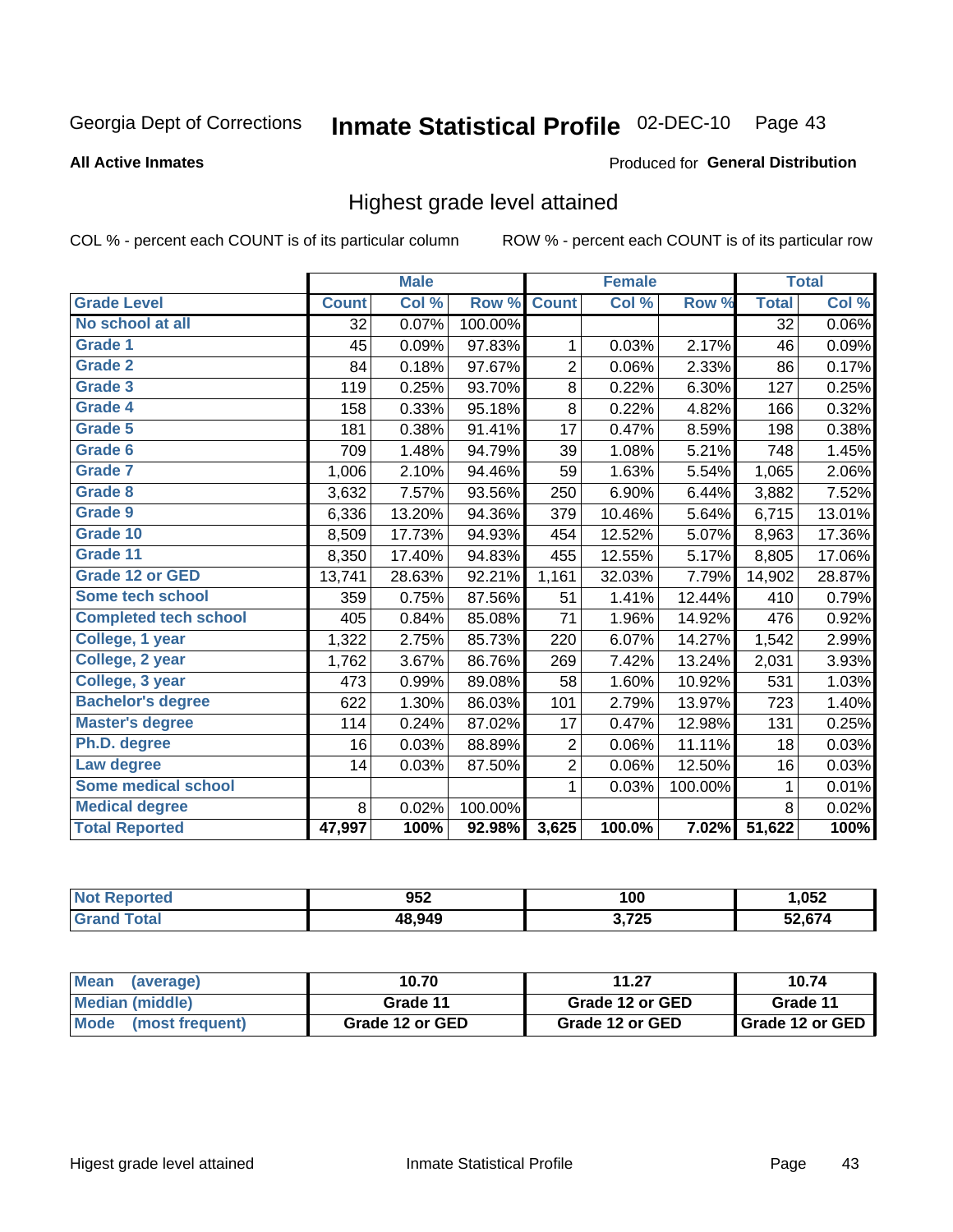# Inmate Statistical Profile 02-DEC-10 Page 44

**All Active Inmates** 

### **Produced for General Distribution**

## Culture fair IQ scores

COL % - percent each COUNT is of its particular column

|                       |                 | <b>Male</b> |                    |       | <b>Female</b> |          |              | <b>Total</b> |
|-----------------------|-----------------|-------------|--------------------|-------|---------------|----------|--------------|--------------|
| <b>IQ Scores</b>      | <b>Count</b>    | Col %       | <b>Row % Count</b> |       | Col %         | Row %    | <b>Total</b> | Col %        |
| $60 - 69$             | ,424            | 3.22%       | 95.06%             | 74    | 2.42%         | 4.94%    | 1,498        | 3.17%        |
| $70 - 79$             | 3,525           | 7.97%       | 92.59%             | 282   | 9.23%         | 7.41%    | 3,807        | 8.05%        |
| $80 - 89$             | 6,783           | 15.34%      | 89.98%             | 755   | 24.71%        | 10.02%   | 7,538        | 15.95%       |
| $90 - 99$             | 11,730          | 26.53%      | 92.00%             | 1,020 | 33.39%        | $8.00\%$ | 12,750       | 26.97%       |
| $100 - 109$           | 11,929          | 26.98%      | 96.38%             | 448   | 14.66%        | 3.62%    | 12,377       | 26.18%       |
| $110 - 119$           | 7,315           | 16.54%      | 97.13%             | 216   | 7.07%         | 2.87%    | 7,531        | 15.93%       |
| $120 - 129$           | 1,440           | 3.26%       | 91.02%             | 142   | 4.65%         | 8.98%    | 1,582        | 3.35%        |
| $130 - 139$           | 57              | 0.13%       | 41.61%             | 80    | 2.62%         | 58.39%   | 137          | 0.29%        |
| 140 & Up              | 13 <sup>1</sup> | 0.03%       | 25.49%             | 38    | 1.24%         | 74.51%   | 51           | 0.11%        |
| <b>Total Reported</b> | 44,216          | 100%        | 93.54%             | 3,055 | 100%          | 6.46%    | 47,271       | 100%         |

| <b>Not Reported</b>         | 3,927  | 424   | 4,351  |
|-----------------------------|--------|-------|--------|
| <b>Not Valid (under 60)</b> | 806    | 246   | 1,052  |
| <b>Grand Total</b>          | 48,949 | 3,725 | 52,674 |

| <b>Mean</b><br>(average)       | 98  | 96 | 97 |
|--------------------------------|-----|----|----|
| Median (middle)                | 99  | 94 | 99 |
| <b>Mode</b><br>(most frequent) | 103 | 94 | 99 |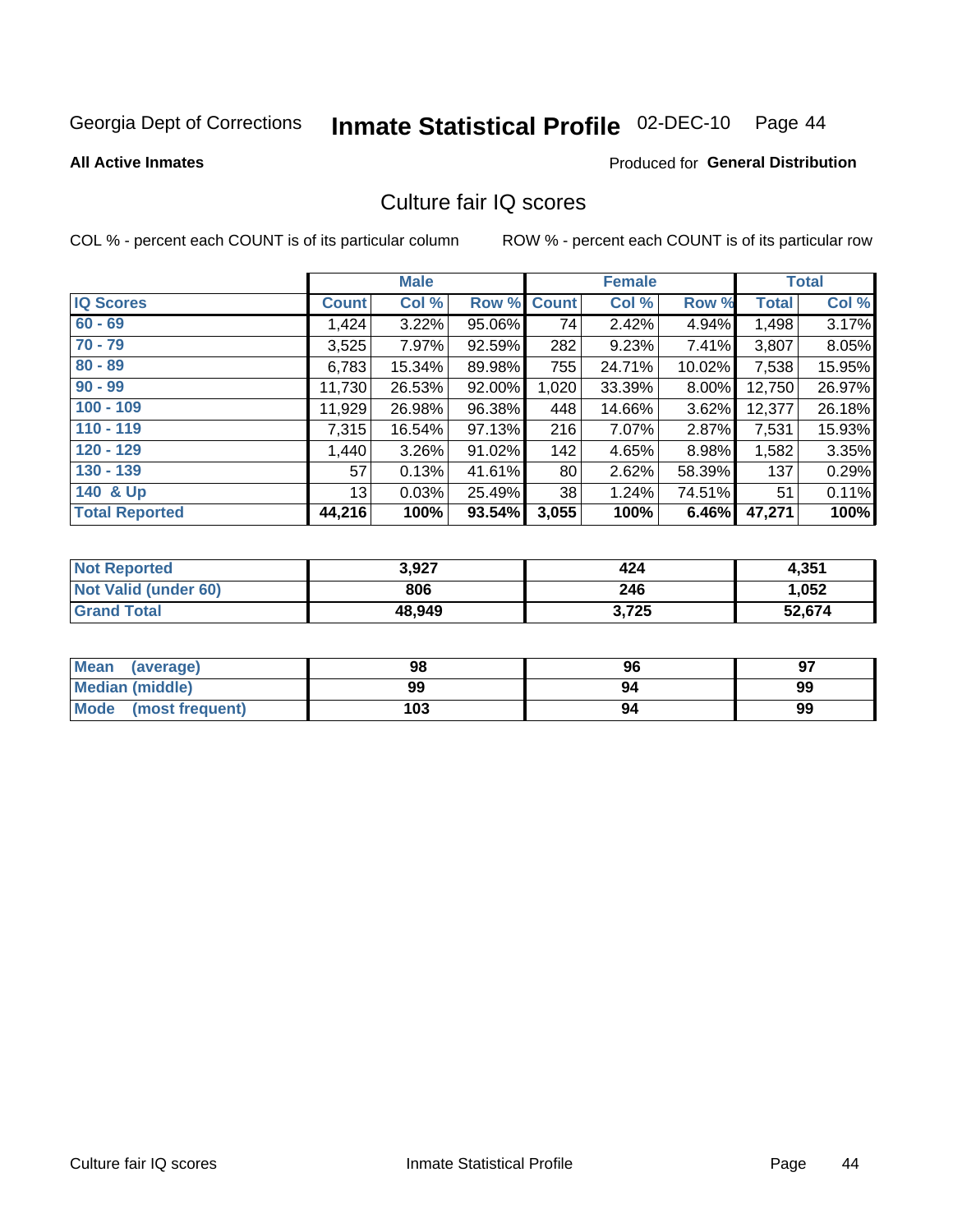# Inmate Statistical Profile 02-DEC-10 Page 45

**All Active Inmates** 

#### Produced for General Distribution

# Wide Range Achievement Test (WRAT) reading score

COL % - percent each COUNT is of its particular column

|                           |              | <b>Male</b> |        |              | <b>Female</b> |          |              | <b>Total</b> |
|---------------------------|--------------|-------------|--------|--------------|---------------|----------|--------------|--------------|
| <b>WRAT Reading Score</b> | <b>Count</b> | Col %       | Row %  | <b>Count</b> | Col %         | Row %    | <b>Total</b> | Col %        |
| $0.1$ to $0.9$            | 953          | 2.12%       | 98.25% | 17           | 0.51%         | 1.75%    | 970          | 2.01%        |
| 1.0 to 1.9                | 1,130        | 2.51%       | 97.25% | 32           | 0.97%         | 2.75%    | 1,162        | 2.41%        |
| 2.0 to 2.9                | 1,992        | 4.43%       | 96.32% | 76           | 2.30%         | 3.68%    | 2,068        | 4.28%        |
| 3.0 to 3.9                | 3,729        | 8.29%       | 95.05% | 194          | 5.87%         | 4.95%    | 3,923        | 8.13%        |
| 4.0 to 4.9                | 4,283        | 9.53%       | 94.53% | 248          | 7.51%         | 5.47%    | 4,531        | 9.39%        |
| 5.0 to 5.9                | 3,766        | 8.38%       | 95.22% | 189          | 5.72%         | 4.78%    | 3,955        | 8.19%        |
| 6.0 to 6.9                | 3,944        | 8.77%       | 93.75% | 263          | 7.96%         | 6.25%    | 4,207        | 8.72%        |
| 7.0 to 7.9                | 1,766        | 3.93%       | 93.89% | 115          | 3.48%         | 6.11%    | 1,881        | 3.90%        |
| 8.0 to 8.9                | 3,477        | 7.73%       | 93.90% | 226          | 6.84%         | 6.10%    | 3,703        | 7.67%        |
| 9.0 to 9.9                | 2,599        | 5.78%       | 95.10% | 134          | 4.06%         | 4.90%    | 2,733        | 5.66%        |
| 10.0 to 10.9              | 2,627        | 5.84%       | 92.60% | 210          | 6.36%         | 7.40%    | 2,837        | 5.88%        |
| 11.0 to 11.9              | 3,371        | 7.50%       | 91.18% | 326          | 9.87%         | 8.82%    | 3,697        | 7.66%        |
| 12.0 to 12.9              | 9,692        | 21.56%      | 89.86% | 1,094        | 33.12%        | 10.14%   | 10,786       | 22.35%       |
| 13                        | 1,634        | 3.63%       | 90.13% | 179          | 5.42%         | $9.87\%$ | 1,813        | 3.76%        |
| <b>Total Reported</b>     | 44,963       | 100%        | 93.16% | 3,303        | 100%          | 6.84%    | 48,266       | 100.0%       |

| <b>nted</b><br>NO | 3,986  | ハつつ<br>422            | ,408   |
|-------------------|--------|-----------------------|--------|
| $T$ otol $T$      | 48,949 | ? フクベ<br><b>J.ILJ</b> | 52 674 |

| <b>Mean</b><br>(average)       | 8.07       | 9.40 | 8.16 |
|--------------------------------|------------|------|------|
| <b>Median (middle)</b>         | י ה<br>0.Z | 10.8 | O.A  |
| <b>Mode</b><br>(most frequent) | 12.9       | 12.9 | 12.9 |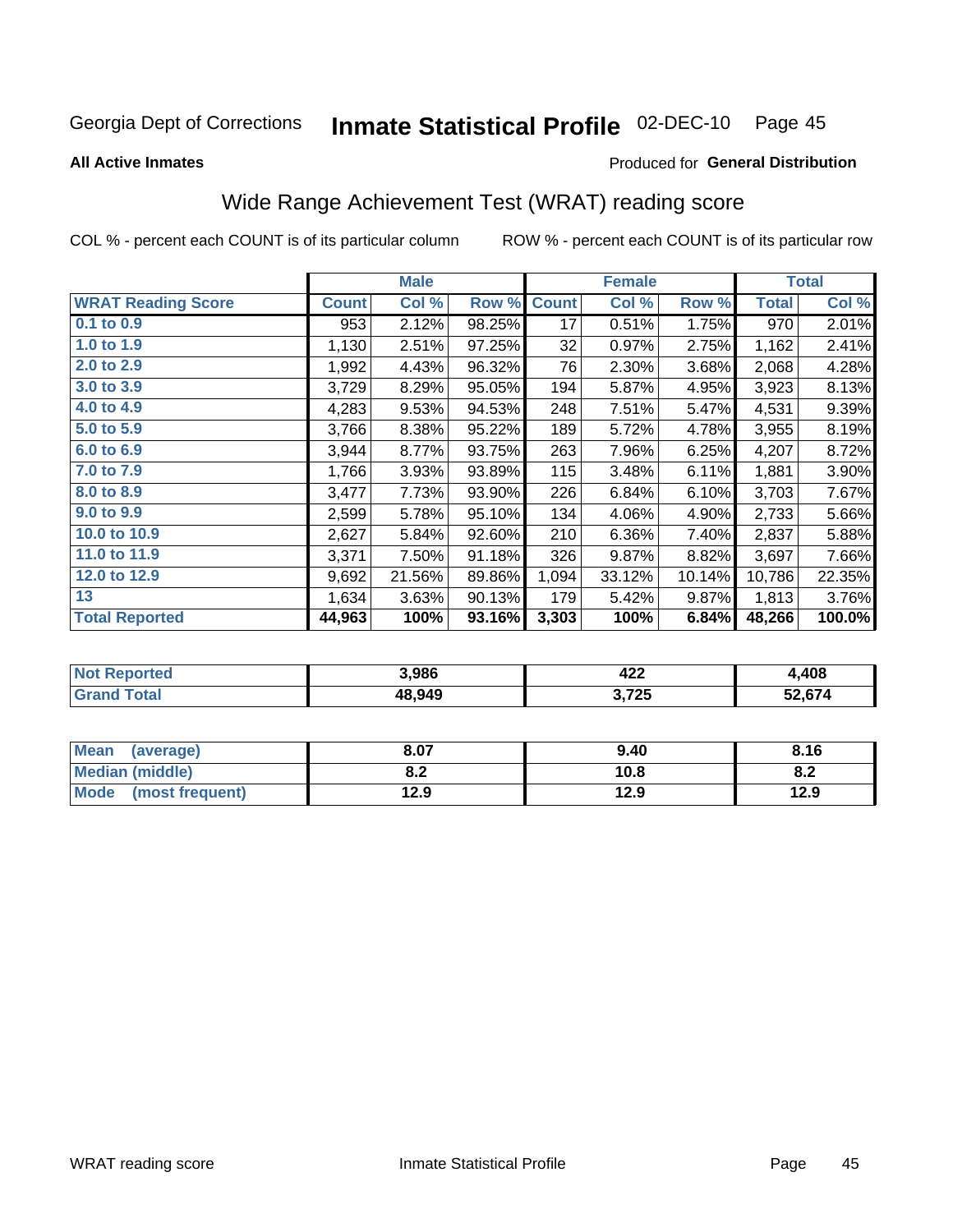#### Inmate Statistical Profile 02-DEC-10 Page 46

**All Active Inmates** 

#### Produced for General Distribution

## Wide Range Achievement Test (WRAT) math score

COL % - percent each COUNT is of its particular column

|                              |              | <b>Male</b> |        |              | <b>Female</b> |        |              | <b>Total</b> |
|------------------------------|--------------|-------------|--------|--------------|---------------|--------|--------------|--------------|
| <b>WRAT Mathematic Score</b> | <b>Count</b> | Col %       | Row %  | <b>Count</b> | Col %         | Row %  | <b>Total</b> | Col %        |
| $0.1$ to $0.9$               | 134          | 0.30%       | 97.81% | 3            | 0.09%         | 2.19%  | 137          | 0.28%        |
| 1.0 to 1.9                   | 329          | 0.73%       | 97.34% | 9            | 0.27%         | 2.66%  | 338          | 0.70%        |
| 2.0 to 2.9                   | 1,135        | 2.52%       | 94.98% | 60           | 1.82%         | 5.02%  | 1,195        | 2.48%        |
| 3.0 to 3.9                   | 2,616        | 5.82%       | 95.51% | 123          | 3.72%         | 4.49%  | 2,739        | 5.67%        |
| 4.0 to 4.9                   | 5,461        | 12.14%      | 94.66% | 308          | 9.32%         | 5.34%  | 5,769        | 11.95%       |
| 5.0 to 5.9                   | 6,748        | 15.00%      | 94.55% | 389          | 11.78%        | 5.45%  | 7,137        | 14.78%       |
| 6.0 to 6.9                   | 9,811        | 21.81%      | 93.91% | 636          | 19.26%        | 6.09%  | 10,447       | 21.64%       |
| 7.0 to 7.9                   | 4,720        | 10.49%      | 94.68% | 265          | 8.02%         | 5.32%  | 4,985        | 10.33%       |
| 8.0 to 8.9                   | 4,051        | 9.01%       | 90.38% | 431          | 13.05%        | 9.62%  | 4,482        | 9.28%        |
| 9.0 to 9.9                   | 2,842        | 6.32%       | 92.97% | 215          | 6.51%         | 7.03%  | 3,057        | 6.33%        |
| 10.0 to 10.9                 | 1,156        | 2.57%       | 96.66% | 40           | 1.21%         | 3.34%  | 1,196        | 2.48%        |
| 11.0 to 11.9                 | 1,655        | 3.68%       | 90.39% | 176          | 5.33%         | 9.61%  | 1,831        | 3.79%        |
| 12.0 to 12.9                 | 4,115        | 9.15%       | 86.91% | 620          | 18.77%        | 13.09% | 4,735        | 9.81%        |
| 13                           | 203          | 0.45%       | 87.88% | 28           | 0.85%         | 12.12% | 231          | 0.48%        |
| <b>Total Reported</b>        | 44,976       | 100%        | 93.16% | 3,303        | 100%          | 6.84%  | 48,279       | 100%         |
|                              |              |             |        |              |               |        |              |              |

| <b>Not Reported</b> | 3,973  | ハウイ<br>422 | 4,395  |
|---------------------|--------|------------|--------|
| Total<br>Grand      | 48,949 | 3,725      | 52,674 |

| <b>Mean</b><br>(average)       | 712<br>נו. | 8.05 | 7.19 |
|--------------------------------|------------|------|------|
| <b>Median (middle)</b>         | ხ. J       |      | o.o  |
| <b>Mode</b><br>(most frequent) | 6.9        | 12.9 | 6.9  |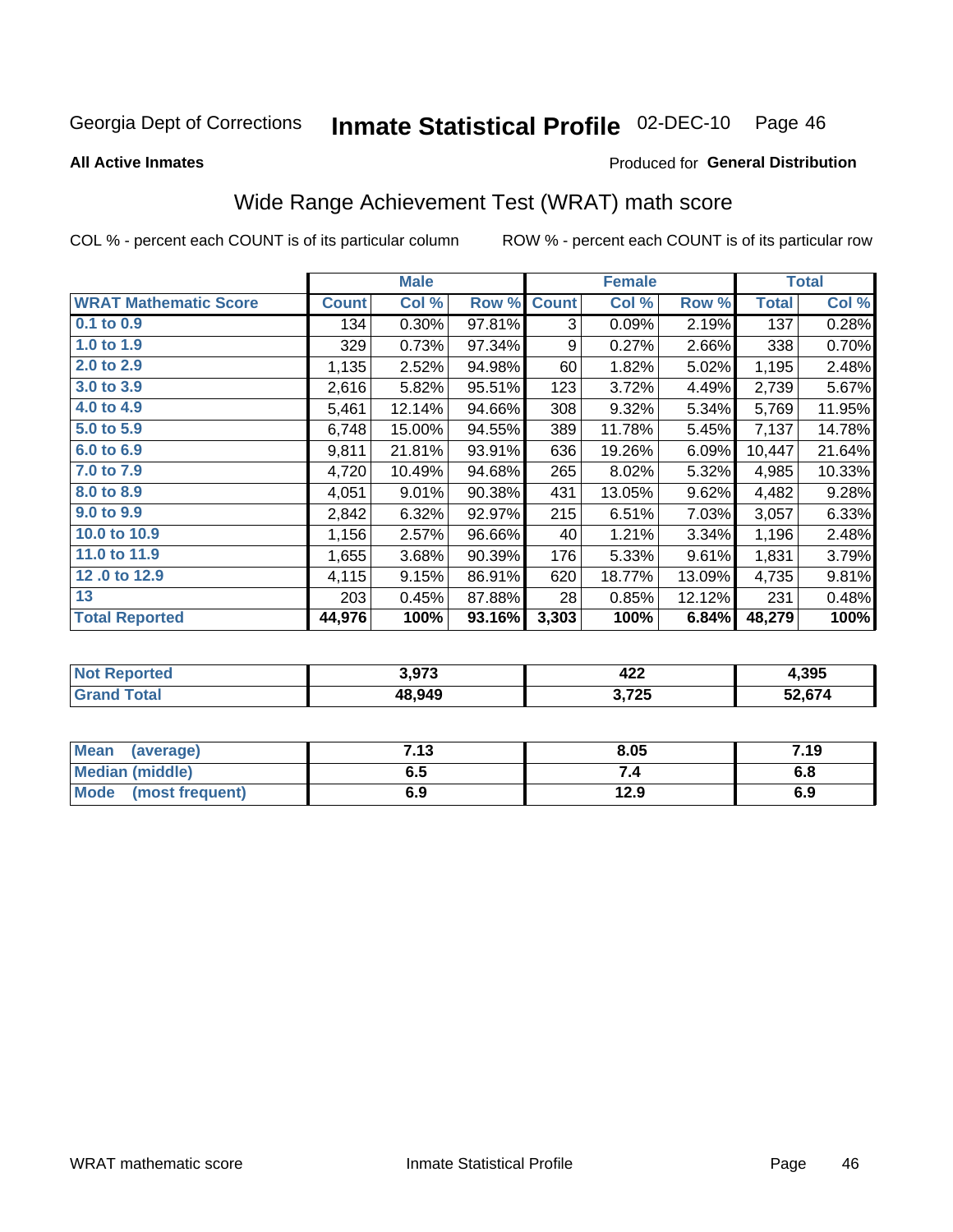#### Inmate Statistical Profile 02-DEC-10 Page 47

**All Active Inmates** 

#### Produced for General Distribution

## Wide Range Achievement Test (WRAT) spelling score

COL % - percent each COUNT is of its particular column

|                            |              | <b>Male</b> |        |              | <b>Female</b> |          |              | <b>Total</b> |
|----------------------------|--------------|-------------|--------|--------------|---------------|----------|--------------|--------------|
| <b>WRAT Spelling Score</b> | <b>Count</b> | Col %       | Row %  | <b>Count</b> | Col %         | Row %    | <b>Total</b> | Col %        |
| $0.1$ to $0.9$             | 1,098        | 2.44%       | 98.48% | 17           | 0.51%         | 1.52%    | 1,115        | 2.31%        |
| 1.0 to 1.9                 | 1,703        | 3.79%       | 98.27% | 30           | 0.91%         | 1.73%    | 1,733        | 3.59%        |
| 2.0 to 2.9                 | 2,888        | 6.42%       | 97.60% | 71           | 2.15%         | 2.40%    | 2,959        | 6.13%        |
| 3.0 to 3.9                 | 3,699        | 8.22%       | 96.63% | 129          | 3.90%         | 3.37%    | 3,828        | 7.93%        |
| 4.0 to 4.9                 | 3,662        | 8.14%       | 96.27% | 142          | 4.30%         | 3.73%    | 3,804        | 7.88%        |
| 5.0 to 5.9                 | 5,313        | 11.81%      | 94.77% | 293          | 8.86%         | 5.23%    | 5,606        | 11.61%       |
| 6.0 to 6.9                 | 4,646        | 10.33%      | 94.64% | 263          | 7.96%         | $5.36\%$ | 4,909        | 10.17%       |
| 7.0 to 7.9                 | 3,798        | 8.45%       | 93.39% | 269          | 8.14%         | 6.61%    | 4,067        | 8.42%        |
| 8.0 to 8.9                 | 3,542        | 7.88%       | 92.80% | 275          | 8.32%         | 7.20%    | 3,817        | 7.91%        |
| 9.0 to 9.9                 | 2,532        | 5.63%       | 93.43% | 178          | 5.38%         | 6.57%    | 2,710        | 5.61%        |
| 10.0 to 10.9               | 2,373        | 5.28%       | 93.35% | 169          | 5.11%         | 6.65%    | 2,542        | 5.27%        |
| 11.0 to 11.9               | 2,641        | 5.87%       | 91.04% | 260          | 7.86%         | 8.96%    | 2,901        | 6.01%        |
| 12.0 to 12.9               | 6,297        | 14.00%      | 85.12% | 1,101        | 33.30%        | 14.88%   | 7,398        | 15.32%       |
| 13                         | 781          | 1.74%       | 87.75% | 109          | 3.30%         | 12.25%   | 890          | 1.84%        |
| <b>Total Reported</b>      | 44,973       | 100%        | 93.15% | 3,306        | 100%          | 6.85%    | 48,279       | 100%         |

| -тес<br>NO        | 3.976  | 14 G<br>+ 1 J   | 4,395  |
|-------------------|--------|-----------------|--------|
| $T \sim$ follows: | 48,949 | っ フヘビ<br>J.I LJ | 52,674 |

| <b>Mean</b><br>(average) | 7.26 | 9.34 | 7.40  |
|--------------------------|------|------|-------|
| Median (middle)          |      | 9.6  | . . Z |
| Mode<br>(most frequent)  | 12.9 | 12.9 | 12.9  |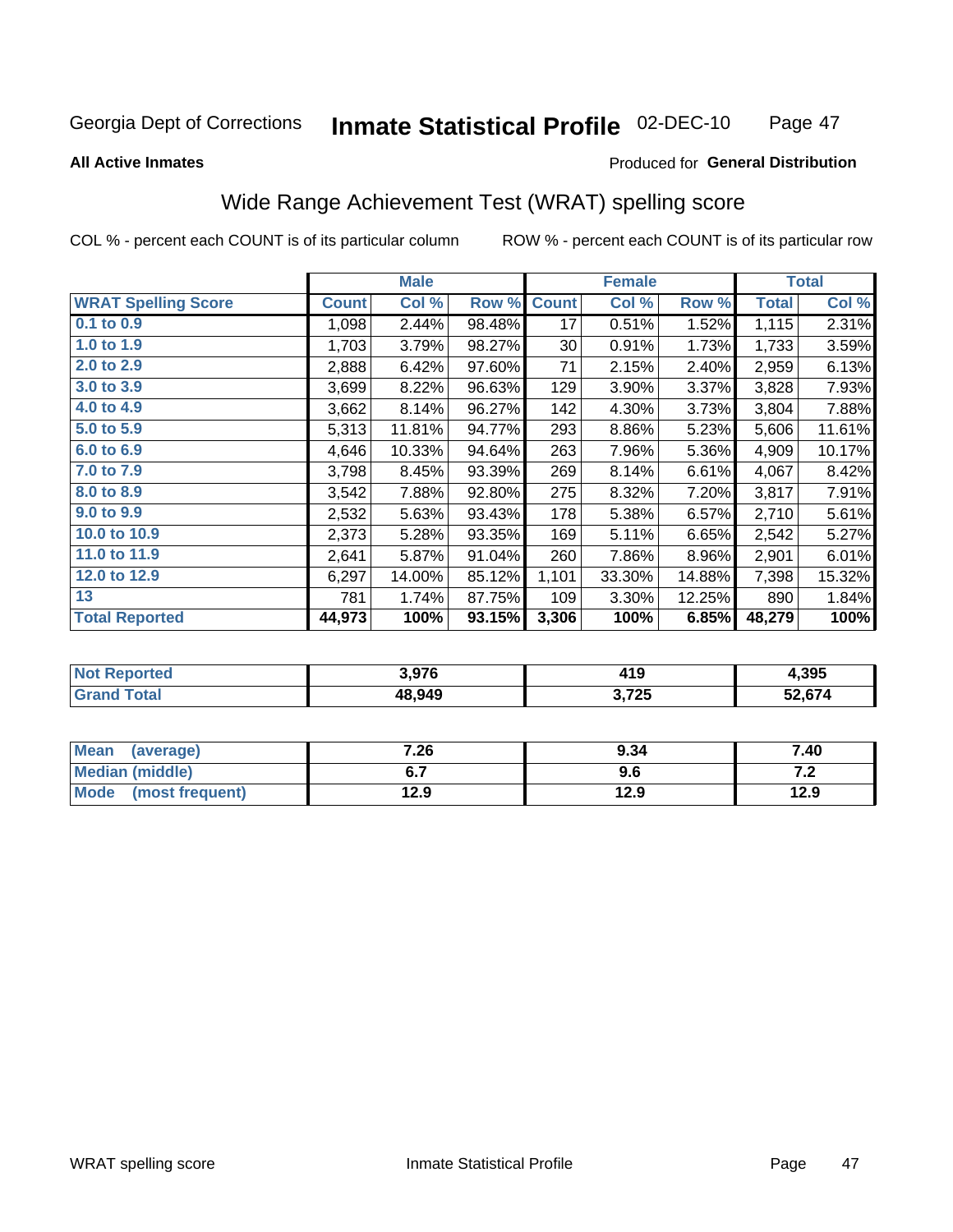## **All Active Inmates**

## Produced for General Distribution

## Scope of substance abuse - summary

COL % - percent each COUNT is of its particular column

|                        |              | <b>Male</b> |           |              | <b>Female</b> |          |              | <b>Total</b> |
|------------------------|--------------|-------------|-----------|--------------|---------------|----------|--------------|--------------|
| <b>Substance Abuse</b> | <b>Count</b> | Col %       | Row %     | <b>Count</b> | Col %         | Row %    | <b>Total</b> | Col %        |
| <b>None</b>            | 26,485       | 54.11%      | 91.31%    | 2,520        | 67.65%        | 8.69%    | 29,005       | 55.07%       |
| <b>Drugs only</b>      | 12,312       | 25.15%      | $92.66\%$ | 975          | 26.17%        | $7.34\%$ | 13,287       | 25.22%       |
| <b>Alcohol only</b>    | 2.454        | $5.01\%$    | $98.12\%$ | 47           | $1.26\%$      | 1.88%    | 2,501        | 4.75%        |
| Drugs and alcohol      | .698         | 15.73%      | 97.68%    | 183          | 4.91%         | 2.32%    | 7,881        | 14.96%       |
| <b>Total Reported</b>  | 48,949       | 100%        | $92.93\%$ | 3,725        | 100%          | 7.07%    | 52,674       | 100%         |

| <b>Not Reported</b> |        |                 |        |
|---------------------|--------|-----------------|--------|
| <b>Grand Total</b>  | 48.949 | ? フクベ<br>J.I LJ | 52,674 |

| nuem | <b>Mo</b> | None | <b>None</b> | None |
|------|-----------|------|-------------|------|
|------|-----------|------|-------------|------|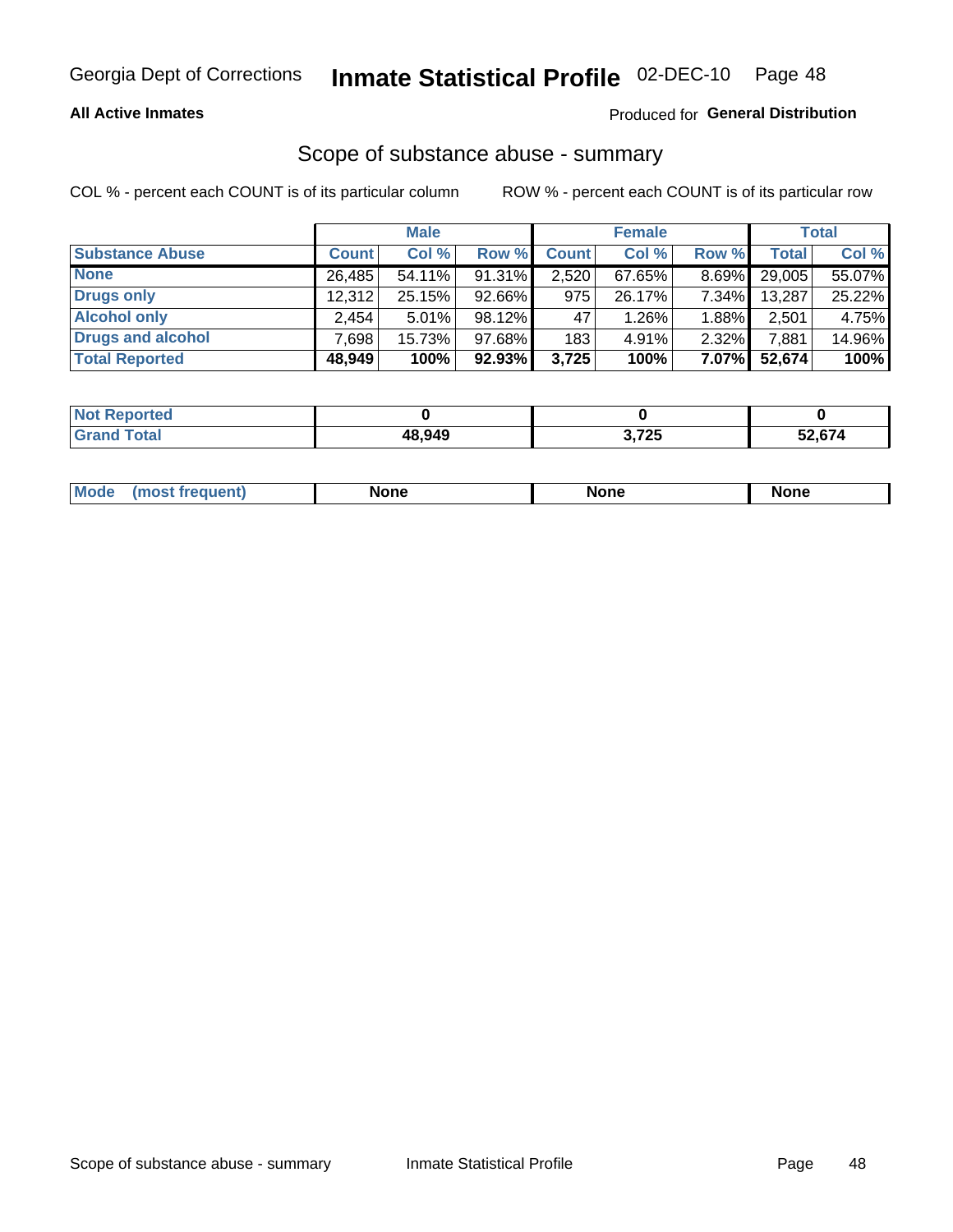## **All Active Inmates**

## Produced for General Distribution

## Scope of substance abuse - detail

COL % - percent each COUNT is of its particular column

|                                      |              | <b>Male</b> |        |                | <b>Female</b> |        |              | <b>Total</b> |
|--------------------------------------|--------------|-------------|--------|----------------|---------------|--------|--------------|--------------|
| <b>Substance Abuse</b>               | <b>Count</b> | Col %       | Row %  | <b>Count</b>   | Col %         | Row %  | <b>Total</b> | Col %        |
| No drug or alcohol problems          | 26,485       | 54.11%      | 91.31% | 2,520          | 67.65%        | 8.69%  | 29,005       | 55.07%       |
| <b>Drug addiction but no alcohol</b> | 208          | 0.42%       | 85.60% | 35             | 0.94%         | 14.40% | 243          | 0.46%        |
| <b>Drug addiction and alcohol</b>    | 90           | 0.18%       | 98.90% |                | 0.03%         | 1.10%  | 91           | 0.17%        |
| <b>labuse</b>                        |              |             |        |                |               |        |              |              |
| <b>Drug addiction and alcoholism</b> | 60           | 0.12%       | 96.77% | $\overline{2}$ | 0.05%         | 3.23%  | 62           | 0.12%        |
| No drug problem but alcohol          | 2,032        | 4.15%       | 99.03% | 20             | 0.54%         | 0.97%  | 2,052        | 3.90%        |
| <b>labuse</b>                        |              |             |        |                |               |        |              |              |
| No drug problem but alcoholism       | 422          | 0.86%       | 93.99% | 27             | 0.72%         | 6.01%  | 449          | 0.85%        |
| Drug experiment but no alcohol       | 5,949        | 12.15%      | 96.61% | 209            | 5.61%         | 3.39%  | 6,158        | 11.69%       |
| <b>Drug experiment &amp; alcohol</b> | 1,129        | 2.31%       | 98.52% | 17             | 0.46%         | 1.48%  | 1,146        | 2.18%        |
| <b>labuse</b>                        |              |             |        |                |               |        |              |              |
| Drug experiment & alcoholism         | 356          | 0.73%       | 95.70% | 16             | 0.43%         | 4.30%  | 372          | 0.71%        |
| Drug abuse but no alcohol            | 6,155        | 12.57%      | 89.38% | 731            | 19.62%        | 10.62% | 6,886        | 13.07%       |
| Drug abuse and alcohol abuse         | 5,175        | 10.57%      | 98.74% | 66             | 1.77%         | 1.26%  | 5,241        | 9.95%        |
| Drug abuse and alcoholism            | 888          | 1.81%       | 91.64% | 81             | 2.17%         | 8.36%  | 969          | 1.84%        |
| <b>Total Reported</b>                | 48,949       | 100%        | 92.93% | 3,725          | 100%          | 7.07%  | 52,674       | 100.0%       |

| ported<br><b>NOT</b> |        |       |        |
|----------------------|--------|-------|--------|
| <b>otal</b>          | 48,949 | 3,725 | 52,674 |

| Mode (most frequent) | No drug or alcohol problems No drug or alcohol problems No drug or alcohol |          |
|----------------------|----------------------------------------------------------------------------|----------|
|                      |                                                                            | problems |
|                      |                                                                            |          |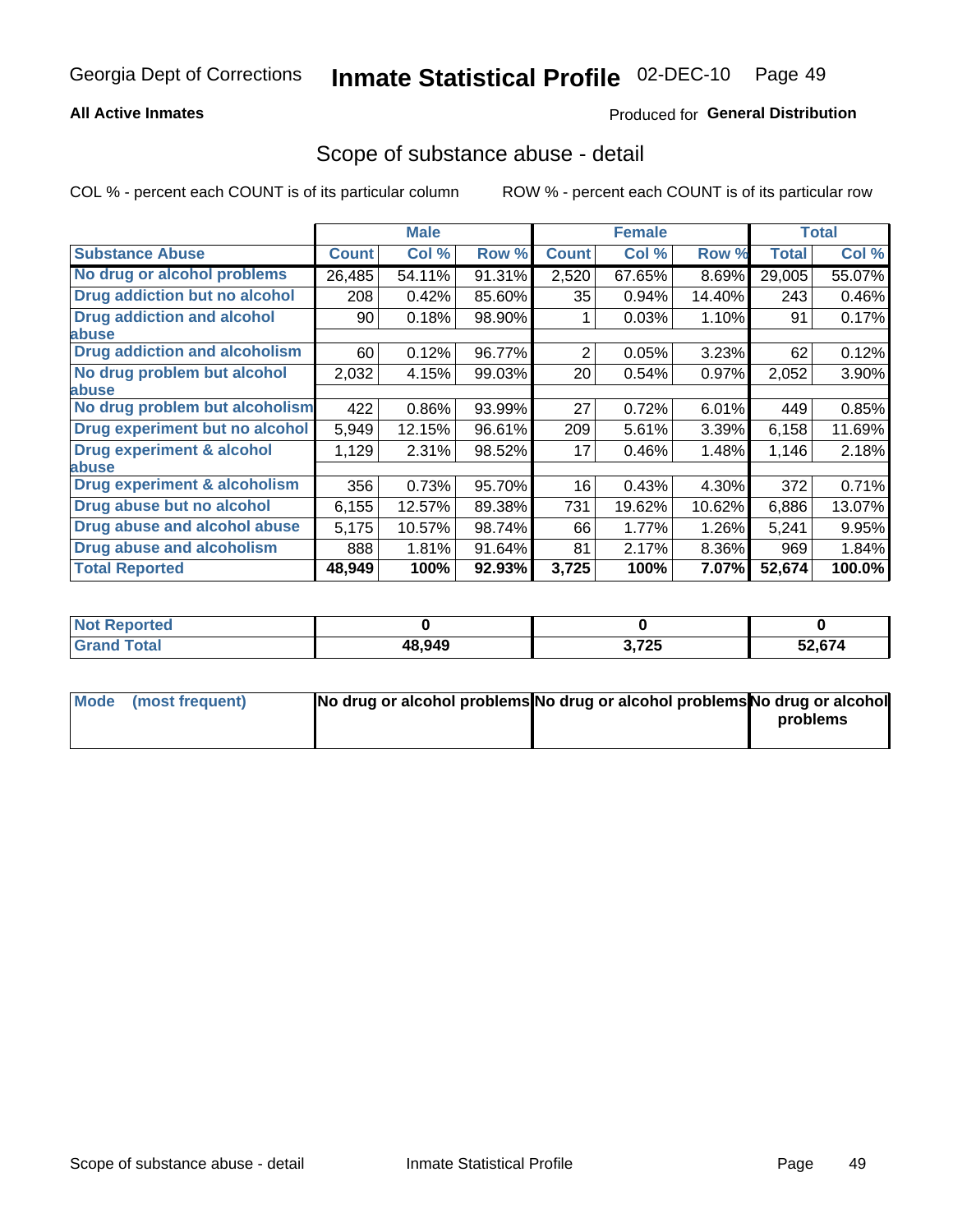# Inmate Statistical Profile 02-DEC-10 Page 50

**All Active Inmates** 

## **Produced for General Distribution**

# Current / last mental health treatment level

COL % - percent each COUNT is of its particular column

|                                    |              | <b>Male</b> |         |              | <b>Female</b> |        |        | <b>Total</b> |
|------------------------------------|--------------|-------------|---------|--------------|---------------|--------|--------|--------------|
| <b>Mental Health Treatment Lev</b> | <b>Count</b> | Col %       | Row %   | <b>Count</b> | Col %         | Row %  | Total  | Col %        |
| 1 No problem at current time       | 2,179        | 17.68%      | 96.80%  | 72           | 3.19%         | 3.20%  | 2,251  | 15.43%       |
| 2 Receiving outpatient             | 8,217        | 66.67%      | 79.34%  | 2,140        | 94.69%        | 20.66% | 10,357 | 71.02%       |
| <b>Treatment</b>                   |              |             |         |              |               |        |        |              |
| 3 Inpatient, moderate              | 1,485        | 12.05%      | 97.57%  | 37           | 1.64%         | 2.43%  | 1,522  | 10.44%       |
| <b>Treatment</b>                   |              |             |         |              |               |        |        |              |
| 4 Inpatient, intensive             | 405          | 3.29%       | 97.36%  | 11           | 0.49%         | 2.64%  | 416    | 2.85%        |
| <b>Treatment</b>                   |              |             |         |              |               |        |        |              |
| 5 Undergoing crisis                | 31           | 0.25%       | 100.00% |              |               |        | 31     | 0.21%        |
| <b>stabilization</b>               |              |             |         |              |               |        |        |              |
| <b>6 Hospital for criminally</b>   | 7            | 0.06%       | 100.00% |              |               |        |        | 0.05%        |
| Tnsane                             |              |             |         |              |               |        |        |              |
| <b>Total Evaluated</b>             | 12,324       | 100%        | 84.50%  | 2,260        | 100%          | 15.50% | 14,584 | 100%         |

| Never had MH evaluation | 36,625 | .465  | 38,090 |
|-------------------------|--------|-------|--------|
| <b>Grand Total</b>      | 48,949 | 3,725 | 52,674 |

| <b>Median (middle)</b>         | <b>Receiving outpatient</b><br>treatment | <b>Receiving outpatient</b><br>treatment | <b>Receiving</b><br>outpatient<br>treatment |
|--------------------------------|------------------------------------------|------------------------------------------|---------------------------------------------|
| <b>Mode</b><br>(most frequent) | <b>Receiving outpatient</b><br>treatment | <b>Receiving outpatient</b><br>treatment | Receiving<br>outpatient<br>treatment        |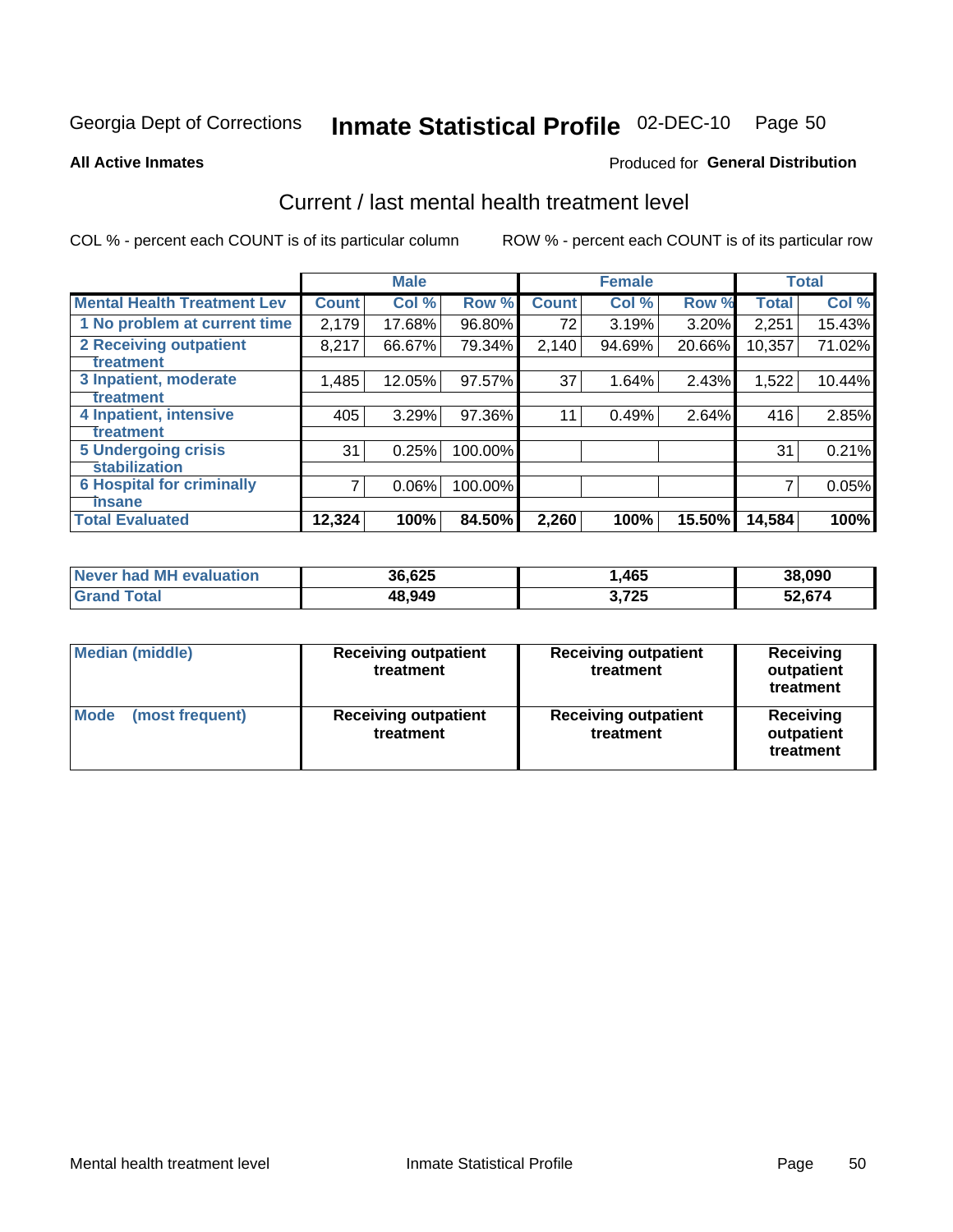## **All Active Inmates**

## Produced for General Distribution

# PULHESDWIT medical scale - 'P' overall condition ('P'hysical)

COL % - percent each COUNT is of its particular column

|                                  |              | <b>Male</b> |        |              | <b>Female</b> |         |              | <b>Total</b> |
|----------------------------------|--------------|-------------|--------|--------------|---------------|---------|--------------|--------------|
| 'P' Overall Condition            | <b>Count</b> | Col %       | Row %  | <b>Count</b> | Col %         | Row %   | <b>Total</b> | Col %        |
| 1 No medical illness             | 34,493       | 74.69%      | 94.48% | 2,017        | 55.76%        | 5.52%   | 36,510       | 73.32%       |
| 2 Well-controlled chronic        | 10,068       | 21.80%      | 87.46% | 1,443        | 39.89%        | 12.54%  | 11,511       | 23.12%       |
| <b>lillness</b>                  |              |             |        |              |               |         |              |              |
| 3 Poorly-controlled chronic      | 1,468        | 3.18%       | 93.92% | 95           | 2.63%         | 6.08%   | 1,563        | 3.14%        |
| <b>illness</b>                   |              |             |        |              |               |         |              |              |
| 4 Significant problems requiring | 146          | 0.32%       | 91.82% | 13           | 0.36%         | 8.18%   | 159          | 0.32%        |
| special housing                  |              |             |        |              |               |         |              |              |
| 5 Terminal illness, < 6 months   | 4            | 0.01%       | 80.00% |              | 0.03%         | 20.00%  | 5            | 0.01%        |
| to live                          |              |             |        |              |               |         |              |              |
| 6 Inmate is pregnant             |              |             |        | 48           | 1.33%         | 100.00% | 48           | 0.10%        |
| <b>Total Reported</b>            | 46,179       | 100%        | 92.74% | 3,617        | 100%          | 7.26%   | 49,796       | 100.0%       |

| <b>:ported</b> | 2,770  | 108                                 | 4,878  |
|----------------|--------|-------------------------------------|--------|
| <b>otal</b>    | 18,949 | .725<br>and the control of the con- | 52,674 |

| Mode | (most frequent) | 1 No medical illness | 1 No medical illness | 1 No medical<br>illness |
|------|-----------------|----------------------|----------------------|-------------------------|
|------|-----------------|----------------------|----------------------|-------------------------|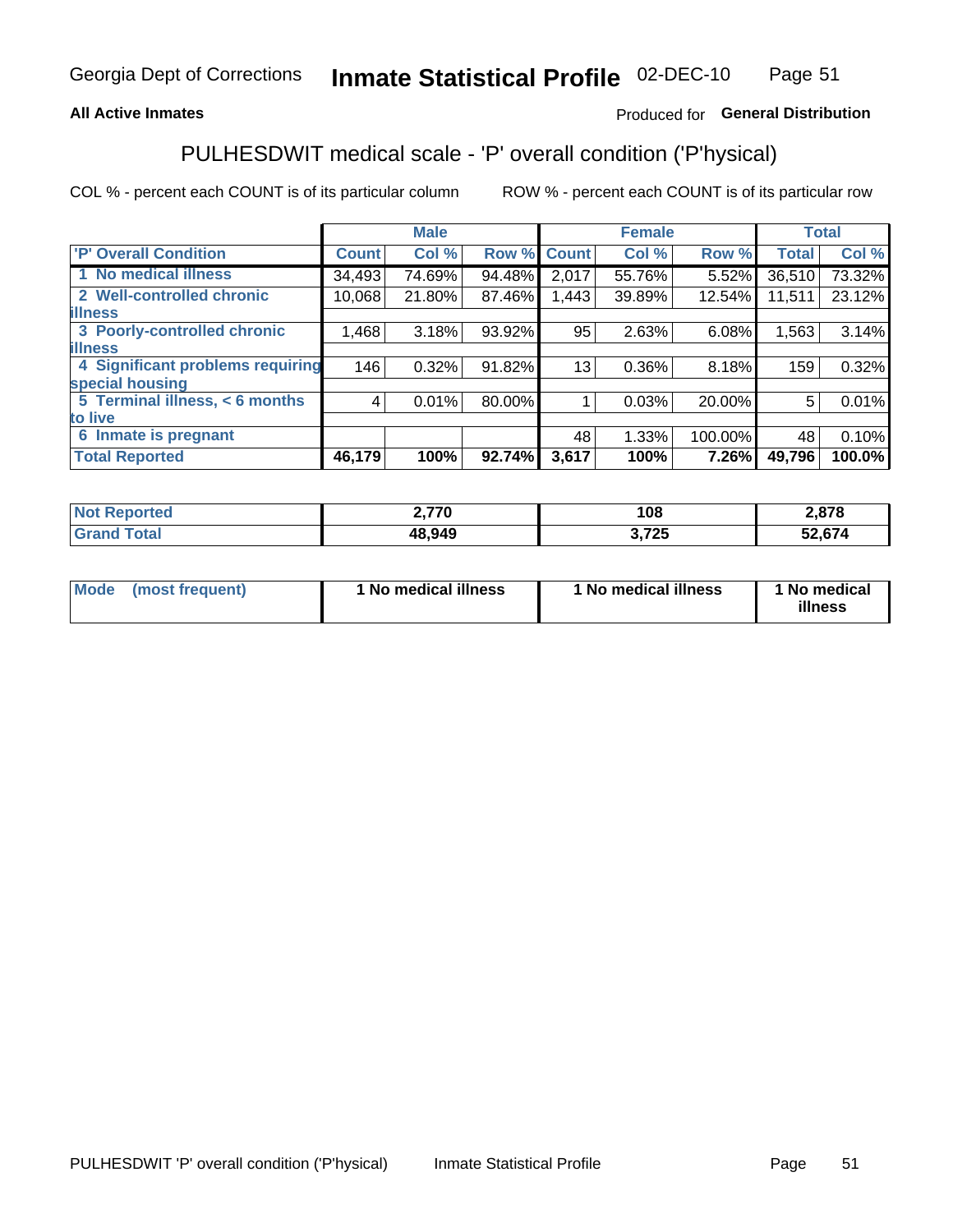### **All Active Inmates**

## Produced for General Distribution

# PULHESDWIT medical scale - 'U' upper body

COL % - percent each COUNT is of its particular column

|                              |              | <b>Male</b> |         |              | <b>Female</b> |        |              | <b>Total</b> |
|------------------------------|--------------|-------------|---------|--------------|---------------|--------|--------------|--------------|
| <b>U' Upper Body</b>         | <b>Count</b> | Col %       | Row %   | <b>Count</b> | Col %         | Row %  | <b>Total</b> | Col %        |
| 1 Upper bones, joints,       | 44,272       | 96.06%      | 92.94%  | 3,364        | 92.88%        | 7.06%  | 47,636       | 95.82%       |
| muscles all OK               |              |             |         |              |               |        |              |              |
| 2 One or both arms minimally | 1,532        | 3.32%       | 86.26%  | 244          | 6.74%         | 13.74% | 1,776        | 3.57%        |
| limited                      |              |             |         |              |               |        |              |              |
| 3 One or both arms           | 240          | 0.52%       | 94.86%  | 13           | 0.36%         | 5.14%  | 253          | 0.51%        |
| <b>moderately limited</b>    |              |             |         |              |               |        |              |              |
| 4 One arm disabled,          | 43           | 0.09%       | 97.73%  |              | 0.03%         | 2.27%  | 44           | 0.09%        |
| paralyzed, or amputated      |              |             |         |              |               |        |              |              |
| 5 Both arms disabled,        | 3            | 0.01%       | 100.00% |              |               |        | 3            | 0.01%        |
| paralyzed, or amputated      |              |             |         |              |               |        |              |              |
| <b>Total Reported</b>        | 46,090       | 100%        | 92.71%  | 3,622        | 100%          | 7.29%  | 49,712       | 100%         |

| <b>Not Reported</b> | 2,859  | 103   | 2,962  |
|---------------------|--------|-------|--------|
| <b>Grand Total</b>  | 48,949 | 3,725 | 52,674 |

| Mode (most frequent) | 1 Upper bones, joints,<br>muscles all OK | 1 Upper bones, joints,<br>muscles all OK | 1 Upper bones,<br>joints, muscles all<br>ΟK |
|----------------------|------------------------------------------|------------------------------------------|---------------------------------------------|
|----------------------|------------------------------------------|------------------------------------------|---------------------------------------------|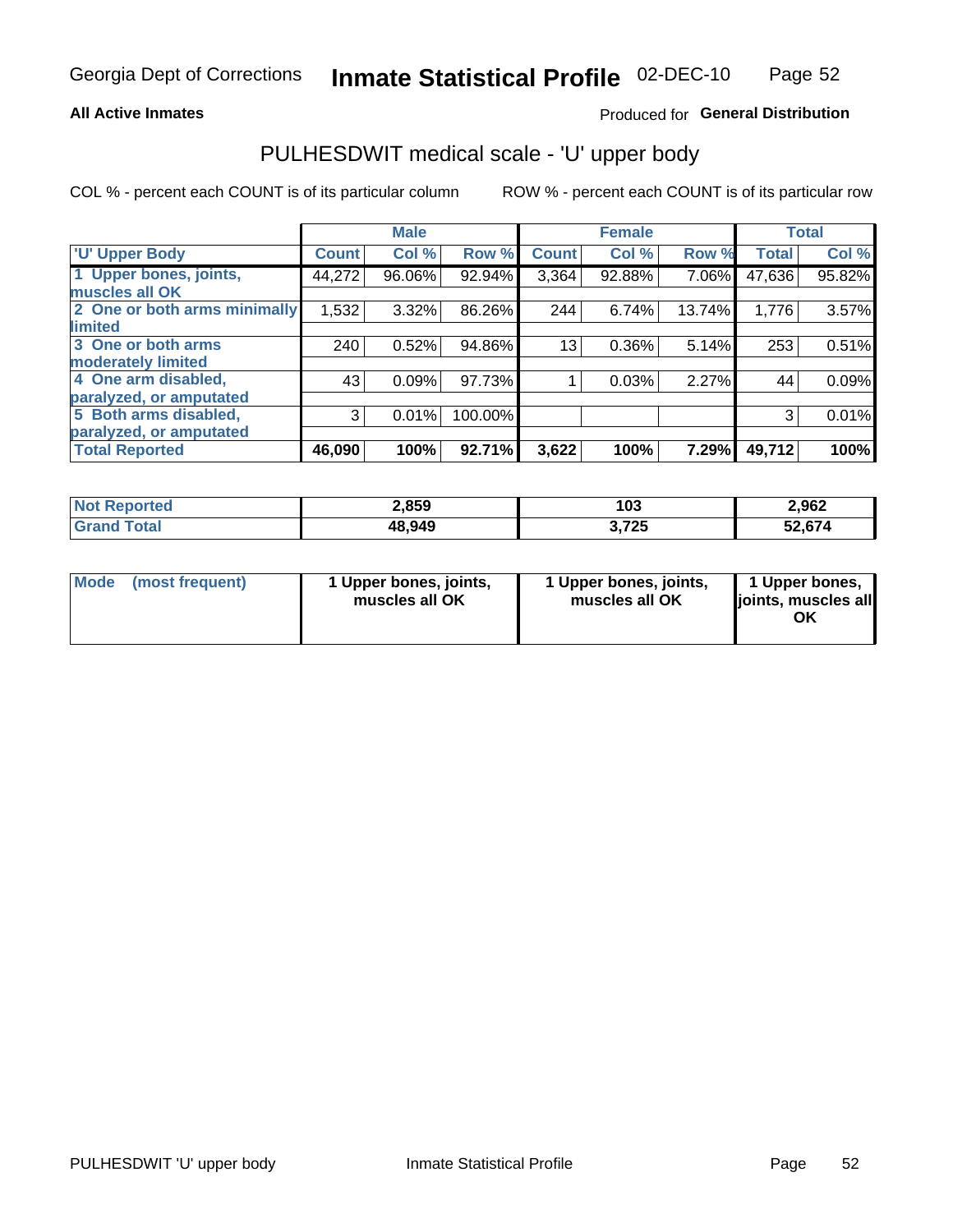### **All Active Inmates**

## Produced for General Distribution

## PULHESDWIT medical scale - 'L' lower body

COL % - percent each COUNT is of its particular column

|                                |              | <b>Male</b> |        |              | <b>Female</b> |        |              | <b>Total</b> |
|--------------------------------|--------------|-------------|--------|--------------|---------------|--------|--------------|--------------|
| 'L' Lower Body                 | <b>Count</b> | Col %       | Row %  | <b>Count</b> | Col %         | Row %  | <b>Total</b> | Col %        |
| 1 Lower bones, joints,         | 40,957       | 88.86%      | 93.57% | 2,813        | 77.66%        | 6.43%  | 43,770       | 88.04%       |
| muscles all OK                 |              |             |        |              |               |        |              |              |
| 2 One or both legs minimally   | 4,303        | 9.34%       | 84.74% | 775          | 21.40%        | 15.26% | 5,078        | 10.21%       |
| limited                        |              |             |        |              |               |        |              |              |
| 3 One or both legs             | 713          | 1.55%       | 96.74% | 24           | 0.66%         | 3.26%  | 737          | 1.48%        |
| moderately limited             |              |             |        |              |               |        |              |              |
| 4 One leg disabled, paralyzed, | 108          | 0.23%       | 93.10% | 8            | 0.22%         | 6.90%  | 116          | 0.23%        |
| or amputated                   |              |             |        |              |               |        |              |              |
| 5 Both legs disabled,          | 12           | 0.03%       | 85.71% | 2            | 0.06%         | 14.29% | 14           | 0.03%        |
| paralyzed, or amputated        |              |             |        |              |               |        |              |              |
| <b>Total Reported</b>          | 46,093       | 100%        | 92.71% | 3,622        | 100%          | 7.29%  | 49,715       | 100%         |

| <b>Not Reported</b> | 2,856  | 103   | 2,959  |
|---------------------|--------|-------|--------|
| <b>Grand Total</b>  | 48,949 | 3,725 | 52,674 |

| Mode | (most frequent) | 1 Lower bones, joints,<br>muscles all OK | 1 Lower bones, joints,<br>muscles all OK | 1 Lower bones,<br>joints, muscles all<br>ΟK |
|------|-----------------|------------------------------------------|------------------------------------------|---------------------------------------------|
|------|-----------------|------------------------------------------|------------------------------------------|---------------------------------------------|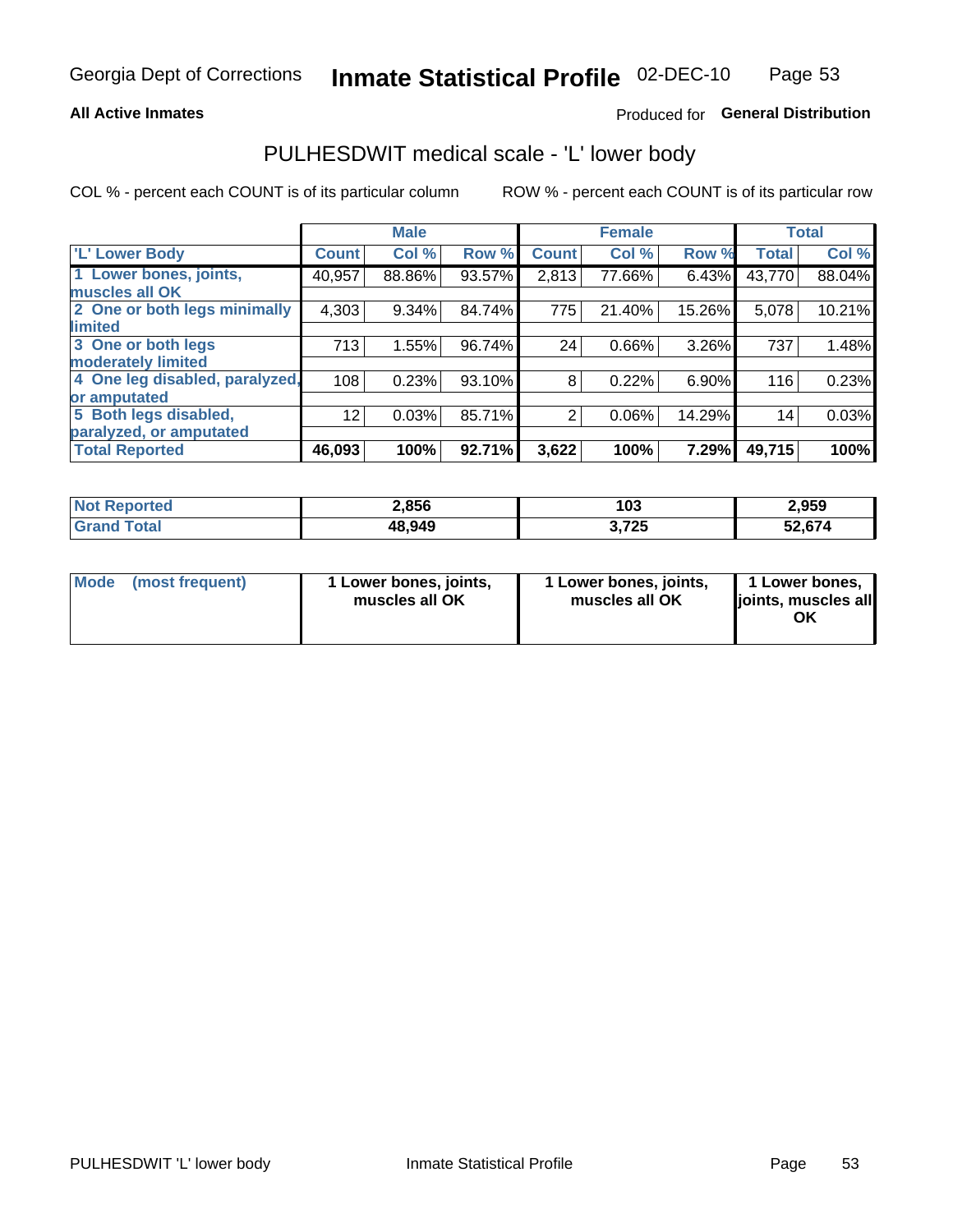#### **All Active Inmates**

## Produced for General Distribution

## PULHESDWIT medical scale - 'H' hearing

COL % - percent each COUNT is of its particular column

|                                |              | <b>Male</b> |             |       | <b>Female</b> |        | <b>Total</b> |        |
|--------------------------------|--------------|-------------|-------------|-------|---------------|--------|--------------|--------|
| <b>'H' Hearing</b>             | <b>Count</b> | Col %       | Row % Count |       | Col %         | Row %  | <b>Total</b> | Col %  |
| 1 Normal hearing both ears     | 45,601       | 98.97%      | 92.73%      | 3,577 | 98.76%        | 7.27%  | 49,178       | 98.95% |
| 2 Some loss in one ear with    | 366          | 0.79%       | 89.93%      | 41    | 1.13%         | 10.07% | 407          | 0.82%  |
| other OK, or mild loss in both |              |             |             |       |               |        |              |        |
| 3 Total loss in one ear with   | 70           | 0.15%       | 95.89%      | 3     | 0.08%         | 4.11%  | 73           | 0.15%  |
| mild loss in other             |              |             |             |       |               |        |              |        |
| 4 Severe loss in both ears     | 24           | 0.05%       | 100.00%     |       |               |        | 24           | 0.05%  |
| 5 Total loss in both ears,     | 15           | 0.03%       | 93.75%      |       | 0.03%         | 6.25%  | 16           | 0.03%  |
| requiring special housing      |              |             |             |       |               |        |              |        |
| <b>Total Reported</b>          | 46,076       | 100%        | 92.71%      | 3,622 | 100%          | 7.29%  | 49,698       | 100%   |

| <b>Not Renc</b><br>≅norted i | ברם ב<br>ב וס,∠ | 103   | 2,976  |
|------------------------------|-----------------|-------|--------|
| Total                        | 48,949          | 3,725 | 52,674 |

| Mode (most frequent) | 1 Normal hearing both ears 11 Normal hearing both ears 1 Normal hearing | both ears |
|----------------------|-------------------------------------------------------------------------|-----------|
|                      |                                                                         |           |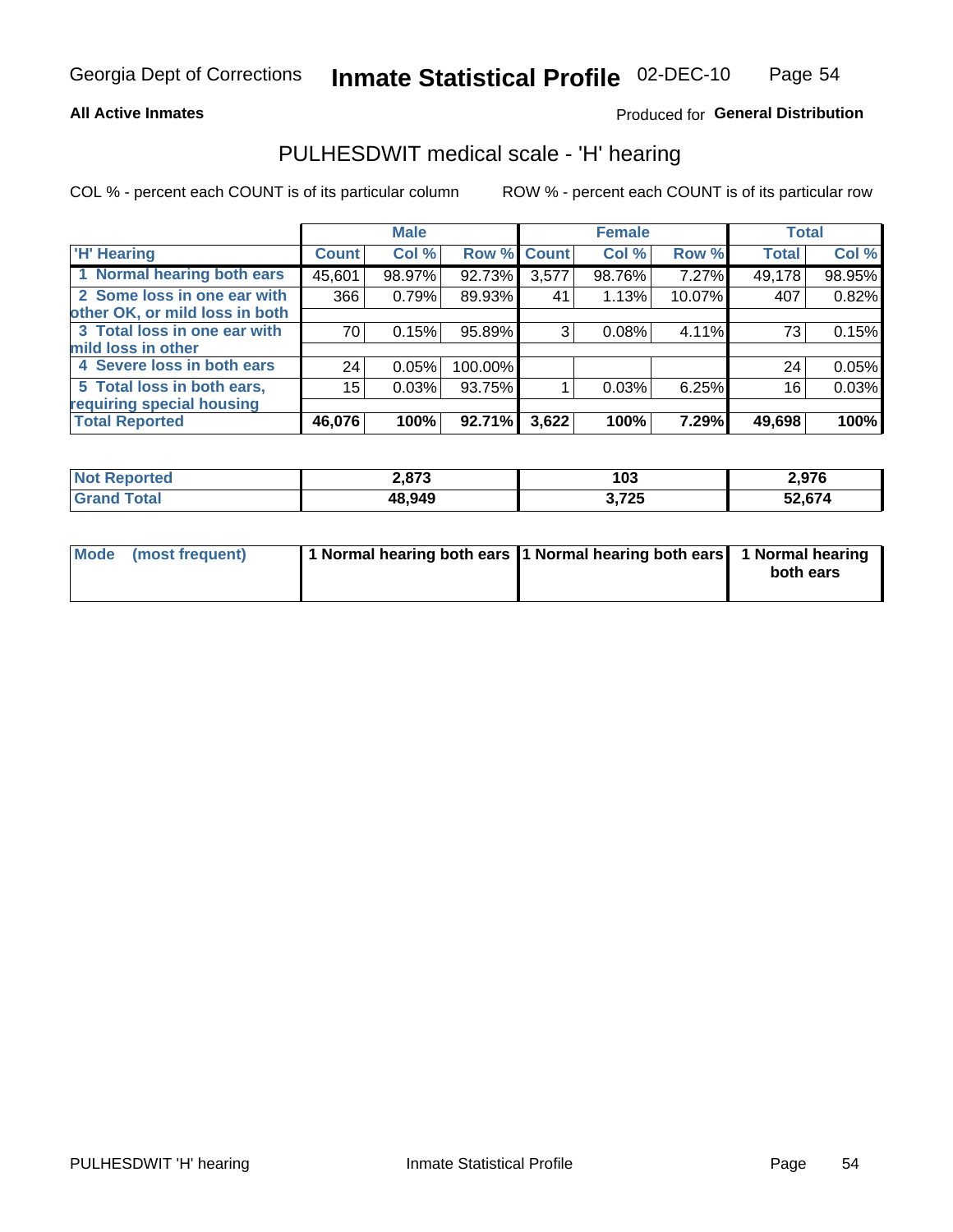### **All Active Inmates**

## Produced for General Distribution

## PULHESDWIT medical scale - 'E' vision

COL % - percent each COUNT is of its particular column

|                                 |              | <b>Male</b> |         |              | <b>Female</b> |        |              | <b>Total</b> |
|---------------------------------|--------------|-------------|---------|--------------|---------------|--------|--------------|--------------|
| <b>E' Vision</b>                | <b>Count</b> | Col %       | Row %   | <b>Count</b> | Col %         | Row %  | <b>Total</b> | Col %        |
| 1 Correctable to 20/40 in both  | 38,517       | 85.00%      | 94.58%  | 2,209        | $61.01\%$     | 5.42%  | 40,726       | 83.22%       |
| eyes                            |              |             |         |              |               |        |              |              |
| 2 Correctable to 20/70 in one   | 6,043        | 13.34%      | 82.43%  | 1,288        | 35.57%        | 17.57% | 7,331        | 14.98%       |
| eye, may be blind in other      |              |             |         |              |               |        |              |              |
| 3 Correctable to 20/200 in one  | 639          | 1.41%       | 84.64%  | 116          | 3.20%         | 15.36% | 755          | 1.54%        |
| eye, may be blind in other      |              |             |         |              |               |        |              |              |
| 4 One eye not correctable to    | 104          | 0.23%       | 92.86%  | 8            | 0.22%         | 7.14%  | 112          | 0.23%        |
| 20/200, other may be blind      |              |             |         |              |               |        |              |              |
| 5 Blind in both eyes, requiring | 11           | 0.02%       | 100.00% |              |               |        | 11           | 0.02%        |
| special housing                 |              |             |         |              |               |        |              |              |
| <b>Total Reported</b>           | 45,314       | 100%        | 92.60%  | 3,621        | 100%          | 7.40%  | 48,935       | 100%         |

| Reported<br>NOT. | 3,635  | 104   | 3,739  |
|------------------|--------|-------|--------|
| ™∩tal            | 48,949 | 3,725 | 52,674 |

| Mode (most frequent) | 1 Correctable to 20/40 in both<br>eves | 1 Correctable to 20/40 in   1 Correctable to  <br>both eves | 20/40 in both eyes |
|----------------------|----------------------------------------|-------------------------------------------------------------|--------------------|
|                      |                                        |                                                             |                    |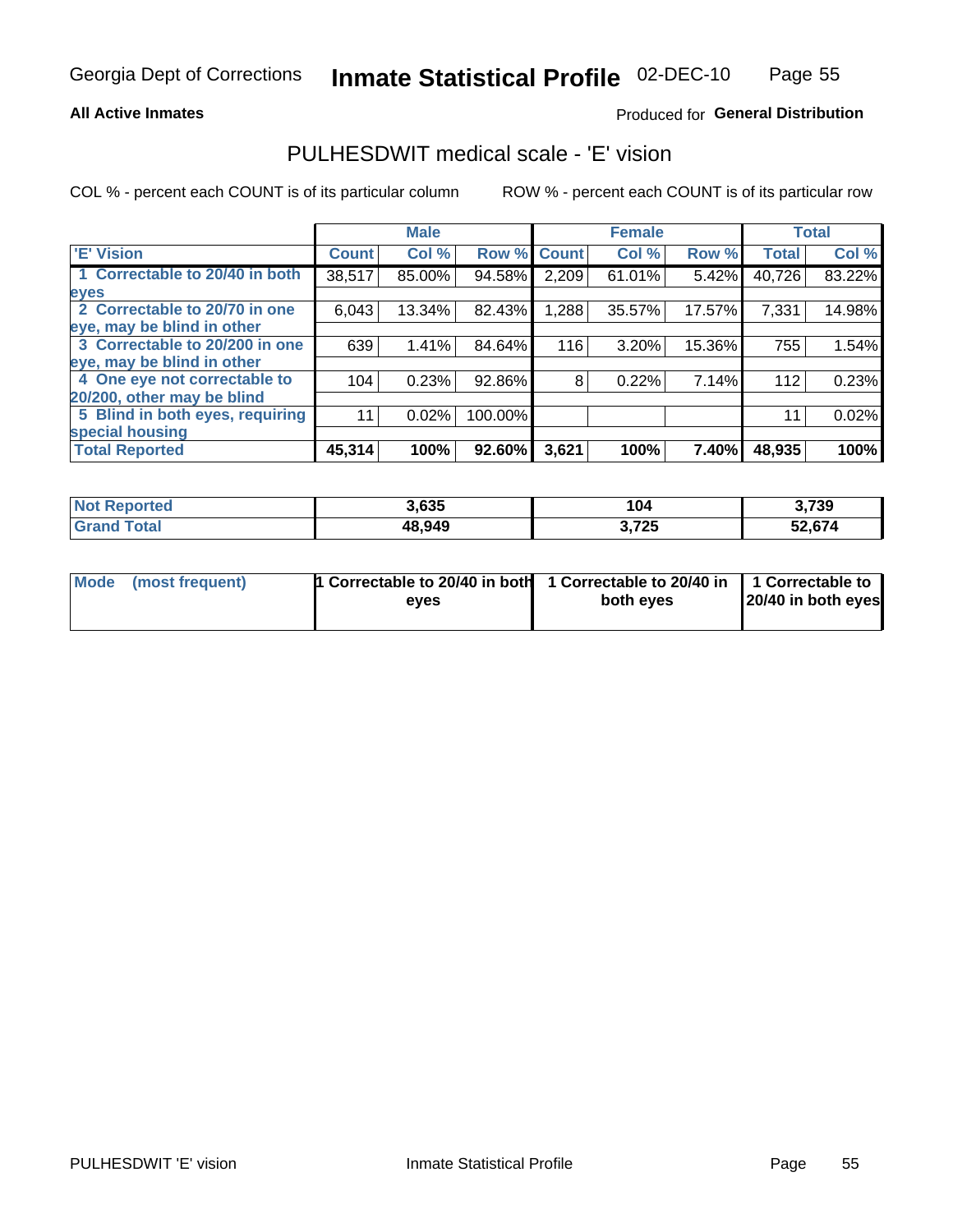### **All Active Inmates**

## Produced for General Distribution

# PULHESDWIT medical scale - 'S' pSychiatric

COL % - percent each COUNT is of its particular column

|                                        |              | <b>Male</b> |         |                 | <b>Female</b> |        |              | <b>Total</b> |
|----------------------------------------|--------------|-------------|---------|-----------------|---------------|--------|--------------|--------------|
| 'S' pSychiatric                        | <b>Count</b> | Col %       | Row %   | <b>Count</b>    | Col %         | Row %  | <b>Total</b> | Col %        |
| 1 No impairment or disorders           | 39,304       | 86.57%      | 94.81%  | 2,150           | 60.50%        | 5.19%  | 41,454       | 84.67%       |
| 2 Stable, or in remission, or          | 4,686        | 10.32%      | 77.38%  | 1,370           | 38.55%        | 22.62% | 6,056        | 12.37%       |
| mild impairment or retardation         |              |             |         |                 |               |        |              |              |
| 3 Requires moderate inpatient          | 1,182        | 2.60%       | 98.01%  | 24              | 0.68%         | 1.99%  | 1,206        | 2.46%        |
| treatment                              |              |             |         |                 |               |        |              |              |
| 4 Requires intensive inpatient         | 202          | 0.44%       | 95.28%  | 10 <sub>1</sub> | 0.28%         | 4.72%  | 212          | 0.43%        |
| treatment                              |              |             |         |                 |               |        |              |              |
| <b>5 Requires Crisis Stabilization</b> | 29           | $0.06\%$    | 100.00% |                 |               |        | 29           | 0.06%        |
| Unit (CSU) inpatient care              |              |             |         |                 |               |        |              |              |
| <b>Total Reported</b>                  | 45,403       | 100%        | 92.74%  | 3,554           | 100%          | 7.26%  | 48,957       | 100%         |

| <b>Not Reported</b>     | 3,546  | 47 d<br>. .<br>-- - | 2747<br>، ۱ ، ۱ ، |
|-------------------------|--------|---------------------|-------------------|
| <b>Total</b><br>' Grand | 48,949 | 3,725               | 52,674            |

| Mode<br>1 No impairment or disorders<br>(most frequent) | 1 No impairment or<br>disorders | 1 No impairment or<br>disorders |
|---------------------------------------------------------|---------------------------------|---------------------------------|
|---------------------------------------------------------|---------------------------------|---------------------------------|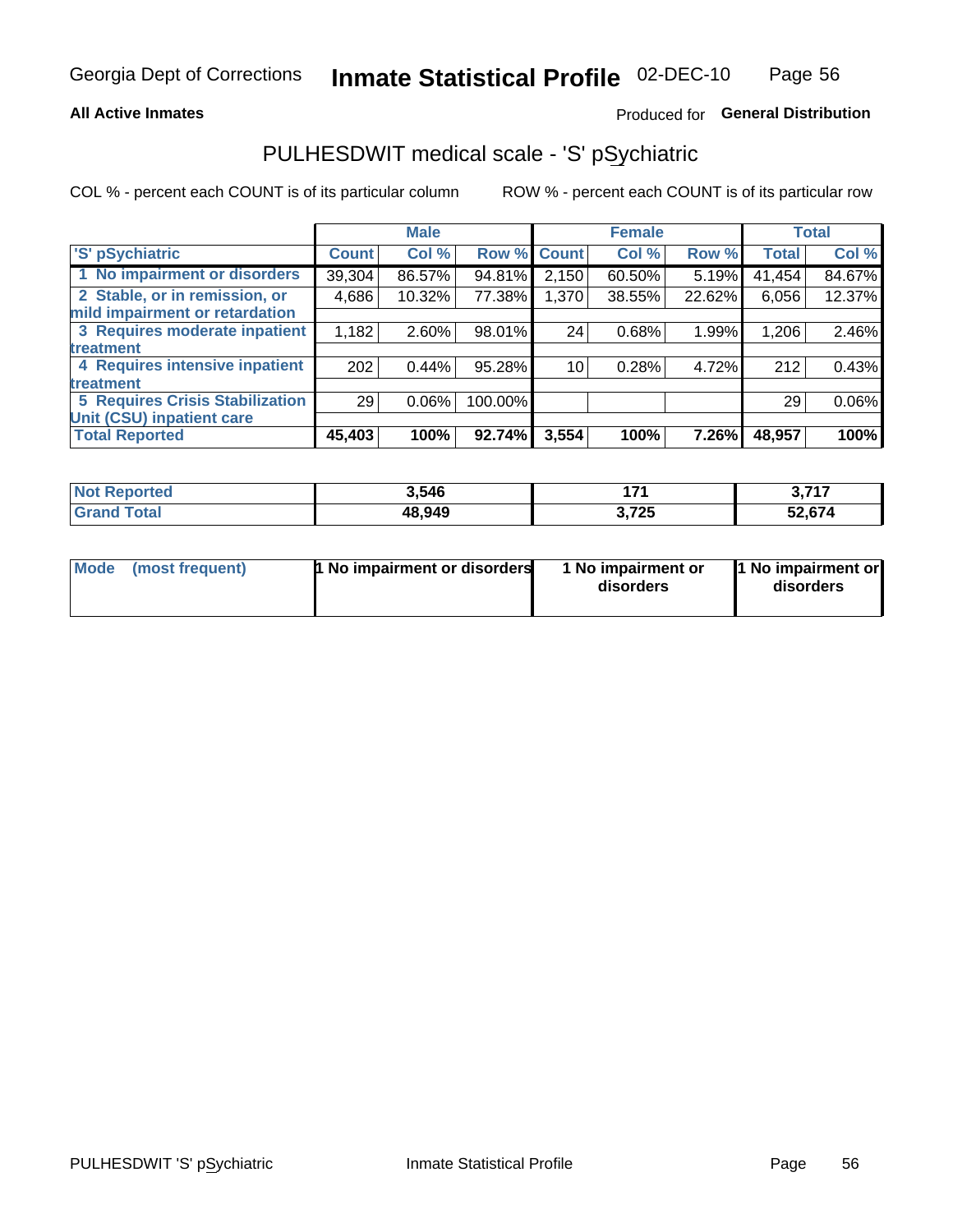### **All Active Inmates**

## Produced for General Distribution

# PULHESDWIT medical scale - 'D' dental

COL % - percent each COUNT is of its particular column

|                                 |              | <b>Male</b> |         |              | <b>Female</b> |       |              | <b>Total</b> |
|---------------------------------|--------------|-------------|---------|--------------|---------------|-------|--------------|--------------|
| <b>D'</b> Dental                | <b>Count</b> | Col %       | Row %   | <b>Count</b> | Col %         | Row % | <b>Total</b> | Col %        |
| 1 Minimal routine dental health | 19,315       | 44.20%      | 90.44%  | 2,041        | 57.56%        | 9.56% | 21,356       | 45.20%       |
| <b>needs</b>                    |              |             |         |              |               |       |              |              |
| 2 Moderate cavities and/or gum  | 16,076       | 36.78%      | 92.63%  | 1,279        | 36.07%        | 7.37% | 17,355       | 36.73%       |
| disease                         |              |             |         |              |               |       |              |              |
| 3 Extensive gum disease         | 8,285        | 18.96%      | 97.34%  | 226          | 6.37%         | 2.66% | 8,511        | 18.01%       |
| and/or widespread decay         |              |             |         |              |               |       |              |              |
| 4 Urgent need for dental        | 26           | $0.06\%$    | 100.00% |              |               |       | 26           | 0.06%        |
| <b>services</b>                 |              |             |         |              |               |       |              |              |
| 5 Life-threatening disease or   |              | 0.01%       | 100.00% |              |               |       |              | 0.01%        |
| extreme pain or infection       |              |             |         |              |               |       |              |              |
| <b>Total Reported</b>           | 43,703       | 100%        | 92.50%  | 3,546        | 100%          | 7.50% | 47,249       | 100.0%       |

| <b>Not Reported</b>     | 5,246  | 179   | 5,425  |
|-------------------------|--------|-------|--------|
| <b>Total</b><br>' Grand | 48,949 | 3,725 | 52,674 |

| 1 Minimal routine dental<br>Mode<br>(most frequent)<br>health needs | 1 Minimal routine dental 1 Minimal routine<br>health needs | dental health<br>needs |
|---------------------------------------------------------------------|------------------------------------------------------------|------------------------|
|---------------------------------------------------------------------|------------------------------------------------------------|------------------------|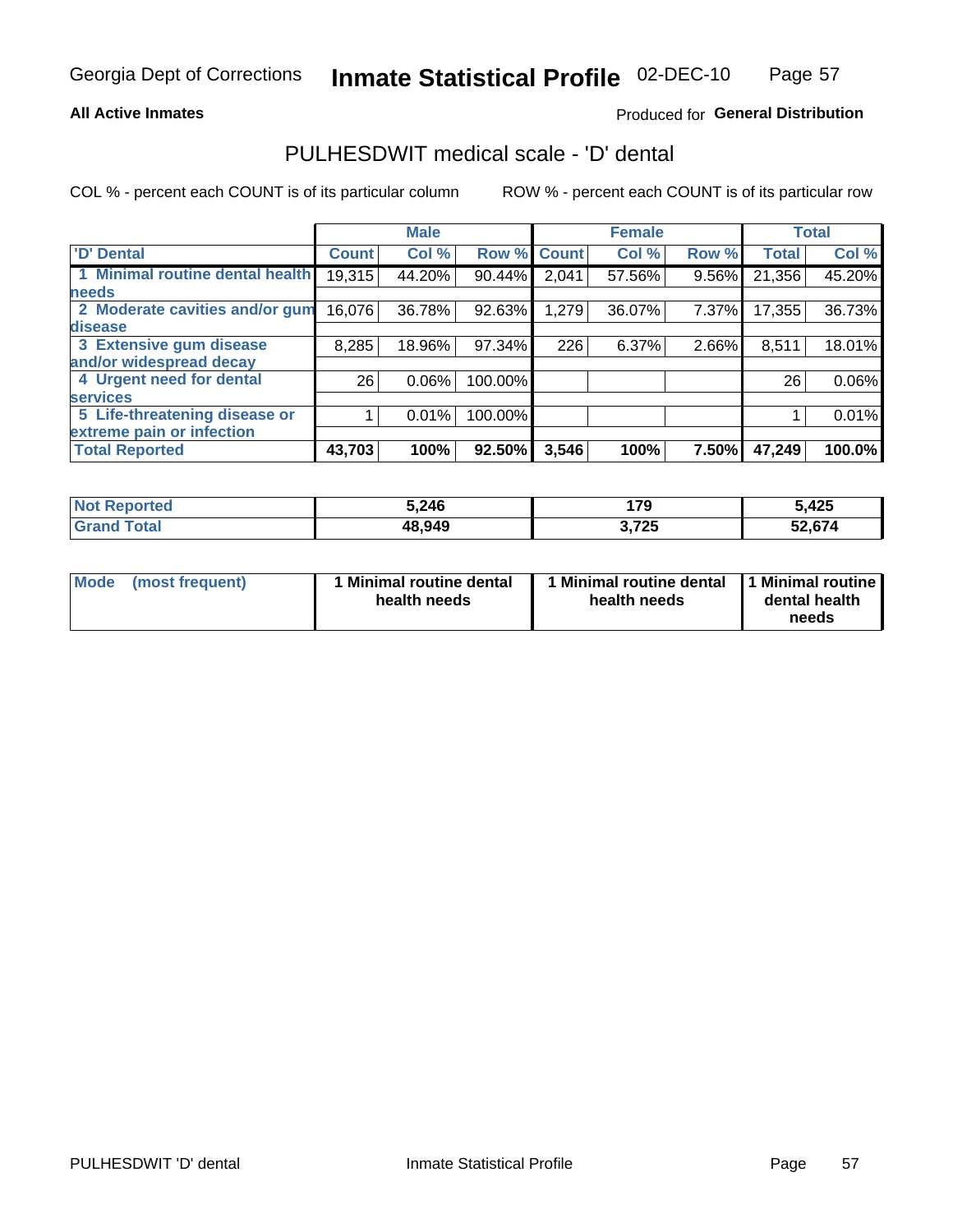### **All Active Inmates**

## Produced for General Distribution

## PULHESDWIT medical scale - 'W' work ability

COL % - percent each COUNT is of its particular column

|                                 |                    | <b>Male</b> |             |       | <b>Female</b> |          |              | <b>Total</b> |
|---------------------------------|--------------------|-------------|-------------|-------|---------------|----------|--------------|--------------|
| <b>W' work ability</b>          | Count <sup>1</sup> | Col %       | Row % Count |       | Col %         | Row %    | <b>Total</b> | Col %        |
| 1 Unrestricted work or activity | 38,350             | 83.22%      | 93.24%      | 2,781 | 76.78%        | $6.76\%$ | 41,131       | 82.76%       |
| 2 Minor restrictions on type of | 6,059              | 13.15%      | 89.79%      | 689   | 19.02%        | 10.21%   | 6,748        | 13.58%       |
| <b>work</b>                     |                    |             |             |       |               |          |              |              |
| 3 Moderate restrictions on type | 1,144              | 2.48%       | 93.01%      | 86    | 2.37%         | 6.99%    | 1,230        | 2.47%        |
| lof work                        |                    |             |             |       |               |          |              |              |
| 4 Major restrictions on type of | 408                | 0.89%       | 86.81%      | 62    | 1.71%         | 13.19%   | 470          | 0.95%        |
| <b>work</b>                     |                    |             |             |       |               |          |              |              |
| 5 Cannot work under any         | 119                | 0.26%       | 96.75%      | 4     | 0.11%         | 3.25%    | 123          | 0.25%        |
| <b>circumstances</b>            |                    |             |             |       |               |          |              |              |
| <b>Total Reported</b>           | 46,080             | 100%        | 92.71%      | 3,622 | 100%          | 7.29%    | 49,702       | 100.0%       |

| <b>Not Reported</b> | 2,869  | 103   | 2,972  |
|---------------------|--------|-------|--------|
| Total<br>' Grand    | 48,949 | 3,725 | 52,674 |

| Mode            | 1 Unrestricted work or | 1 Unrestricted work or | 1 Unrestricted   |
|-----------------|------------------------|------------------------|------------------|
| (most frequent) | activity               | activity               | work or activity |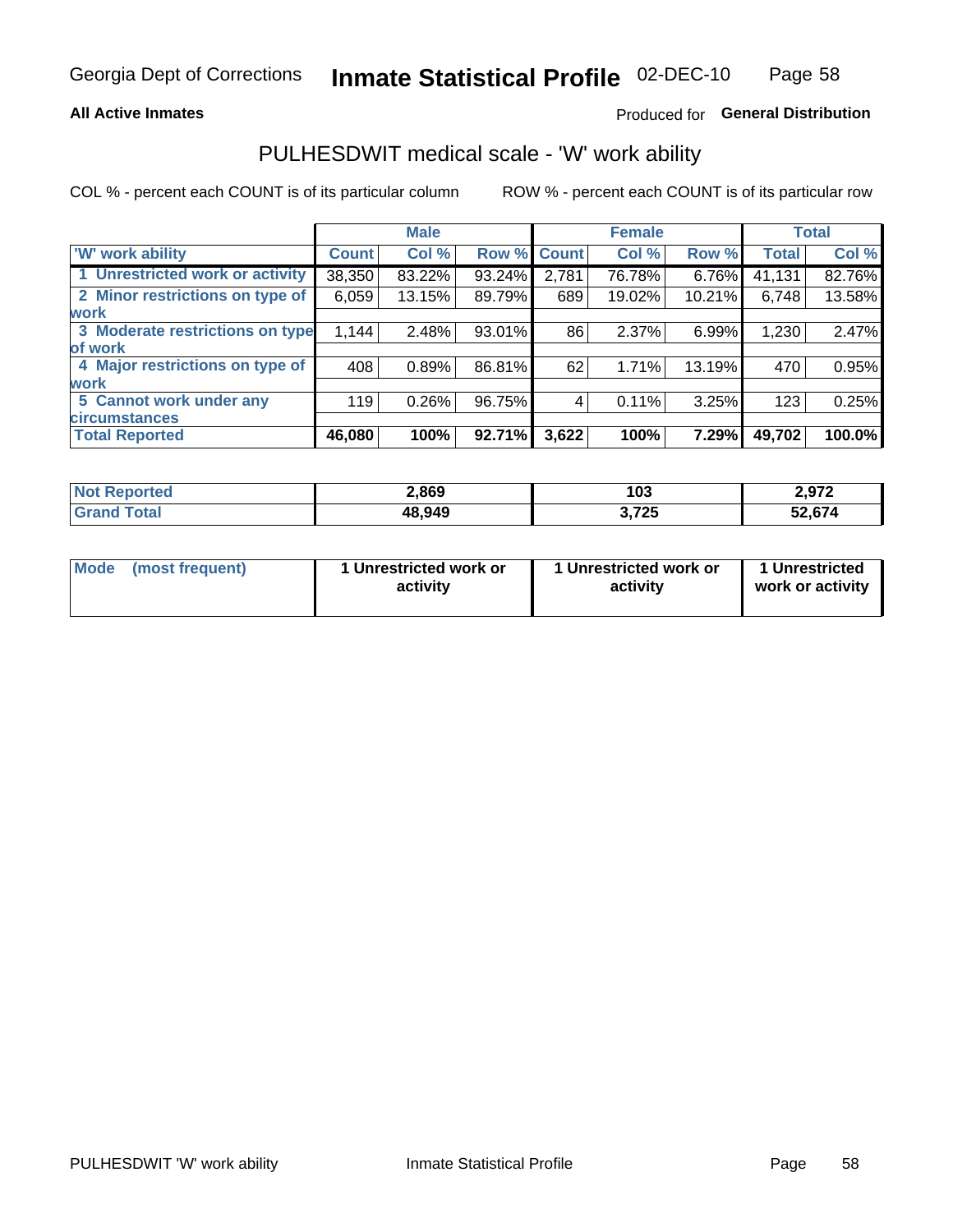#### **All Active Inmates**

## Produced for General Distribution

# PULHESDWIT medical scale - 'I' impairment

COL % - percent each COUNT is of its particular column

|                                                       |              | <b>Male</b> |         |             | <b>Female</b> |        |              | <b>Total</b> |
|-------------------------------------------------------|--------------|-------------|---------|-------------|---------------|--------|--------------|--------------|
| <b>T' Impairment</b>                                  | <b>Count</b> | Col %       |         | Row % Count | Col %         | Row %  | <b>Total</b> | Col %        |
| 1 No impairments or<br>disabilities                   | 45,804       | 99.46%      | 92.70%  | 3,609       | 99.67%        | 7.30%  | 49,413       | 99.48%       |
| 2 Wheelchair-bound but<br>otherwise OK                | 147          | 0.32%       | 96.08%  | 6           | 0.17%         | 3.92%  | 153          | 0.31%        |
| <b>3 Needs low-level Assisted</b><br>Living (level I) | 32           | 0.07%       | 88.89%  | 4           | 0.11%         | 11.11% | 36           | 0.07%        |
| 4 Needs moderate Assisted<br><b>Living (level II)</b> | 9            | 0.02%       | 100.00% |             |               |        | 9            | 0.02%        |
| <b>5 Needs maximal Assisted</b><br>Living (level III) | 59           | 0.13%       | 96.72%  | 2           | 0.06%         | 3.28%  | 61           | 0.12%        |
| <b>Total Reported</b>                                 | 46,051       | 100%        | 92.71%  | 3,621       | 100%          | 7.29%  | 49,672       | 100%         |

| <b>Not</b><br>Reported | 2,898  | 104        | 3,002  |
|------------------------|--------|------------|--------|
| `otal                  | 48,949 | ,725<br>J. | 52.674 |

| Mode | (most frequent) | 1 No impairments or<br>disabilities | 1 No impairments or<br>disabilities | 1 No impairments<br>or disabilities |
|------|-----------------|-------------------------------------|-------------------------------------|-------------------------------------|
|------|-----------------|-------------------------------------|-------------------------------------|-------------------------------------|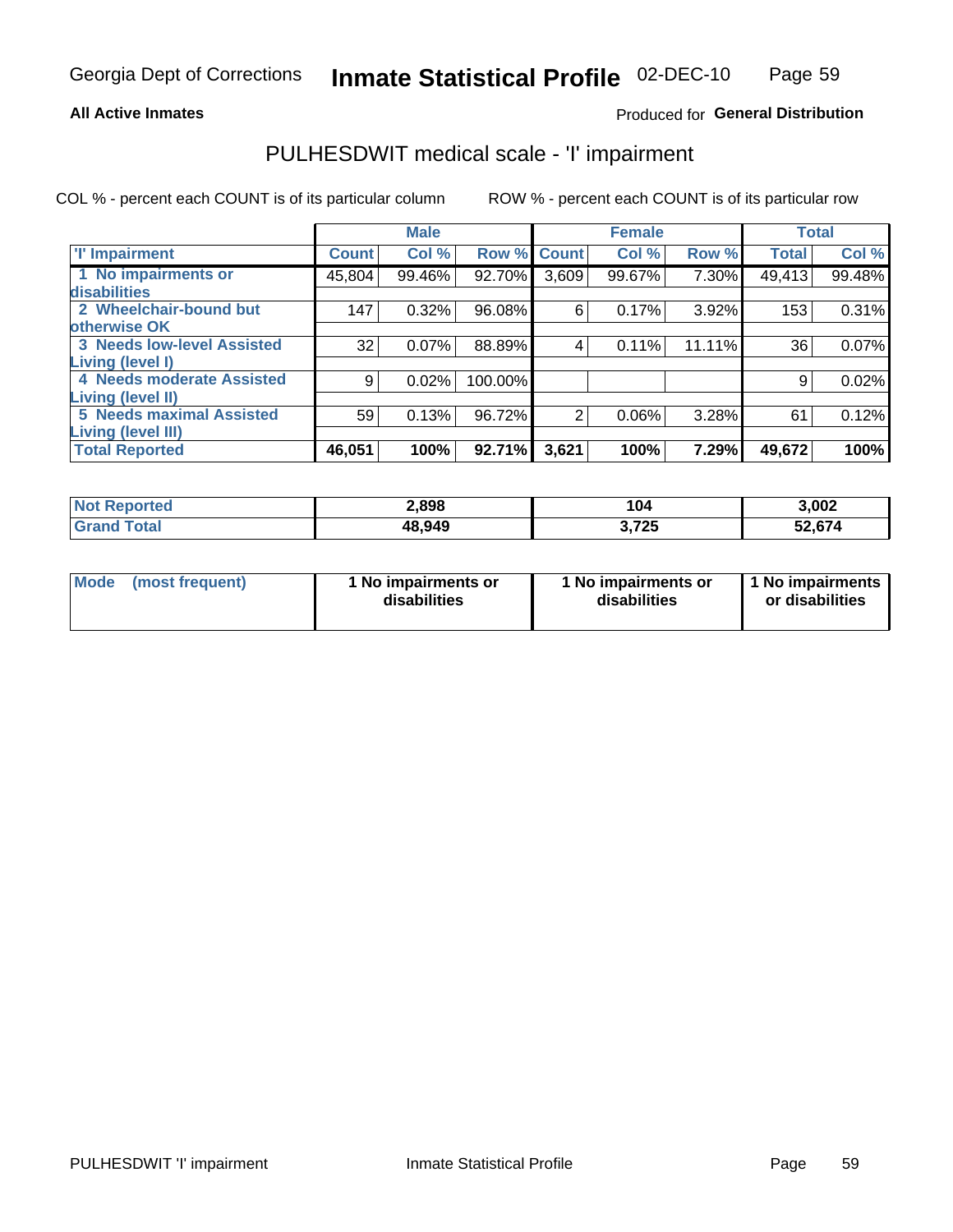### **All Active Inmates**

## Produced fo General Distribution

# PULHESDWIT medical scale - 'T' transportability

COL % - percent each COUNT is of its particular column

|                              |              | <b>Male</b> |         |              | <b>Female</b> |        |              | <b>Total</b> |
|------------------------------|--------------|-------------|---------|--------------|---------------|--------|--------------|--------------|
| <b>T' Transportability</b>   | <b>Count</b> | Col %       | Row %   | <b>Count</b> | Col %         | Row %  | <b>Total</b> | Col %        |
| 1 Can be transported in any  | 45,897       | 99.64%      | 92.74%  | 3,594        | 99.67%        | 7.26%  | 49,491       | 99.64%       |
| ordinary approved vehicle    |              |             |         |              |               |        |              |              |
| 2 Wheelchair-bound, not      | 65           | 0.14%       | 89.04%  | 8            | 0.22%         | 10.96% | 73           | 0.15%        |
| needing special vehicle      |              |             |         |              |               |        |              |              |
| 3 Wheelchair-bound, requires | 15           | 0.03%       | 100.00% |              |               |        | 15           | 0.03%        |
| special vehicle              |              |             |         |              |               |        |              |              |
| 4 Needs specially-equipped   | 5            | 0.01%       | 100.00% |              |               |        | 5            | 0.01%        |
| medical vehicle              |              |             |         |              |               |        |              |              |
| <b>5 Requires ambulance</b>  | 81           | 0.18%       | 95.29%  | 4            | 0.11%         | 4.71%  | 85           | 0.17%        |
| transport                    |              |             |         |              |               |        |              |              |
| <b>Total Reported</b>        | 46,063       | 100%        | 92.74%  | 3,606        | 100%          | 7.26%  | 49,669       | 100%         |

| $^{\dagger}$ Not $\ddagger$<br>Reported | 2,886  | 119        | 3,005  |
|-----------------------------------------|--------|------------|--------|
| <b>Total</b>                            | 48,949 | ,725<br>◡. | 52.674 |

|  | Mode (most frequent) | 1 Can be transported in any 1 Can be transported in any<br>ordinary approved vehicle   ordinary approved vehicle   transported in any |  | 1 Can be<br>  ordinary approved  <br>vehicle |
|--|----------------------|---------------------------------------------------------------------------------------------------------------------------------------|--|----------------------------------------------|
|--|----------------------|---------------------------------------------------------------------------------------------------------------------------------------|--|----------------------------------------------|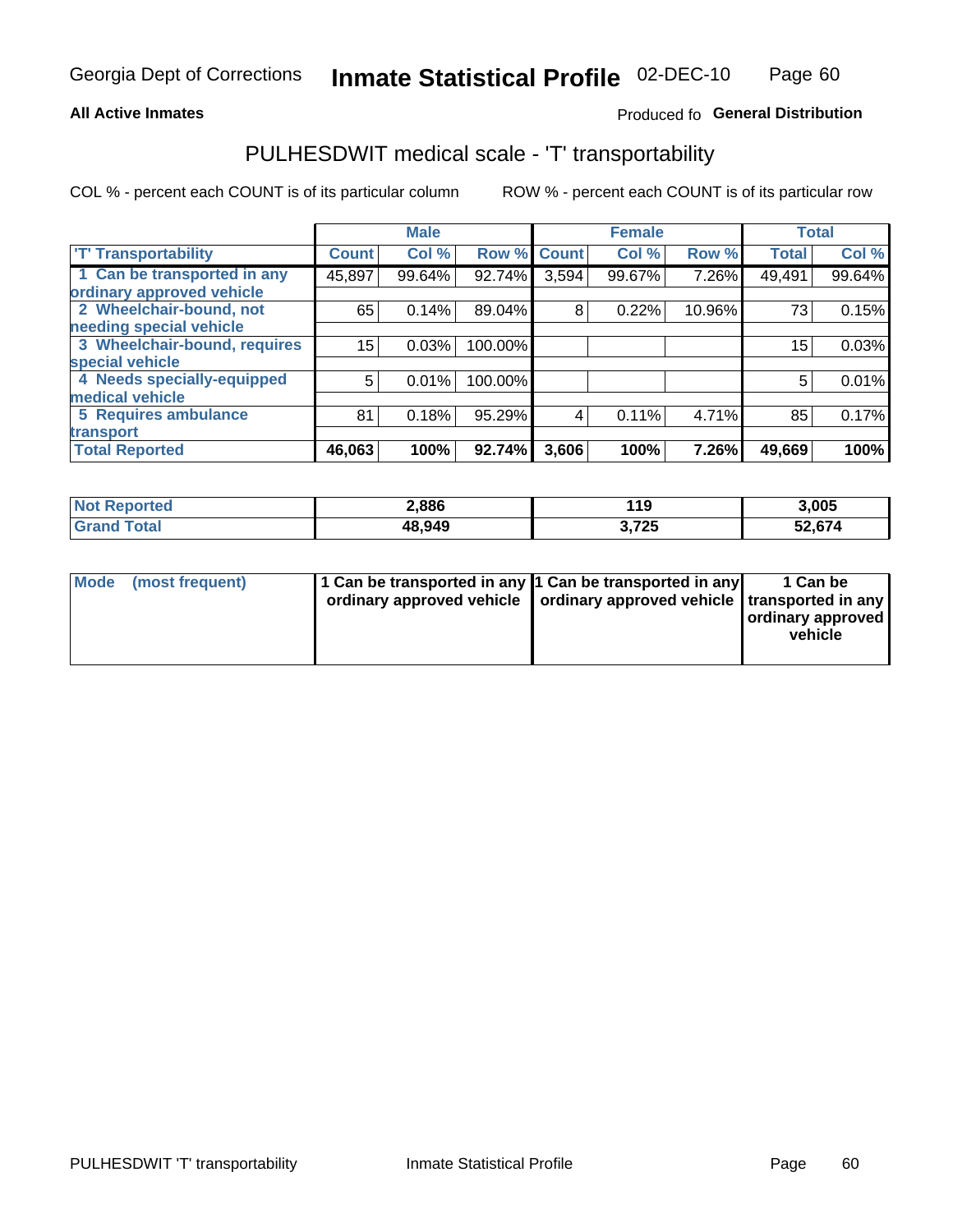## **All Active Inmates**

## Produced for General Distribution

## Criminality in family, self-reported

COL % - percent each COUNT is of its particular column

|                              |              | <b>Male</b> |        |              | <b>Female</b> |          |                 | Total  |
|------------------------------|--------------|-------------|--------|--------------|---------------|----------|-----------------|--------|
| <b>Criminality In Family</b> | <b>Count</b> | Col%        | Row %  | <b>Count</b> | Col %         | Row %    | <b>Total</b>    | Col %  |
| Yes, criminality in family   | 7.787        | 21.98%      | 90.67% | 801          | 43.23%        | $9.33\%$ | 8,588           | 23.04% |
| No criminality in family     | 27.641       | 78.02%      | 96.33% | 1,052        | 56.77%        |          | $3.67\%$ 28,693 | 76.96% |
| <b>Total Reported</b>        | 35,428       | 100%        | 95.03% | 1,853        | 100%          |          | 4.97% 37,281    | 100%   |

| <b>Not Reported</b> | 13,521 | ,872       | 15.393 |
|---------------------|--------|------------|--------|
| ſotal               | 48,949 | ,725<br>v. | 52,674 |

|  | Mode (most frequent) | No criminality in family | No criminality in family | No criminality in<br>family |
|--|----------------------|--------------------------|--------------------------|-----------------------------|
|--|----------------------|--------------------------|--------------------------|-----------------------------|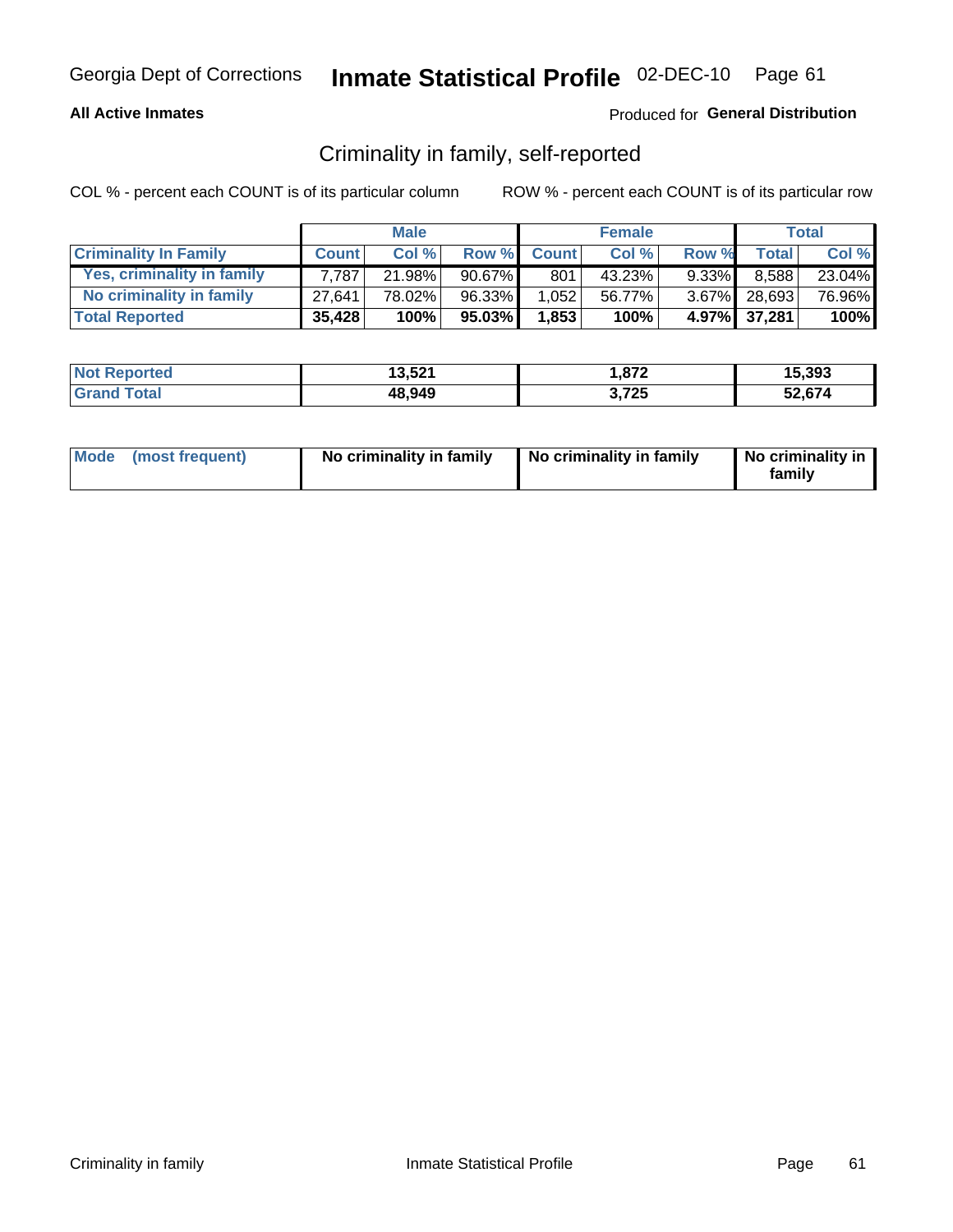## **All Active Inmates**

## Produced for General Distribution

## Alcoholism in family, self-reported

COL % - percent each COUNT is of its particular column

|                             |              | <b>Male</b> |           |              | <b>Female</b> |          |              | Total   |
|-----------------------------|--------------|-------------|-----------|--------------|---------------|----------|--------------|---------|
| <b>Alcoholism In Family</b> | <b>Count</b> | Col%        | Row %     | <b>Count</b> | Col %         | Row %    | <b>Total</b> | Col %   |
| Yes, alcoholism in family   | 4.950        | $13.97\%$   | $90.91\%$ | 495          | 26.71%        | $9.09\%$ | 5.445        | 14.61%  |
| No alcoholism in family     | 30.478       | 86.03%      | 95.73%    | 1,358        | 73.29%        |          | 4.27% 31,836 | 85.39%  |
| <b>Total Reported</b>       | 35,428       | 100%        | 95.03%    | 1,853        | 100%          |          | 4.97% 37,281 | $100\%$ |

| <b>Not Reported</b> | 13,521 | ,872  | 15.393 |
|---------------------|--------|-------|--------|
| Total<br>l Grand T  | 48,949 | 3,725 | 52,674 |

|  | Mode (most frequent) | No alcoholism in family | No alcoholism in family | No alcoholism in<br>family |
|--|----------------------|-------------------------|-------------------------|----------------------------|
|--|----------------------|-------------------------|-------------------------|----------------------------|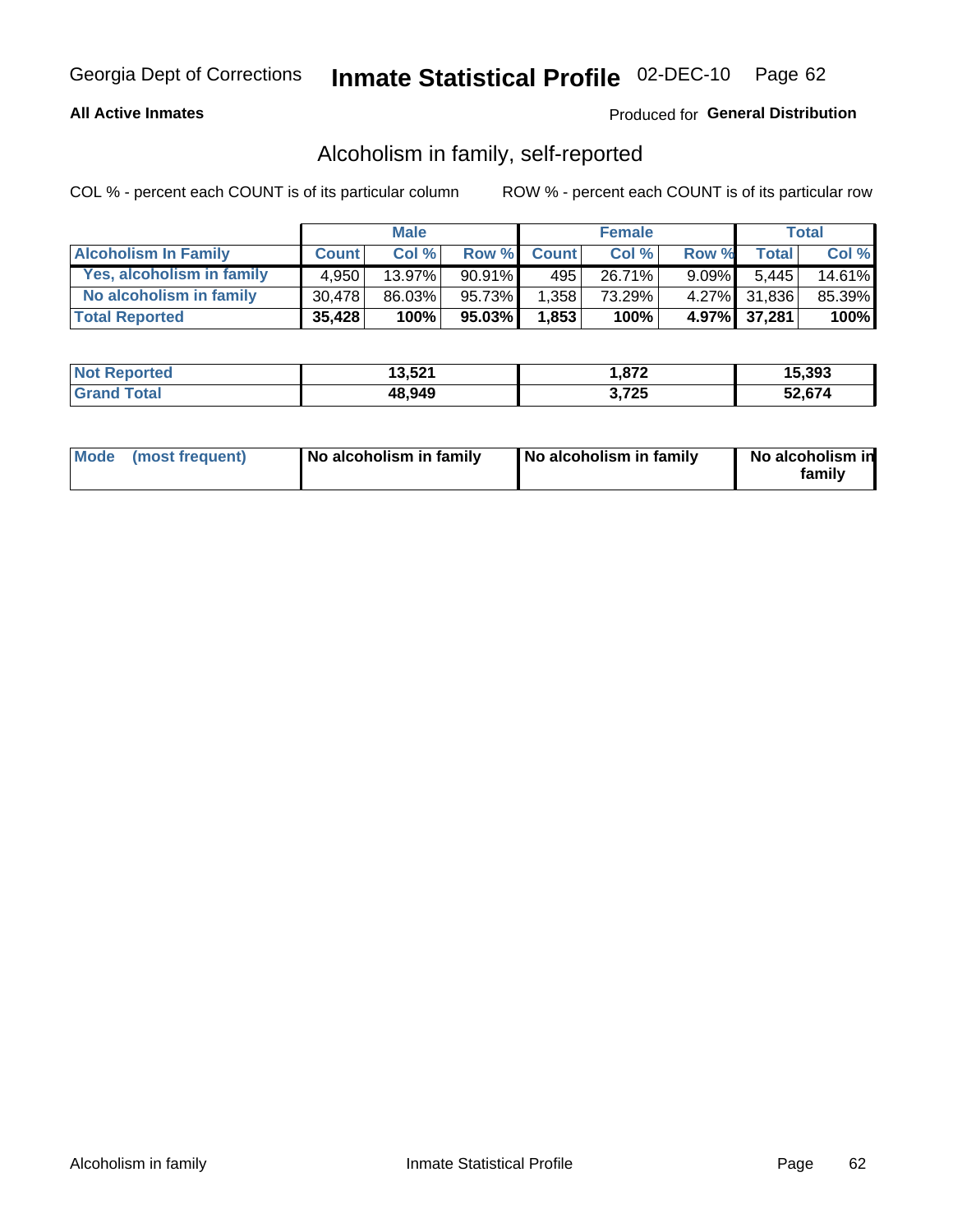## **All Active Inmates**

## Produced for General Distribution

## Drug abuse in family, self-reported

COL % - percent each COUNT is of its particular column

|                           |              | <b>Male</b> |           |              | <b>Female</b> |           |              | Total    |
|---------------------------|--------------|-------------|-----------|--------------|---------------|-----------|--------------|----------|
| Drug Abuse In Family      | <b>Count</b> | Col%        | Row %     | <b>Count</b> | Col%          | Row %     | Total        | Col %    |
| Yes, drug abuse in family | 2.777        | 7.84%       | $87.14\%$ | 410          | 22.13%        | $12.86\%$ | 3.187        | $8.55\%$ |
| No drug abuse in family   | 32,651       | $92.16\%$   | 95.77%    | 1.443        | 77.87%        |           | 4.23% 34,094 | 91.45%   |
| <b>Total Reported</b>     | 35,428       | 100%        | $95.03\%$ | 1,853        | 100%          |           | 4.97% 37,281 | $100\%$  |

| <b>Not Reported</b> | 13,521 | ,872  | 15.393 |
|---------------------|--------|-------|--------|
| Total<br>l Grand T  | 48,949 | 3,725 | 52,674 |

|  | Mode (most frequent) | No drug abuse in family | No drug abuse in family | No drug abuse in<br>familv |
|--|----------------------|-------------------------|-------------------------|----------------------------|
|--|----------------------|-------------------------|-------------------------|----------------------------|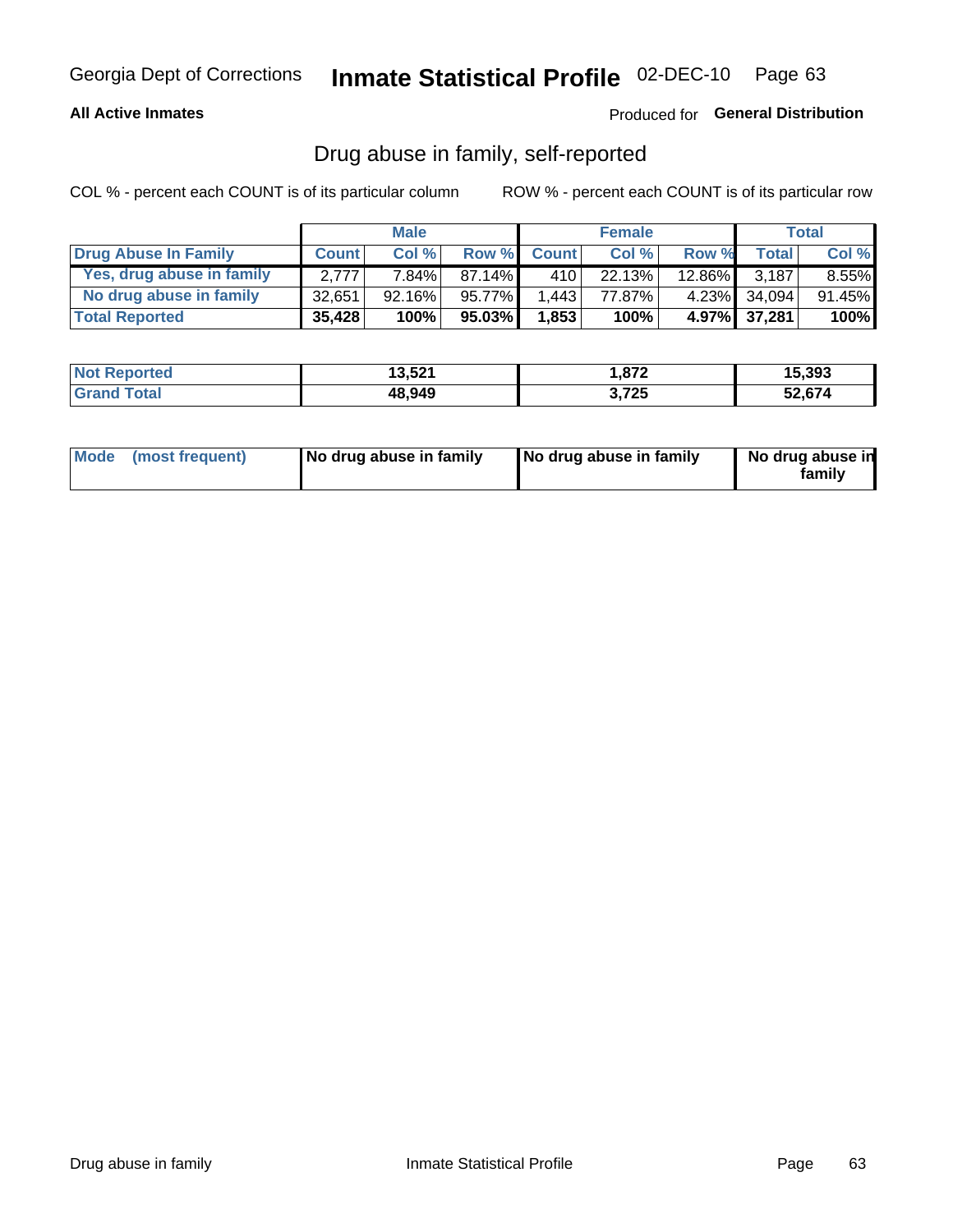## **All Active Inmates**

## **Produced for General Distribution**

## Subjected to frequent beatings, self-reported

COL % - percent each COUNT is of its particular column

|                            |              | <b>Male</b> |        |              | <b>Female</b> |          |        | Total  |
|----------------------------|--------------|-------------|--------|--------------|---------------|----------|--------|--------|
| <b>Frequent beatings</b>   | <b>Count</b> | Col %       | Row %  | <b>Count</b> | Col %         | Row %    | Total  | Col%   |
| Yes, subjected to frequent | .452         | 4.10%       | 84.08% | 275          | $14.84\%$     | 15.92%   | 1.727  | 4.63%  |
| beatings                   |              |             |        |              |               |          |        |        |
| Not subjected to frequent  | 33,976       | 95.90%      | 95.56% | 1,578        | 85.16%        | $4.44\%$ | 35,554 | 95.37% |
| beatings                   |              |             |        |              |               |          |        |        |
| <b>Total Reported</b>      | 35,428       | 100%        | 95.03% | 1,853        | 100%          | 4.97%    | 37,281 | 100%   |

| <b>Not Reported</b> | 13,521 | 1,872 | 15,393 |
|---------------------|--------|-------|--------|
| <b>Grand Total</b>  | 48,949 | 3,725 | 52,674 |

| Mode (most frequent) | Not subjected to frequent<br>beatings | Not subjected to frequent<br>beatings | Not subjected to<br><b>frequent beatings</b> |
|----------------------|---------------------------------------|---------------------------------------|----------------------------------------------|
|                      |                                       |                                       |                                              |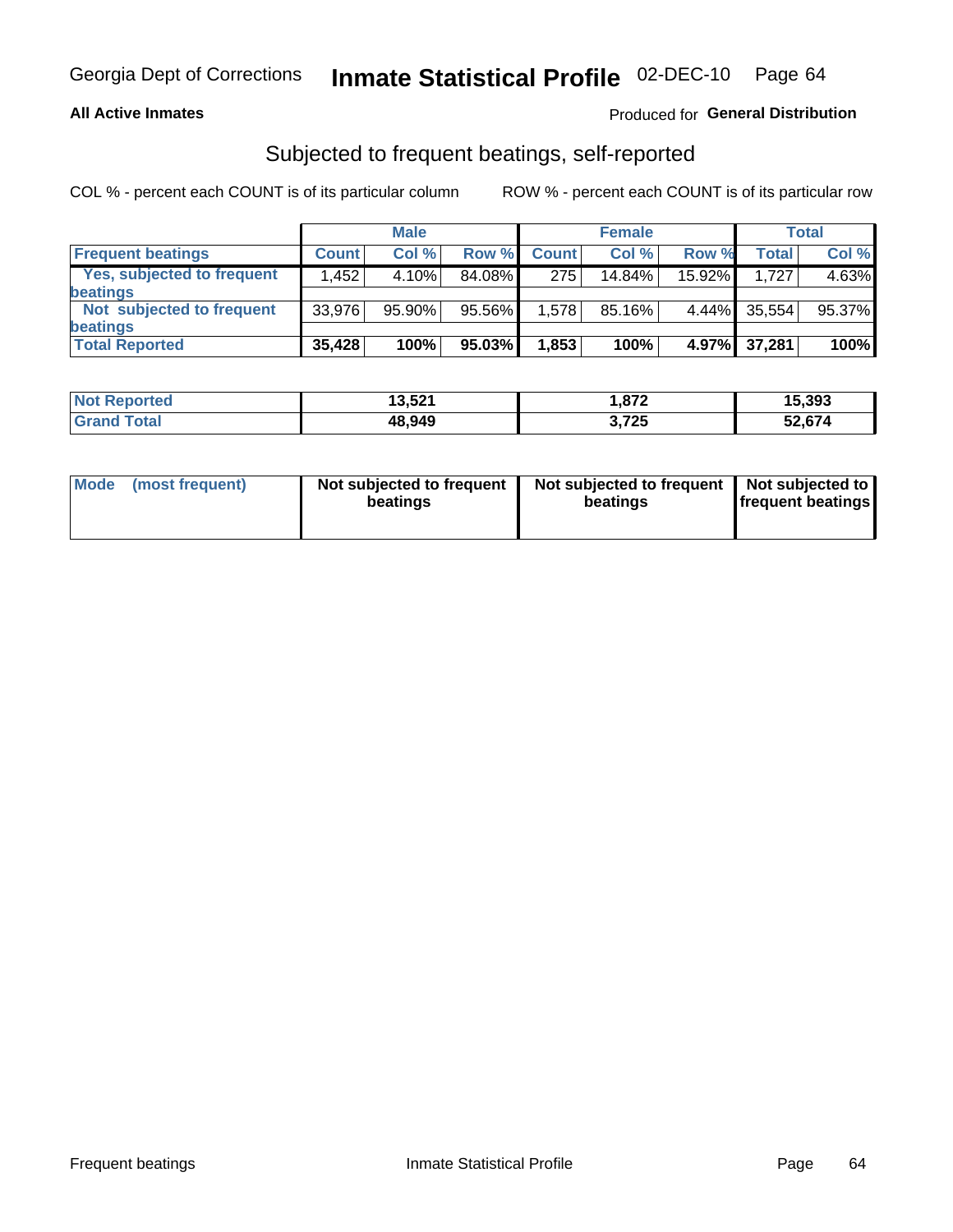## **All Active Inmates**

## Produced for General Distribution

## Father absent during inmate's childhood

COL % - percent each COUNT is of its particular column

|                           |              | <b>Male</b> |        |              | <b>Female</b> |          |              | Total  |
|---------------------------|--------------|-------------|--------|--------------|---------------|----------|--------------|--------|
| <b>Father Absent</b>      | <b>Count</b> | Col %       | Row %  | <b>Count</b> | Col %         | Row %    | <b>Total</b> | Col %  |
| Yes, father was absent    | 17.164       | 48.45%      | 96.13% | 691          | 37.29%        | $3.87\%$ | 17,855       | 47.89% |
| No, father was not absent | 18.264       | 51.55%      | 94.02% | 1,162        | 62.71%        | $5.98\%$ | 19,426       | 52.11% |
| <b>Total Reported</b>     | 35,428       | 100%        | 95.03% | 1,853        | 100%          |          | 4.97% 37,281 | 100%   |

| <b>Not Reported</b> | 13,521 | 872, ا | 15,393 |
|---------------------|--------|--------|--------|
| <b>Grand Total</b>  | 48,949 | 3,725  | 52,674 |

|  | Mode (most frequent) | No, father was not absent No, father was not absent |  | No, father was not<br>absent |
|--|----------------------|-----------------------------------------------------|--|------------------------------|
|--|----------------------|-----------------------------------------------------|--|------------------------------|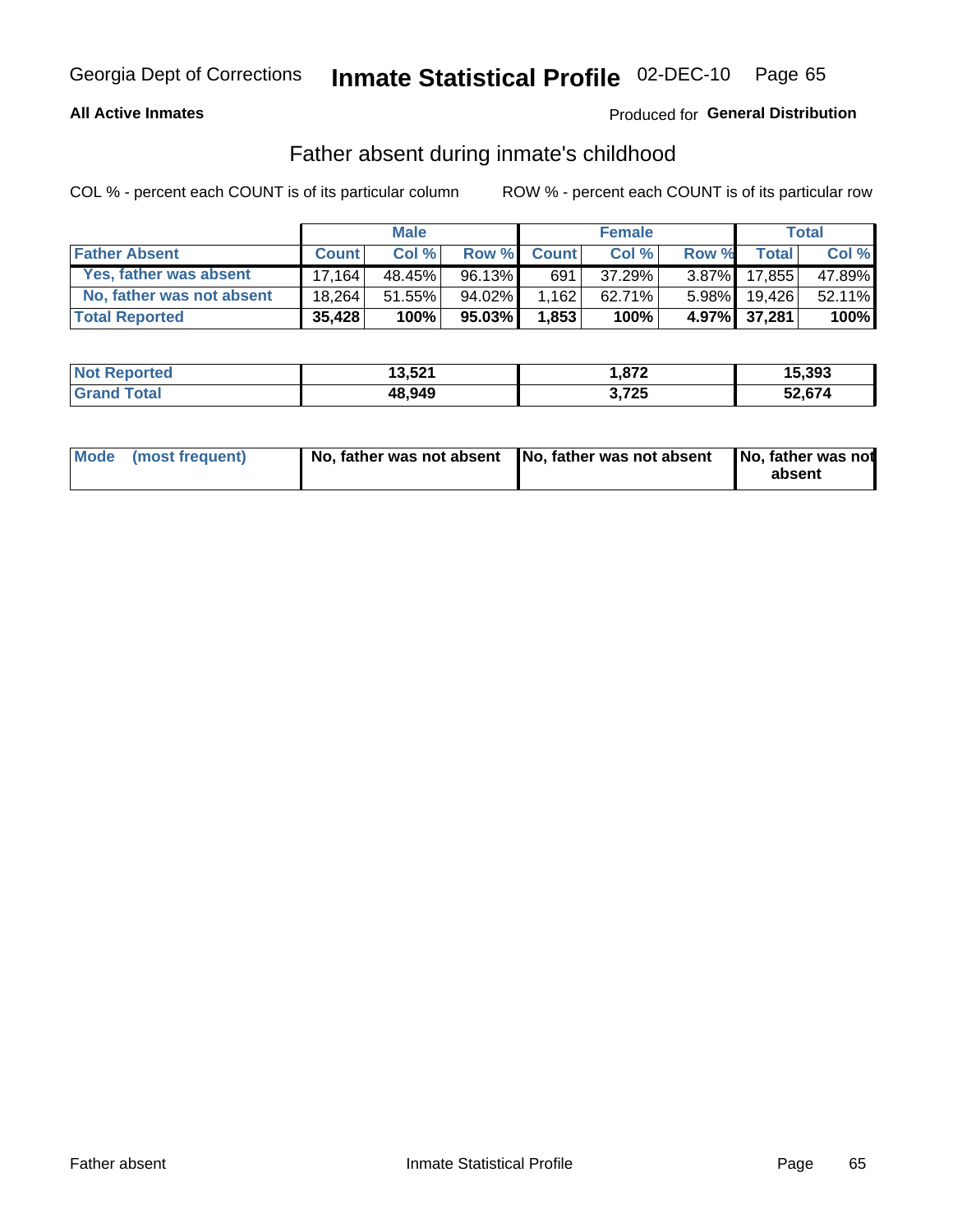## **All Active Inmates**

## Produced for General Distribution

## Mother absent during inmate's childhood

COL % - percent each COUNT is of its particular column

|                           |              | <b>Male</b> |        |              | <b>Female</b> |          |              | Total  |
|---------------------------|--------------|-------------|--------|--------------|---------------|----------|--------------|--------|
| <b>Mother Absent</b>      | <b>Count</b> | Col%        | Row %  | <b>Count</b> | Col %         | Row %    | <b>Total</b> | Col %  |
| Yes, mother was absent    | 4.532        | 12.79%      | 94.85% | 246          | 13.28%        | $5.15\%$ | 4.778        | 12.82% |
| No, mother was not absent | 30.896       | 87.21%      | 95.06% | 1,607        | 86.72%        |          | 4.94% 32,503 | 87.18% |
| <b>Total Reported</b>     | 35,428       | 100%        | 95.03% | 1,853        | 100%          |          | 4.97% 37,281 | 100%   |

| <b>Not Reported</b> | 13,521 | ,872       | 15.393 |
|---------------------|--------|------------|--------|
| ſotal               | 48,949 | ,725<br>v. | 52,674 |

| Mode (most frequent) | No, mother was not absent   No, mother was not absent   No, mother was | not absent |
|----------------------|------------------------------------------------------------------------|------------|
|                      |                                                                        |            |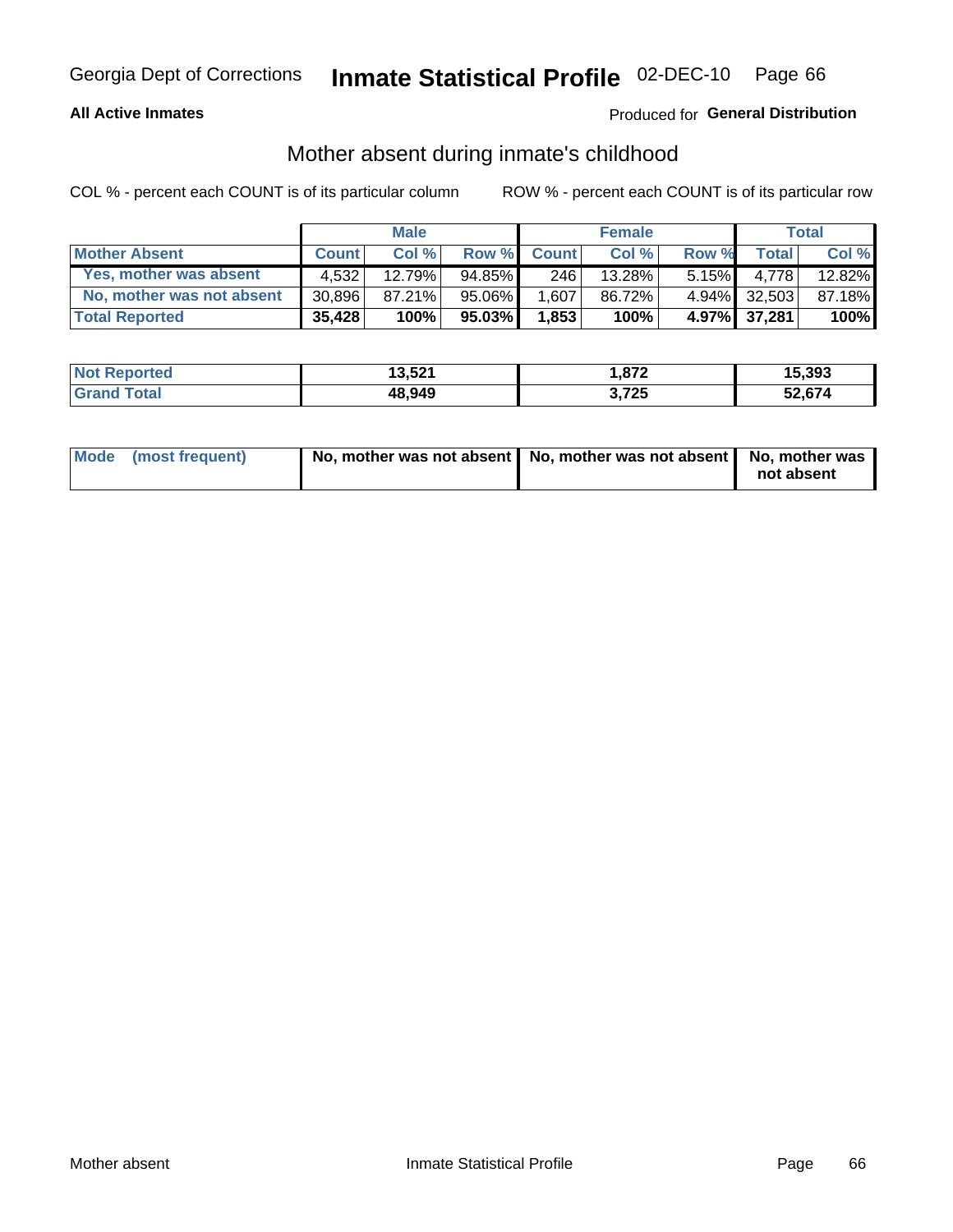## **All Active Inmates**

## Produced for General Distribution

## Inmate diagnosed as manipulative

COL % - percent each COUNT is of its particular column

|                       |              | <b>Male</b> |           |              | <b>Female</b> |          |              | Total  |
|-----------------------|--------------|-------------|-----------|--------------|---------------|----------|--------------|--------|
| <b>Manipulative</b>   | <b>Count</b> | Col %       | Row %     | <b>Count</b> | Col%          | Row %    | <b>Total</b> | Col %  |
| Yes, manipulative     | 6.761        | 20.36%      | 99.57%    | 29           | 1.57%         | 0.43%    | 6.790        | 19.38% |
| No, not manipulative  | 26,440       | 79.64%      | 93.58%    | 1,815        | 98.43%        | $6.42\%$ | 28.255       | 80.62% |
| <b>Total Reported</b> | 33,201       | 100%        | $94.74\%$ | 1.844        | 100%          | $5.26\%$ | 35,045       | 100%   |

| <b>Not Reported</b> | 15,748 | ,881         | 17,629 |
|---------------------|--------|--------------|--------|
| <b>Total</b>        | 48,949 | ? フクド        | -0.071 |
| l Grand             |        | , <u>, ,</u> | 4674   |

| Mode | (most frequent) | No, not manipulative | No, not manipulative | No. not<br><b>I</b> manipulative |
|------|-----------------|----------------------|----------------------|----------------------------------|
|------|-----------------|----------------------|----------------------|----------------------------------|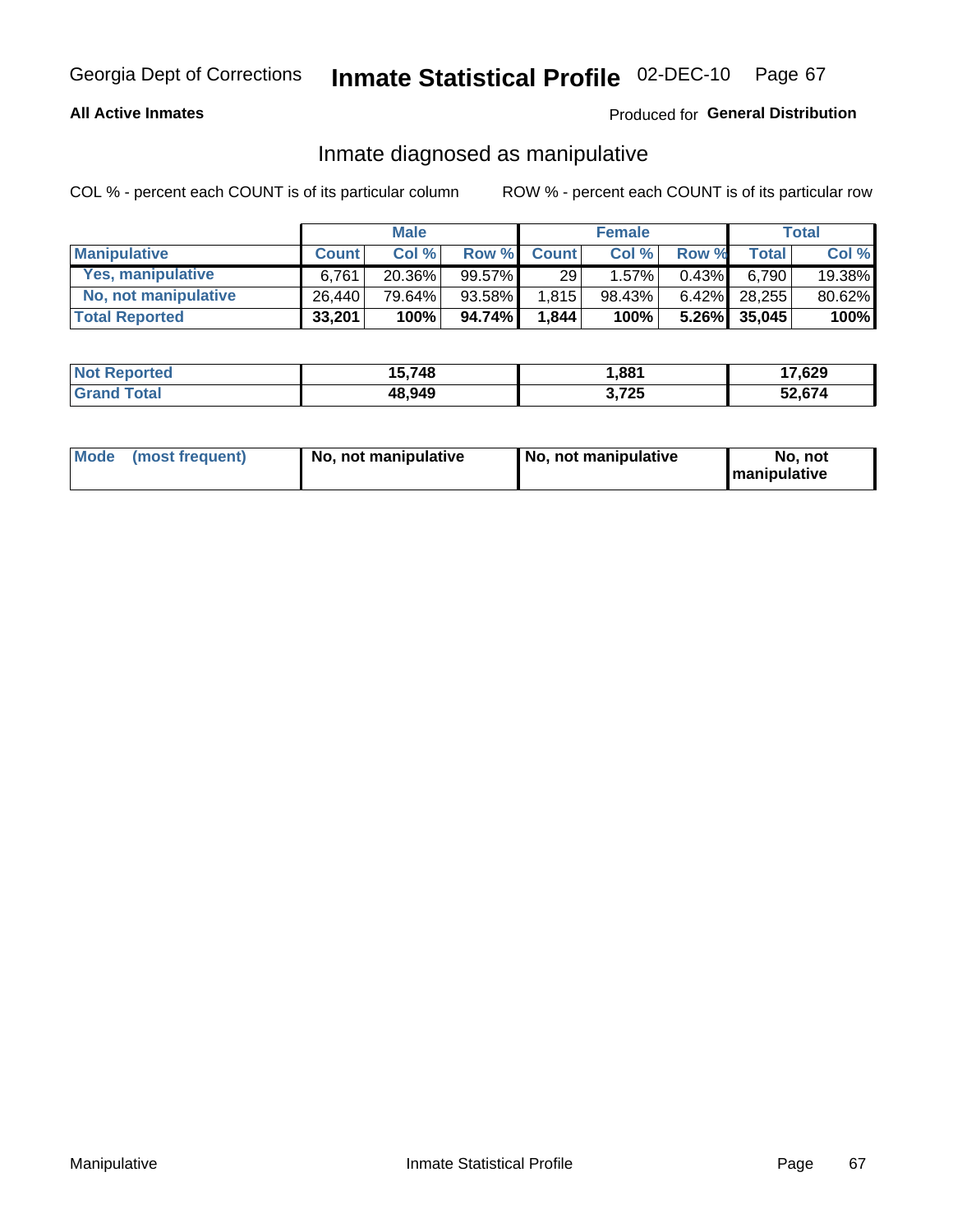### **All Active Inmates**

## Produced for General Distribution

## Inmate diagnosed as assaultive

COL % - percent each COUNT is of its particular column

|                       |              | <b>Male</b> |        |              | <b>Female</b> |          |              | Total  |
|-----------------------|--------------|-------------|--------|--------------|---------------|----------|--------------|--------|
| <b>Assaultive</b>     | <b>Count</b> | Col%        | Row %  | <b>Count</b> | Col %         | Row %    | Total        | Col %  |
| Yes, assaultive       | 16.612       | $50.03\%$   | 95.42% | 797          | 43.22%        | $4.58\%$ | 17,409       | 49.68% |
| No, not assaultive    | 16.589       | 49.97%      | 94.06% | 1,047        | 56.78%        | $5.94\%$ | 17.636       | 50.32% |
| <b>Total Reported</b> | 33,201       | 100%        | 94.74% | 1.844        | 100%          |          | 5.26% 35,045 | 100%   |

| <b>Not Reported</b> | 15,748 | 881.،      | 17,629 |
|---------------------|--------|------------|--------|
| <b>Cotal</b>        | 48,949 | ,725<br>v. | 52.674 |

|  | Mode (most frequent) | Yes, assaultive | No, not assaultive | <b>INo. not assaultivel</b> |
|--|----------------------|-----------------|--------------------|-----------------------------|
|--|----------------------|-----------------|--------------------|-----------------------------|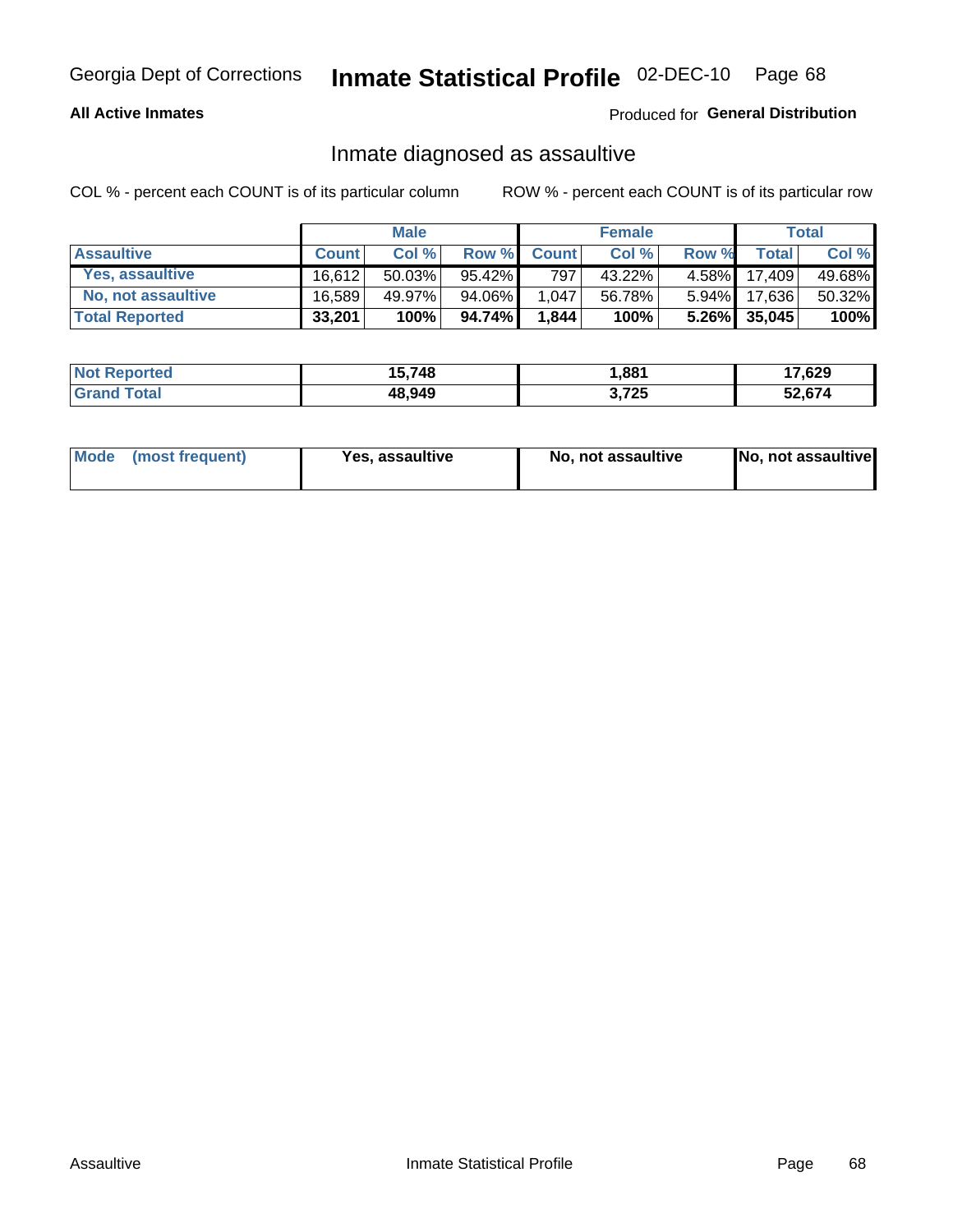#### Inmate Statistical Profile 02-DEC-10 Page 69

**All Active Inmates** 

## **Produced for General Distribution**

## Number of prior Georgia incarcerations

COL % - percent each COUNT is of its particular column

|                                       |              | <b>Male</b> |             |       | <b>Female</b> |       |        | <b>Total</b> |
|---------------------------------------|--------------|-------------|-------------|-------|---------------|-------|--------|--------------|
| <b>Num of Prior GA Incarcerations</b> | <b>Count</b> | Col %       | Row % Count |       | Col %         | Row % | Total  | Col %        |
|                                       | 28,442       | 58.11%      | 91.59%      | 2,611 | 70.09%        | 8.41% | 31,053 | 58.95%       |
|                                       | 8,522        | 17.41%      | 94.60%      | 486   | 13.05%        | 5.40% | 9,008  | 17.10%       |
| $\overline{2}$                        | 4,785        | 9.78%       | 94.16%      | 297   | 7.97%         | 5.84% | 5,082  | 9.65%        |
| 3                                     | 2,865        | 5.85%       | 95.44%      | 137   | 3.68%         | 4.56% | 3,002  | 5.70%        |
| $\boldsymbol{4}$                      | 1,787        | 3.65%       | 95.66%      | 81    | 2.17%         | 4.34% | 1,868  | 3.55%        |
| 5                                     | 1,090        | 2.23%       | 96.29%      | 42'   | 1.13%         | 3.71% | 1,132  | 2.15%        |
| <b>More Than 5</b>                    | 1,458        | 2.98%       | 95.36%      | 71    | 1.91%         | 4.64% | 1,529  | 2.90%        |
| <b>Total Reported</b>                 | 48,949       | 100%        | 92.93%      | 3,725 | 100%          | 7.07% | 52,674 | 100%         |

| <b>Not</b><br>Reported  |        |               |        |
|-------------------------|--------|---------------|--------|
| Total<br><b>'</b> Gran∟ | 48,949 | フクト<br>. . 2J | 52,674 |

| Mean (average)       | l.01 | .00 | .99 |
|----------------------|------|-----|-----|
| Median (middle)      |      |     |     |
| Mode (most frequent) |      |     |     |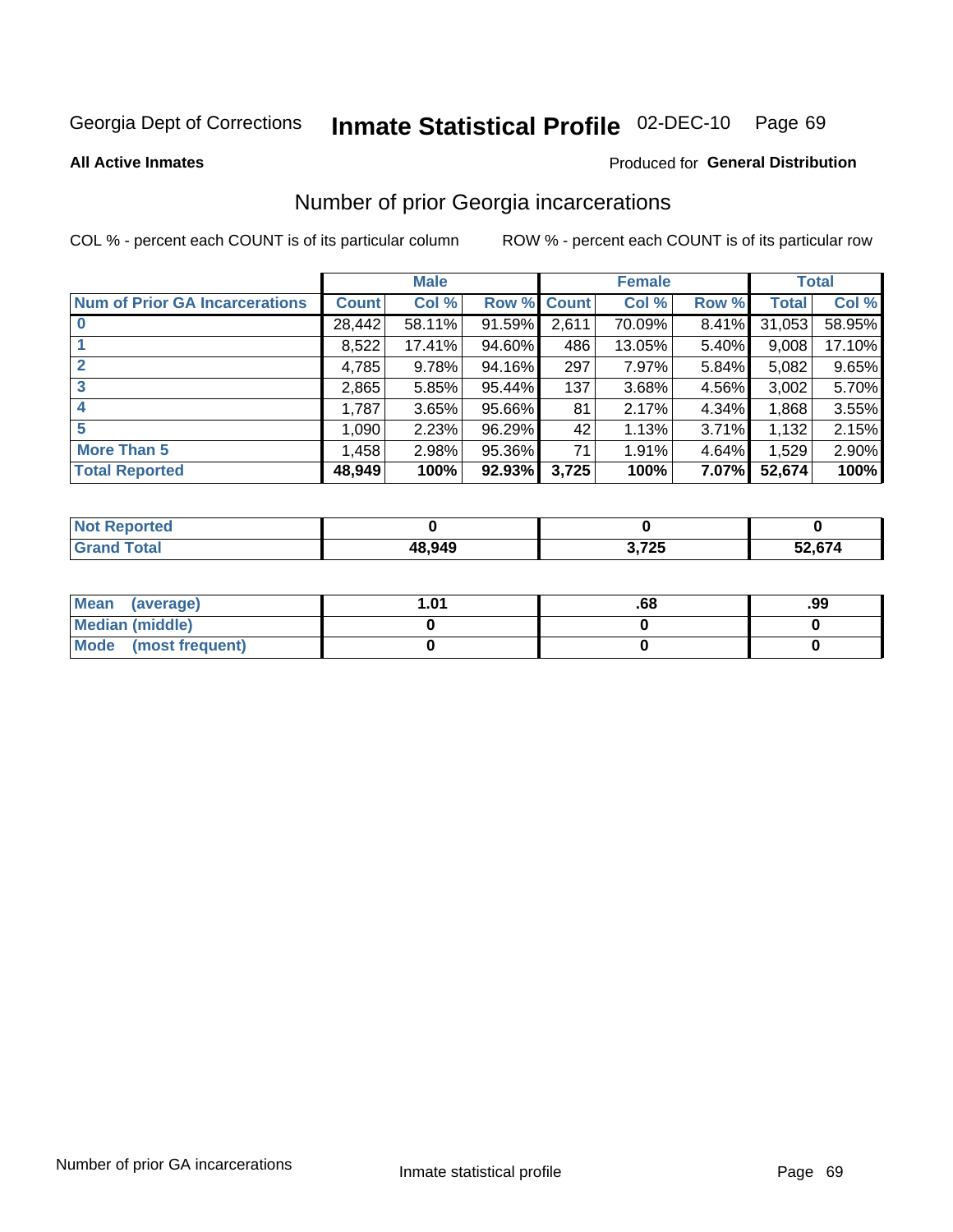#### Inmate Statistical Profile 02-DEC-10 Page 70

#### **All Active Inmates**

#### Produced for General Distribution

## Prison sentence in years

COL % - percent each COUNT is of its particular column

ROW % - percent each COUNT is of its particular row

|                                 |              | <b>Male</b> |         |              | <b>Female</b> |        |              | <b>Total</b> |
|---------------------------------|--------------|-------------|---------|--------------|---------------|--------|--------------|--------------|
| <b>Prison Sentence In Years</b> | <b>Count</b> | Col %       | Row %   | <b>Count</b> | Col %         | Row %  | <b>Total</b> | Col %        |
| $0 - 1$                         | 1,258        | 2.57%       | 84.83%  | 225          | 6.04%         | 15.17% | 1,483        | 2.82%        |
| $1.1 - 2$                       | 3,471        | 7.09%       | 88.55%  | 449          | 12.05%        | 11.45% | 3,920        | 7.44%        |
| $2.1 - 3$                       | 3,874        | 7.91%       | 87.04%  | 577          | 15.49%        | 12.96% | 4,451        | 8.45%        |
| $3.1 - 4$                       | 2,683        | 5.48%       | 90.40%  | 285          | 7.65%         | 9.60%  | 2,968        | 5.63%        |
| $4.1 - 5$                       | 5,184        | 10.59%      | 90.28%  | 558          | 14.98%        | 9.72%  | 5,742        | 10.90%       |
| $5.1 - 6$                       | 1,942        | 3.97%       | 92.39%  | 160          | 4.30%         | 7.61%  | 2,102        | 3.99%        |
| $6.1 - 7$                       | 1,902        | 3.89%       | 92.92%  | 145          | 3.89%         | 7.08%  | 2,047        | 3.89%        |
| $7.1 - 8$                       | 1,807        | 3.69%       | 93.68%  | 122          | 3.28%         | 6.32%  | 1,929        | 3.66%        |
| $8.1 - 9$                       | 796          | 1.63%       | 94.42%  | 47           | 1.26%         | 5.58%  | 843          | 1.60%        |
| $9.1 - 10$                      | 5,968        | 12.19%      | 94.66%  | 337          | 9.05%         | 5.34%  | 6,305        | 11.97%       |
| $10.1 - 12$                     | 2,341        | 4.78%       | 95.32%  | 115          | 3.09%         | 4.68%  | 2,456        | 4.66%        |
| $12.1 - 15$                     | 3,762        | 7.69%       | 96.09%  | 153          | 4.11%         | 3.91%  | 3,915        | 7.43%        |
| $15.1 - 20$                     | 3,685        | 7.53%       | 96.21%  | 145          | 3.89%         | 3.79%  | 3,830        | 7.27%        |
| 20.1 - Over                     | 3,018        | 6.17%       | 97.01%  | 93           | 2.50%         | 2.99%  | 3,111        | 5.91%        |
| <b>Life</b>                     | 6,553        | 13.39%      | 95.61%  | 301          | 8.08%         | 4.39%  | 6,854        | 13.01%       |
| <b>Life Without Parole</b>      | 603          | 1.23%       | 98.05%  | 12           | 0.32%         | 1.95%  | 615          | 1.17%        |
| <b>Death</b>                    | 99           | 0.20%       | 99.00%  |              | 0.03%         | 1.00%  | 100          | 0.19%        |
| <b>Youthful Offenders</b>       | 3            | 0.01%       | 100.00% |              |               |        | 3            | 0.01%        |
| <b>Total Reported</b>           | 48,949       | 100%        | 92.93%  | 3,725        | 100.0%        | 7.07%  | 52,674       | 100%         |

| <b>Not Reported</b>             |        |       |               |
|---------------------------------|--------|-------|---------------|
| <b>otal</b><br>. Cir $\epsilon$ | 48.949 | ) フクに | <b>12 674</b> |

#### **Determinate (numeric) sentences only**

| <b>Mean</b> | הה הו<br>. 2.93 | .<br>ےכ.∪1 | ים ה<br>. د.ه<br>$\sim$ $\sim$ |
|-------------|-----------------|------------|--------------------------------|
|             |                 |            |                                |

All sentences (including determinate), with life, life without parole, and death sentences figured at 45 years

| <b>Me</b> | 00.00<br>-u.uj<br>____ | . .<br>. | 19.90 |
|-----------|------------------------|----------|-------|
|           |                        |          |       |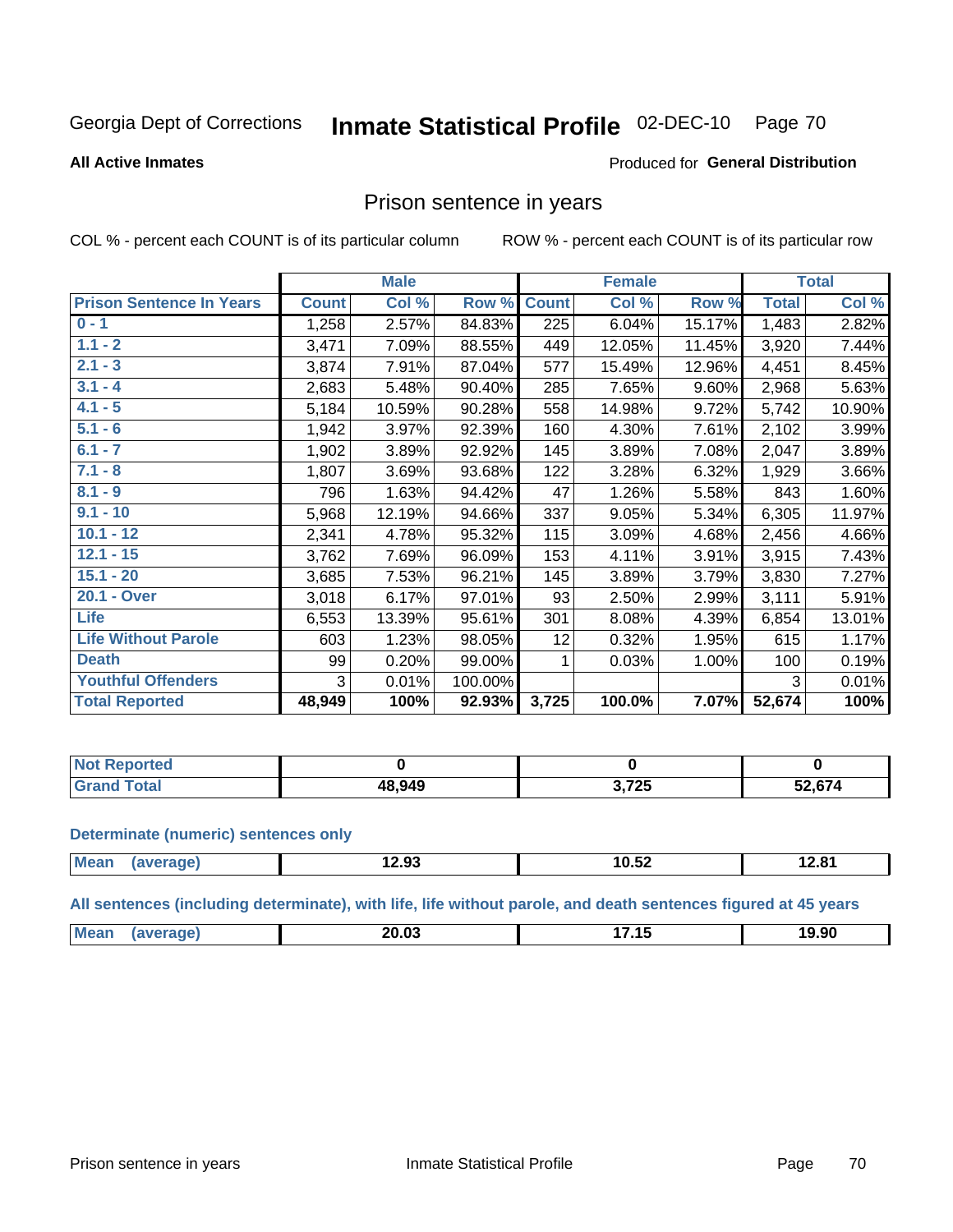#### Inmate Statistical Profile 02-DEC-10 Georgia Dept of Corrections Page 71

#### **All Active Inmates**

#### **Produced for General Distribution**

# Primary offense, broken out into felonies vs misdemeanors

COL % - percent each COUNT is of its particular column

|                                  |              | <b>Male</b> |           |                    | <b>Female</b>       |           | Total        |         |
|----------------------------------|--------------|-------------|-----------|--------------------|---------------------|-----------|--------------|---------|
| <b>Felonies and Misdemeanors</b> | <b>Count</b> | Col %       |           | <b>Row % Count</b> | Col %               | Row %     | <b>Total</b> | Col %   |
| <b>Felonies</b>                  | 48,595       | 99.98%      | $93.01\%$ | 3,653              | 99.97%              | 6.99%     | 52.248       | 99.98%  |
| <b>Misdemeanors</b>              | 9            | $.02\%$     | 90.00%    |                    | $.03\%$ $^{\prime}$ | $10.00\%$ | 10           | $.02\%$ |
| <b>Total Reported</b>            | 48,604       | 100%        | $93.01\%$ | 3,654              | 100%                | 6.99%     | 52,258       | 100%    |

| <b>Not</b>    | - - -  | $\sim$ | .      |
|---------------|--------|--------|--------|
| ted.          | 345    |        | 4 I U  |
| ™otai<br>Grar | 48,949 | 18 G75 | 52,674 |

|  | Mo | . | a masa sa sa<br>. | onies<br>. |
|--|----|---|-------------------|------------|
|--|----|---|-------------------|------------|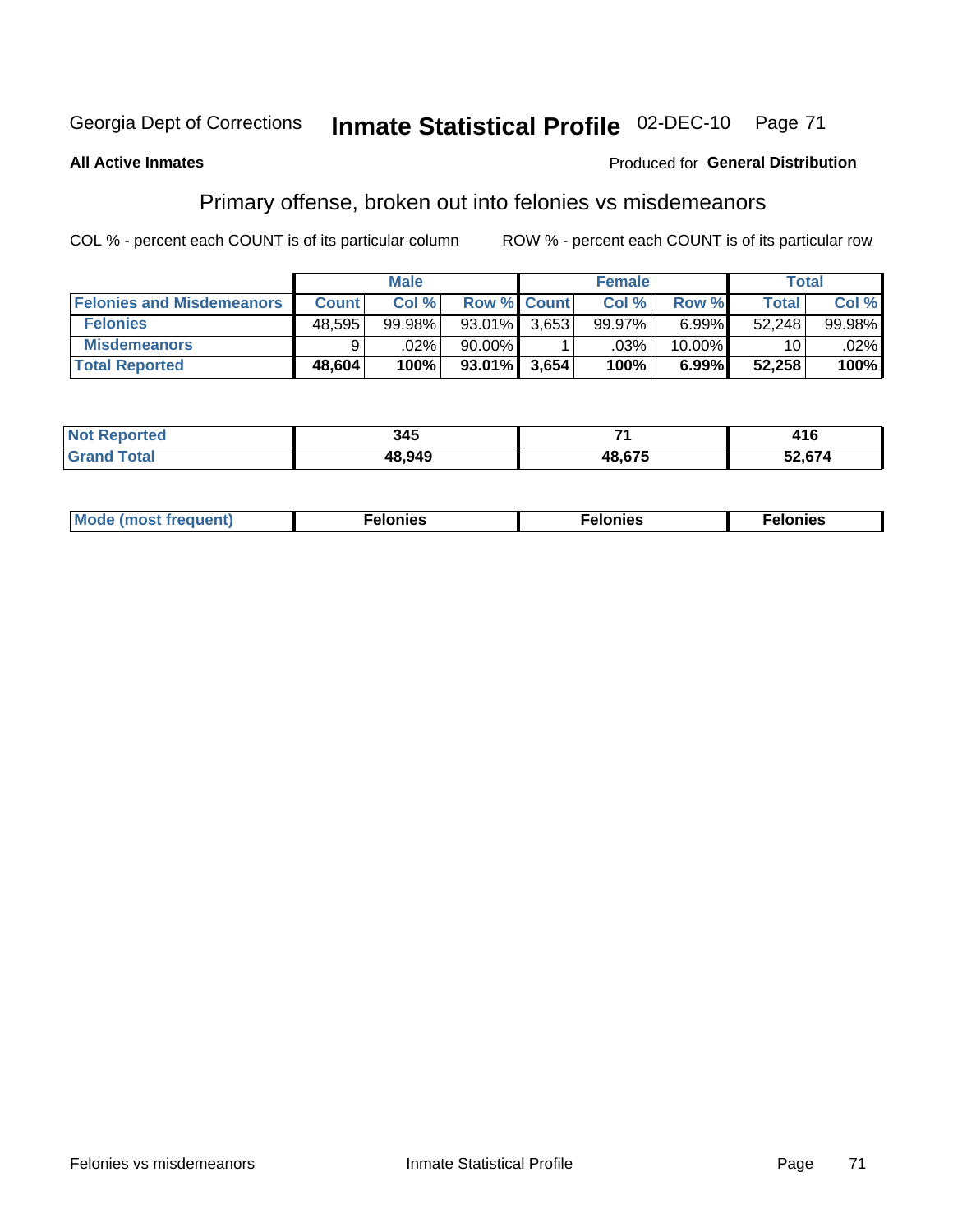# Inmate Statistical Profile 02-DEC-10 Page 72

#### **All Active Inmates**

### Produced for General Distribution

### Primary offense, broken out into six broad crime categories

COL % - percent each COUNT is of its particular column

|                         |                  |              | <b>Male</b> |           |             | <b>Female</b> |        |              | <b>Total</b> |
|-------------------------|------------------|--------------|-------------|-----------|-------------|---------------|--------|--------------|--------------|
| <b>Crime Categories</b> |                  | <b>Count</b> | Col %       |           | Row % Count | Col %         | Row %  | <b>Total</b> | Col %        |
|                         | <b>Violent</b>   | 22,580       | 46.46%      | 94.26%    | 1,374       | 37.60%        | 5.74%  | 23,954       | 45.84%       |
| $\mathbf{2}$            | <b>Sex Crime</b> | 7,602        | 15.64%      | 98.48%    | 117         | $3.20\%$      | 1.52%  | 7,719        | 14.77%       |
| 3                       | <b>Property</b>  | 9,002        | 18.52%      | 88.21%    | 1,203       | 32.92%        | 11.79% | 10,205       | 19.53%       |
| 4                       | <b>Drug</b>      | 7,507        | 15.45%      | $90.02\%$ | 832         | 22.77%        | 9.98%  | 8,339        | 15.96%       |
| 5                       | <b>Habit/DUI</b> | 101          | .21%        | 92.66%    | 8           | $.22\%$       | 7.34%  | 109          | .21%         |
| 6                       | <b>Other</b>     | 1,812        | 3.73%       | 93.79%    | 120         | 3.28%         | 6.21%  | 1,932        | 3.70%        |
| <b>Total Reported</b>   |                  | 48,604       | 100%        | 93.01%    | 3,654       | 100%          | 6.99%  | 52,258       | 100%         |

| <b>Not</b><br>Reported | 345    | $\sim$         | 416    |
|------------------------|--------|----------------|--------|
| <b>Total</b>           | 48,949 | ≀ 7ク斥<br>ט זוי | 52,674 |

| M | - --<br>100011 | .<br><b>VIOIGIIL</b> | 1.91311 |
|---|----------------|----------------------|---------|
|   |                |                      |         |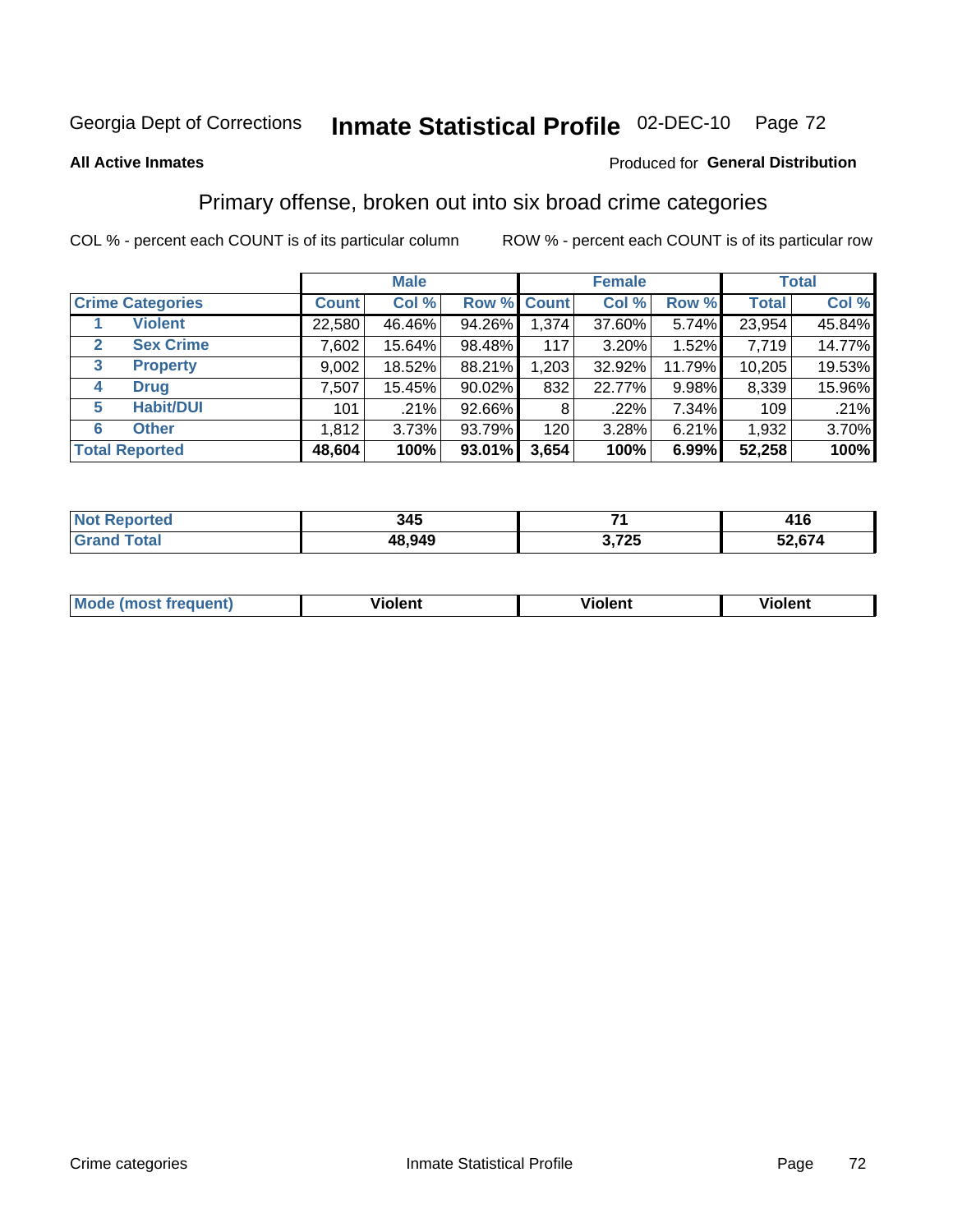# Inmate Statistical Profile 02-DEC-10 Page 73

**Produced for General Distribution** 

#### **All Active Inmates**

## Primary offense, detailed offense code

COL % - percent each COUNT is of its particular column

|      |                                            | <b>Male</b>    |        | <b>Female</b> |                |       | <b>Total</b> |                    |       |
|------|--------------------------------------------|----------------|--------|---------------|----------------|-------|--------------|--------------------|-------|
|      | <b>Primary Offense</b>                     | <b>Count</b>   | Col %  | Row %         | <b>Count</b>   | Col % | Row %        | <b>Total</b>       | Col % |
| 25   | <b>Simple Battery</b>                      | $\overline{2}$ | .01%   | 100.00%       |                |       |              | $\overline{2}$     | .01%  |
| 52   | <b>Bad Checks</b>                          | 1              | .01%   | 100.00%       |                |       |              | 1                  | .01%  |
| 70   | <b>Poss Of Marijuana</b>                   | 1              | .01%   | 100.00%       |                |       |              | 1                  | .01%  |
| 73   | <b>Obstr Of Law Enf Officer</b>            | 3              | .01%   | 100.00%       |                |       |              | 3                  | .01%  |
| 75   | <b>Crmnl Trespassing</b>                   | $\mathbf{1}$   | .01%   | 100.00%       |                |       |              | $\mathbf{1}$       | .01%  |
| 81   | <b>Prostitution</b>                        |                |        |               | 1              | .03%  | 100.00%      | 1                  | .01%  |
| 105  | <b>Family Violence Battery</b>             | 1              | .01%   | 100.00%       |                |       |              | 1                  | .01%  |
| 1100 | <b>Misc Homicide Offense</b>               | 12             | .02%   | 85.71%        | 2              | .05%  | 14.29%       | 14                 | .03%  |
| 1101 | <b>Murder</b>                              | 4,890          | 10.06% | 94.42%        | 289            | 7.91% | 5.58%        | $\overline{5,179}$ | 9.91% |
| 1102 | <b>Voluntary Manslaughter</b>              | 1,036          | 2.13%  | 88.55%        | 134            | 3.67% | 11.45%       | 1,170              | 2.24% |
| 1103 | <b>Involuntary Manslaughter</b>            | 119            | .24%   | 82.64%        | 25             | .68%  | 17.36%       | 144                | .28%  |
| 1118 | <b>Feticide By Vehicle</b>                 | $\overline{2}$ | .01%   | 50.00%        | $\overline{2}$ | .05%  | 50.00%       | 4                  | .01%  |
| 1119 | <b>Vol Manslaughter Of</b><br><b>Fetus</b> | $\mathbf{1}$   | .01%   | 100.00%       |                |       |              | $\mathbf{1}$       | .01%  |
| 1120 | <b>Reckless Abandonment</b>                | 1              | .01%   | 100.00%       |                |       |              | 1                  | .01%  |
| 1121 | <b>Feticide</b>                            | $\overline{4}$ | .01%   | 100.00%       |                |       |              | 4                  | .01%  |
| 1123 | <b>Vehicular Homicide</b>                  | 343            | .71%   | 89.32%        | 41             | 1.12% | 10.68%       | 384                | .73%  |
| 1124 | <b>Homicide By Vessel</b>                  | 18             | .04%   | 94.74%        | 1              | .03%  | 5.26%        | 19                 | .04%  |
| 1125 | <b>Conceal Death Of</b><br><b>Another</b>  | 17             | .03%   | 89.47%        | $\overline{2}$ | .05%  | 10.53%       | 19                 | .04%  |
| 1190 | <b>Atmpt Murder</b>                        | 21             | .04%   | 100.00%       |                |       |              | 21                 | .04%  |
| 1191 | <b>Murder, Conspire To</b>                 | 3              | .01%   | 60.00%        | $\overline{2}$ | .05%  | 40.00%       | 5                  | .01%  |
|      | <b>Commit</b>                              |                |        |               |                |       |              |                    |       |
| 1300 | <b>Misc Assault/Battery</b>                | 14             | .03%   | 93.33%        | 1              | .03%  | 6.67%        | 15                 | .03%  |
| 1301 | <b>Family Violence Battery</b>             | 83             | .17%   | 98.81%        | $\mathbf{1}$   | .03%  | 1.19%        | 84                 | .16%  |
| 1302 | <b>Aggrav Assault</b>                      | 4,320          | 8.89%  | 94.20%        | 266            | 7.28% | 5.80%        | 4,586              | 8.78% |
| 1303 | <b>Atmpt Aggrav Assault</b>                | 6              | .01%   | 85.71%        | 1              | .03%  | 14.29%       | 7                  | .01%  |
| 1304 | <b>Aggravated Assault On</b>               | 3              | .01%   | 100.00%       |                |       |              | 3                  | .01%  |
| 1305 | $65+$<br><b>Aggrav Battery</b>             | 855            | 1.76%  | 93.54%        | 59             | 1.61% | 6.46%        | 914                | 1.75% |
| 1306 | <b>Misc Family Violence</b>                | 3              | .01%   | 100.00%       |                |       |              | 3                  | .01%  |
| 1307 | <b>Terrorist Threats &amp; Acts</b>        | 359            | .74%   | 96.51%        | 13             | .36%  | 3.49%        | 372                | .71%  |
| 1308 | <b>False Imprisonment</b>                  | 202            | .42%   | 96.65%        | $\overline{7}$ | .19%  | 3.35%        | 209                | .40%  |
| 1309 | <b>False Impris Color Legal</b>            | $\mathbf 1$    | .01%   | 100.00%       |                |       |              |                    | .01%  |
| 1311 | <b>Kidnapping</b>                          | 1,540          | 3.17%  | 96.98%        | 48             | 1.31% | 3.02%        | 1,588              | 3.04% |
| 1312 | <b>Interference With</b>                   | 9              | .02%   | 90.00%        | $\mathbf{1}$   | .03%  | 10.00%       | 10                 | .02%  |
|      | <b>Custody</b>                             |                |        |               |                |       |              |                    |       |
| 1314 | <b>Aggrav Assault Peace</b><br><b>Ofcr</b> | 290            | .60%   | 95.71%        | 13             | .36%  | 4.29%        | 303                | .58%  |
| 1315 | <b>Aggrav Battery Peace</b>                | 16             | .03%   | 84.21%        | 3              | .08%  | 15.79%       | 19                 | .04%  |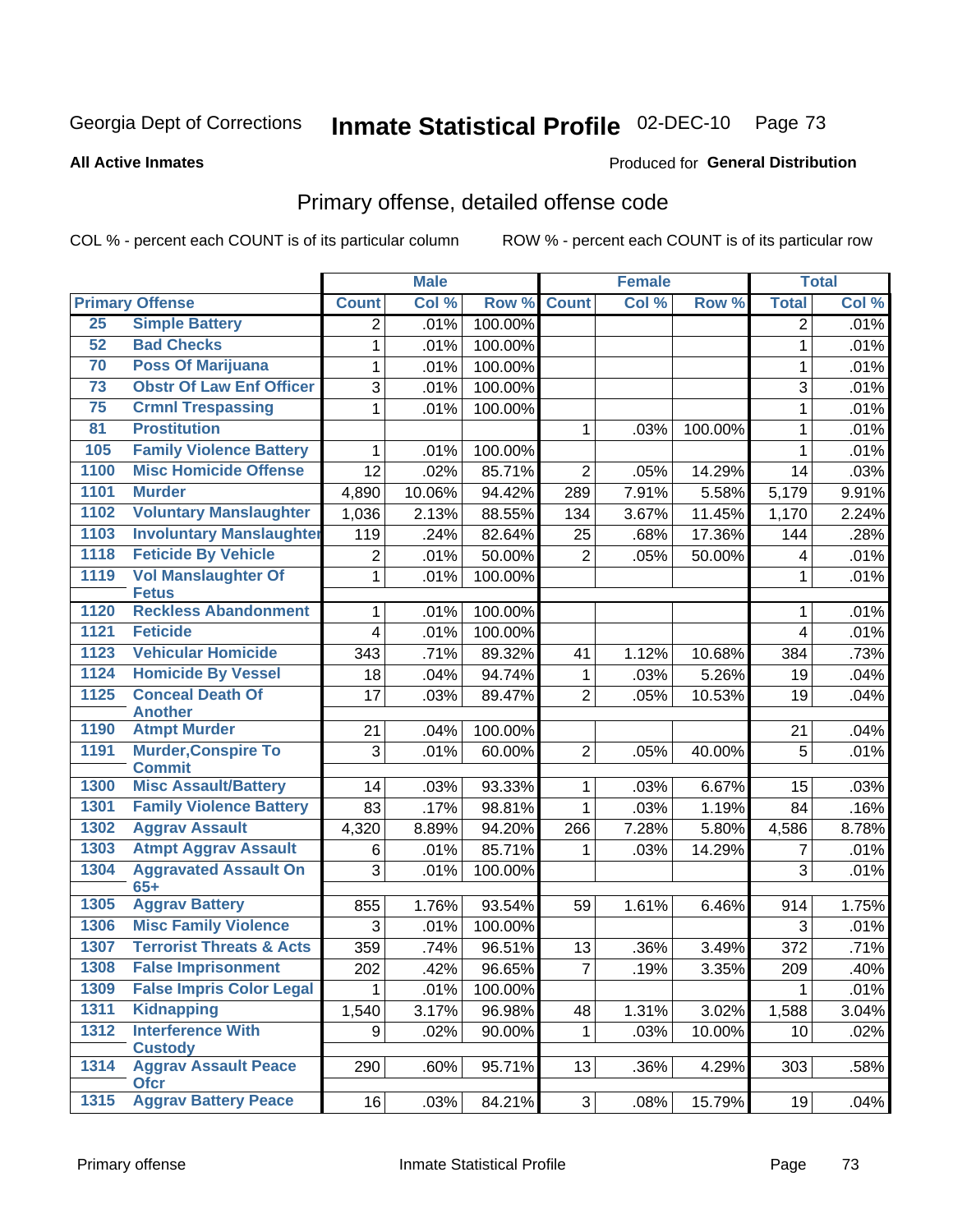# Inmate Statistical Profile 02-DEC-10 Page 74

#### **All Active Inmates**

### **Produced for General Distribution**

## Primary offense, detailed offense code

COL % - percent each COUNT is of its particular column

|      |                                             | <b>Male</b>             |        | <b>Female</b>        |                  |        | <b>Total</b> |                |       |
|------|---------------------------------------------|-------------------------|--------|----------------------|------------------|--------|--------------|----------------|-------|
|      | <b>Primary Offense</b>                      | <b>Count</b>            | Col %  | Row %                | <b>Count</b>     | Col %  | Row %        | <b>Total</b>   | Col % |
|      | <b>Ofcr</b>                                 |                         |        |                      |                  |        |              |                |       |
| 1316 | <b>Simple Battery</b>                       | 15                      | .03%   | 100.00%              |                  |        |              | 15             | .03%  |
| 1317 | <b>Reck Cond Infected</b>                   | 12                      | .02%   | 85.71%               | $\overline{2}$   | .05%   | 14.29%       | 14             | .03%  |
| 1318 | <b>Person</b><br><b>Injury By Vehicle</b>   | 96                      | .20%   | 90.57%               | 10               | .27%   | 9.43%        | 106            | .20%  |
| 1320 | <b>Stalking</b>                             | $\overline{2}$          | .01%   | 100.00%              |                  |        |              | $\overline{2}$ | .01%  |
| 1321 | <b>Aggrav Stalking</b>                      | 260                     | .53%   | 96.65%               | 9                | .25%   | 3.35%        | 269            | .51%  |
| 1390 | <b>Atmpt Kidnap</b>                         | 3                       | .01%   | 100.00%              |                  |        |              | 3              | .01%  |
| 1400 | <b>Arson Misc</b>                           |                         |        |                      |                  |        |              |                |       |
| 1401 | <b>Arson 1st Degree</b>                     | 1                       | .01%   | 100.00%              |                  |        |              | 1              | .01%  |
|      |                                             | 106                     | .22%   | 86.18%               | 17               | .47%   | 13.82%       | 123            | .24%  |
| 1402 | <b>Arson 2nd Degree</b>                     | 15                      | .03%   | $\overline{93.75\%}$ | $\mathbf 1$      | .03%   | 6.25%        | 16             | .03%  |
| 1403 | <b>Arson 3rd Degree</b>                     | $\overline{c}$          | .01%   | 100.00%              |                  |        |              | $\overline{2}$ | .01%  |
| 1500 | <b>Misc Criminal Damage</b>                 | $\mathbf{1}$            | .01%   | 100.00%              |                  |        |              | 1              | .01%  |
| 1501 | <b>Crmnl Damage 1st</b><br><b>Degree</b>    | 31                      | .06%   | 93.94%               | $\boldsymbol{2}$ | .05%   | 6.06%        | 33             | .06%  |
| 1502 | <b>Crmnl Damage 2nd</b><br><b>Degree</b>    | 85                      | .17%   | 92.39%               | $\overline{7}$   | .19%   | 7.61%        | 92             | .18%  |
| 1504 | <b>Damage, Destroy Secr</b><br><b>Prop</b>  | 1                       | .01%   | 100.00%              |                  |        |              | 1              | .01%  |
| 1506 | <b>Alter Id</b>                             | 3                       | .01%   | 100.00%              |                  |        |              | 3              | .01%  |
| 1601 | <b>Burglary</b>                             | 4,980                   | 10.25% | 95.77%               | 220              | 6.02%  | 4.23%        | 5,200          | 9.95% |
| 1602 | <b>Poss Tools Commit</b><br><b>Crime</b>    | 42                      | .09%   | 97.67%               | 1                | .03%   | 2.33%        | 43             | .08%  |
| 1690 | <b>Atmpt Burglary</b>                       | 43                      | .09%   | 97.73%               | 1                | .03%   | 2.27%        | 44             | .08%  |
| 1700 | <b>Misc Forgery</b>                         | 1                       | .01%   | 100.00%              |                  |        |              | 1              | .01%  |
| 1701 | <b>Forgery 1st Degree</b>                   | 1,018                   | 2.09%  | 72.71%               | 382              | 10.45% | 27.29%       | 1,400          | 2.68% |
| 1702 | <b>Forgery 2nd Degree</b>                   | 19                      | .04%   | 73.08%               | 7                | .19%   | 26.92%       | 26             | .05%  |
| 1704 | <b>Bad Checks</b>                           | 5                       | .01%   | 71.43%               | $\overline{2}$   | .05%   | 28.57%       | $\overline{7}$ | .01%  |
| 1750 | <b>Fraudulent Checks</b>                    | $\overline{\mathbf{4}}$ | .01%   | 66.67%               | $\overline{2}$   | .05%   | 33.33%       | 6              | .01%  |
| 1751 | <b>Theft Credit Card</b>                    | 21                      | .04%   | 70.00%               | $\overline{9}$   | .25%   | 30.00%       | 30             | .06%  |
| 1752 | <b>Forgery Credit Card</b>                  | $\overline{2}$          | .01%   | 100.00%              |                  |        |              | $\overline{2}$ | .01%  |
| 1753 | <b>Fraudulent Credit Card</b>               | 64                      | .13%   | 68.82%               | 29               | .79%   | 31.18%       | 93             | .18%  |
| 1755 | <b>Recv Gds, Srvs Fraud</b><br><b>Obtnd</b> |                         |        |                      | 1                | .03%   | 100.00%      | 1              | .01%  |
| 1756 | <b>Financial Identity Fraud</b>             | 51                      | .10%   | 58.62%               | 36               | .99%   | 41.38%       | 87             | .17%  |
| 1759 | <b>Telecommunications</b><br><b>Fraud</b>   | 1                       | .01%   | 100.00%              |                  |        |              | 1              | .01%  |
| 1760 | <b>Computer Pornography</b>                 | 21                      | .04%   | 100.00%              |                  |        |              | 21             | .04%  |
| 1761 | <b>Computer Theft</b>                       | $\overline{7}$          | .01%   | 43.75%               | 9                | .25%   | 56.25%       | 16             | .03%  |
| 1762 | <b>Computer Trespass</b>                    | 1                       | .01%   | 100.00%              |                  |        |              | $\mathbf 1$    | .01%  |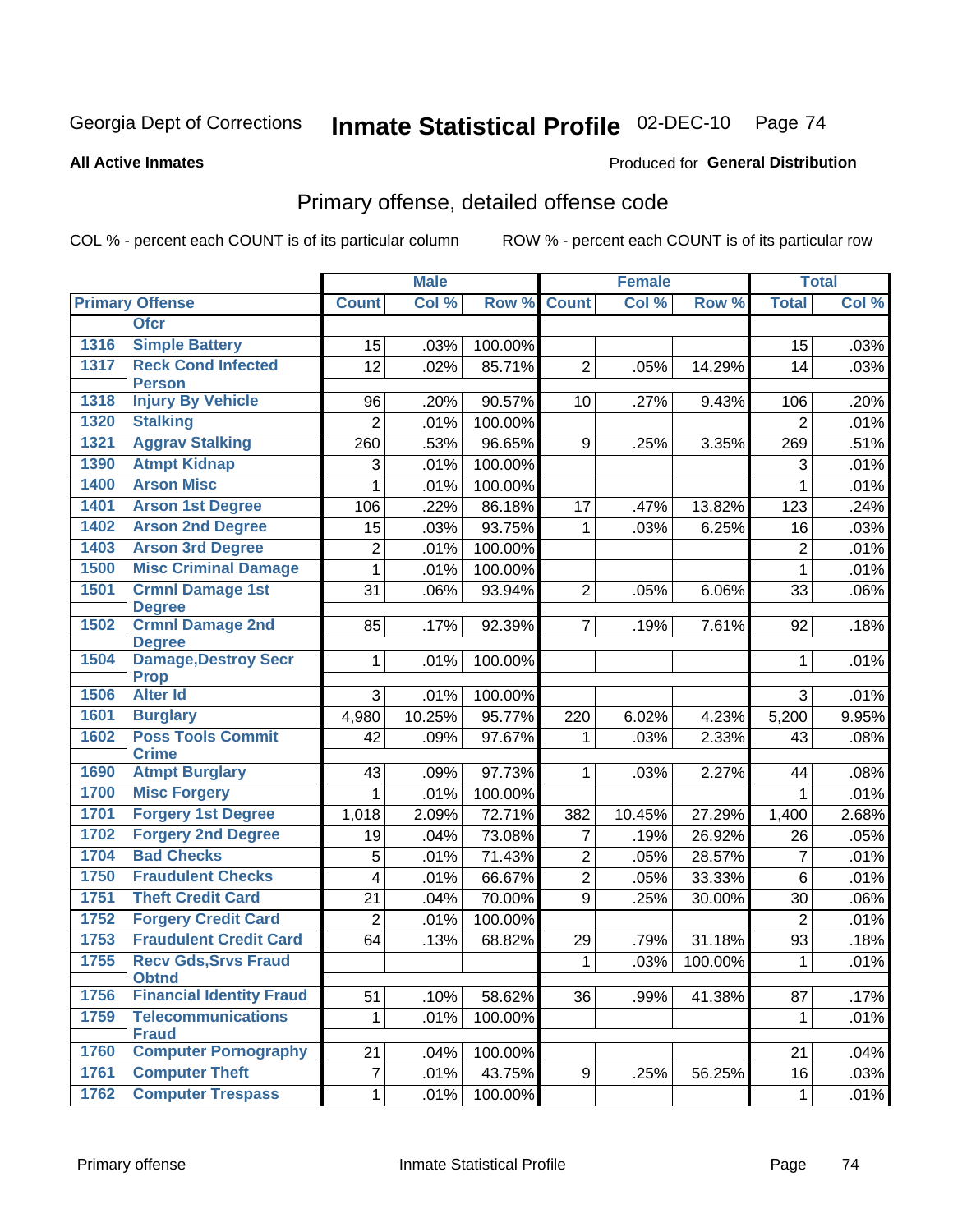# Inmate Statistical Profile 02-DEC-10 Page 75

**Produced for General Distribution** 

#### **All Active Inmates**

### Primary offense, detailed offense code

COL % - percent each COUNT is of its particular column

| Col %<br>Row %<br>Col %<br>Row %<br><b>Total</b><br>Col %<br><b>Primary Offense</b><br><b>Count</b><br><b>Count</b><br><b>Failr Pay Natrl Prd/Chttl</b><br>1795<br>100.00%<br>.01%<br>.03%<br>$\mathbf{1}$<br>$\mathbf 1$<br><b>Misc Fraud</b><br>1799<br>.02%<br>52.63%<br>9<br>.25%<br>47.37%<br>19<br>.04%<br>10<br><b>Viol Ga Securities Act</b><br>1800<br>.01%<br>100.00%<br>.01%<br>1<br>$\mathbf 1$<br>1802<br><b>Theft By Taking</b><br>1.74%<br>83.10%<br>16.90%<br>1,018<br>1.95%<br>846<br>172<br>4.71%<br><b>Theft By Deception</b><br>1803<br>84.62%<br>15.38%<br>44<br>.09%<br>8<br>.22%<br>52<br>.10%<br>1804<br><b>Theft By Extortion</b><br>.01%<br>66.67%<br>.01%<br>2<br>.03%<br>33.33%<br>3<br>1<br><b>Theft Of Lost Property</b><br>1805<br>$\mathbf{1}$<br>.01%<br>100.00%<br>.01%<br>1<br><b>Theft By Rec Stolen Prop</b><br>1806<br>852<br>1.75%<br>93.83%<br>1.74%<br>56<br>1.53%<br>6.17%<br>908<br>1807<br><b>Theft Of Services</b><br>100.00%<br>.01%<br>4<br>.01%<br>4<br><b>Theft By Conversion</b><br>1808<br>37<br>.08%<br>77.08%<br>.30%<br>22.92%<br>48<br>.09%<br>11<br>1812<br><b>Atmpt Theft By Taking</b><br>$\overline{2}$<br>.01%<br>66.67%<br>.05%<br>33.33%<br>.01%<br>4<br>6<br><b>Theft Motorveh Or Part</b><br>1813<br>9<br>72<br>.15%<br>88.89%<br>.25%<br>11.11%<br>.16%<br>81<br>1815<br><b>Theft Bring Prop In State</b><br>11<br>100.00%<br>.02%<br>.02%<br>11<br>1816<br><b>Theft Recv Prop Out</b><br>.01%<br>$\overline{2}$<br>.05%<br>100.00%<br>$\overline{2}$<br><b>State</b><br><b>Theft By Shoplifting</b><br>1821<br>414<br>30.54%<br>1.14%<br>.85%<br>69.46%<br>182<br>4.98%<br>596<br>1880<br><b>Entering Vehicle</b><br>148<br>.30%<br>97.37%<br>2.63%<br>152<br>.11%<br>.29%<br>4<br>1901<br><b>Robbery</b><br>3.36%<br>5.99%<br>3.32%<br>1,631<br>94.01%<br>104<br>2.85%<br>1,735<br><b>Armed Robbery</b><br>1902<br>96.76%<br>4.71%<br>3.24%<br>5,306<br>10.15%<br>5,134<br>10.56%<br>172<br>1903<br><b>Robbery By Force</b><br>222<br>91.36%<br>243<br>.46%<br>21<br>.57%<br>8.64%<br>.47%<br>1904<br><b>Robbery By Intimidation</b><br>91.64%<br>25<br>274<br>.56%<br>.68%<br>8.36%<br>299<br>.57%<br><b>Robbery By Sudden</b><br>1905<br>124<br>.26%<br>91.85%<br>11<br>135<br>.26%<br>.30%<br>8.15%<br><b>Snatch</b><br><b>Hijacking Motor Vehicle</b><br>1911<br>47<br>.10%<br>100.00%<br>.09%<br>47<br><b>Atmpt Robbery</b><br>1991<br>36<br>.07%<br>100.00%<br>.07%<br>36<br><b>Atmpt Armed Robbery</b><br>1992<br>73<br>.15%<br>97.33%<br>$\overline{2}$<br>.14%<br>.05%<br>2.67%<br>75<br>2000<br><b>Misc Sexual Offense</b><br>20<br>100.00%<br>.04%<br>.04%<br>20<br>2001<br>Rape<br>3.63%<br>99.77%<br>3.39%<br>1,765<br>.11%<br>.23%<br>1,769<br>4<br>2002<br><b>Sodomy</b><br>23<br>95.83%<br>$\mathbf{1}$<br>.03%<br>4.17%<br>.05%<br>.05%<br>24<br><b>Aggrav Sodomy</b><br>2003<br>.43%<br>99.52%<br>210<br>.40%<br>209<br>1<br>.03%<br>.48%<br>2004<br><b>Bestiality</b><br>.01%<br>3<br>.01%<br>100.00%<br>3<br>2006<br>165<br>.34%<br>.32%<br><b>Incest</b><br>97.63%<br>.11%<br>2.37%<br>169<br>4<br>2007<br><b>Bigamy</b><br>$\mathbf{1}$<br>100.00%<br>$\mathbf{1}$<br>.01%<br>.03%<br><b>Aggrav Sexual Battery</b><br>2009<br>171<br>100.00%<br>171<br>.33%<br>.35%<br>2011<br><b>Sexual Battery</b><br>106<br>.22%<br>99.07%<br>$\mathbf 1$<br>.93%<br>107<br>.20%<br>.03%<br><b>Pimping A Minor Under</b><br>2016<br>5<br>83.33%<br>$\mathbf{1}$<br>.03%<br>16.67%<br>.01%<br>6<br>.01%<br>18 |      |                     | <b>Male</b>    |      |         | <b>Female</b> |  |  | <b>Total</b>   |      |
|------------------------------------------------------------------------------------------------------------------------------------------------------------------------------------------------------------------------------------------------------------------------------------------------------------------------------------------------------------------------------------------------------------------------------------------------------------------------------------------------------------------------------------------------------------------------------------------------------------------------------------------------------------------------------------------------------------------------------------------------------------------------------------------------------------------------------------------------------------------------------------------------------------------------------------------------------------------------------------------------------------------------------------------------------------------------------------------------------------------------------------------------------------------------------------------------------------------------------------------------------------------------------------------------------------------------------------------------------------------------------------------------------------------------------------------------------------------------------------------------------------------------------------------------------------------------------------------------------------------------------------------------------------------------------------------------------------------------------------------------------------------------------------------------------------------------------------------------------------------------------------------------------------------------------------------------------------------------------------------------------------------------------------------------------------------------------------------------------------------------------------------------------------------------------------------------------------------------------------------------------------------------------------------------------------------------------------------------------------------------------------------------------------------------------------------------------------------------------------------------------------------------------------------------------------------------------------------------------------------------------------------------------------------------------------------------------------------------------------------------------------------------------------------------------------------------------------------------------------------------------------------------------------------------------------------------------------------------------------------------------------------------------------------------------------------------------------------------------------------------------------------------------------------------------------------------------------------------------------------------------------------------------------------------------------------------------------------------------------------------------------------------------------------------------------------------------------------------------------------|------|---------------------|----------------|------|---------|---------------|--|--|----------------|------|
|                                                                                                                                                                                                                                                                                                                                                                                                                                                                                                                                                                                                                                                                                                                                                                                                                                                                                                                                                                                                                                                                                                                                                                                                                                                                                                                                                                                                                                                                                                                                                                                                                                                                                                                                                                                                                                                                                                                                                                                                                                                                                                                                                                                                                                                                                                                                                                                                                                                                                                                                                                                                                                                                                                                                                                                                                                                                                                                                                                                                                                                                                                                                                                                                                                                                                                                                                                                                                                                                                          |      |                     |                |      |         |               |  |  |                |      |
|                                                                                                                                                                                                                                                                                                                                                                                                                                                                                                                                                                                                                                                                                                                                                                                                                                                                                                                                                                                                                                                                                                                                                                                                                                                                                                                                                                                                                                                                                                                                                                                                                                                                                                                                                                                                                                                                                                                                                                                                                                                                                                                                                                                                                                                                                                                                                                                                                                                                                                                                                                                                                                                                                                                                                                                                                                                                                                                                                                                                                                                                                                                                                                                                                                                                                                                                                                                                                                                                                          |      |                     |                |      |         |               |  |  |                |      |
|                                                                                                                                                                                                                                                                                                                                                                                                                                                                                                                                                                                                                                                                                                                                                                                                                                                                                                                                                                                                                                                                                                                                                                                                                                                                                                                                                                                                                                                                                                                                                                                                                                                                                                                                                                                                                                                                                                                                                                                                                                                                                                                                                                                                                                                                                                                                                                                                                                                                                                                                                                                                                                                                                                                                                                                                                                                                                                                                                                                                                                                                                                                                                                                                                                                                                                                                                                                                                                                                                          |      |                     |                |      |         |               |  |  |                |      |
|                                                                                                                                                                                                                                                                                                                                                                                                                                                                                                                                                                                                                                                                                                                                                                                                                                                                                                                                                                                                                                                                                                                                                                                                                                                                                                                                                                                                                                                                                                                                                                                                                                                                                                                                                                                                                                                                                                                                                                                                                                                                                                                                                                                                                                                                                                                                                                                                                                                                                                                                                                                                                                                                                                                                                                                                                                                                                                                                                                                                                                                                                                                                                                                                                                                                                                                                                                                                                                                                                          |      |                     |                |      |         |               |  |  |                |      |
|                                                                                                                                                                                                                                                                                                                                                                                                                                                                                                                                                                                                                                                                                                                                                                                                                                                                                                                                                                                                                                                                                                                                                                                                                                                                                                                                                                                                                                                                                                                                                                                                                                                                                                                                                                                                                                                                                                                                                                                                                                                                                                                                                                                                                                                                                                                                                                                                                                                                                                                                                                                                                                                                                                                                                                                                                                                                                                                                                                                                                                                                                                                                                                                                                                                                                                                                                                                                                                                                                          |      |                     |                |      |         |               |  |  |                |      |
|                                                                                                                                                                                                                                                                                                                                                                                                                                                                                                                                                                                                                                                                                                                                                                                                                                                                                                                                                                                                                                                                                                                                                                                                                                                                                                                                                                                                                                                                                                                                                                                                                                                                                                                                                                                                                                                                                                                                                                                                                                                                                                                                                                                                                                                                                                                                                                                                                                                                                                                                                                                                                                                                                                                                                                                                                                                                                                                                                                                                                                                                                                                                                                                                                                                                                                                                                                                                                                                                                          |      |                     |                |      |         |               |  |  |                |      |
|                                                                                                                                                                                                                                                                                                                                                                                                                                                                                                                                                                                                                                                                                                                                                                                                                                                                                                                                                                                                                                                                                                                                                                                                                                                                                                                                                                                                                                                                                                                                                                                                                                                                                                                                                                                                                                                                                                                                                                                                                                                                                                                                                                                                                                                                                                                                                                                                                                                                                                                                                                                                                                                                                                                                                                                                                                                                                                                                                                                                                                                                                                                                                                                                                                                                                                                                                                                                                                                                                          |      |                     |                |      |         |               |  |  |                |      |
|                                                                                                                                                                                                                                                                                                                                                                                                                                                                                                                                                                                                                                                                                                                                                                                                                                                                                                                                                                                                                                                                                                                                                                                                                                                                                                                                                                                                                                                                                                                                                                                                                                                                                                                                                                                                                                                                                                                                                                                                                                                                                                                                                                                                                                                                                                                                                                                                                                                                                                                                                                                                                                                                                                                                                                                                                                                                                                                                                                                                                                                                                                                                                                                                                                                                                                                                                                                                                                                                                          |      |                     |                |      |         |               |  |  |                |      |
|                                                                                                                                                                                                                                                                                                                                                                                                                                                                                                                                                                                                                                                                                                                                                                                                                                                                                                                                                                                                                                                                                                                                                                                                                                                                                                                                                                                                                                                                                                                                                                                                                                                                                                                                                                                                                                                                                                                                                                                                                                                                                                                                                                                                                                                                                                                                                                                                                                                                                                                                                                                                                                                                                                                                                                                                                                                                                                                                                                                                                                                                                                                                                                                                                                                                                                                                                                                                                                                                                          |      |                     |                |      |         |               |  |  |                |      |
|                                                                                                                                                                                                                                                                                                                                                                                                                                                                                                                                                                                                                                                                                                                                                                                                                                                                                                                                                                                                                                                                                                                                                                                                                                                                                                                                                                                                                                                                                                                                                                                                                                                                                                                                                                                                                                                                                                                                                                                                                                                                                                                                                                                                                                                                                                                                                                                                                                                                                                                                                                                                                                                                                                                                                                                                                                                                                                                                                                                                                                                                                                                                                                                                                                                                                                                                                                                                                                                                                          |      |                     |                |      |         |               |  |  |                |      |
|                                                                                                                                                                                                                                                                                                                                                                                                                                                                                                                                                                                                                                                                                                                                                                                                                                                                                                                                                                                                                                                                                                                                                                                                                                                                                                                                                                                                                                                                                                                                                                                                                                                                                                                                                                                                                                                                                                                                                                                                                                                                                                                                                                                                                                                                                                                                                                                                                                                                                                                                                                                                                                                                                                                                                                                                                                                                                                                                                                                                                                                                                                                                                                                                                                                                                                                                                                                                                                                                                          |      |                     |                |      |         |               |  |  |                |      |
|                                                                                                                                                                                                                                                                                                                                                                                                                                                                                                                                                                                                                                                                                                                                                                                                                                                                                                                                                                                                                                                                                                                                                                                                                                                                                                                                                                                                                                                                                                                                                                                                                                                                                                                                                                                                                                                                                                                                                                                                                                                                                                                                                                                                                                                                                                                                                                                                                                                                                                                                                                                                                                                                                                                                                                                                                                                                                                                                                                                                                                                                                                                                                                                                                                                                                                                                                                                                                                                                                          |      |                     |                |      |         |               |  |  |                |      |
|                                                                                                                                                                                                                                                                                                                                                                                                                                                                                                                                                                                                                                                                                                                                                                                                                                                                                                                                                                                                                                                                                                                                                                                                                                                                                                                                                                                                                                                                                                                                                                                                                                                                                                                                                                                                                                                                                                                                                                                                                                                                                                                                                                                                                                                                                                                                                                                                                                                                                                                                                                                                                                                                                                                                                                                                                                                                                                                                                                                                                                                                                                                                                                                                                                                                                                                                                                                                                                                                                          |      |                     |                |      |         |               |  |  |                |      |
|                                                                                                                                                                                                                                                                                                                                                                                                                                                                                                                                                                                                                                                                                                                                                                                                                                                                                                                                                                                                                                                                                                                                                                                                                                                                                                                                                                                                                                                                                                                                                                                                                                                                                                                                                                                                                                                                                                                                                                                                                                                                                                                                                                                                                                                                                                                                                                                                                                                                                                                                                                                                                                                                                                                                                                                                                                                                                                                                                                                                                                                                                                                                                                                                                                                                                                                                                                                                                                                                                          |      |                     |                |      |         |               |  |  |                |      |
|                                                                                                                                                                                                                                                                                                                                                                                                                                                                                                                                                                                                                                                                                                                                                                                                                                                                                                                                                                                                                                                                                                                                                                                                                                                                                                                                                                                                                                                                                                                                                                                                                                                                                                                                                                                                                                                                                                                                                                                                                                                                                                                                                                                                                                                                                                                                                                                                                                                                                                                                                                                                                                                                                                                                                                                                                                                                                                                                                                                                                                                                                                                                                                                                                                                                                                                                                                                                                                                                                          |      |                     |                |      |         |               |  |  |                |      |
|                                                                                                                                                                                                                                                                                                                                                                                                                                                                                                                                                                                                                                                                                                                                                                                                                                                                                                                                                                                                                                                                                                                                                                                                                                                                                                                                                                                                                                                                                                                                                                                                                                                                                                                                                                                                                                                                                                                                                                                                                                                                                                                                                                                                                                                                                                                                                                                                                                                                                                                                                                                                                                                                                                                                                                                                                                                                                                                                                                                                                                                                                                                                                                                                                                                                                                                                                                                                                                                                                          |      |                     |                |      |         |               |  |  |                |      |
|                                                                                                                                                                                                                                                                                                                                                                                                                                                                                                                                                                                                                                                                                                                                                                                                                                                                                                                                                                                                                                                                                                                                                                                                                                                                                                                                                                                                                                                                                                                                                                                                                                                                                                                                                                                                                                                                                                                                                                                                                                                                                                                                                                                                                                                                                                                                                                                                                                                                                                                                                                                                                                                                                                                                                                                                                                                                                                                                                                                                                                                                                                                                                                                                                                                                                                                                                                                                                                                                                          |      |                     |                |      |         |               |  |  |                |      |
|                                                                                                                                                                                                                                                                                                                                                                                                                                                                                                                                                                                                                                                                                                                                                                                                                                                                                                                                                                                                                                                                                                                                                                                                                                                                                                                                                                                                                                                                                                                                                                                                                                                                                                                                                                                                                                                                                                                                                                                                                                                                                                                                                                                                                                                                                                                                                                                                                                                                                                                                                                                                                                                                                                                                                                                                                                                                                                                                                                                                                                                                                                                                                                                                                                                                                                                                                                                                                                                                                          |      |                     |                |      |         |               |  |  |                |      |
|                                                                                                                                                                                                                                                                                                                                                                                                                                                                                                                                                                                                                                                                                                                                                                                                                                                                                                                                                                                                                                                                                                                                                                                                                                                                                                                                                                                                                                                                                                                                                                                                                                                                                                                                                                                                                                                                                                                                                                                                                                                                                                                                                                                                                                                                                                                                                                                                                                                                                                                                                                                                                                                                                                                                                                                                                                                                                                                                                                                                                                                                                                                                                                                                                                                                                                                                                                                                                                                                                          |      |                     |                |      |         |               |  |  |                |      |
|                                                                                                                                                                                                                                                                                                                                                                                                                                                                                                                                                                                                                                                                                                                                                                                                                                                                                                                                                                                                                                                                                                                                                                                                                                                                                                                                                                                                                                                                                                                                                                                                                                                                                                                                                                                                                                                                                                                                                                                                                                                                                                                                                                                                                                                                                                                                                                                                                                                                                                                                                                                                                                                                                                                                                                                                                                                                                                                                                                                                                                                                                                                                                                                                                                                                                                                                                                                                                                                                                          |      |                     |                |      |         |               |  |  |                |      |
|                                                                                                                                                                                                                                                                                                                                                                                                                                                                                                                                                                                                                                                                                                                                                                                                                                                                                                                                                                                                                                                                                                                                                                                                                                                                                                                                                                                                                                                                                                                                                                                                                                                                                                                                                                                                                                                                                                                                                                                                                                                                                                                                                                                                                                                                                                                                                                                                                                                                                                                                                                                                                                                                                                                                                                                                                                                                                                                                                                                                                                                                                                                                                                                                                                                                                                                                                                                                                                                                                          |      |                     |                |      |         |               |  |  |                |      |
|                                                                                                                                                                                                                                                                                                                                                                                                                                                                                                                                                                                                                                                                                                                                                                                                                                                                                                                                                                                                                                                                                                                                                                                                                                                                                                                                                                                                                                                                                                                                                                                                                                                                                                                                                                                                                                                                                                                                                                                                                                                                                                                                                                                                                                                                                                                                                                                                                                                                                                                                                                                                                                                                                                                                                                                                                                                                                                                                                                                                                                                                                                                                                                                                                                                                                                                                                                                                                                                                                          |      |                     |                |      |         |               |  |  |                |      |
|                                                                                                                                                                                                                                                                                                                                                                                                                                                                                                                                                                                                                                                                                                                                                                                                                                                                                                                                                                                                                                                                                                                                                                                                                                                                                                                                                                                                                                                                                                                                                                                                                                                                                                                                                                                                                                                                                                                                                                                                                                                                                                                                                                                                                                                                                                                                                                                                                                                                                                                                                                                                                                                                                                                                                                                                                                                                                                                                                                                                                                                                                                                                                                                                                                                                                                                                                                                                                                                                                          |      |                     |                |      |         |               |  |  |                |      |
|                                                                                                                                                                                                                                                                                                                                                                                                                                                                                                                                                                                                                                                                                                                                                                                                                                                                                                                                                                                                                                                                                                                                                                                                                                                                                                                                                                                                                                                                                                                                                                                                                                                                                                                                                                                                                                                                                                                                                                                                                                                                                                                                                                                                                                                                                                                                                                                                                                                                                                                                                                                                                                                                                                                                                                                                                                                                                                                                                                                                                                                                                                                                                                                                                                                                                                                                                                                                                                                                                          |      |                     |                |      |         |               |  |  |                |      |
|                                                                                                                                                                                                                                                                                                                                                                                                                                                                                                                                                                                                                                                                                                                                                                                                                                                                                                                                                                                                                                                                                                                                                                                                                                                                                                                                                                                                                                                                                                                                                                                                                                                                                                                                                                                                                                                                                                                                                                                                                                                                                                                                                                                                                                                                                                                                                                                                                                                                                                                                                                                                                                                                                                                                                                                                                                                                                                                                                                                                                                                                                                                                                                                                                                                                                                                                                                                                                                                                                          |      |                     |                |      |         |               |  |  |                |      |
|                                                                                                                                                                                                                                                                                                                                                                                                                                                                                                                                                                                                                                                                                                                                                                                                                                                                                                                                                                                                                                                                                                                                                                                                                                                                                                                                                                                                                                                                                                                                                                                                                                                                                                                                                                                                                                                                                                                                                                                                                                                                                                                                                                                                                                                                                                                                                                                                                                                                                                                                                                                                                                                                                                                                                                                                                                                                                                                                                                                                                                                                                                                                                                                                                                                                                                                                                                                                                                                                                          |      |                     |                |      |         |               |  |  |                |      |
|                                                                                                                                                                                                                                                                                                                                                                                                                                                                                                                                                                                                                                                                                                                                                                                                                                                                                                                                                                                                                                                                                                                                                                                                                                                                                                                                                                                                                                                                                                                                                                                                                                                                                                                                                                                                                                                                                                                                                                                                                                                                                                                                                                                                                                                                                                                                                                                                                                                                                                                                                                                                                                                                                                                                                                                                                                                                                                                                                                                                                                                                                                                                                                                                                                                                                                                                                                                                                                                                                          |      |                     |                |      |         |               |  |  |                |      |
|                                                                                                                                                                                                                                                                                                                                                                                                                                                                                                                                                                                                                                                                                                                                                                                                                                                                                                                                                                                                                                                                                                                                                                                                                                                                                                                                                                                                                                                                                                                                                                                                                                                                                                                                                                                                                                                                                                                                                                                                                                                                                                                                                                                                                                                                                                                                                                                                                                                                                                                                                                                                                                                                                                                                                                                                                                                                                                                                                                                                                                                                                                                                                                                                                                                                                                                                                                                                                                                                                          |      |                     |                |      |         |               |  |  |                |      |
|                                                                                                                                                                                                                                                                                                                                                                                                                                                                                                                                                                                                                                                                                                                                                                                                                                                                                                                                                                                                                                                                                                                                                                                                                                                                                                                                                                                                                                                                                                                                                                                                                                                                                                                                                                                                                                                                                                                                                                                                                                                                                                                                                                                                                                                                                                                                                                                                                                                                                                                                                                                                                                                                                                                                                                                                                                                                                                                                                                                                                                                                                                                                                                                                                                                                                                                                                                                                                                                                                          |      |                     |                |      |         |               |  |  |                |      |
|                                                                                                                                                                                                                                                                                                                                                                                                                                                                                                                                                                                                                                                                                                                                                                                                                                                                                                                                                                                                                                                                                                                                                                                                                                                                                                                                                                                                                                                                                                                                                                                                                                                                                                                                                                                                                                                                                                                                                                                                                                                                                                                                                                                                                                                                                                                                                                                                                                                                                                                                                                                                                                                                                                                                                                                                                                                                                                                                                                                                                                                                                                                                                                                                                                                                                                                                                                                                                                                                                          |      |                     |                |      |         |               |  |  |                |      |
|                                                                                                                                                                                                                                                                                                                                                                                                                                                                                                                                                                                                                                                                                                                                                                                                                                                                                                                                                                                                                                                                                                                                                                                                                                                                                                                                                                                                                                                                                                                                                                                                                                                                                                                                                                                                                                                                                                                                                                                                                                                                                                                                                                                                                                                                                                                                                                                                                                                                                                                                                                                                                                                                                                                                                                                                                                                                                                                                                                                                                                                                                                                                                                                                                                                                                                                                                                                                                                                                                          |      |                     |                |      |         |               |  |  |                |      |
|                                                                                                                                                                                                                                                                                                                                                                                                                                                                                                                                                                                                                                                                                                                                                                                                                                                                                                                                                                                                                                                                                                                                                                                                                                                                                                                                                                                                                                                                                                                                                                                                                                                                                                                                                                                                                                                                                                                                                                                                                                                                                                                                                                                                                                                                                                                                                                                                                                                                                                                                                                                                                                                                                                                                                                                                                                                                                                                                                                                                                                                                                                                                                                                                                                                                                                                                                                                                                                                                                          |      |                     |                |      |         |               |  |  |                |      |
|                                                                                                                                                                                                                                                                                                                                                                                                                                                                                                                                                                                                                                                                                                                                                                                                                                                                                                                                                                                                                                                                                                                                                                                                                                                                                                                                                                                                                                                                                                                                                                                                                                                                                                                                                                                                                                                                                                                                                                                                                                                                                                                                                                                                                                                                                                                                                                                                                                                                                                                                                                                                                                                                                                                                                                                                                                                                                                                                                                                                                                                                                                                                                                                                                                                                                                                                                                                                                                                                                          |      |                     |                |      |         |               |  |  |                |      |
|                                                                                                                                                                                                                                                                                                                                                                                                                                                                                                                                                                                                                                                                                                                                                                                                                                                                                                                                                                                                                                                                                                                                                                                                                                                                                                                                                                                                                                                                                                                                                                                                                                                                                                                                                                                                                                                                                                                                                                                                                                                                                                                                                                                                                                                                                                                                                                                                                                                                                                                                                                                                                                                                                                                                                                                                                                                                                                                                                                                                                                                                                                                                                                                                                                                                                                                                                                                                                                                                                          |      |                     |                |      |         |               |  |  |                |      |
|                                                                                                                                                                                                                                                                                                                                                                                                                                                                                                                                                                                                                                                                                                                                                                                                                                                                                                                                                                                                                                                                                                                                                                                                                                                                                                                                                                                                                                                                                                                                                                                                                                                                                                                                                                                                                                                                                                                                                                                                                                                                                                                                                                                                                                                                                                                                                                                                                                                                                                                                                                                                                                                                                                                                                                                                                                                                                                                                                                                                                                                                                                                                                                                                                                                                                                                                                                                                                                                                                          |      |                     |                |      |         |               |  |  |                |      |
|                                                                                                                                                                                                                                                                                                                                                                                                                                                                                                                                                                                                                                                                                                                                                                                                                                                                                                                                                                                                                                                                                                                                                                                                                                                                                                                                                                                                                                                                                                                                                                                                                                                                                                                                                                                                                                                                                                                                                                                                                                                                                                                                                                                                                                                                                                                                                                                                                                                                                                                                                                                                                                                                                                                                                                                                                                                                                                                                                                                                                                                                                                                                                                                                                                                                                                                                                                                                                                                                                          |      |                     |                |      |         |               |  |  |                |      |
|                                                                                                                                                                                                                                                                                                                                                                                                                                                                                                                                                                                                                                                                                                                                                                                                                                                                                                                                                                                                                                                                                                                                                                                                                                                                                                                                                                                                                                                                                                                                                                                                                                                                                                                                                                                                                                                                                                                                                                                                                                                                                                                                                                                                                                                                                                                                                                                                                                                                                                                                                                                                                                                                                                                                                                                                                                                                                                                                                                                                                                                                                                                                                                                                                                                                                                                                                                                                                                                                                          |      |                     |                |      |         |               |  |  |                |      |
| <b>Compulsion</b>                                                                                                                                                                                                                                                                                                                                                                                                                                                                                                                                                                                                                                                                                                                                                                                                                                                                                                                                                                                                                                                                                                                                                                                                                                                                                                                                                                                                                                                                                                                                                                                                                                                                                                                                                                                                                                                                                                                                                                                                                                                                                                                                                                                                                                                                                                                                                                                                                                                                                                                                                                                                                                                                                                                                                                                                                                                                                                                                                                                                                                                                                                                                                                                                                                                                                                                                                                                                                                                                        | 2017 | <b>Pandering By</b> | $\overline{2}$ | .01% | 100.00% |               |  |  | $\overline{2}$ | .01% |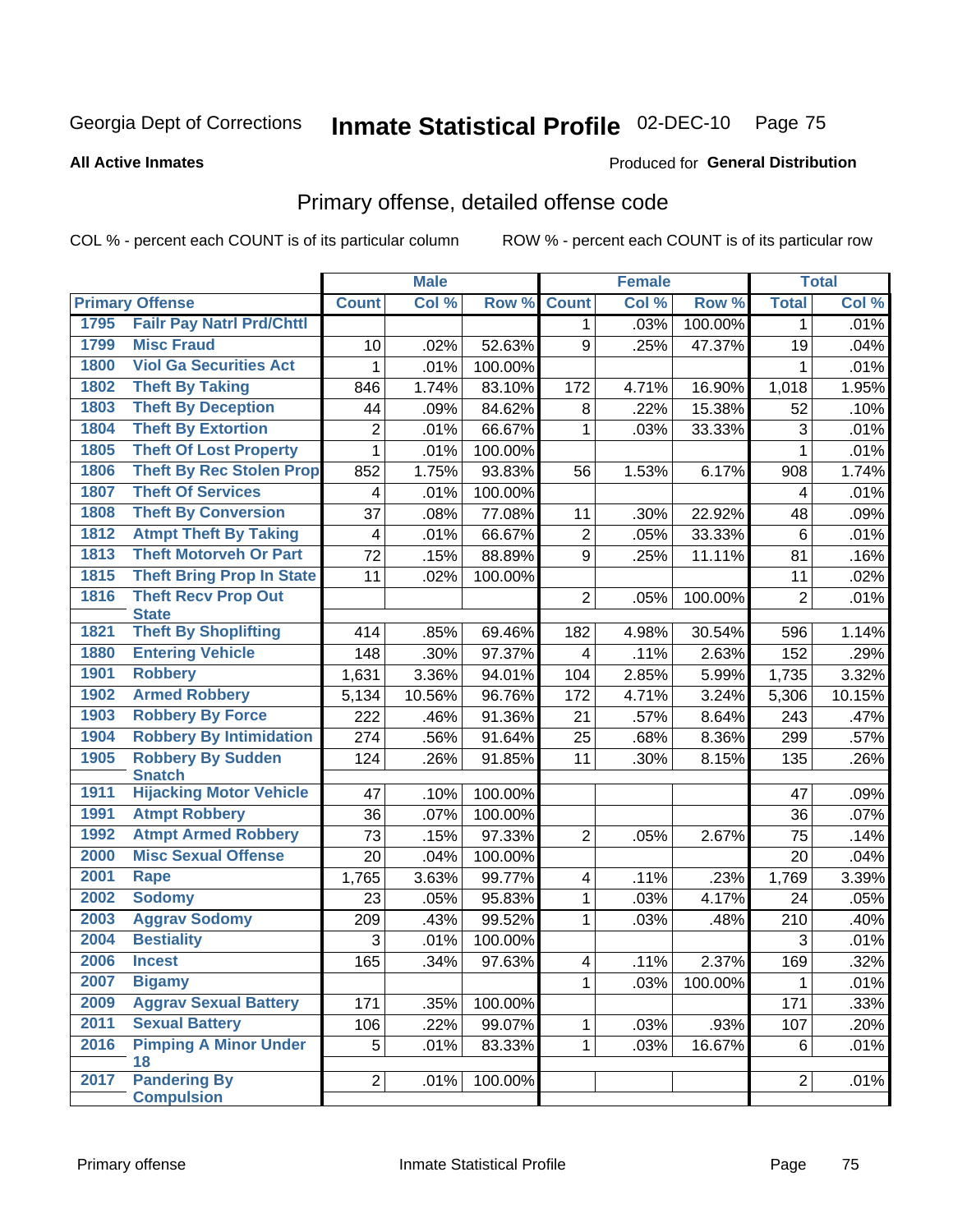# Inmate Statistical Profile 02-DEC-10 Page 76

**All Active Inmates** 

### **Produced for General Distribution**

## Primary offense, detailed offense code

COL % - percent each COUNT is of its particular column

|      |                                                  |                         | <b>Male</b> |         |                | <b>Female</b> |         |                | <b>Total</b> |
|------|--------------------------------------------------|-------------------------|-------------|---------|----------------|---------------|---------|----------------|--------------|
|      | <b>Primary Offense</b>                           | <b>Count</b>            | Col %       | Row %   | <b>Count</b>   | Col %         | Row %   | <b>Total</b>   | Col %        |
| 2018 | <b>Statutory Rape</b>                            | 768                     | 1.58%       | 98.71%  | 10             | .27%          | 1.29%   | 778            | 1.49%        |
| 2019 | <b>Child Molestation</b>                         | 2,457                   | 5.06%       | 97.73%  | 57             | 1.56%         | 2.27%   | 2,514          | 4.81%        |
| 2020 | <b>Enticing Child-Indec</b>                      | 94                      | .19%        | 94.00%  | 6              | .16%          | 6.00%   | 100            | .19%         |
|      | <b>Purp</b>                                      |                         |             |         |                |               |         |                |              |
| 2021 | <b>Aggrav Child Molestation</b>                  | 1,253                   | 2.58%       | 98.35%  | 21             | .57%          | 1.65%   | 1,274          | 2.44%        |
| 2023 | Sexl/Asslt/Agn/Pers/Cstdy                        | 6                       | .01%        | 100.00% |                |               |         | 6              | .01%         |
| 2025 | <b>Solicit Sodomy From</b>                       | 5                       | .01%        | 83.33%  | 1              | .03%          | 16.67%  | $6\phantom{1}$ | .01%         |
| 2026 | <b>Minor</b><br><b>Sex Offender Fail Registr</b> | 266                     | .55%        | 97.79%  | 6              | .16%          | 2.21%   | 272            | .52%         |
| 2028 | <b>Sex Offender Fail To</b>                      | 5                       | .01%        | 100.00% |                |               |         | 5              | .01%         |
|      | <b>Move</b>                                      |                         |             |         |                |               |         |                |              |
| 2090 | <b>Entice Child, Attempted</b>                   | 5                       | .01%        | 100.00% |                |               |         | 5              | .01%         |
| 2091 | <b>Atmpt Rape</b>                                | 22                      | .05%        | 95.65%  | 1              | .03%          | 4.35%   | 23             | .04%         |
| 2092 | <b>Atmpt Sodomy</b>                              | $\overline{c}$          | .01%        | 100.00% |                |               |         | $\overline{2}$ | .01%         |
| 2093 | <b>Atmpt Aggrav Sodomy</b>                       | $\overline{3}$          | .01%        | 100.00% |                |               |         | 3              | .01%         |
| 2094 | <b>Atmpt Child Molestation</b>                   | 28                      | .06%        | 100.00% |                |               |         | 28             | .05%         |
| 2095 | <b>Agg Aslt W Intnt To Rape</b>                  | 51                      | .10%        | 100.00% |                |               |         | 51             | .10%         |
| 2096 | <b>Aggrav Ch Molest, Atmpt</b>                   | 3                       | .01%        | 100.00% |                |               |         | 3              | .01%         |
| 2097 | <b>Statutory Rape, Atmpt</b>                     | $\overline{3}$          | .01%        | 100.00% |                |               |         | 3              | .01%         |
| 2099 | <b>Agg Sex Battery Atmpt</b>                     | $\overline{5}$          | .01%        | 100.00% |                |               |         | 5              | .01%         |
| 2100 | <b>Misc Obscenity</b>                            | $\overline{\mathbf{4}}$ | .01%        | 100.00% |                |               |         | 4              | .01%         |
| 2101 | <b>Distributing Obscene Mat</b>                  | $\mathbf{1}$            | .01%        | 100.00% |                |               |         | 1              | .01%         |
| 2205 | <b>False Swearng Writtn</b>                      | 6                       | .01%        | 75.00%  | $\overline{2}$ | .05%          | 25.00%  | 8              | .02%         |
|      | <b>Stmt</b>                                      |                         |             |         |                |               |         |                |              |
| 2301 | <b>Bribery Govt Officer</b>                      | $\mathbf{1}$            | .01%        | 100.00% |                |               |         | 1              | .01%         |
| 2302 | <b>Viol Oath Public Offcr</b>                    | $\overline{c}$          | .01%        | 100.00% |                |               |         | $\overline{2}$ | .01%         |
| 2305 | <b>Influence Govt Official</b>                   | $\mathbf{1}$            | .01%        | 100.00% |                |               |         | 1              | .01%         |
| 2307 | <b>Defrauding State</b>                          |                         |             |         | 1              | .03%          | 100.00% | $\mathbf{1}$   | .01%         |
| 2311 | <b>False Certificates</b>                        | 1                       | .01%        | 100.00% |                |               |         | 1              | .01%         |
| 2313 | <b>Influencing Witness</b>                       | $\overline{7}$          | .01%        | 87.50%  | 1              | .03%          | 12.50%  | 8              | .02%         |
| 2314 | <b>Obstr Of Law Enf Officer</b>                  | 492                     | 1.01%       | 93.18%  | 36             | .99%          | 6.82%   | 528            | 1.01%        |
| 2315 | <b>Tampering With</b>                            | 6                       | .01%        | 60.00%  | $\overline{4}$ | .11%          | 40.00%  | 10             | .02%         |
| 2316 | <b>Evidence</b><br><b>Fleeing/Eluding Police</b> | 163                     | .34%        | 94.77%  | 9              | .25%          | 5.23%   | 172            | .33%         |
| 2400 | <b>Misc Judicial Proceeding</b>                  | 1                       | .01%        | 100.00% |                |               |         | 1              | .01%         |
| 2401 | <b>Perjury</b>                                   | $\overline{3}$          | .01%        | 100.00% |                |               |         | 3              | .01%         |
| 2402 | <b>False Swearing</b>                            | $\overline{2}$          | .01%        | 66.67%  | 1              | .03%          | 33.33%  | 3              | .01%         |
| 2404 | <b>Impersonation</b>                             | 6                       | .01%        | 85.71%  | 1              | .03%          | 14.29%  | $\overline{7}$ | .01%         |
| 2405 | <b>Impersonating Officer</b>                     | $\overline{c}$          | .01%        | 66.67%  | 1              | .03%          | 33.33%  | 3              | .01%         |
| 2406 | <b>Barratry</b>                                  | $\mathbf 1$             | .01%        | 100.00% |                |               |         |                |              |
|      |                                                  |                         |             |         |                |               |         | 1              | .01%         |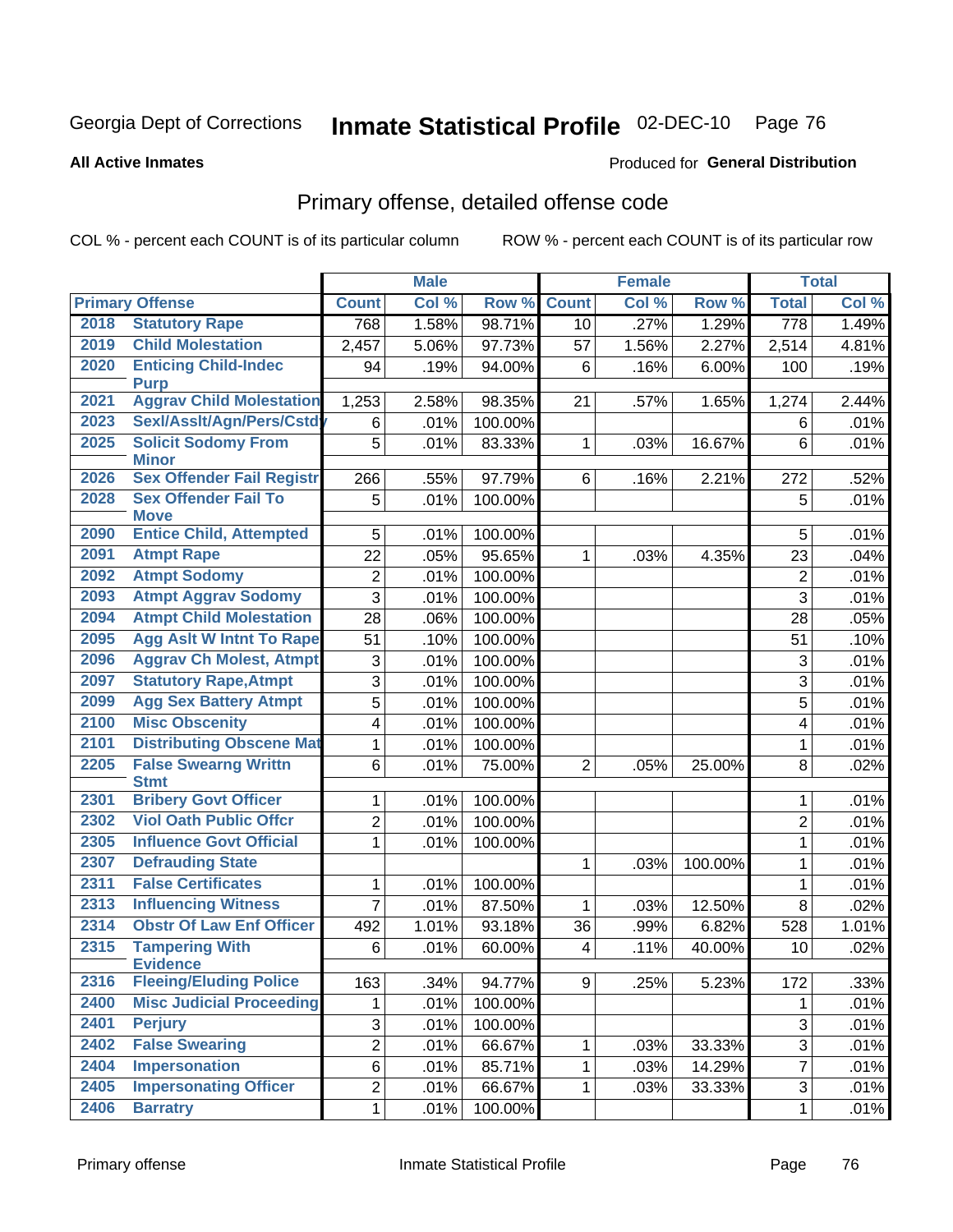#### Inmate Statistical Profile 02-DEC-10 Page 77

#### **All Active Inmates**

### **Produced for General Distribution**

## Primary offense, detailed offense code

COL % - percent each COUNT is of its particular column

|      |                                                |                         | <b>Male</b> |         |                | <b>Female</b> |        |                         | <b>Total</b> |  |
|------|------------------------------------------------|-------------------------|-------------|---------|----------------|---------------|--------|-------------------------|--------------|--|
|      | <b>Primary Offense</b>                         | <b>Count</b>            | Col %       | Row %   | <b>Count</b>   | Col %         | Row %  | <b>Total</b>            | Col %        |  |
| 2408 | <b>False Statements Govt</b>                   | $\overline{19}$         | .04%        | 73.08%  | $\overline{7}$ | .19%          | 26.92% | $\overline{26}$         | .05%         |  |
| 2409 | <b>Unauth Represtn Peace</b>                   | $\mathbf{1}$            | .01%        | 100.00% |                |               |        | 1                       | .01%         |  |
| 2411 | <b>Impersntng In Legal</b>                     | $\mathbf{1}$            | .01%        | 100.00% |                |               |        | 1                       | .01%         |  |
| 2501 | <b>Procd</b><br><b>Escape</b>                  |                         |             |         |                |               |        |                         |              |  |
| 2503 |                                                | 46                      | .09%        | 88.46%  | 6              | .16%          | 11.54% | 52                      | .10%         |  |
|      | <b>Hindering Appreh Or Pun</b>                 | $\mathbf{3}$            | .01%        | 75.00%  | 1              | .03%          | 25.00% | 4                       | .01%         |  |
| 2507 | <b>Mutiny In Penal Inst</b>                    | $\overline{\mathbf{4}}$ | .01%        | 100.00% |                |               |        | 4                       | .01%         |  |
| 2511 | <b>Bail Jumping</b>                            | $\overline{\mathbf{4}}$ | .01%        | 100.00% |                |               |        | 4                       | .01%         |  |
| 2590 | <b>Atmpt Escape</b>                            | 1                       | .01%        | 50.00%  | 1              | .03%          | 50.00% | $\overline{2}$          | .01%         |  |
| 2609 | <b>False Public Alarm</b>                      | 1                       | .01%        | 100.00% |                |               |        | $\mathbf{1}$            | .01%         |  |
| 2613 | <b>Crmnl Interfere Govt</b><br><b>Prop</b>     | 24                      | .05%        | 92.31%  | $\overline{2}$ | .05%          | 7.69%  | 26                      | .05%         |  |
| 2718 | <b>Dogfighting</b>                             | $\overline{2}$          | .01%        | 100.00% |                |               |        | $\overline{2}$          | .01%         |  |
| 2801 | <b>Cruelty To Children</b>                     | 220                     | .45%        | 71.20%  | 89             | 2.44%         | 28.80% | 309                     | .59%         |  |
| 2802 | <b>Atmpt Cruelty To</b>                        | 1                       | .01%        | 100.00% |                |               |        | 1                       | .01%         |  |
|      | <b>Children</b>                                |                         |             |         |                |               |        |                         |              |  |
| 2803 | <b>Manufact Meth Near</b>                      | 15                      | .03%        | 88.24%  | $\overline{2}$ | .05%          | 11.76% | 17                      | .03%         |  |
| 2811 | <b>Child</b><br><b>Cruelty To Elder Person</b> | 16                      | .03%        | 61.54%  | 10             | .27%          | 38.46% | 26                      | .05%         |  |
| 2843 | <b>Sex Exploitation Child</b>                  | 112                     | .23%        | 98.25%  | $\overline{2}$ | .05%          | 1.75%  | 114                     | .22%         |  |
| 2900 | <b>Misc Weapon/Explosive</b>                   |                         |             |         |                |               |        |                         |              |  |
|      | <b>Off</b>                                     | 4                       | .01%        | 100.00% |                |               |        | 4                       | .01%         |  |
| 2901 | <b>Carry Concealed Weapon</b>                  | $\overline{4}$          | .01%        | 100.00% |                |               |        | 4                       | .01%         |  |
| 2903 | <b>Carry Pistl Without Licns</b>               | $\mathbf{1}$            | .01%        | 100.00% |                |               |        | 1                       | .01%         |  |
| 2906 | <b>Machine Gun Activities</b>                  | $\mathbf{1}$            | .01%        | 100.00% |                |               |        | $\mathbf{1}$            | .01%         |  |
| 2910 | <b>Poss Of Firearm Dur</b>                     | 229                     | .47%        | 96.22%  | 9              | .25%          | 3.78%  | 238                     | .46%         |  |
|      | <b>Crime</b>                                   |                         |             |         |                |               |        |                         |              |  |
| 2911 | <b>Poss Knife During Crime</b>                 | 4                       | .01%        | 100.00% |                |               |        | $\overline{\mathbf{4}}$ | .01%         |  |
| 2912 | <b>Poss Of Certain</b><br><b>Weapons</b>       | 33                      | .07%        | 97.06%  | 1              | .03%          | 2.94%  | 34                      | .07%         |  |
| 2913 | <b>Poss Firearm 1st</b>                        | 63                      | .13%        | 96.92%  | $\overline{2}$ | .05%          | 3.08%  | 65                      | .12%         |  |
|      | <b>Offender</b>                                |                         |             |         |                |               |        |                         |              |  |
| 2914 | <b>Poss Firearm Convct</b><br><b>Felon</b>     | 752                     | 1.55%       | 97.79%  | 17             | .47%          | 2.21%  | 769                     | 1.47%        |  |
| 2915 | <b>Carry Weapon At School</b>                  | 3                       | .01%        | 100.00% |                |               |        | 3 <sup>1</sup>          | .01%         |  |
| 2963 | <b>Guard Line</b>                              | 8                       | .02%        | 61.54%  | 5              | .14%          | 38.46% | 13                      | .02%         |  |
|      | <b>W/Weapon/Drugs</b>                          |                         |             |         |                |               |        |                         |              |  |
| 2965 | <b>Poss Wpn, Drugs By</b><br><b>Prisnr</b>     | 29                      | .06%        | 90.63%  | 3 <sup>1</sup> | .08%          | 9.38%  | 32                      | .06%         |  |
| 2971 | <b>Cruelty To Animals</b>                      | 3                       | .01%        | 100.00% |                |               |        | 3                       | .01%         |  |
| 2972 | <b>Aggrav Cruelty To</b>                       | $\overline{13}$         | .03%        | 100.00% |                |               |        | 13                      | .02%         |  |
|      | <b>Animals</b>                                 |                         |             |         |                |               |        |                         |              |  |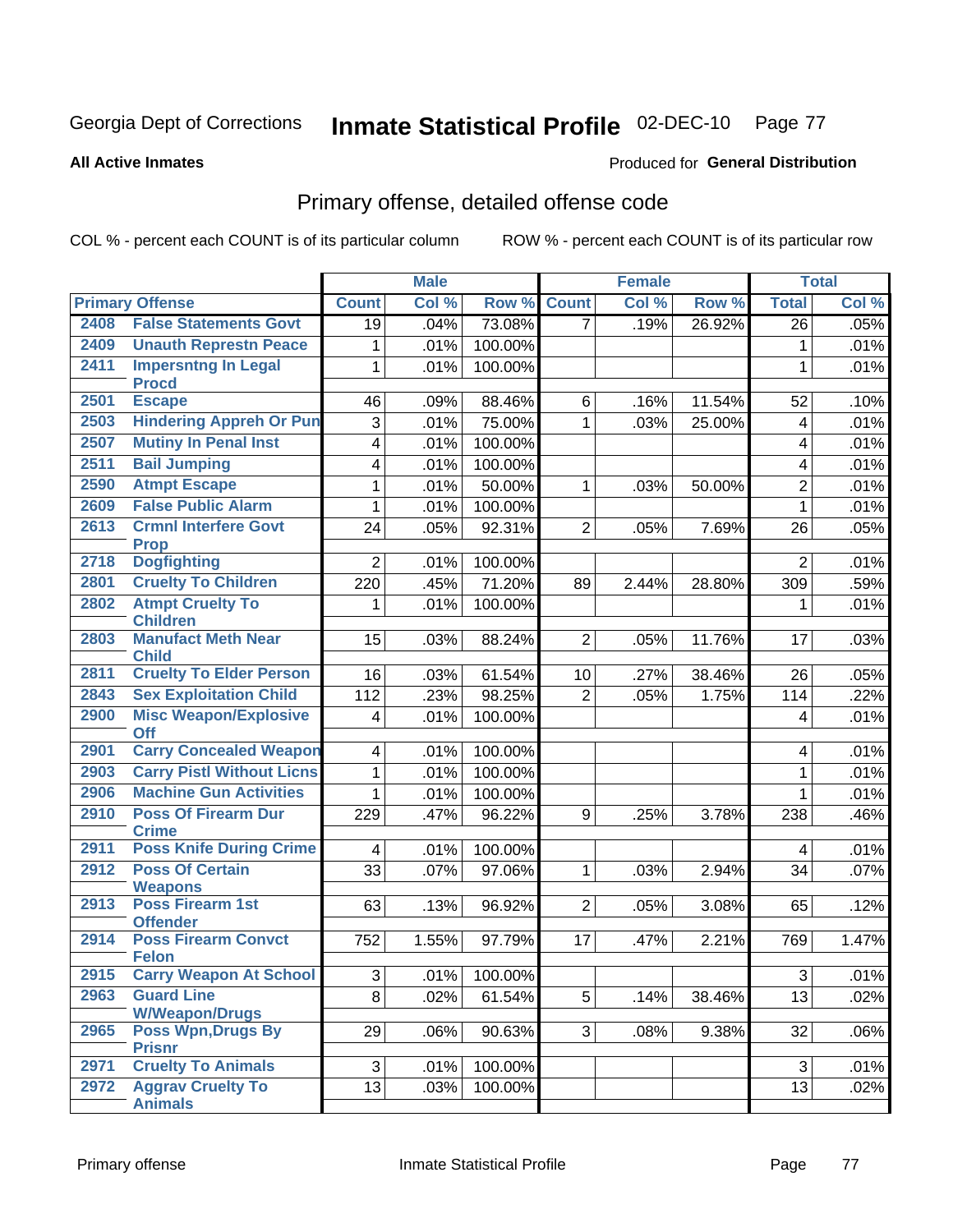# Inmate Statistical Profile 02-DEC-10 Page 78

#### **All Active Inmates**

### **Produced for General Distribution**

## Primary offense, detailed offense code

COL % - percent each COUNT is of its particular column

|      |                                            | <b>Male</b>     |       | <b>Female</b> |                 |       | <b>Total</b> |                |                     |
|------|--------------------------------------------|-----------------|-------|---------------|-----------------|-------|--------------|----------------|---------------------|
|      | <b>Primary Offense</b>                     | <b>Count</b>    | Col % | Row %         | <b>Count</b>    | Col % | Row %        | <b>Total</b>   | Col %               |
| 3000 | <b>Misc Invasion Of Privacy</b>            | $\overline{2}$  | .01%  | 100.00%       |                 |       |              | $\overline{2}$ | .01%                |
| 3001 | <b>Eavesdrop &amp;</b>                     | $\overline{2}$  | .01%  | 100.00%       |                 |       |              | $\overline{2}$ | .01%                |
|      | <b>Surveillance</b>                        |                 |       |               |                 |       |              |                |                     |
| 3002 | <b>Peeping Tom</b>                         | 19              | .04%  | 100.00%       |                 |       |              | 19             | .04%                |
| 3003 | <b>P/S/D Of Eavesdrop</b>                  | 1               | .01%  | 100.00%       |                 |       |              | 1              | .01%                |
| 3404 | <b>Devise</b><br><b>Racketeering</b>       | 37              | .08%  | 67.27%        | 18              | .49%  | 32.73%       | 55             | .11%                |
| 4001 | <b>S/D Narcotics Opiates</b>               | 29              | .06%  | 80.56%        | $\overline{7}$  | .19%  | 19.44%       | 36             | .07%                |
| 4002 | <b>S/D Dep Stim Cntrf Drugs</b>            | $\overline{53}$ | .11%  | 70.67%        | 22              | .60%  | 29.33%       | 75             | .14%                |
| 4003 | <b>S/D Of Lsd</b>                          | 1               | .01%  | 100.00%       |                 |       |              | 1              | .01%                |
| 4004 | <b>S/D Of Marijuana</b>                    | 330             | .68%  | 94.83%        | 18              | .49%  | 5.17%        | 348            | .67%                |
| 4006 | <b>Poss Narcotics Opiates</b>              | 50              | .10%  | 73.53%        | 18              | .49%  | 26.47%       | 68             | .13%                |
| 4007 | <b>Poss Dep Stim Cntrf</b>                 | 87              | .18%  | 80.56%        | 21              | .57%  | 19.44%       | 108            | .21%                |
|      | <b>Drugs</b>                               |                 |       |               |                 |       |              |                |                     |
| 4008 | <b>Poss Of Lsd</b>                         | 1               | .01%  | 100.00%       |                 |       |              | 1              | .01%                |
| 4009 | <b>Poss Of Marijuana</b>                   | 105             | .22%  | 92.92%        | 8               | .22%  | 7.08%        | 113            | .22%                |
| 4011 | <b>Illegal Attm To Obt Drugs</b>           | 6               | .01%  | 54.55%        | $\overline{5}$  | .14%  | 45.45%       | 11             | .02%                |
| 4012 | <b>Viol Ga Cntrl Sbst Act</b>              | 51              | .10%  | 85.00%        | 9               | .25%  | 15.00%       | 60             | .11%                |
| 4013 | <b>Viol Dngrous Drgs Act</b>               | 49              | .10%  | 79.03%        | 13              | .36%  | 20.97%       | 62             | .12%                |
| 4014 | <b>Uniwfl Mfg/Del/Dist N-C S</b>           | 16              | .03%  | 88.89%        | $\overline{2}$  | .05%  | 11.11%       | 18             | .03%                |
| 4016 | <b>Poss Drug Related Matri</b>             | 9               | .02%  | 75.00%        | $\overline{3}$  | .08%  | 25.00%       | 12             | .02%                |
| 4017 | <b>S/D Cont Sub Public</b>                 | 50              | .10%  | 94.34%        | $\overline{3}$  | .08%  | 5.66%        | 53             | .10%                |
| 4018 | <b>S/D Cont Sub School</b>                 | 39              | .08%  | 97.50%        | $\mathbf{1}$    | .03%  | 2.50%        | 40             | .08%                |
| 4021 | <b>S/D Cocaine</b>                         | 1,280           | 2.63% | 93.84%        | 84              | 2.30% | 6.16%        | 1,364          | 2.61%               |
| 4022 | <b>Poss Of Cocaine</b>                     | 1,205           | 2.48% | 87.32%        | 175             | 4.79% | 12.68%       | 1,380          | 2.64%               |
| 4030 | <b>Poss Ephedrine</b>                      | 14              | .03%  | 82.35%        | 3               | .08%  | 17.65%       | 17             | .03%                |
| 4031 | <b>Poss Methamphetamine</b>                | 439             | .90%  | 78.82%        | 118             | 3.23% | 21.18%       | 557            | 1.07%               |
| 4032 | <b>Sale Methamphetamine</b>                | 102             | .21%  | 75.56%        | 33              | .90%  | 24.44%       | 135            | .26%                |
| 4033 | <b>Poss Mda/Extsy</b>                      | 13              | .03%  | 81.25%        | 3               | .08%  | 18.75%       | 16             | .03%                |
| 4034 | <b>Sale Mda/Extsy</b>                      | 6               | .01%  | 100.00%       |                 |       |              | $6\phantom{1}$ | .01%                |
| 4050 | <b>Poss W Int Dist Cocaine</b>             | 656             | 1.35% | 94.52%        | 38              | 1.04% | 5.48%        | 694            | 1.33%               |
| 4051 | <b>Poss W Int Dist</b>                     | 717             | 1.48% | 96.89%        | $\overline{23}$ | .63%  | 3.11%        | 740            | $\overline{1.42\%}$ |
|      | <b>Marijuana</b>                           |                 |       |               |                 |       |              |                |                     |
| 4052 | <b>Poss W Int Dist Meth</b>                | 260             | .53%  | 84.69%        | 47              | 1.29% | 15.31%       | 307            | .59%                |
| 4053 | <b>Poss W Int Dis Other</b>                | 88              | .18%  | 84.62%        | 16              | .44%  | 15.38%       | 104            | .20%                |
| 4090 | <b>Drug</b><br><b>Atmpt Viol Substance</b> | 32              | .07%  | 86.49%        | 5               | .14%  | 13.51%       | 37             | .07%                |
|      | <b>Act</b>                                 |                 |       |               |                 |       |              |                |                     |
| 4100 | <b>Misc Drugs Trafficking</b>              | 39              | .08%  | 92.86%        | 3               | .08%  | 7.14%        | 42             | .08%                |
| 4101 | <b>Traf Cocaine Less 200</b>               | 532             | 1.09% | 96.73%        | 18              | .49%  | 3.27%        | 550            | 1.05%               |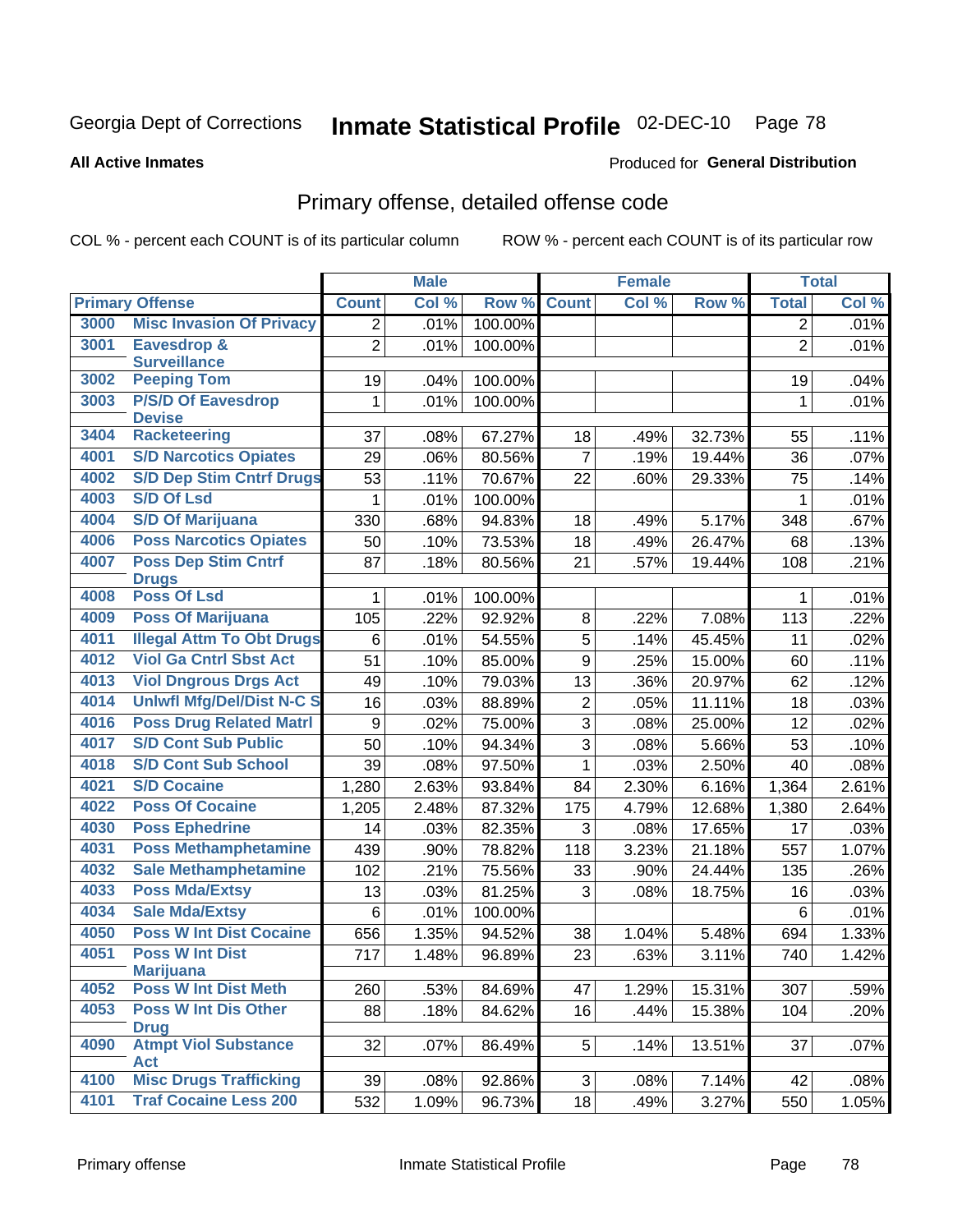# Inmate Statistical Profile 02-DEC-10 Page 79

#### **All Active Inmates**

### **Produced for General Distribution**

## Primary offense, detailed offense code

COL % - percent each COUNT is of its particular column

|      |                                            | <b>Male</b>    |       | <b>Female</b> |                |       | <b>Total</b> |                |         |
|------|--------------------------------------------|----------------|-------|---------------|----------------|-------|--------------|----------------|---------|
|      | <b>Primary Offense</b>                     | <b>Count</b>   | Col % | Row %         | <b>Count</b>   | Col % | Row %        | <b>Total</b>   | Col %   |
|      | Gm                                         |                |       |               |                |       |              |                |         |
| 4102 | <b>Traf Cocaine 201-400</b><br>Gm          | 207            | .43%  | 92.00%        | 18             | .49%  | 8.00%        | 225            | .43%    |
| 4103 | <b>Traf Cocaine 401+ Gm</b>                | 149            | .31%  | 95.51%        | $\overline{7}$ | .19%  | 4.49%        | 156            | $.30\%$ |
| 4111 | <b>Traf Narcotic Less 14 Gm</b>            | 13             | .03%  | 100.00%       |                |       |              | 13             | .02%    |
| 4112 | <b>Traf Narcotic 15-28 Gm</b>              | 3              | .01%  | 100.00%       |                |       |              | 3              | .01%    |
| 4113 | <b>Traf Narcotic 29+ Gm</b>                | $\overline{4}$ | .01%  | 100.00%       |                |       |              | 4              | .01%    |
| 4121 | Traf Marijna 10-2000 Lb                    | 107            | .22%  | 95.54%        | 5              | .14%  | 4.46%        | 112            | .21%    |
| 4122 | <b>Traf Marijna 2001-10k Lb</b>            | 3              | .01%  | 100.00%       |                |       |              | 3              | .01%    |
| 4123 | Traf Marijna 10001+ Lb                     | 3              | .01%  | 100.00%       |                |       |              | 3              | .01%    |
| 4126 | <b>Traf Amphtmine 28-199</b><br>Gm         | 8              | .02%  | 80.00%        | $\overline{2}$ | .05%  | 20.00%       | 10             | .02%    |
| 4127 | <b>Traf Amphtmine 200-399</b><br>Gm        | 2 <sup>1</sup> | .01%  | 100.00%       |                |       |              | $\overline{2}$ | .01%    |
| 4128 | <b>Traf Amphtmine 400+ Gm</b>              | 5              | .01%  | 100.00%       |                |       |              | 5              | .01%    |
| 4130 | <b>Cnspire Traffic Cntrl Sub</b>           | 10             | .02%  | 83.33%        | $\overline{c}$ | .05%  | 16.67%       | 12             | .02%    |
| 4131 | <b>Transactions Drug</b><br><b>Objects</b> |                |       |               | 1              | .03%  | 100.00%      | 1              | .01%    |
| 4133 | <b>Use Comm Facity Vio C</b><br><b>Sub</b> | 3 <sup>1</sup> | .01%  | 75.00%        | 1.             | .03%  | 25.00%       | 4              | .01%    |
| 4134 | <b>Att/Consprcy Commt</b><br>C/S/Of        | 46             | .09%  | 82.14%        | 10             | .27%  | 17.86%       | 56             | .11%    |
| 4135 | <b>Unauth Dist Contrild Sub</b>            |                |       |               | 1              | .03%  | 100.00%      | 1              | .01%    |
| 4136 | <b>Illgl Dist Contrild Subst</b>           | $\mathbf{1}$   | .01%  | 100.00%       |                |       |              | 1              | .01%    |
| 4140 | <b>Traf Methamph 28-199</b><br>Gm          | 229            | .47%  | 83.88%        | 44             | 1.20% | 16.12%       | 273            | .52%    |
| 4141 | Traf Methamph 200-399<br>Gm                | 76             | .16%  | 91.57%        | $\overline{7}$ | .19%  | 8.43%        | 83             | .16%    |
| 4142 | Traf Methamph 400+ Gm                      | 60             | .12%  | 95.24%        | 3              | .08%  | 4.76%        | 63             | .12%    |
| 4143 | <b>Manf Methamph 28-199</b><br>Gm          | 28             | .06%  | 80.00%        | $\overline{7}$ | .19%  | 20.00%       | 35             | .07%    |
| 4144 | <b>Manf Methamph 200-399</b><br>Gm         | $\overline{7}$ | .01%  | 100.00%       |                |       |              | $\overline{7}$ | .01%    |
| 4145 | Manf Methamph 400+ Gm                      | $\mathbf{1}$   | .01%  | 100.00%       |                |       |              | 1              | .01%    |
| 4146 | <b>Traf Methamph Unspec</b>                | 81             | .17%  | 94.19%        | 5              | .14%  | 5.81%        | 86             | .16%    |
|      | Amt                                        |                |       |               |                |       |              |                |         |
| 4147 | <b>Manf Methamph Unspec</b><br>Amt         | 155            | .32%  | 90.64%        | 16             | .44%  | 9.36%        | 171            | .33%    |
| 4150 | <b>Traf Mda/Extsy 28-199gm</b>             | 21             | .04%  | 80.77%        | 5              | .14%  | 19.23%       | 26             | .05%    |
| 4151 | <b>Traf Mda/Extsy 200-</b><br>399gm        | $\overline{7}$ | .01%  | 100.00%       |                |       |              | $\overline{7}$ | .01%    |
| 4152 | <b>Traf Mda/Extsy 400+Gm</b>               | 3 <sup>1</sup> | .01%  | 100.00%       |                |       |              | 3              | .01%    |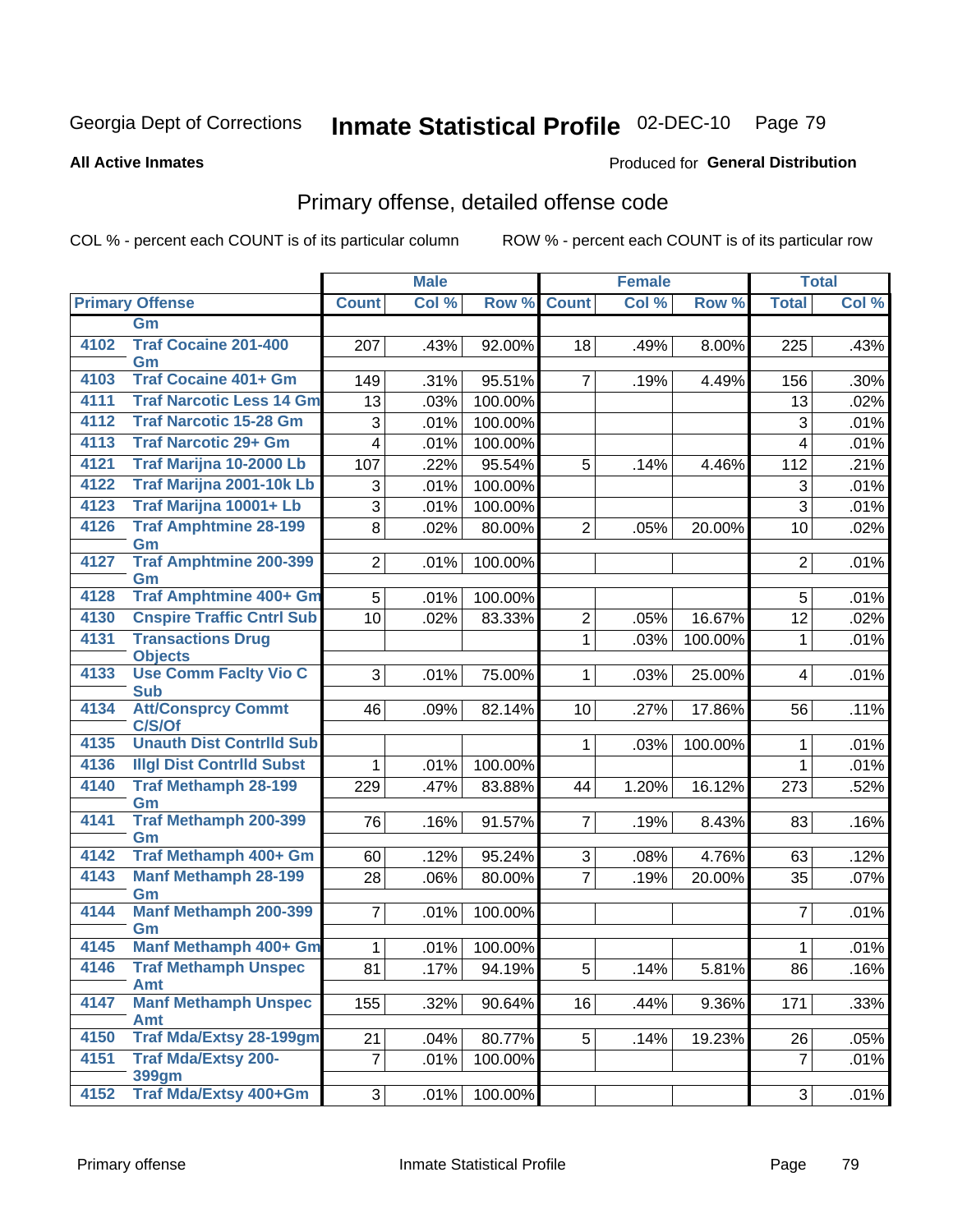# Inmate Statistical Profile 02-DEC-10 Page 80

**All Active Inmates** 

### **Produced for General Distribution**

## Primary offense, detailed offense code

COL % - percent each COUNT is of its particular column

|                      |                                  |                | <b>Male</b> |         |                | <b>Female</b> |         |                | <b>Total</b> |  |
|----------------------|----------------------------------|----------------|-------------|---------|----------------|---------------|---------|----------------|--------------|--|
|                      | <b>Primary Offense</b>           | <b>Count</b>   | Col %       | Row %   | <b>Count</b>   | Col %         | Row %   | <b>Total</b>   | Col %        |  |
| 5001                 | <b>Viol Motor Vehicle Laws</b>   | 28             | .06%        | 87.50%  | 4              | .11%          | 12.50%  | 32             | .06%         |  |
| 5003                 | <b>Chop Shop Violation</b>       | 3              | .01%        | 100.00% |                |               |         | 3              | .01%         |  |
| 5004                 | <b>Drvng Habtl Violator</b>      | 12             | .02%        | 100.00% |                |               |         | 12             | .02%         |  |
| 5005                 | <b>Habit Traf Viol/Impaired</b>  | 24             | .05%        | 92.31%  | $\overline{2}$ | .05%          | 7.69%   | 26             | .05%         |  |
| 5006                 | <b>Habit Traf Viol/Other</b>     | 29             | .06%        | 100.00% |                |               |         | 29             | .06%         |  |
| 5007                 | <b>Hit-Run W/Injury/Fatality</b> | 8              | .02%        | 80.00%  | $\overline{2}$ | .05%          | 20.00%  | 10             | .02%         |  |
| 5171                 | <b>Poss Contraband</b>           |                | .01%        | 100.00% |                |               |         | 1              | .01%         |  |
|                      | <b>Articles</b>                  |                |             |         |                |               |         |                |              |  |
| 5173                 | <b>Conceal Contraband</b>        |                |             |         |                | .03%          | 100.00% |                | .01%         |  |
| 6000                 | <b>Misc Mrals/Pblic H/Safty</b>  | 13             | .03%        | 86.67%  | $\overline{2}$ | .05%          | 13.33%  | 15             | .03%         |  |
| 6200                 | <b>Misc Correctionl Inst Off</b> | 6              | .01%        | 100.00% |                |               |         | 6              | .01%         |  |
| 8001                 | <b>Violatn Othr States Law</b>   | $\overline{2}$ | .01%        | 100.00% |                |               |         | $\overline{2}$ | .01%         |  |
| 9901                 | <b>Conspiracy</b>                | 42             | .09%        | 84.00%  | 8              | .22%          | 16.00%  | 50             | .10%         |  |
| 9905                 | <b>Crmnl Atmpt</b>               |                | .01%        | 100.00% |                |               |         | 1              | .01%         |  |
| 9907                 | <b>Unauth Dist Recrd</b>         | 6              | .01%        | 100.00% |                |               |         | 6              | .01%         |  |
|                      | <b>Devices</b>                   |                |             |         |                |               |         |                |              |  |
| 9910                 | <b>Crmnl Solicitation</b>        | 2              | .01%        | 100.00% |                |               |         | 2              | .01%         |  |
| 9914                 | <b>Gang Participation</b>        | 23             | .05%        | 95.83%  |                | .03%          | 4.17%   | 24             | .05%         |  |
| 9999                 | <b>Unknown Offense</b>           | 14             | .03%        | 66.67%  | 7              | .19%          | 33.33%  | 21             | .04%         |  |
| <b>Total Rported</b> |                                  | 48,604         | 100%        | 93.01%  | 3,654          | 100%          | 6.99%   | 52,258         | 101%         |  |

| 'Not<br><b>Reported</b> | 345    | -              | $\overline{A}$<br>4 I V   |
|-------------------------|--------|----------------|---------------------------|
| <b>Total</b>            | 48.949 | $^{\circ}$ 725 | $F^{\alpha}$ $F^{\alpha}$ |

| Mode (most frequent) | 1902 Armed Robbery | 1701 Forgery 1st Degree | 1902 Armed<br>Robberv |
|----------------------|--------------------|-------------------------|-----------------------|
|----------------------|--------------------|-------------------------|-----------------------|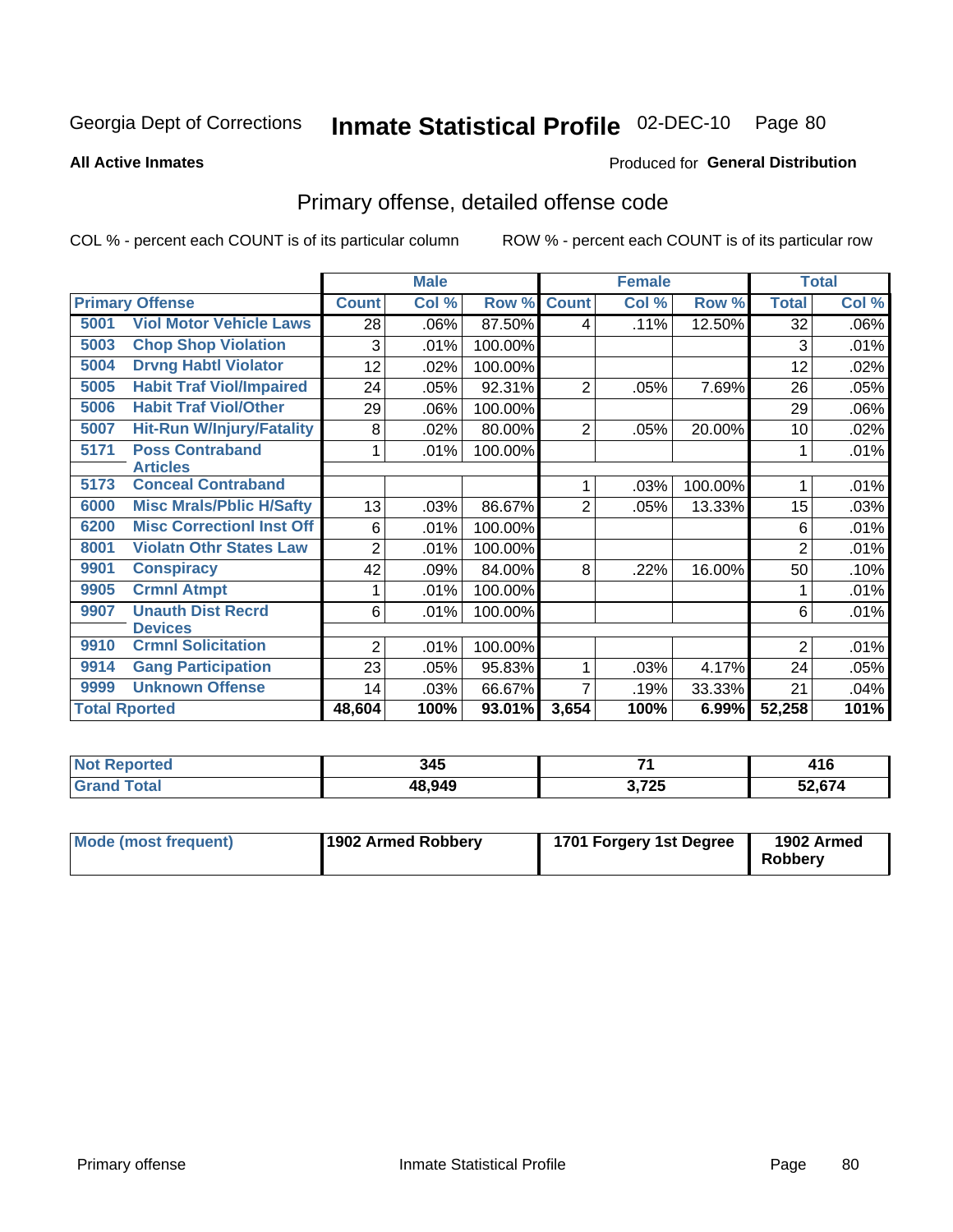# Inmate Statistical Profile 02-DEC-10 Page 81

#### **All Active Inmates**

#### Produced for General Distribution

## County of conviction of primary offense

COL % - percent each COUNT is of its particular column

|                         |                             |              | <b>Male</b> |         |                | <b>Female</b> |        |              | <b>Total</b> |
|-------------------------|-----------------------------|--------------|-------------|---------|----------------|---------------|--------|--------------|--------------|
|                         | <b>County of Conviction</b> | <b>Count</b> | Col %       | Row %   | <b>Count</b>   | Col %         | Row %  | <b>Total</b> | Col %        |
| $\overline{1}$          | <b>Appling</b>              | 96           | .20%        | 92.31%  | 8              | .22%          | 7.69%  | 104          | .20%         |
| $\overline{2}$          | <b>Atkinson</b>             | 40           | .08%        | 90.91%  | 4              | .11%          | 9.09%  | 44           | .08%         |
| 3                       | <b>Bacon</b>                | 49           | .10%        | 98.00%  | 1              | .03%          | 2.00%  | 50           | .10%         |
| 4                       | <b>Baker</b>                | 11           | .02%        | 100.00% |                |               |        | 11           | .02%         |
| $\overline{5}$          | <b>Baldwin</b>              | 269          | .55%        | 92.44%  | 22             | .60%          | 7.56%  | 291          | .56%         |
| $\overline{\mathbf{6}}$ | <b>Banks</b>                | 65           | .13%        | 94.20%  | $\overline{4}$ | .11%          | 5.80%  | 69           | .13%         |
| 7                       | <b>Barrow</b>               | 262          | .54%        | 92.91%  | 20             | .55%          | 7.09%  | 282          | .54%         |
| 8                       | <b>Bartow</b>               | 561          | 1.15%       | 88.35%  | 74             | 2.03%         | 11.65% | 635          | 1.22%        |
| $\overline{9}$          | <b>Ben Hill</b>             | 249          | .51%        | 93.61%  | 17             | .47%          | 6.39%  | 266          | .51%         |
| 10                      | <b>Berrien</b>              | 74           | .15%        | 96.10%  | 3              | .08%          | 3.90%  | 77           | .15%         |
| $\overline{11}$         | <b>Bibb</b>                 | 994          | 2.05%       | 94.85%  | 54             | 1.48%         | 5.15%  | 1,048        | 2.01%        |
| 12                      | <b>Bleckley</b>             | 76           | .16%        | 96.20%  | $\sqrt{3}$     | .08%          | 3.80%  | 79           | .15%         |
| $\overline{13}$         | <b>Brantley</b>             | 56           | .12%        | 93.33%  | 4              | .11%          | 6.67%  | 60           | .11%         |
| 14                      | <b>Brooks</b>               | 51           | .10%        | 94.44%  | $\overline{3}$ | .08%          | 5.56%  | 54           | .10%         |
| 15                      | <b>Bryan</b>                | 90           | .19%        | 95.74%  | 4              | .11%          | 4.26%  | 94           | .18%         |
| 16                      | <b>Bulloch</b>              | 478          | .98%        | 91.92%  | 42             | 1.15%         | 8.08%  | 520          | 1.00%        |
| $\overline{17}$         | <b>Burke</b>                | 203          | .42%        | 96.21%  | 8              | .22%          | 3.79%  | 211          | .40%         |
| 18                      | <b>Butts</b>                | 156          | .32%        | 96.89%  | 5              | .14%          | 3.11%  | 161          | .31%         |
| 19                      | <b>Calhoun</b>              | 39           | .08%        | 95.12%  | $\overline{2}$ | .05%          | 4.88%  | 41           | .08%         |
| 20                      | <b>Camden</b>               | 156          | .32%        | 93.41%  | 11             | .30%          | 6.59%  | 167          | .32%         |
| $\overline{21}$         | <b>Candler</b>              | 90           | .19%        | 86.54%  | 14             | .38%          | 13.46% | 104          | .20%         |
| $\overline{22}$         | <b>Carroll</b>              | 609          | 1.25%       | 89.56%  | 71             | 1.94%         | 10.44% | 680          | 1.30%        |
| $\overline{23}$         | <b>Catoosa</b>              | 292          | .60%        | 90.97%  | 29             | .79%          | 9.03%  | 321          | .61%         |
| 24                      | <b>Charlton</b>             | 53           | .11%        | 89.83%  | 6              | .16%          | 10.17% | 59           | .11%         |
| 25                      | <b>Chatham</b>              | 2,411        | 4.96%       | 95.60%  | 111            | 3.04%         | 4.40%  | 2,522        | 4.83%        |
| 26                      | <b>Chattahoochee</b>        | 25           | .05%        | 96.15%  | 1              | .03%          | 3.85%  | 26           | .05%         |
| $\overline{27}$         | <b>Chattooga</b>            | 239          | .49%        | 90.19%  | 26             | .71%          | 9.81%  | 265          | .51%         |
| 28                      | <b>Cherokee</b>             | 626          | 1.29%       | 91.65%  | 57             | 1.56%         | 8.35%  | 683          | 1.31%        |
| 29                      | <b>Clarke</b>               | 438          | .90%        | 93.39%  | 31             | .85%          | 6.61%  | 469          | .90%         |
| 30                      | <b>Clay</b>                 | 31           | .06%        | 91.18%  | 3              | .08%          | 8.82%  | 34           | .07%         |
| $\overline{31}$         | <b>Clayton</b>              | 1,494        | 3.07%       | 92.74%  | 117            | 3.20%         | 7.26%  | 1,611        | 3.08%        |
| 32                      | <b>Clinch</b>               | 66           | .14%        | 94.29%  | 4              | .11%          | 5.71%  | 70           | .13%         |
| 33                      | <b>Cobb</b>                 | 2,593        | 5.33%       | 90.07%  | 286            | 7.83%         | 9.93%  | 2,879        | 5.51%        |
| 34                      | <b>Coffee</b>               | 249          | .51%        | 94.32%  | 15             | .41%          | 5.68%  | 264          | .51%         |
| 35                      | <b>Colquitt</b>             | 284          | .58%        | 95.30%  | 14             | .38%          | 4.70%  | 298          | .57%         |
| 36                      | <b>Columbia</b>             | 283          | .58%        | 93.40%  | 20             | .55%          | 6.60%  | 303          | .58%         |
| 37                      | <b>Cook</b>                 | 124          | .26%        | 94.66%  | $\overline{7}$ | .19%          | 5.34%  | 131          | .25%         |
| 38                      | <b>Coweta</b>               | 484          | 1.00%       | 91.67%  | 44             | 1.20%         | 8.33%  | 528          | 1.01%        |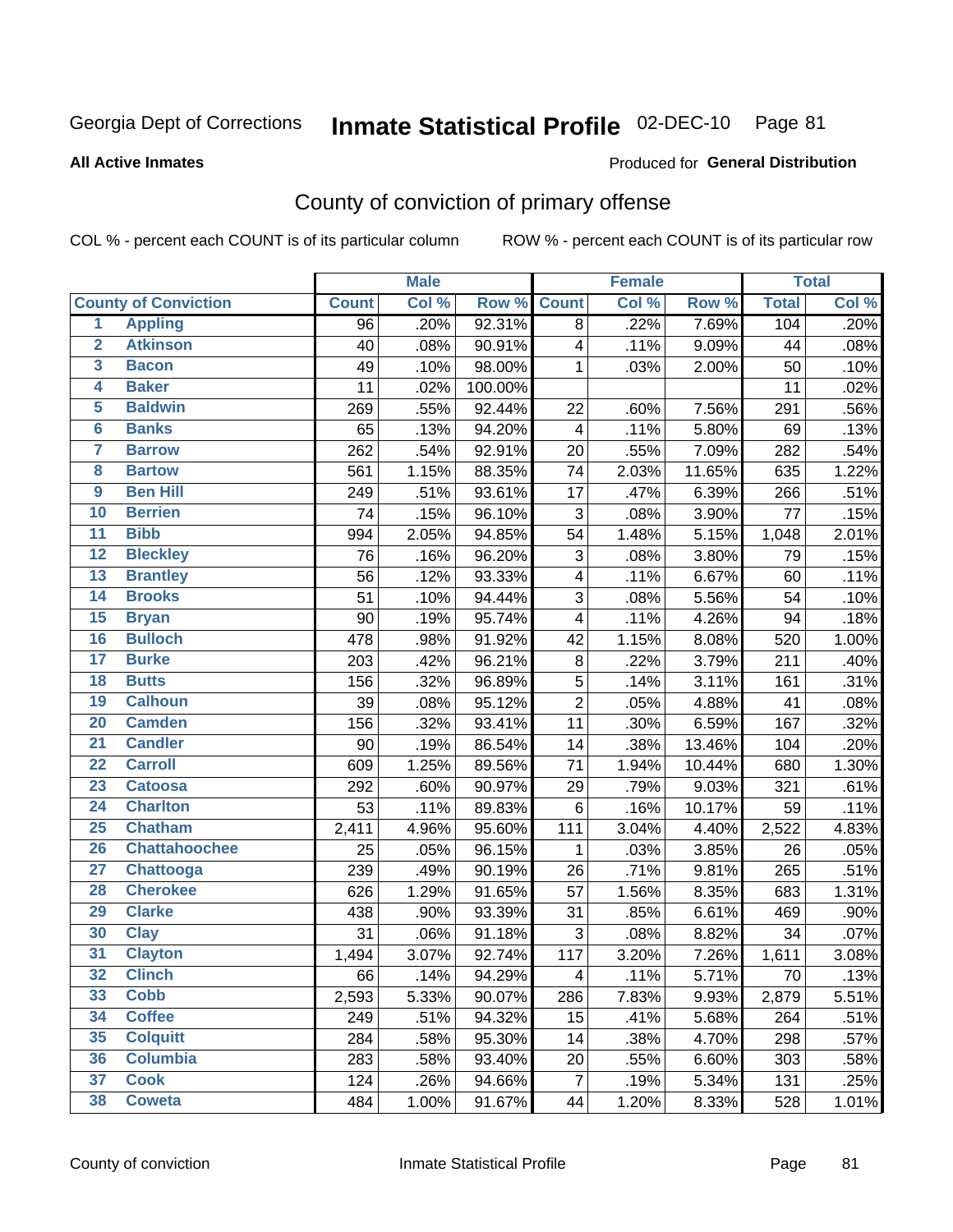# Inmate Statistical Profile 02-DEC-10 Page 82

Produced for General Distribution

#### **All Active Inmates**

## County of conviction of primary offense

COL % - percent each COUNT is of its particular column

|                 |                             |              | <b>Male</b> |         |                | <b>Female</b> |        |                 | <b>Total</b> |
|-----------------|-----------------------------|--------------|-------------|---------|----------------|---------------|--------|-----------------|--------------|
|                 | <b>County of Conviction</b> | <b>Count</b> | Col %       | Row %   | <b>Count</b>   | Col %         | Row %  | <b>Total</b>    | Col %        |
| 39              | <b>Crawford</b>             | 20           | .04%        | 95.24%  | $\mathbf 1$    | .03%          | 4.76%  | $\overline{21}$ | .04%         |
| 40              | <b>Crisp</b>                | 288          | .59%        | 92.60%  | 23             | .63%          | 7.40%  | 311             | .60%         |
| 41              | <b>Dade</b>                 | 131          | .27%        | 96.32%  | 5              | .14%          | 3.68%  | 136             | .26%         |
| 42              | <b>Dawson</b>               | 108          | .22%        | 89.26%  | 13             | .36%          | 10.74% | 121             | .23%         |
| 43              | <b>Decatur</b>              | 328          | .67%        | 91.62%  | 30             | .82%          | 8.38%  | 358             | .69%         |
| 44              | <b>Dekalb</b>               | 2,930        | 6.03%       | 94.64%  | 166            | 4.54%         | 5.36%  | 3,096           | 5.92%        |
| 45              | <b>Dodge</b>                | 146          | .30%        | 92.41%  | 12             | .33%          | 7.59%  | 158             | .30%         |
| 46              | <b>Dooly</b>                | 89           | .18%        | 95.70%  | 4              | .11%          | 4.30%  | 93              | .18%         |
| 47              | <b>Dougherty</b>            | 945          | 1.94%       | 94.69%  | 53             | 1.45%         | 5.31%  | 998             | 1.91%        |
| 48              | <b>Douglas</b>              | 1,163        | 2.39%       | 89.74%  | 133            | 3.64%         | 10.26% | 1,296           | 2.48%        |
| 49              | <b>Early</b>                | 84           | .17%        | 95.45%  | 4              | .11%          | 4.55%  | 88              | .17%         |
| 50              | <b>Echols</b>               | 6            | .01%        | 100.00% |                |               |        | 6               | .01%         |
| $\overline{51}$ | <b>Effingham</b>            | 157          | .32%        | 92.35%  | 13             | .36%          | 7.65%  | 170             | .33%         |
| 52              | <b>Elbert</b>               | 134          | .28%        | 95.04%  | $\overline{7}$ | .19%          | 4.96%  | 141             | .27%         |
| 53              | <b>Emanuel</b>              | 174          | .36%        | 96.67%  | 6              | .16%          | 3.33%  | 180             | .34%         |
| 54              | <b>Evans</b>                | 101          | .21%        | 95.28%  | 5              | .14%          | 4.72%  | 106             | .20%         |
| 55              | <b>Fannin</b>               | 112          | .23%        | 95.73%  | 5              | .14%          | 4.27%  | 117             | .22%         |
| 56              | <b>Fayette</b>              | 344          | .71%        | 91.49%  | 32             | .88%          | 8.51%  | 376             | .72%         |
| $\overline{57}$ | <b>Floyd</b>                | 755          | 1.55%       | 89.35%  | 90             | 2.46%         | 10.65% | 845             | 1.62%        |
| 58              | <b>Forsyth</b>              | 278          | .57%        | 86.88%  | 42             | 1.15%         | 13.13% | 320             | .61%         |
| 59              | <b>Franklin</b>             | 111          | .23%        | 90.98%  | 11             | .30%          | 9.02%  | 122             | .23%         |
| 60              | <b>Fulton</b>               | 4,622        | 9.51%       | 96.31%  | 177            | 4.84%         | 3.69%  | 4,799           | 9.18%        |
| 61              | Gilmer                      | 126          | .26%        | 90.65%  | 13             | .36%          | 9.35%  | 139             | .27%         |
| 62              | <b>Glascock</b>             | 8            | .02%        | 88.89%  | $\mathbf{1}$   | .03%          | 11.11% | 9               | .02%         |
| 63              | <b>Glynn</b>                | 408          | .84%        | 95.33%  | 20             | .55%          | 4.67%  | 428             | .82%         |
| 64              | <b>Gordon</b>               | 321          | .66%        | 90.42%  | 34             | .93%          | 9.58%  | 355             | .68%         |
| 65              | <b>Grady</b>                | 200          | .41%        | 94.34%  | 12             | .33%          | 5.66%  | 212             | .41%         |
| 66              | <b>Greene</b>               | 155          | .32%        | 93.94%  | 10             | .27%          | 6.06%  | 165             | .32%         |
| 67              | <b>Gwinnett</b>             | 2,059        | 4.24%       | 92.17%  | 175            | 4.79%         | 7.83%  | 2,234           | 4.27%        |
| 68              | <b>Habersham</b>            | 118          | .24%        | 95.16%  | 6              | .16%          | 4.84%  | 124             | .24%         |
| 69              | <b>Hall</b>                 | 694          | 1.43%       | 91.32%  | 66             | 1.81%         | 8.68%  | 760             | 1.45%        |
| 70              | <b>Hancock</b>              | 34           | $.07\%$     | 97.14%  | 1              | .03%          | 2.86%  | 35              | .07%         |
| $\overline{71}$ | <b>Haralson</b>             | 91           | .19%        | 92.86%  | $\overline{7}$ | .19%          | 7.14%  | 98              | .19%         |
| 72              | <b>Harris</b>               | 116          | .24%        | 94.31%  | $\overline{7}$ | .19%          | 5.69%  | 123             | .24%         |
| 73              | <b>Hart</b>                 | 99           | .20%        | 94.29%  | 6              | .16%          | 5.71%  | 105             | .20%         |
| 74              | <b>Heard</b>                | 72           | .15%        | 97.30%  | $\overline{2}$ | .05%          | 2.70%  | 74              | .14%         |
| 75              | <b>Henry</b>                | 558          | 1.15%       | 89.42%  | 66             | 1.81%         | 10.58% | 624             | 1.19%        |
| 76              | <b>Houston</b>              | 602          | 1.24%       | 95.40%  | 29             | .79%          | 4.60%  | 631             | 1.21%        |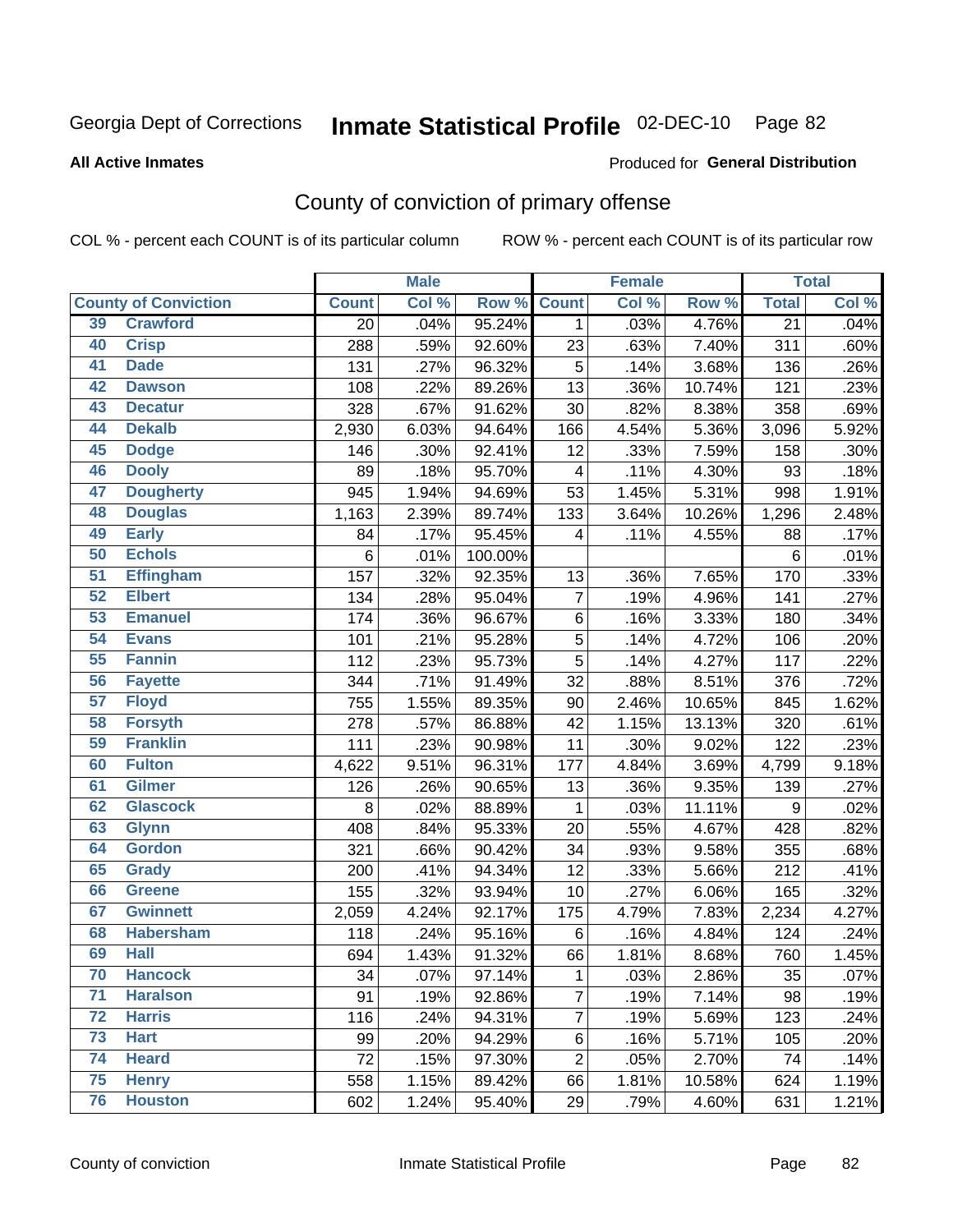# Inmate Statistical Profile 02-DEC-10 Page 83

#### **All Active Inmates**

### Produced for General Distribution

## County of conviction of primary offense

COL % - percent each COUNT is of its particular column

|                  |                             |                 | <b>Male</b> |         |                         | <b>Female</b> |        |                 | <b>Total</b> |
|------------------|-----------------------------|-----------------|-------------|---------|-------------------------|---------------|--------|-----------------|--------------|
|                  | <b>County of Conviction</b> | <b>Count</b>    | Col %       | Row %   | <b>Count</b>            | Col %         | Row %  | <b>Total</b>    | Col %        |
| 77               | <b>Irwin</b>                | $\overline{71}$ | .15%        | 98.61%  | $\mathbf{1}$            | .03%          | 1.39%  | $\overline{72}$ | .14%         |
| 78               | <b>Jackson</b>              | 189             | .39%        | 93.56%  | 13                      | .36%          | 6.44%  | 202             | .39%         |
| 79               | <b>Jasper</b>               | 60              | .12%        | 100.00% |                         |               |        | 60              | .11%         |
| 80               | <b>Jeff Davis</b>           | 71              | .15%        | 87.65%  | 10                      | .27%          | 12.35% | 81              | .16%         |
| 81               | <b>Jefferson</b>            | 119             | .24%        | 95.97%  | 5                       | .14%          | 4.03%  | 124             | .24%         |
| 82               | <b>Jenkins</b>              | 59              | .12%        | 95.16%  | 3                       | .08%          | 4.84%  | 62              | .12%         |
| 83               | <b>Johnson</b>              | 54              | .11%        | 90.00%  | 6                       | .16%          | 10.00% | 60              | .11%         |
| 84               | <b>Jones</b>                | 163             | .34%        | 88.11%  | 22                      | .60%          | 11.89% | 185             | .35%         |
| 85               | <b>Lamar</b>                | 78              | .16%        | 92.86%  | 6                       | .16%          | 7.14%  | 84              | .16%         |
| 86               | <b>Lanier</b>               | 39              | .08%        | 100.00% |                         |               |        | 39              | .07%         |
| 87               | <b>Laurens</b>              | 307             | .63%        | 94.75%  | 17                      | .47%          | 5.25%  | 324             | .62%         |
| 88               | Lee                         | 68              | .14%        | 95.77%  | 3                       | .08%          | 4.23%  | 71              | .14%         |
| 89               | <b>Liberty</b>              | 278             | .57%        | 92.98%  | 21                      | .57%          | 7.02%  | 299             | .57%         |
| 90               | <b>Lincoln</b>              | 26              | .05%        | 96.30%  | 1                       | .03%          | 3.70%  | 27              | .05%         |
| 91               | Long                        | 71              | .15%        | 92.21%  | 6                       | .16%          | 7.79%  | 77              | .15%         |
| 92               | <b>Lowndes</b>              | 543             | 1.12%       | 93.46%  | 38                      | 1.04%         | 6.54%  | 581             | 1.11%        |
| 93               | <b>Lumpkin</b>              | 103             | .21%        | 89.57%  | 12                      | .33%          | 10.43% | 115             | .22%         |
| 94               | <b>Macon</b>                | 61              | .13%        | 96.83%  | $\overline{2}$          | .05%          | 3.17%  | 63              | .12%         |
| 95               | <b>Madison</b>              | 105             | .22%        | 90.52%  | 11                      | .30%          | 9.48%  | 116             | .22%         |
| 96               | <b>Marion</b>               | 42              | .09%        | 91.30%  | $\overline{\mathbf{4}}$ | .11%          | 8.70%  | 46              | .09%         |
| 97               | <b>Mcduffie</b>             | 180             | .37%        | 95.24%  | $\boldsymbol{9}$        | .25%          | 4.76%  | 189             | .36%         |
| 98               | <b>Mcintosh</b>             | 64              | .13%        | 98.46%  | $\mathbf{1}$            | .03%          | 1.54%  | 65              | .12%         |
| 99               | <b>Meriwether</b>           | 236             | .49%        | 95.93%  | 10                      | .27%          | 4.07%  | 246             | .47%         |
| 100              | <b>Miller</b>               | 31              | .06%        | 96.88%  | 1                       | .03%          | 3.13%  | 32              | .06%         |
| 101              | <b>Mitchell</b>             | 197             | .41%        | 93.36%  | 14                      | .38%          | 6.64%  | 211             | .40%         |
| 102              | <b>Monroe</b>               | 150             | .31%        | 88.24%  | 20                      | .55%          | 11.76% | 170             | .33%         |
| 103              | <b>Montgomery</b>           | 59              | .12%        | 95.16%  | 3                       | .08%          | 4.84%  | 62              | .12%         |
| 104              | <b>Morgan</b>               | 162             | .33%        | 93.64%  | 11                      | .30%          | 6.36%  | 173             | .33%         |
| 105              | <b>Murray</b>               | 169             | .35%        | 91.85%  | 15                      | .41%          | 8.15%  | 184             | .35%         |
| 106              | <b>Muscogee</b>             | 1,607           | 3.31%       | 95.15%  | 82                      | 2.24%         | 4.85%  | 1,689           | 3.23%        |
| 107              | <b>Newton</b>               | 611             | 1.26%       | 92.30%  | 51                      | 1.40%         | 7.70%  | 662             | 1.27%        |
| 108              | <b>Oconee</b>               | 54              | .11%        | 96.43%  | $\overline{c}$          | .05%          | 3.57%  | 56              | .11%         |
| 109              | <b>Oglethorpe</b>           | 44              | .09%        | 97.78%  | $\mathbf{1}$            | .03%          | 2.22%  | 45              | .09%         |
| 110              | <b>Paulding</b>             | 243             | .50%        | 93.82%  | 16                      | .44%          | 6.18%  | 259             | .50%         |
| 111              | <b>Peach</b>                | 89              | .18%        | 96.74%  | 3                       | .08%          | 3.26%  | 92              | .18%         |
| 112              | <b>Pickens</b>              | 70              | .14%        | 82.35%  | 15                      | .41%          | 17.65% | 85              | .16%         |
| 113              | <b>Pierce</b>               | 62              | .13%        | 92.54%  | 5                       | .14%          | 7.46%  | 67              | .13%         |
| $\overline{114}$ | <b>Pike</b>                 | 59              | .12%        | 93.65%  | 4                       | .11%          | 6.35%  | 63              | .12%         |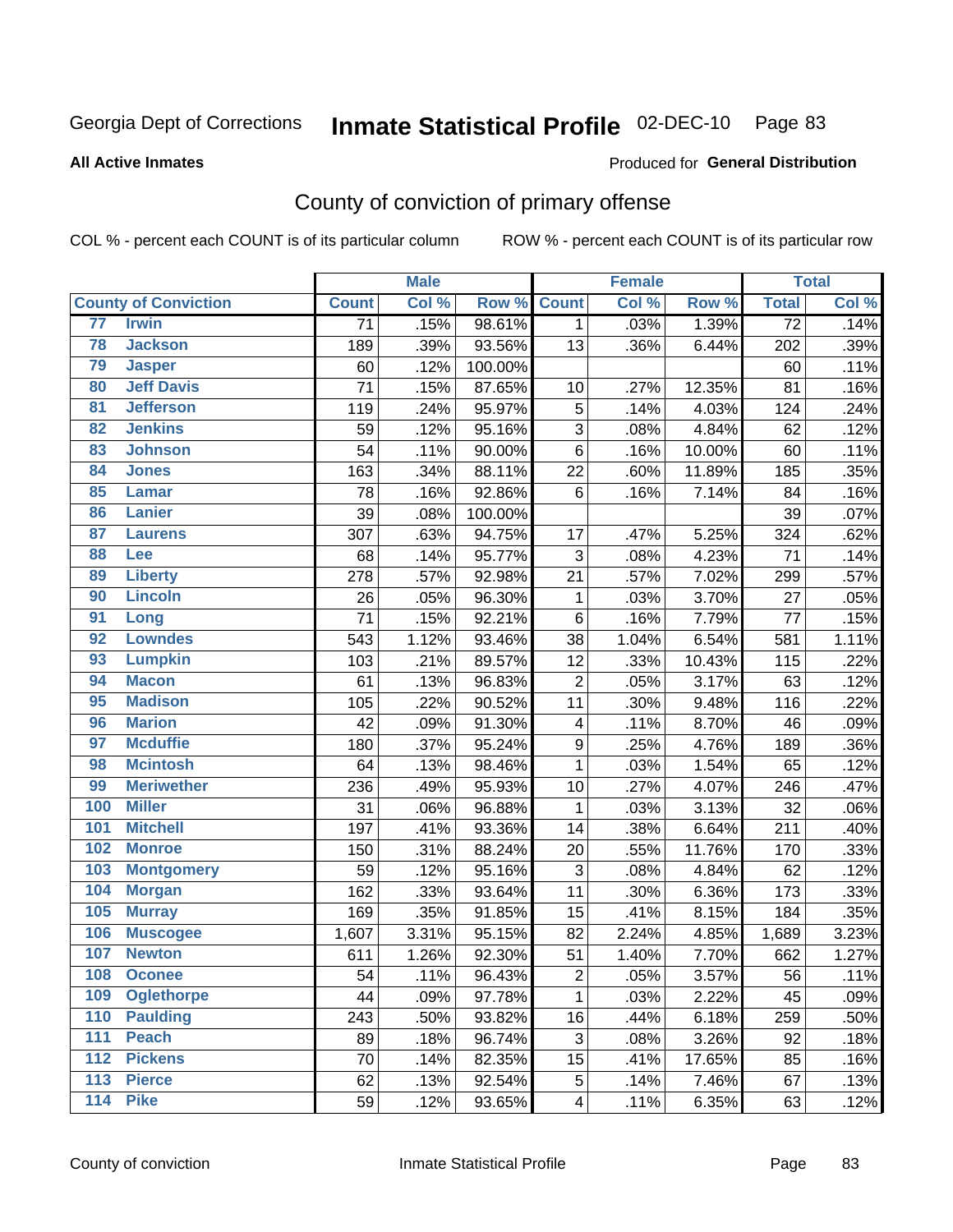# Inmate Statistical Profile 02-DEC-10 Page 84

#### **All Active Inmates**

#### Produced for General Distribution

## County of conviction of primary offense

COL % - percent each COUNT is of its particular column

|                                     |                | <b>Male</b> |           |                         | <b>Female</b> |        |                | <b>Total</b> |
|-------------------------------------|----------------|-------------|-----------|-------------------------|---------------|--------|----------------|--------------|
| <b>County of Conviction</b>         | <b>Count</b>   | Col %       | Row %     | <b>Count</b>            | Col %         | Row %  | <b>Total</b>   | Col %        |
| 115 Polk                            | 145            | .30%        | 94.16%    | 9                       | .25%          | 5.84%  | 154            | .29%         |
| $\overline{116}$<br><b>Pulaski</b>  | 86             | .18%        | 95.56%    | $\overline{\mathbf{4}}$ | .11%          | 4.44%  | 90             | .17%         |
| 117<br><b>Putnam</b>                | 143            | .29%        | 95.97%    | 6                       | .16%          | 4.03%  | 149            | .29%         |
| 118<br>Quitman                      | 19             | .04%        | 90.48%    | $\overline{c}$          | .05%          | 9.52%  | 21             | .04%         |
| 119<br><b>Rabun</b>                 | 48             | .10%        | 85.71%    | $\bf 8$                 | .22%          | 14.29% | 56             | .11%         |
| 120<br><b>Randolph</b>              | 63             | .13%        | 95.45%    | 3                       | .08%          | 4.55%  | 66             | .13%         |
| 121<br><b>Richmond</b>              | 1,683          | 3.46%       | 93.81%    | 111                     | 3.04%         | 6.19%  | 1,794          | 3.43%        |
| 122<br><b>Rockdale</b>              | 479            | .99%        | 91.06%    | 47                      | 1.29%         | 8.94%  | 526            | 1.01%        |
| 123<br><b>Schley</b>                | 21             | .04%        | 95.45%    | 1                       | .03%          | 4.55%  | 22             | .04%         |
| $\overline{124}$<br><b>Screven</b>  | 131            | .27%        | 93.57%    | $\boldsymbol{9}$        | .25%          | 6.43%  | 140            | .27%         |
| <b>Seminole</b><br>125              | 56             | .12%        | 83.58%    | 11                      | .30%          | 16.42% | 67             | .13%         |
| 126<br><b>Spalding</b>              | 597            | 1.23%       | 90.18%    | 65                      | 1.78%         | 9.82%  | 662            | 1.27%        |
| $\overline{127}$<br><b>Stephens</b> | 191            | .39%        | 91.83%    | 17                      | .47%          | 8.17%  | 208            | .40%         |
| 128<br><b>Stewart</b>               | 29             | .06%        | 93.55%    | $\overline{c}$          | .05%          | 6.45%  | 31             | .06%         |
| 129<br><b>Sumter</b>                | 217            | .45%        | 95.18%    | 11                      | .30%          | 4.82%  | 228            | .44%         |
| 130<br><b>Talbot</b>                | 61             | .13%        | 96.83%    | $\mathbf 2$             | .05%          | 3.17%  | 63             | .12%         |
| 131<br><b>Taliaferro</b>            | 24             | .05%        | 88.89%    | 3                       | .08%          | 11.11% | 27             | .05%         |
| 132<br><b>Tattnall</b>              | 182            | .37%        | 92.86%    | 14                      | .38%          | 7.14%  | 196            | .38%         |
| 133<br><b>Taylor</b>                | 94             | .19%        | 92.16%    | $\bf 8$                 | .22%          | 7.84%  | 102            | .20%         |
| <b>Telfair</b><br>134               | 109            | .22%        | 93.16%    | $\bf 8$                 | .22%          | 6.84%  | 117            | .22%         |
| 135<br><b>Terrell</b>               | 76             | .16%        | $97.44\%$ | $\overline{2}$          | .05%          | 2.56%  | 78             | .15%         |
| 136<br><b>Thomas</b>                | 250            | .51%        | 93.98%    | 16                      | .44%          | 6.02%  | 266            | .51%         |
| <b>Tift</b><br>137                  | 296            | .61%        | 95.48%    | 14                      | .38%          | 4.52%  | 310            | .59%         |
| <b>Toombs</b><br>138                | 315            | .65%        | 92.38%    | 26                      | .71%          | 7.62%  | 341            | .65%         |
| 139<br><b>Towns</b>                 | 46             | .09%        | 82.14%    | 10                      | .27%          | 17.86% | 56             | .11%         |
| <b>Treutlen</b><br>140              | 67             | .14%        | 93.06%    | 5                       | .14%          | 6.94%  | 72             | .14%         |
| 141<br><b>Troup</b>                 | 649            | 1.34%       | 90.64%    | 67                      | 1.83%         | 9.36%  | 716            | 1.37%        |
| 142<br><b>Turner</b>                | 68             | .14%        | 93.15%    | 5                       | .14%          | 6.85%  | 73             | .14%         |
| $\overline{143}$<br><b>Twiggs</b>   | 65             | .13%        | 94.20%    | $\overline{\mathbf{4}}$ | .11%          | 5.80%  | 69             | .13%         |
| 144<br><b>Union</b>                 | 85             | .17%        | 85.00%    | 15                      | .41%          | 15.00% | 100            | .19%         |
| 145<br><b>Upson</b>                 | 182            | .37%        | 90.10%    | 20                      | .55%          | 9.90%  | 202            | .39%         |
| 146<br><b>Walker</b>                | 415            | .85%        | 91.61%    | 38                      | 1.04%         | 8.39%  | 453            | .87%         |
| $\overline{147}$<br><b>Walton</b>   | 423            | .87%        | 90.19%    | 46                      | 1.26%         | 9.81%  | 469            | $.90\%$      |
| 148<br><b>Ware</b>                  | 312            | .64%        | 95.41%    | 15                      | .41%          | 4.59%  | 327            | .63%         |
| 149<br><b>Warren</b>                | 40             | .08%        | 93.02%    | 3                       | .08%          | 6.98%  | 43             | .08%         |
| <b>Washington</b><br>150            | 137            | .28%        | 90.73%    | 14                      | .38%          | 9.27%  | 151            | .29%         |
| 151<br><b>Wayne</b>                 | 151            | .31%        | 89.35%    | 18                      | .49%          | 10.65% | 169            | .32%         |
| <b>Webster</b><br>152               | $\overline{7}$ | .01%        | 100.00%   |                         |               |        | $\overline{7}$ | .01%         |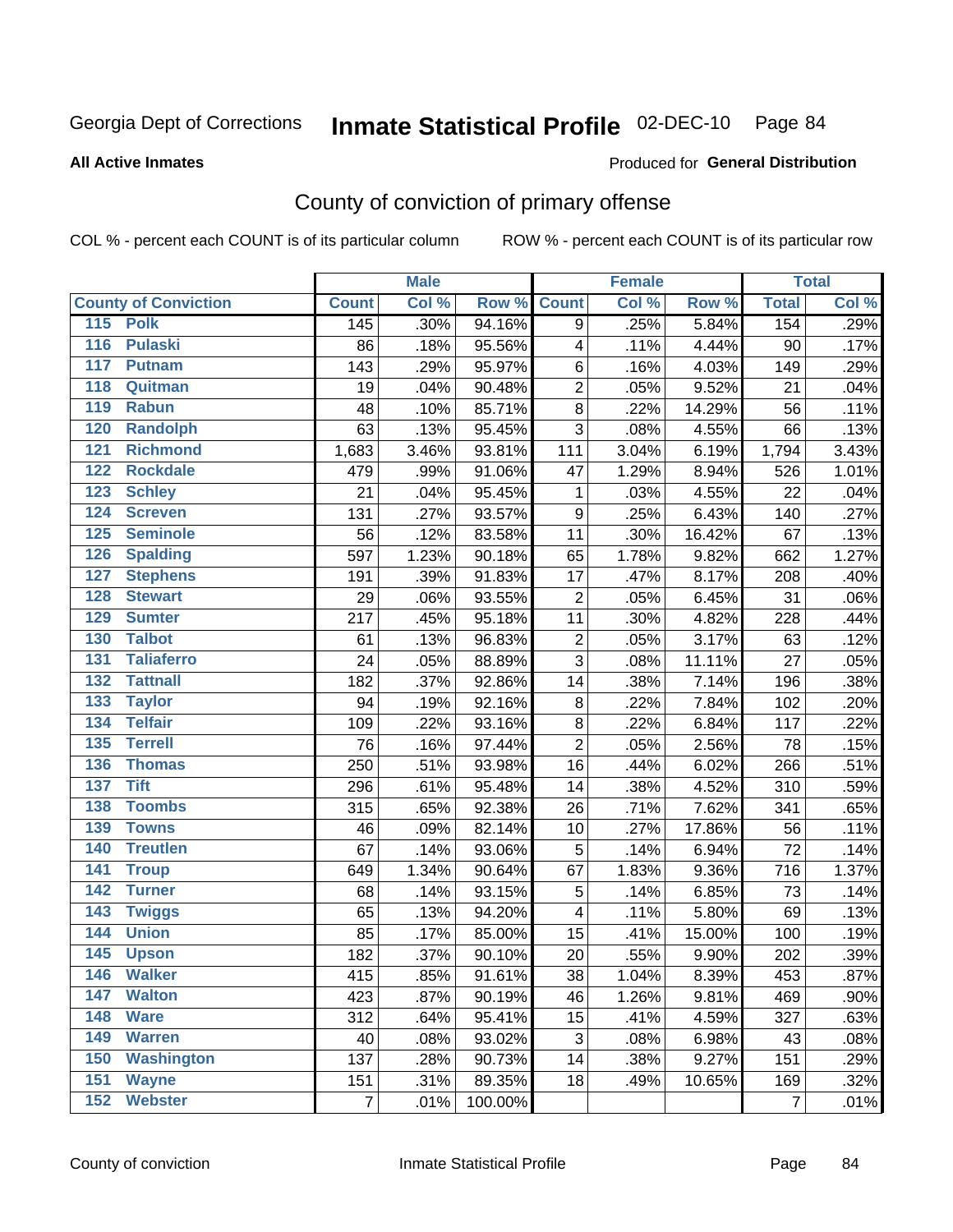# Inmate Statistical Profile 02-DEC-10 Page 85

**All Active Inmates** 

### Produced for General Distribution

## County of conviction of primary offense

COL % - percent each COUNT is of its particular column

|                             |              | <b>Male</b> |             |       | <b>Female</b> |        |              | <b>Total</b> |
|-----------------------------|--------------|-------------|-------------|-------|---------------|--------|--------------|--------------|
| <b>County of Conviction</b> | <b>Count</b> | Col %       | Row % Count |       | Col %         | Row %  | <b>Total</b> | Col %        |
| <b>Wheeler</b><br>153       | 28           | $.06\%$     | 82.35%      | 6     | .16%          | 17.65% | 34           | $.07\%$      |
| <b>White</b><br>154         | 102          | .21%        | 91.89%      | 9     | .25%          | 8.11%  | 111          | .21%         |
| <b>Whitfield</b><br>155     | 574          | 1.18%       | 87.37%      | 83    | 2.27%         | 12.63% | 657          | 1.26%        |
| <b>Wilcox</b><br>156        | 59           | .12%        | 88.06%      | 8     | $.22\%$       | 11.94% | 67           | .13%         |
| <b>Wilkes</b><br>157        | 72           | .15%        | 97.30%      | 2     | .05%          | 2.70%  | 74           | .14%         |
| <b>Wilkinson</b><br>158     | 46           | .09%        | $90.20\%$   | 5     | .14%          | 9.80%  | 51           | .10%         |
| <b>Worth</b><br>159         | 114          | .23%        | 95.00%      | 6     | .16%          | 5.00%  | 120          | .23%         |
| <b>Total Rported</b>        | 48,604       | 100%        | 93.01%      | 3,654 | 100%          | 6.99%  | 52,258       | 100%         |

| чтео<br>N | 345    | __              | $\overline{11}$<br>71 V |
|-----------|--------|-----------------|-------------------------|
| otal      | 48,949 | 2.725<br>,,, zj | <b>FO 071</b><br>.674   |

| <b>Mode</b><br>---<br>luent)<br>nost tren | ™ulton | ;obb | Fulto |
|-------------------------------------------|--------|------|-------|
|                                           |        |      |       |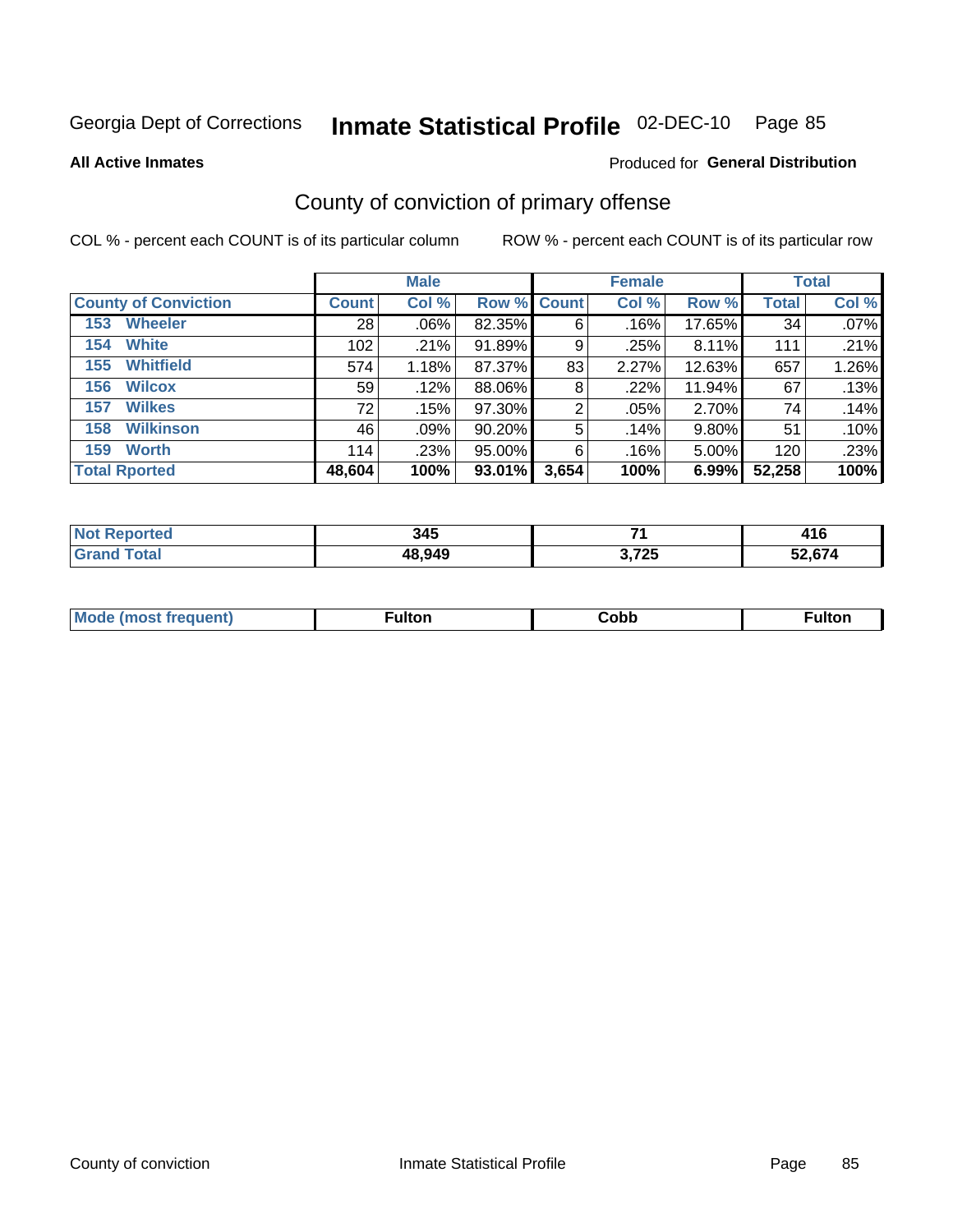## Inmate Statistical Profile 02-DEC-10 Page 86

**All Active Inmates** 

### **Produced for General Distribution**

## Circuit of conviction of primary offense

COL % - percent each COUNT is of its particular column

|                              | <b>Male</b>  |       |                    | <b>Female</b> |       |       | <b>Total</b> |       |
|------------------------------|--------------|-------|--------------------|---------------|-------|-------|--------------|-------|
| <b>Circuit of Conviction</b> | <b>Count</b> | Col % | <b>Row % Count</b> |               | Col % | Row % | <b>Total</b> | Col % |
| <b>Total Rported</b>         |              |       |                    |               |       |       |              |       |

| <b>Not Reported</b>    | 48,949 | 3,725 | 52,674 |
|------------------------|--------|-------|--------|
| <b>Total</b><br>. Gran |        |       |        |

| <b>Mode</b><br><b>Most frequent)</b> ( | <b>Null</b> | <b>Null</b> | Nul. |
|----------------------------------------|-------------|-------------|------|
|----------------------------------------|-------------|-------------|------|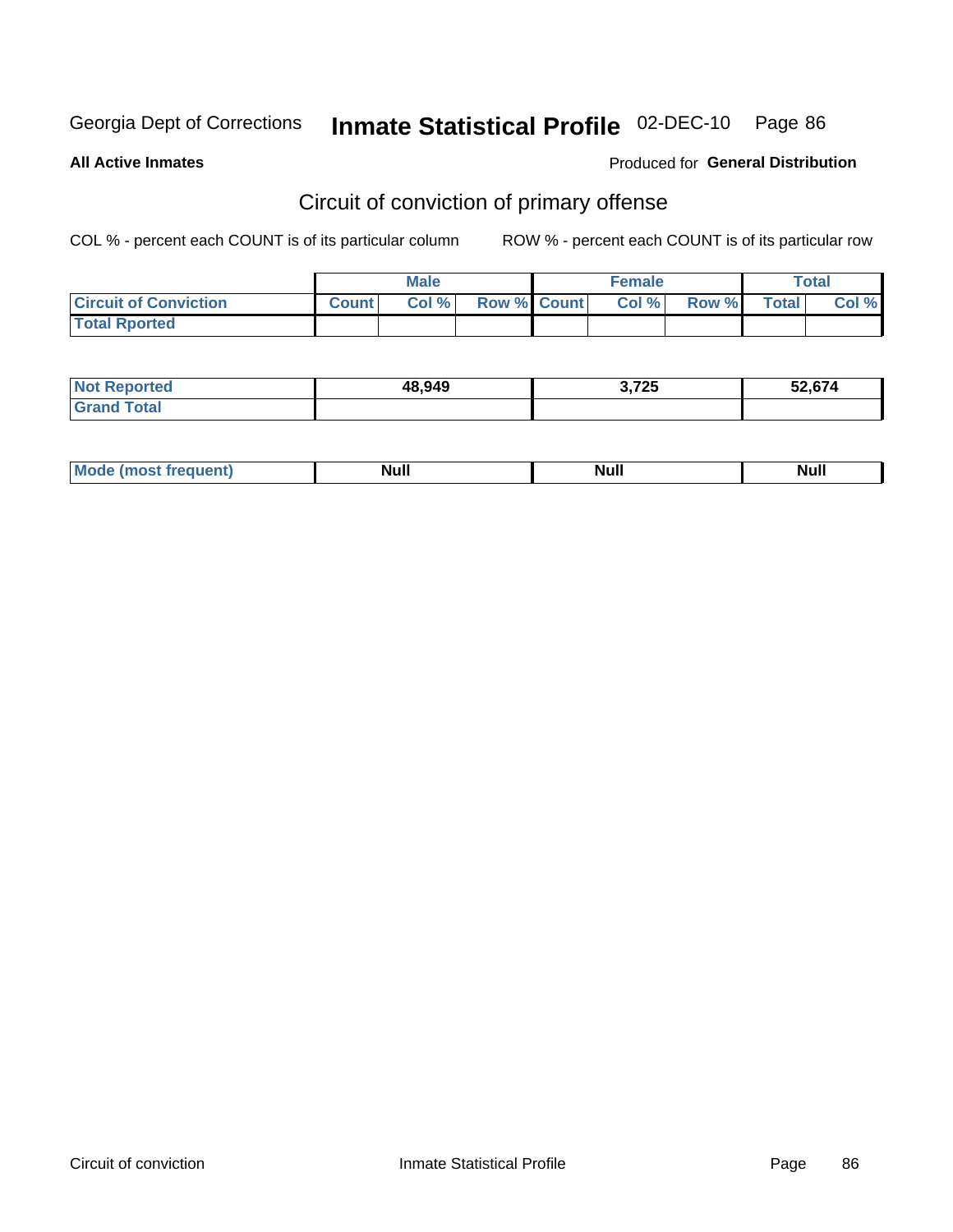# Inmate Statistical Profile 02-DEC-10 Page 87

### **All Active Inmates**

### Produced for General Distribution

### Years served (jail + prison) in this incarceration

COL % - percent each COUNT is of its particular column

|                              |              | <b>Male</b> |                  |                         | <b>Female</b> |        |              | <b>Total</b> |
|------------------------------|--------------|-------------|------------------|-------------------------|---------------|--------|--------------|--------------|
| <b>Years Served</b>          | <b>Count</b> | Col %       | Row <sup>%</sup> | <b>Count</b>            | Col %         | Row %  | <b>Total</b> | Col %        |
| Less than one year           | 7,740        | 15.85%      | 86.46%           | 1,212                   | 32.61%        | 13.54% | 8,952        | 17.03%       |
| 1 to 1.99 years              | 10,243       | 20.97%      | 90.86%           | 1,030                   | 27.71%        | 9.14%  | 11,273       | 21.45%       |
| $2$ to 2.99 years            | 6,732        | 13.78%      | 93.62%           | 459                     | 12.35%        | 6.38%  | 7,191        | 13.68%       |
| $3$ to $3.99$ years          | 4,540        | 9.29%       | 94.64%           | 257                     | 6.91%         | 5.36%  | 4,797        | 9.13%        |
| $\overline{4}$ to 4.99 years | 3,108        | 6.36%       | 95.75%           | 138                     | 3.71%         | 4.25%  | 3,246        | 6.18%        |
| 5 to 5.99 years              | 2,090        | 4.28%       | 95.87%           | 90                      | 2.42%         | 4.13%  | 2,180        | 4.15%        |
| 6 to 6.99 years              | 1,693        | 3.47%       | 95.70%           | 76                      | 2.04%         | 4.30%  | 1,769        | 3.37%        |
| 7 to 7.99 years              | 1,576        | 3.23%       | 96.10%           | 64                      | 1.72%         | 3.90%  | 1,640        | 3.12%        |
| <b>8 to 8.99 years</b>       | 1,433        | 2.93%       | 95.66%           | 65                      | 1.75%         | 4.34%  | 1,498        | 2.85%        |
| 9 to 9.99 years              | 1,394        | 2.85%       | 96.40%           | 52                      | 1.40%         | 3.60%  | 1,446        | 2.75%        |
| 10 to 10.99 years            | 959          | 1.96%       | 95.42%           | 46                      | 1.24%         | 4.58%  | 1,005        | 1.91%        |
| 11 to 11.99 years            | 883          | 1.81%       | 96.19%           | 35                      | 0.94%         | 3.81%  | 918          | 1.75%        |
| 12 to 12.99 years            | 830          | 1.70%       | 95.95%           | 35                      | 0.94%         | 4.05%  | 865          | 1.65%        |
| 13 to 13.99 years            | 879          | 1.80%       | 97.13%           | 26                      | 0.70%         | 2.87%  | 905          | 1.72%        |
| 14 to 14.99 years            | 746          | 1.53%       | 97.52%           | 19                      | 0.51%         | 2.48%  | 765          | 1.46%        |
| 15 to 15.99 years            | 607          | 1.24%       | 96.50%           | 22                      | 0.59%         | 3.50%  | 629          | 1.20%        |
| 16 to 16.99 years            | 520          | 1.06%       | 96.65%           | 18                      | 0.48%         | 3.35%  | 538          | 1.02%        |
| 17 to 17.99 years            | 510          | 1.04%       | 97.33%           | 14                      | 0.38%         | 2.67%  | 524          | 1.00%        |
| 18 to 18.99 years            | 373          | 0.76%       | 97.14%           | 11                      | 0.30%         | 2.86%  | 384          | 0.73%        |
| 19 to 19.99 years            | 389          | 0.80%       | 96.77%           | 13                      | 0.35%         | 3.23%  | 402          | 0.76%        |
| 20 to 20.99 years            | 264          | 0.54%       | 96.00%           | 11                      | 0.30%         | 4.00%  | 275          | 0.52%        |
| 21 to 21.99 years            | 204          | 0.42%       | 97.61%           | 5                       | 0.13%         | 2.39%  | 209          | 0.40%        |
| 22 to 22.99 years            | 205          | 0.42%       | 96.24%           | $\,8\,$                 | 0.22%         | 3.76%  | 213          | 0.41%        |
| 23 to 23.99 years            | 175          | 0.36%       | 98.87%           | $\overline{2}$          | 0.05%         | 1.13%  | 177          | 0.34%        |
| 24 to 24.99 years            | 134          | 0.27%       | 99.26%           | 1                       | 0.03%         | 0.74%  | 135          | 0.26%        |
| 25 to 25.99 years            | 117          | 0.24%       | 98.32%           | $\overline{\mathbf{c}}$ | 0.05%         | 1.68%  | 119          | 0.23%        |
| 26 to 26.99 years            | 100          | 0.20%       | 97.09%           | 3                       | 0.08%         | 2.91%  | 103          | 0.20%        |
| 27 to 27.99 years            | 69           | 0.14%       | 98.57%           | 1                       | 0.03%         | 1.43%  | 70           | 0.13%        |
| 28 to 28.99 years            | 57           | 0.12%       | 100.00%          |                         |               |        | 57           | 0.11%        |
| 29 to 29.99 years            | 50           | 0.10%       | 100.00%          |                         |               |        | 50           | 0.10%        |
| Thirty + years               | 228          | 0.47%       | 99.13%           | $\overline{2}$          | 0.05%         | 0.87%  | 230          | 0.44%        |
| <b>Total Reported</b>        | 48,848       | 100%        | 92.93%           | 3,717                   | 100%          | 7.07%  | 52,565       | 100.1%       |

| <b>Not</b><br>Reported | 101    |       | 109        |
|------------------------|--------|-------|------------|
| <b>Total</b><br>Grand  | 48,949 | 3,725 | .674<br>гΛ |
|                        |        |       |            |

| Mean<br>(average)    | 5.33               | 3.06               | 5.17          |
|----------------------|--------------------|--------------------|---------------|
| Median (middle)      | 2.945              | 1.55               | 2.8           |
| Mode (most frequent) | Less than one year | Less than one year | Less than one |
|                      |                    |                    | vear          |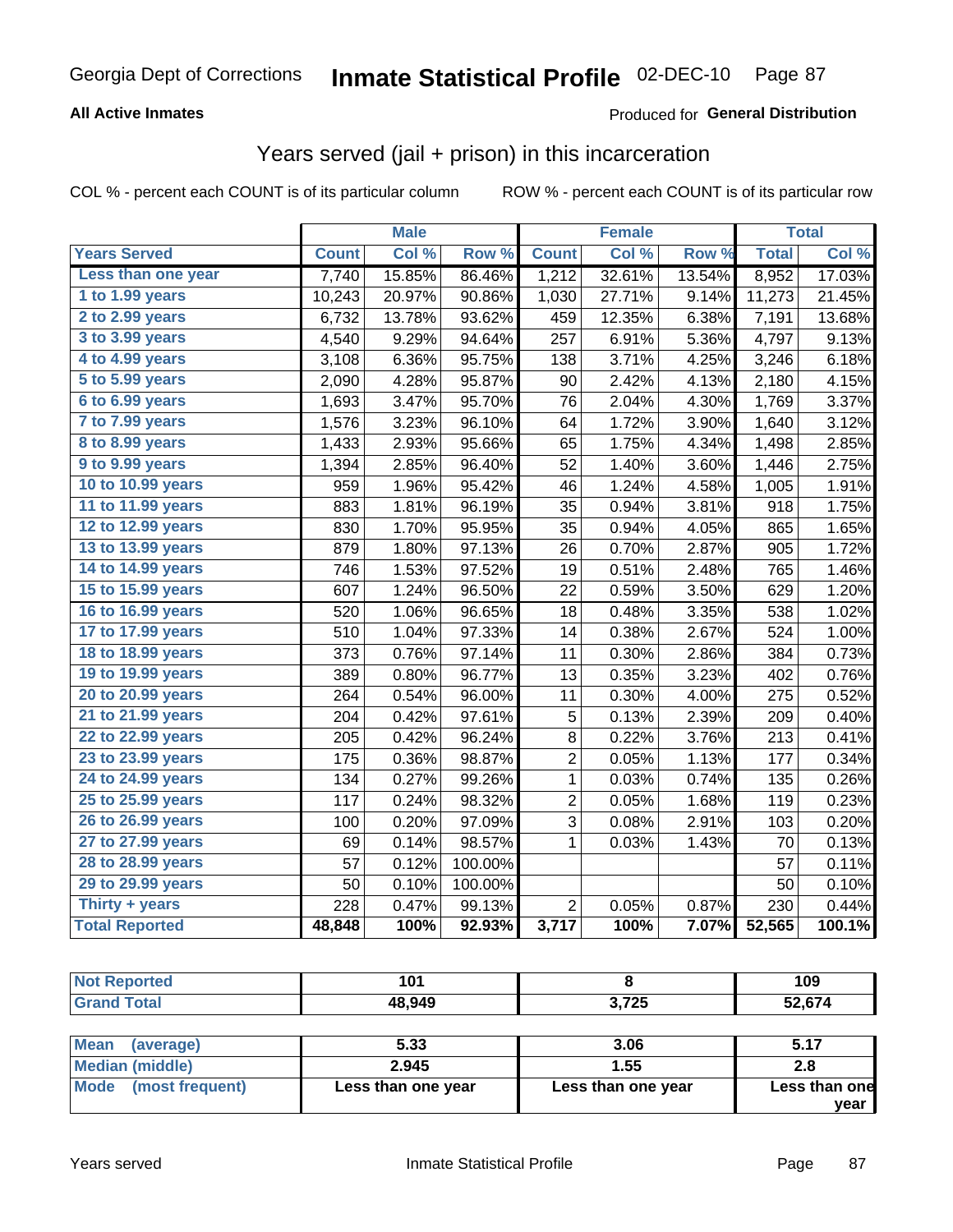## Inmate Statistical Profile 02-DEC-10 Page 88

### **All Active Inmates**

Produced for General Distribution

### Results of most recent HIV tests

COL % - percent each COUNT is of its particular column

|                         |              | <b>Male</b> |           |              | <b>Female</b> |          |              | <b>Total</b> |
|-------------------------|--------------|-------------|-----------|--------------|---------------|----------|--------------|--------------|
| <b>HIV Test Results</b> | <b>Count</b> | Col %       | Row %I    | <b>Count</b> | Col %         | Row %    | <b>Total</b> | Col %        |
| <b>Positive</b>         | 805          | 1.70%       | $91.69\%$ | 73           | 2.03%         | 8.31%    | 878          | 1.73%        |
| <b>Negative</b>         | 46,458       | 98.28%      | 92.96%    | 3,520        | $97.97\%$     | $7.04\%$ | 49,978       | 98.26%       |
| Indeterminate           |              | 0.01%       | 100.00%   |              |               |          |              | 0.01%        |
| <b>Refused</b>          |              | 0.01%       | 100.00%   |              |               |          |              | 0.01%        |
| <b>Total Reported</b>   | 47,271       | 100%        | $92.94\%$ | 3,593        | 100%          | 7.06%    | 50,864       | 100.0%       |

| <b>Not Reported</b> | . 678، | ימו<br>ے د ا | 810, ا |
|---------------------|--------|--------------|--------|
| <b>Grand Total</b>  | 48.949 | 3,725        | 52.674 |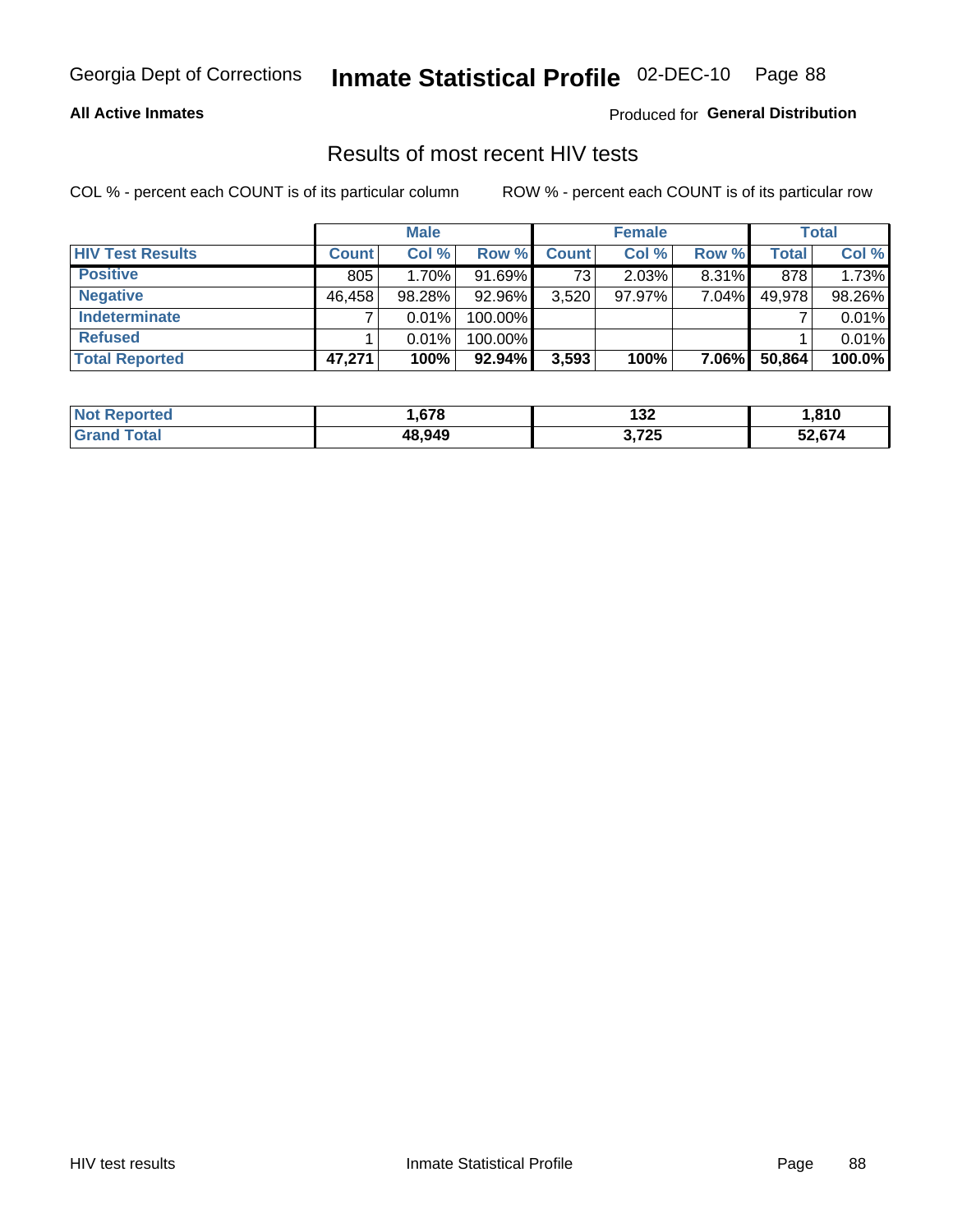## Inmate Statistical Profile 02-DEC-10 Page 89

### **All Active Inmates**

### Produced for General Distribution

### Results of most recent tuberculosis test

COL % - percent each COUNT is of its particular column

|                                  | <b>Male</b>  |        |         | <b>Female</b> |           |          | Total        |        |
|----------------------------------|--------------|--------|---------|---------------|-----------|----------|--------------|--------|
| <b>Tuberculosis Test Results</b> | <b>Count</b> | Col%   | Row %I  | <b>Count</b>  | Col%      | Row %    | <b>Total</b> | Col %  |
| <b>Positive on current test</b>  | 9.496        | 19.74% | 97.55%  | 238           | 6.55%     | 2.45%    | 9,734        | 18.82% |
| <b>Positive on previous test</b> | 154          | 0.32%  | 100.00% |               |           |          | 154          | 0.30%  |
| <b>Negative</b>                  | 38,445       | 79.94% | 91.88%  | 3,396         | $93.45\%$ | $8.12\%$ | 41,841       | 80.88% |
| <b>Total Reported</b>            | 48,095       | 100%   | 92.97%  | 3,634         | 100%      | $7.03\%$ | 51,729       | 100%   |

| <b>Not Reported</b> | 854    | ъ.    | 945    |
|---------------------|--------|-------|--------|
| <b>Grand Total</b>  | 48,949 | 3,725 | 52,674 |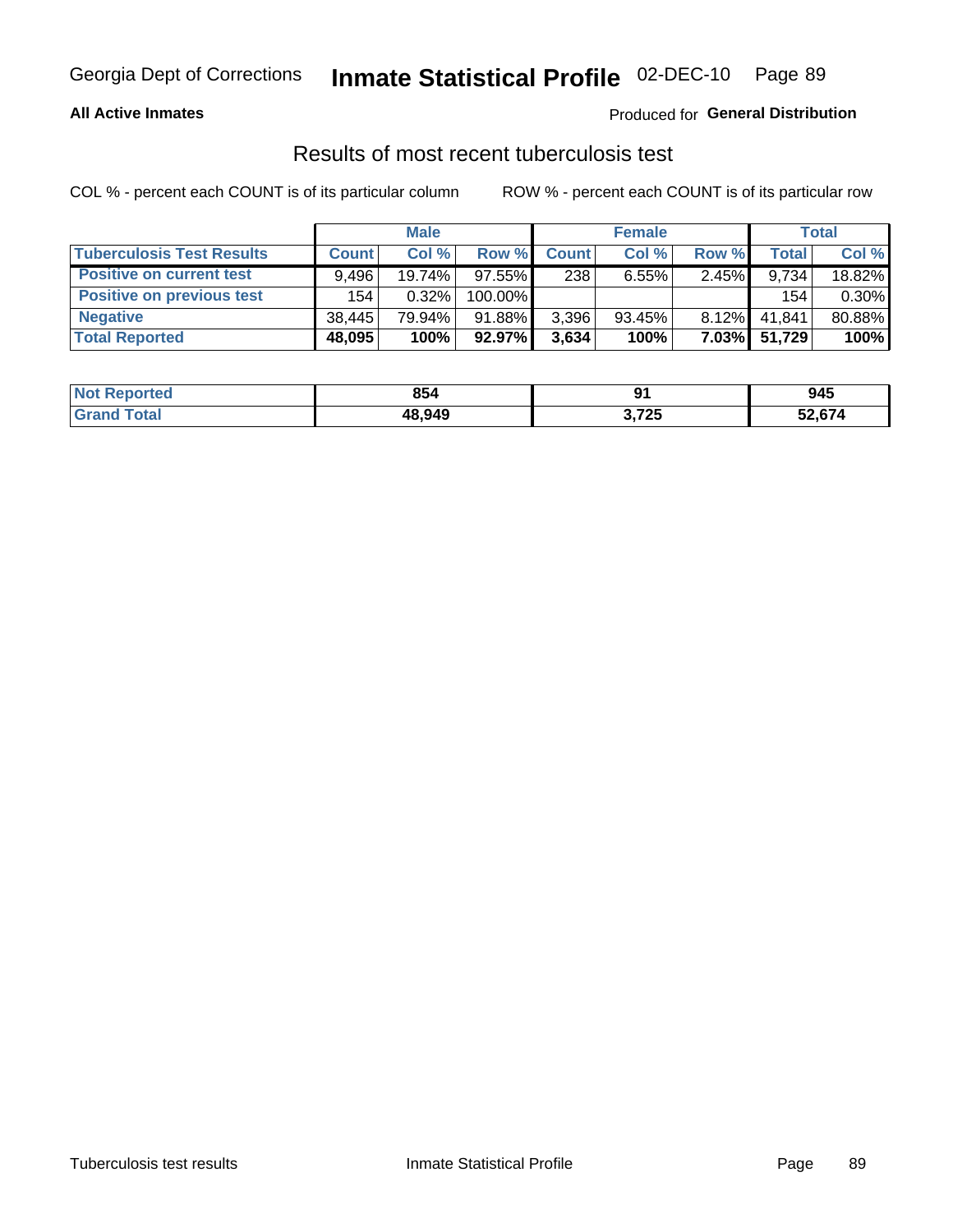## Georgia Dept of Corrections **Inmate Statistical Profile** 02-DEC-10 Page 90

### **All Active Inmates**

Produced for **General Distribution**

### Results of most recent syphilis test

COL % - percent each COUNT is of its particular column ROW % - percent each COUNT is of its particular row

|                                 |              | <b>Male</b> |           |              | <b>Female</b> |           |        | Total  |
|---------------------------------|--------------|-------------|-----------|--------------|---------------|-----------|--------|--------|
| <b>Syphilis Test Results</b>    | <b>Count</b> | Col%        | Row %     | <b>Count</b> | Col %         | Row %     | Total  | Col %  |
| <b>Positive on current test</b> | 674          | 1.43%       | $89.51\%$ | 791          | $2.24\%$      | $10.49\%$ | 753    | 1.49%  |
| <b>Negative</b>                 | 46.339       | 98.57%      | 93.08%    | 3,446        | $97.76\%$     | $6.92\%$  | 49,785 | 98.51% |
| <b>Total Reported</b>           | 47,013       | 100%        | $93.03\%$ | 3,525        | 100%          | 6.97%     | 50,538 | 100%   |

| <b>Not Reported</b> | .936   | 200   | 2,136  |
|---------------------|--------|-------|--------|
| <b>Grand Total</b>  | 48,949 | 3,725 | 52,674 |